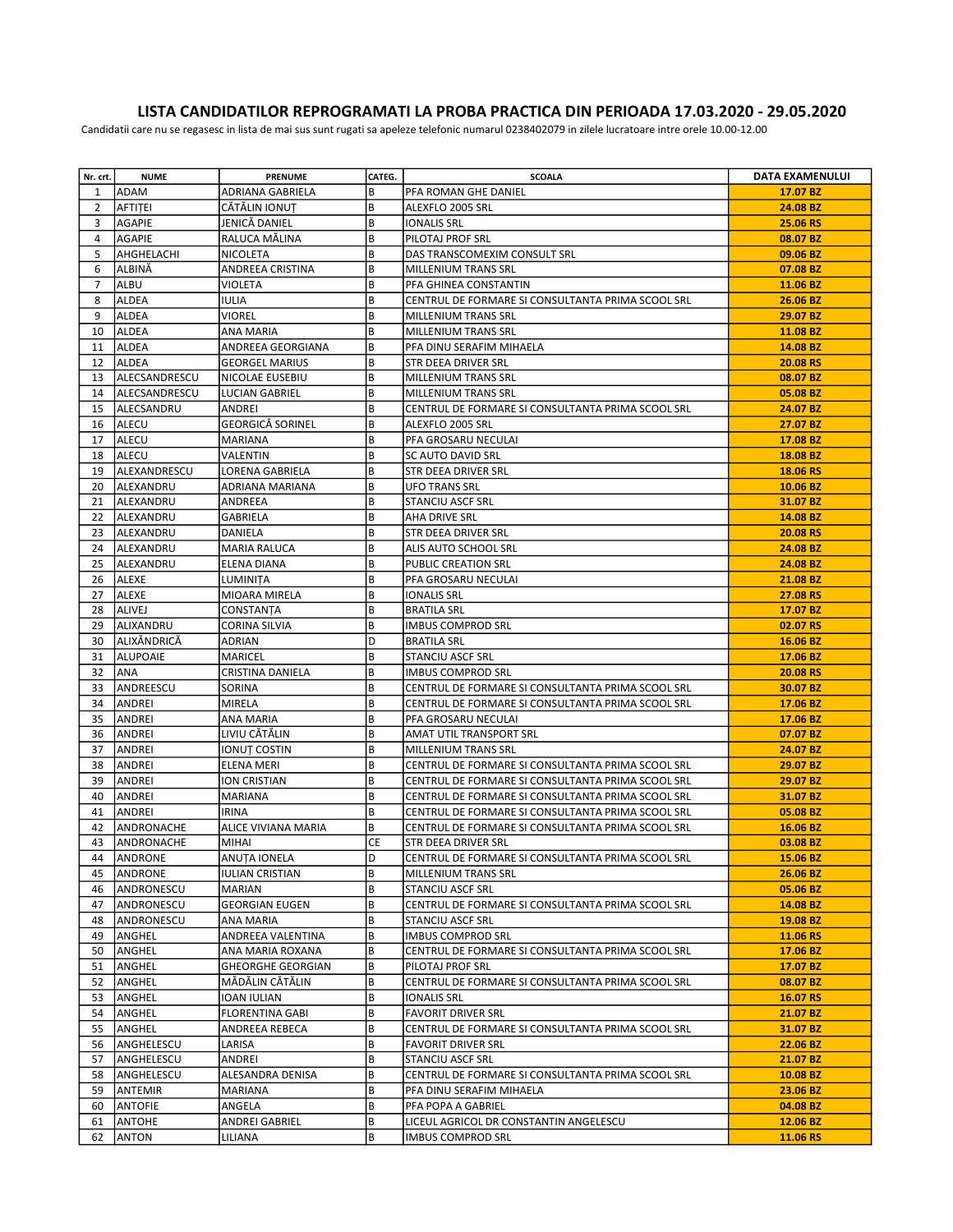| 63  | <b>ANTON</b>     | COSMINA                   | B       | <b>DRIVE PROF SRL</b>                             | 19.06 BZ         |
|-----|------------------|---------------------------|---------|---------------------------------------------------|------------------|
| 64  | <b>ANTON</b>     | CAROLIA GEORGETA          | B       | PFA NEGOITA NECULAI                               | 19.06 BZ         |
| 65  | ANTON            | <b>MARIUS CRISTIAN</b>    | C       | CENTRUL DE FORMARE SI CONSULTANTA PRIMA SCOOL SRL | 23.06 BZ         |
| 66  | ANTONACHE        | <b>MARIAN SORIN</b>       | С       | STR DEEA DRIVER SRL                               | 03.06 BZ         |
| 67  | <b>ANTONACHE</b> | <b>MARIN EUSEBIU</b>      | B       | <b>IMBUS COMPROD SRL</b>                          | 30.07 RS         |
| 68  | APARASCHIVEI     | <b>VALENTIN MARIUS</b>    | B       | PFA POPA A GABRIEL                                | 24.08 BZ         |
| 69  | <b>APOSTOL</b>   | CRISTINA ELENA            | B       | <b>UFO TRANS SRL</b>                              | 23.06 BZ         |
| 70  | <b>APOSTOL</b>   | ANCA FLORINA              | B       | AMAT UTIL TRANSPORT SRL                           | 03.07 BZ         |
| 71  | <b>APOSTOL</b>   | <b>FLORENTINA IVONA</b>   | B       | PFA CIOCAN M NICOLAE                              | 17.07 BZ         |
| 72  | <b>APOSTOL</b>   | CRISTINA                  | B       | MILLENIUM TRANS SRL                               | 22.07 BZ         |
| 73  | <b>APOSTOL</b>   | LAURENȚIU                 | B       | YUL PILOTAJ SRL                                   | 31.07 BZ         |
| 74  | <b>APOSTOL</b>   | <b>CRISTIAN DUMITRU</b>   | B       | LICEUL AGRICOL DR CONSTANTIN ANGELESCU            | 19.08 BZ         |
| 75  | <b>APOSTU</b>    | DANIEL EUGEN              | BE      | PUBLIC CREATION SRL                               | 15.06 BZ         |
| 76  | ARDELEANU        | <b>GEORGIANA DANIELA</b>  | B       | SC IMPERIAL AUTO DRIVE SRL                        | 05.06 BZ         |
| 77  | ARDELEANU        | <b>BIANCA IULIANA</b>     | B       | <b>GABI TAVI TRANS LUX SRL</b>                    | 04.06 BZ         |
| 78  | ARDELEANU        | MARIA ANDRA               | B       | CENTRUL DE FORMARE SI CONSULTANTA PRIMA SCOOL SRL | 10.08 BZ         |
| 79  | ARDELEANU        | MARIANA CRISTINA          | B       | AHA DRIVE SRL                                     | 14.08 BZ         |
| 80  | ARGĂSEALĂ        | ANAMARIA                  | B       | MILLENIUM TRANS SRL                               | 21.08 BZ         |
| 81  | ARIEȘAN          | TEODORA ECATERINA         | B       | KING DRIVE BC SRL                                 | 15.07 BZ         |
| 82  | ARISTOTEL        | CLAUDIA                   | B       | STR DEEA DRIVER SRL                               | 18.06 RS         |
| 83  | <b>ARON</b>      | <b>GABRIEL COSMIN</b>     | B       | CENTRUL DE FORMARE SI CONSULTANTA PRIMA SCOOL SRL | 26.06 BZ         |
| 84  | <b>ARON</b>      | IONUȚ CĂTĂLIN             | B       | CENTRUL DE FORMARE SI CONSULTANTA PRIMA SCOOL SRL | 16.07 RS         |
| 85  | ARON             | LUCIAN                    | B       | CENTRUL DE FORMARE SI CONSULTANTA PRIMA SCOOL SRL | 19.08 BZ         |
| 86  | <b>AUR</b>       | IONELA CRISTINA           | B       | <b>DRIVE PROF SRL</b>                             | 15.06 BZ         |
| 87  | AURICĂ           | <b>IULIANA</b>            | B       | CENTRUL DE FORMARE SI CONSULTANTA PRIMA SCOOL SRL | 18.06 RS         |
| 88  | laurică          | <b>FLAVIA</b>             | B       | YUL PILOTAJ SRL                                   | 14.07 BZ         |
| 89  | <b>JAVĂDANEI</b> | <b>FLORIN</b>             | B       | PFA GHINEA CONSTANTIN                             | 24.06 BZ         |
| 90  | AVRAM            | CRISTIAN ANDREI           | B       | STANCIU ASCF SRL                                  | 26.06 BZ         |
| 91  | AVRAM            | DIANA MARIA               | B       | <b>BRATILA SRL</b>                                | 16.07 BZ         |
| 92  | <b>AVRAM</b>     | ionuț                     | C       | <b>BRATILA SRL</b>                                | 20.07 BZ         |
| 93  | lavram           | ALINA MIHAELA             | B       | <b>GABI TAVI TRANS LUX SRL</b>                    | 11.08 BZ         |
| 94  | <b>AVRĂMESCU</b> | <b>CRISTIAN DANIEL</b>    | B       | <b>STANCIU ASCF SRL</b>                           | 12.06 BZ         |
| 95  | <b>AXIM</b>      | LUMINITA                  | B       | <b>DRIVE PROF SRL</b>                             | 01.07 BZ         |
| 96  | <b>AXINTE</b>    | CARMEN                    | B       | MILLENIUM TRANS SRL                               | 24.07 BZ         |
| 97  | <b>BABOI</b>     | <b>COSTEL</b>             | D       | PILOTAJ PROF SRL                                  | 16.06 BZ         |
| 98  | <b>BABOI</b>     | RADA                      | B       | AMAT UTIL TRANSPORT SRL                           | 05.08 BZ         |
| 99  | <b>BACIU</b>     | NICUȘOR FLORIN            | B       | SCOALA MILITARA A FORTELOR AERIENE TRAIAN VUIA    | 29.07 BZ         |
| 100 | BACIU            | ROXANA MĂDĂLINA           | B       | <b>IONALIS SRL</b>                                | 13.08 RS         |
| 101 | BADEA            | LARISA MARINA             | B       | CENTRUL DE FORMARE SI CONSULTANTA PRIMA SCOOL SRL | 02.06 BZ         |
|     | 102 BADEA        | DANIELA                   | B       | AHA DRIVE SRL                                     | 02.06 BZ         |
| 103 | <b>BADEA</b>     | IONUȚ MĂDĂLIN             | B       | <b>BRATILA SRL</b>                                | 17.06 BZ         |
| 104 | BADEA            | VIOREL CONSTANTIN         | B       | <b>UFO TRANS SRL</b>                              | 19.06 BZ         |
| 105 | BADEA            | <b>DOINA</b>              | B       | AMAT UTIL TRANSPORT SRL                           | 19.06 BZ         |
| 106 | BADEA            | IONEL VALENTIN            | B       | PILOTAJ PROF SRL                                  | 14.07 BZ         |
| 107 | BADEA            | <b>FLORENTINA FLORICA</b> | B       | SYDERAL SEEN DRIVE SRL                            | 13.08 RS         |
|     | 108 BADEA        | MIHĂIȚĂ CĂTĂLIN           | B       | CENTRUL DE FORMARE SI CONSULTANTA PRIMA SCOOL SRL | 11.08 BZ         |
| 109 | BADIU            | ALEXANDRA MĂDĂLINA        | B       | <b>IONALIS SRL</b>                                | 25.06 RS         |
|     | 110   BADIU      | IULIA DIANA               | B       | UFO TRANS SRL                                     | 12.08 BZ         |
|     | 111   BADIU      | <b>ALICE</b>              | B       | <b>IMBUS COMPROD SRL</b>                          | 27.08 RS         |
|     | 112 BALABAN      | DANIEL FLORIN             | B       | <b>FAVORIT DRIVER SRL</b>                         | 24.06 BZ         |
|     | 113   BALAŞ      | NICOLETA CARMEN           | B       | CENTRUL DE FORMARE SI CONSULTANTA PRIMA SCOOL SRL | 24.06 BZ         |
|     | $114$  BALI      | ALEXANDRU GABRIEL         | B       | <b>IONALIS SRL</b>                                | 25.06 RS         |
|     | 115   BALICA     | COSMIN                    | B<br>C  | PFA ANDREI VASILE                                 | 17.07 BZ         |
|     | 116   BALTAG     | GABRIEL                   |         | PILOTAJ PROF SRL                                  | 18.08 BZ         |
|     | 117 BANCIU       | <b>GEORGE VIOREL</b>      | B       | KING DRIVE BC SRL                                 | 26.06 BZ         |
|     | 118 BANIȚĂ       | LAURA ELENA               | B       | CENTRUL DE FORMARE SI CONSULTANTA PRIMA SCOOL SRL | 24.07 BZ         |
|     | 119   BANU       | LUCIAN RICARDO            | B       | STR DEEA DRIVER SRL                               | 02.07 RS         |
| 120 | BANU             | PAUL                      | B       | <b>IMBUS COMPROD SRL</b>                          | 30.07 RS         |
|     | 121   BARABAŞU   | GABRIEL                   | CE      | CENTRUL DE FORMARE SI CONSULTANTA PRIMA SCOOL SRL | 16.06 BZ         |
|     | 122   BARABOI    | ELENA DANA                | B       | CENTRUL DE FORMARE SI CONSULTANTA PRIMA SCOOL SRL | 07.08 BZ         |
|     | 123   BARABOI    | DENISA MARIA              | B       | PILOTAJ PROF SRL                                  | 18.08 BZ         |
|     | 124   BARAC      | <b>BOGDAN IONUT</b>       | C<br>CE | CPP RED CAR SRL                                   | 22.06 BZ         |
|     | 125 BARAC        | <b>GEORGE FLORIN</b>      |         | ALEXFLO 2005 SRL                                  | 06.07 BZ         |
| 126 | BARAC            | <b>ELENA</b>              | B       | AMAT UTIL TRANSPORT SRL                           | 05.08 BZ         |
|     | 127   BARBU      | IONELA ROXANA             | B       | AMAT UTIL TRANSPORT SRL                           | 11.06 BZ         |
|     | 128   BARBU      | MIRUNA GABRIELA           | B       | <b>IONALIS SRL</b>                                | 11.06 RS         |
|     | 129   BARBU      | CRISTIAN                  | А       | CENTRUL DE FORMARE SI CONSULTANTA PRIMA SCOOL SRL | 19.06 BZ POLIGON |
|     | 130   BARBU      | <b>MARIA VIORICA</b>      | B       | PFA GHINEA CONSTANTIN                             | 17.07 BZ         |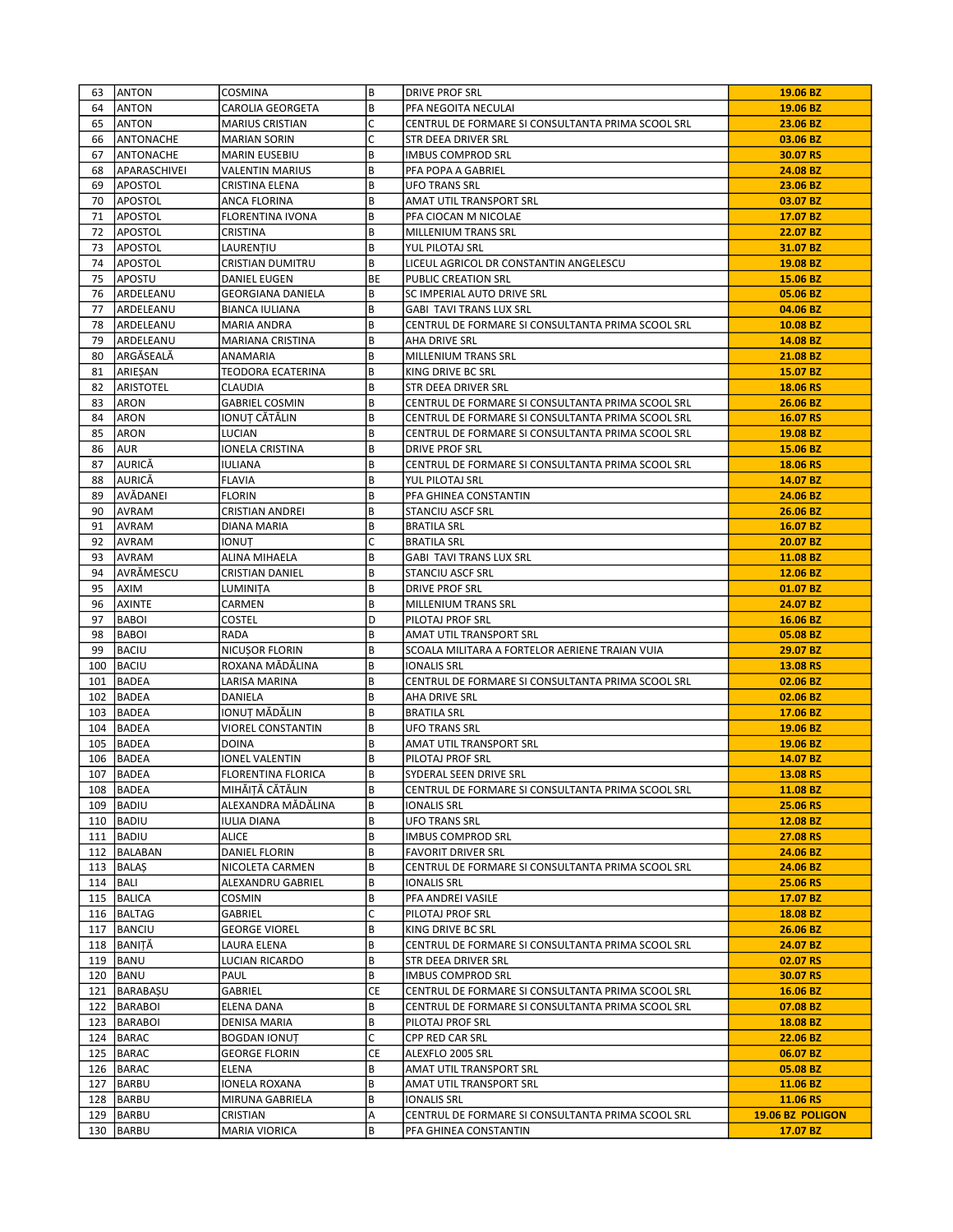|     | 131 BARBU           | <b>ELENA</b>            | B         | KING DRIVE BC SRL                                 | 19.08 BZ |
|-----|---------------------|-------------------------|-----------|---------------------------------------------------|----------|
|     | 132   BARBULESTEANU | <b>DOINA</b>            | B         | <b>DNL GRUP SRL</b>                               | 15.07 BZ |
|     | 133 BARDAS          | DANIEL                  | Tr        | CENTRUL DE FORMARE SI CONSULTANTA PRIMA SCOOL SRL | 01.07 BZ |
|     | 134 BARDAŞ          | IONEL                   | CE        | CPP RED CAR SRL                                   | 29.06 BZ |
|     | 135 BAROIAN         | <b>MARIUS ANDREI</b>    | B         | YUL PILOTAJ SRL                                   | 15.06 BZ |
|     | 136 BAROIAN         | CONSTANTIN              | B         | MILLENIUM TRANS SRL                               | 20.07 BZ |
| 137 | BAROIAN             | GHEORGHE                | B         | MILLENIUM TRANS SRL                               | 21.08 BZ |
|     | 138 BĂBUS           | VALENTINA NICOLETA      | <b>CE</b> | <b>GABI TAVI TRANS LUX SRL</b>                    | 30.06 BZ |
|     | 139 BĂCANU          | ANDREI RAREȘ            | B         | AMAT UTIL TRANSPORT SRL                           | 24.06 BZ |
|     | 140 BĂCIOIU         | GEORGEL                 | B         | MILLENIUM TRANS SRL                               | 21.08 BZ |
| 141 | <b>BĂDALĂ</b>       | ANDREEA FLORENTINA      | B         | PFA GROSARU NECULAI                               | 15.07 BZ |
|     | 142 BĂDĂRUTĂ        | STEFANIA ANGELA         | B         | <b>DNL GRUP SRL</b>                               | 24.07 BZ |
|     | 143 BĂDIC           | <b>NICULAIE</b>         | C         | MILLENIUM TRANS SRL                               | 22.06 BZ |
|     | 144 BĂDIC           | ADRIAN GABRIEL          | CE        | <b>GABI TAVI TRANS LUX SRL</b>                    | 04.08 BZ |
|     | 145 BĂDICEANU       | MĂDĂLINA                | B         | PFA GROSARU NECULAI                               | 01.07 BZ |
|     | 146 BĂEȚELU         | OCTAVIAN IULIAN         | B         | CENTRUL DE FORMARE SI CONSULTANTA PRIMA SCOOL SRL | 05.06 BZ |
|     |                     |                         |           |                                                   |          |
|     | 147   BĂEȚELU       | MARIA MĂDĂLINA          | B         | YUL PILOTAJ SRL                                   | 29.07 BZ |
|     | 148   BĂICOIANU     | RALUCA                  | B         | <b>IMBUS COMPROD SRL</b>                          | 30.07 RS |
|     | 149 BĂIDEANU        | ALEXANDRU CONSTANTIN    | B         | YUL PILOTAJ SRL                                   | 23.07 BZ |
|     | 150 BĂJAN           | MĂDĂLINA ANDREEA        | B         | PFA IRIMIA GHEORGHE                               | 24.08 BZ |
|     | 151 BÅJENARU        | LAURA                   | B         | STR DEEA DRIVER SRL                               | 18.06 RS |
|     | 152 BĂJENARU        | VASILE                  | B         | AHA DRIVE SRL                                     | 21.08 BZ |
|     | 153 BÄJENARU        | FLORIN CĂTĂLIN          | B         | CENTRUL DE FORMARE SI CONSULTANTA PRIMA SCOOL SRL | 21.08 BZ |
|     | 154 BÅJINARU        | <b>RODICA</b>           | B         | CENTRUL DE FORMARE SI CONSULTANTA PRIMA SCOOL SRL | 23.06 BZ |
|     | 155 BÅLAN           | MIHAELA CORINA          | B         | KING DRIVE BC SRL                                 | 10.06 BZ |
|     | 156 BĂLAN           | FLORIN ADRIAN           | B         | AMAT UTIL TRANSPORT SRL                           | 18.06 BZ |
|     | 157 BÅLAN           | VIORICA                 | B         | CENTRUL DE FORMARE SI CONSULTANTA PRIMA SCOOL SRL | 29.06 BZ |
|     | 158 BĂLAN           | IONUT                   | D         | CENTRUL DE FORMARE SI CONSULTANTA PRIMA SCOOL SRL | 20.07 BZ |
|     | 159 BĂLAN           | MĂDĂLIN ION             | C         | CENTRUL DE FORMARE SI CONSULTANTA PRIMA SCOOL SRL | 15.07 BZ |
|     | 160 BĂLĂNOIU        | <b>NELU</b>             | В         | <b>IONALIS SRL</b>                                | 30.07 RS |
|     | 161 BĂNICĂ          | CORINA DIANA            | B         | CENTRUL DE FORMARE SI CONSULTANTA PRIMA SCOOL SRL | 19.06 BZ |
| 162 | <b>BĂNICĂ</b>       | <b>FLORINEL ION</b>     | B         | AHA DRIVE SRL                                     | 20.07 BZ |
|     | 163 BĂNICĂ          | SIMONA MIHAELA          | В         | <b>BRATILA SRL</b>                                | 22.07 BZ |
|     | 164 BĂNICĂ          | <b>BOGDAN COSTINEL</b>  | B         | MILLENIUM TRANS SRL                               | 30.07 BZ |
|     | 165 BĂNICĂ          | CONSTANȚA               | B         | AHA DRIVE SRL                                     | 07.08 BZ |
|     | 166 BĂNICĂ          | ANA                     | B         | <b>UFO TRANS SRL</b>                              | 07.08 BZ |
|     | 167 BĂRĂSCU         | <b>ELENA</b>            | B         | <b>STR DEEA DRIVER SRL</b>                        | 23.07 RS |
|     | 168 BĂRBĂCARIU      | CORNELIA                | B         | KING DRIVE BC SRL                                 | 03.07 BZ |
|     | 169 BÅRBULESCU      | ALEXANDRU MIHAIL        | В         | UFO TRANS SRL                                     | 23.07 BZ |
|     | 170 BĂRBUNEA        | <b>ALEX VALENTIN</b>    | B         | LICEUL AGRICOL DR CONSTANTIN ANGELESCU            | 18.06 BZ |
| 171 | BĂZGAN              | VERONICA                | B         | STR DEEA DRIVER SRL                               | 19.06 BZ |
| 172 | <b>BÂSCĂ</b>        | LILIANA                 | B         | <b>STANCIU ASCF SRL</b>                           | 11.06 BZ |
| 173 | BÂSCĂ               | LAURA IONELA            | B         | CENTRUL DE FORMARE SI CONSULTANTA PRIMA SCOOL SRL | 24.06 BZ |
| 174 | <b>BECHIR</b>       | ALIN CONSTANTIN         | B         | <b>DNL GRUP SRL</b>                               | 23.07 BZ |
|     | 175 BELDIMAN        | MIRELA                  | B         | CENTRUL DE FORMARE SI CONSULTANTA PRIMA SCOOL SRL | 19.08 BZ |
|     | 176   BERCAN        | EMIL                    | B         | STR DEEA DRIVER SRL                               | 23.07 RS |
|     | 177   BERCARU       | <b>ANEL IONUT</b>       | B         | <b>DRIVE PROF SRL</b>                             | 29.07 BZ |
|     | 178   BEREANDA      | SILICA                  | CE        | STR DEEA DRIVER SRL                               | 09.06 BZ |
|     | 179 BEREANDĂ        | SILVIU VERONEL          | CE        | PILOTAJ PROF SRL                                  | 23.06 BZ |
|     | 180 BESNEA          | <b>TANTA</b>            | B         | PFA NEGOITA NECULAI                               | 25.06 BZ |
|     | 181   BEŞLIU        | CRISTIAN CĂTĂLIN        | C         | CENTRUL DE FORMARE SI CONSULTANTA PRIMA SCOOL SRL | 18.08 BZ |
|     | 182 BETERINGHE      | <b>ELENA</b>            | B         | MILLENIUM TRANS SRL                               | 24.07 BZ |
|     |                     | ELENA MĂDĂLINA          |           |                                                   |          |
|     | 183   BETERINGHE    |                         | B         | MILLENIUM TRANS SRL                               | 29.07 BZ |
|     | 184   BETIVU        | VIOLETA                 | B         | DRIVING SCHOOL ELERON SRL                         | 25.06 BZ |
|     | 185 BIANU           | CONSTANTIN ADRIAN       | B         | <b>STANCIU ASCF SRL</b>                           | 24.06 BZ |
|     | 186 BIRMAN          | <b>GEORGIANA CORINA</b> | B         | CENTRUL DE FORMARE SI CONSULTANTA PRIMA SCOOL SRL | 22.06 BZ |
| 187 | <b>BIROU</b>        | ADRIAN GABRIEL          | B         | CENTRUL DE FORMARE SI CONSULTANTA PRIMA SCOOL SRL | 23.06 BZ |
|     | 188   BIRTU         | CONSTANTIN RARES        | B         | AMAT UTIL TRANSPORT SRL                           | 02.06 BZ |
|     | 189   BISOCEANU     | ANDREI NICOLAE          | CE        | PILOTAJ PROF SRL                                  | 30.06 BZ |
|     | 190   BITESCU       | ANDREEA VIOLETA         | B         | SC FORMAL PROF SRL                                | 02.06 BZ |
| 191 | BÎRA                | MARIA DANIELA           | B         | YUL PILOTAJ SRL                                   | 14.07 BZ |
|     | 192   BÎRLOGEANU    | ANDREI LORENZO          | B         | CENTRUL DE FORMARE SI CONSULTANTA PRIMA SCOOL SRL | 11.08 BZ |
| 193 | BÎRNEATĂ            | MĂDĂLIN NICUȘOR         | B         | <b>DNL GRUP SRL</b>                               | 03.07 BZ |
| 194 | BÎRSAN              | LAURA ELENA             | B         | CENTRUL DE FORMARE SI CONSULTANTA PRIMA SCOOL SRL | 24.06 BZ |
|     | 195   BÎRSAN        | ANA MARIA               | B         | PFA GROSARU NECULAI                               | 06.07 BZ |
|     | 196   BÎRZOI        | ALEXANDRU IONUȚ         | B         | MILLENIUM TRANS SRL                               | 18.08 BZ |
| 197 | BÎSCEANU            | SĂNDICA                 | B         | AUTO MYH SERV 07 SRL                              | 18.06 RS |
|     | 198   BÎSCEANU      | <b>MARIANA</b>          | B         | <b>IMBUS COMPROD SRL</b>                          | 02.07 RS |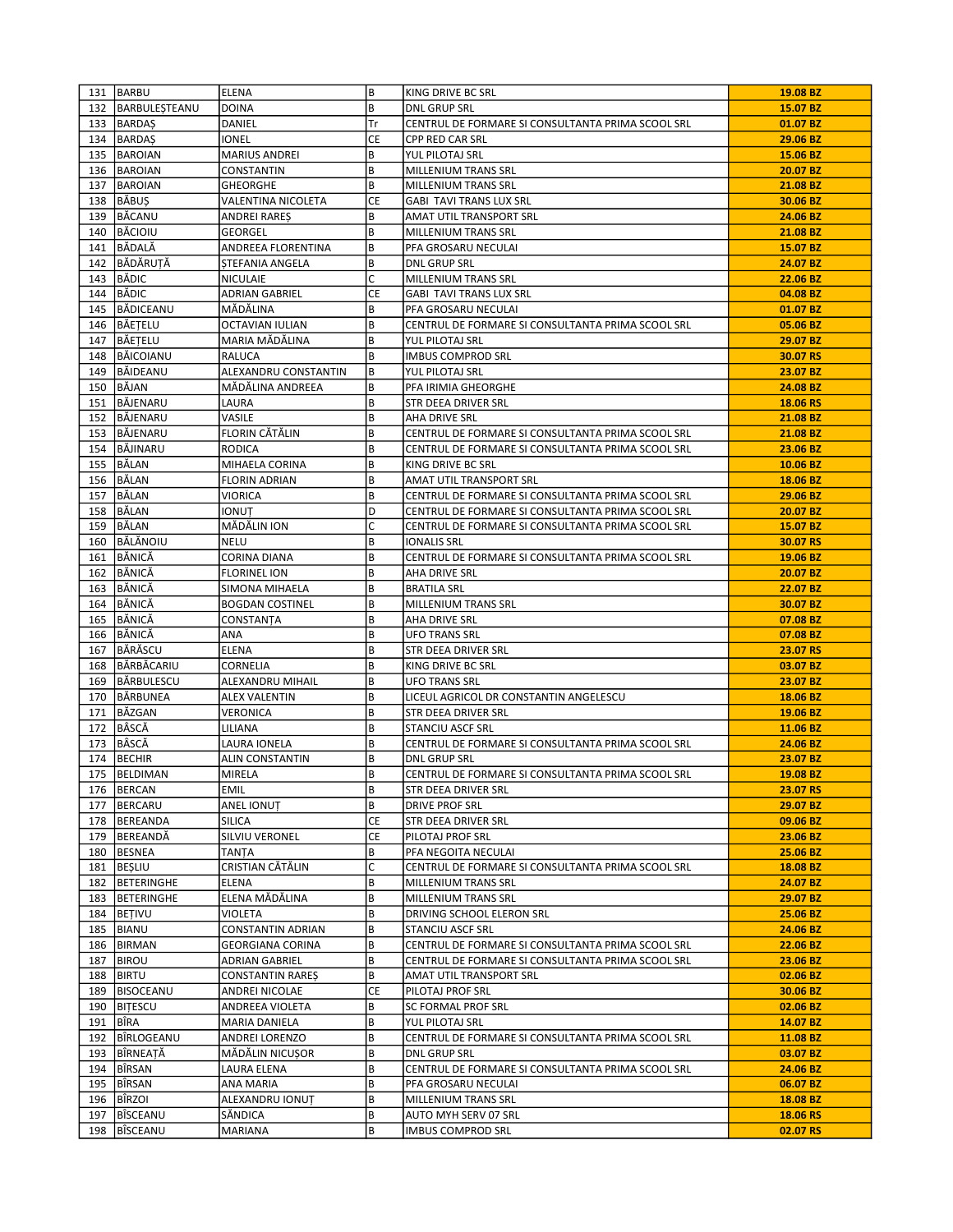|     | 199   BÎŞCEANU   | ANA MARIA                 | B         | PFA CIOCAN M NICOLAE                              | 16.06 BZ         |
|-----|------------------|---------------------------|-----------|---------------------------------------------------|------------------|
| 200 | BLAGĂ            | RĂZVAN                    | B         | PFA NEGOITA NECULAI                               | 06.07 BZ         |
|     | 201 BLAGĂ        | CĂTĂLIN MARIAN            | B         | PILOTAJ PROF SRL                                  | 15.07 BZ         |
| 202 | BLIDARU          | MARILENA FELICIA          | B         | DRIVE PROF SRL                                    | 15.07 BZ         |
| 203 | IBOBE            | ELENA ROXANA              | B         | <b>BRATILA SRL</b>                                | 19.08 BZ         |
| 204 | <b>BOBOC</b>     | LAURA IONELA              | B         | MILLENIUM TRANS SRL                               | 08.07 BZ         |
| 205 | BOBU             | NICOLETA                  | B         | CENTRUL DE FORMARE SI CONSULTANTA PRIMA SCOOL SRL | 04.08 BZ         |
| 206 | <b>BOCIOC</b>    | SORINEL MĂDĂLIN           | <b>CE</b> | CENTRUL DE FORMARE SI CONSULTANTA PRIMA SCOOL SRL | 22.06 BZ         |
| 207 | <b>BOCU</b>      | <b>MIOARA</b>             | B         | <b>IONALIS SRL</b>                                | 27.08 RS         |
| 208 | <b>BODO</b>      | CORINA CLAUDIA            | B         | <b>IMBUS COMPROD SRL</b>                          | 25.06 RS         |
| 209 | <b>BOGZOIU</b>   | ADINA                     | <b>CE</b> | PILOTAJ PROF SRL                                  | 03.08 BZ         |
| 210 | BONTEANU         | CĂTĂLIN ION               | Α         | CENTRUL DE FORMARE SI CONSULTANTA PRIMA SCOOL SRL | 19.06 BZ POLIGON |
|     | 211   BONTEANU   | <b>MIHAI</b>              | B         | <b>STANCIU ASCF SRL</b>                           | 21.07 BZ         |
| 212 | BORCESCU         | <b>STEFANIA BEATRICE</b>  | B         | CENTRUL DE FORMARE SI CONSULTANTA PRIMA SCOOL SRL | 04.08 BZ         |
|     | 213   BORDUN     | <b>MONICA</b>             | B         | <b>STANCIU ASCF SRL</b>                           | 04.06 BZ         |
|     | 214 BORLAN       | ALISA FLORENTINA          | B         | MILLENIUM TRANS SRL                               | 23.07 BZ         |
| 215 | BORUGĂ           | MIRUNA CRISTINA           | B         | MILLENIUM TRANS SRL                               | 12.08 BZ         |
|     | 216   BOȘTIOG    | LIDIA                     | B         | DRIVE PROF SRL                                    | 17.07 BZ         |
|     | 217 BOTAN        | VIOLETA                   | B         | CENTRUL DE FORMARE SI CONSULTANTA PRIMA SCOOL SRL | 29.06 BZ         |
| 218 | <b>BOTEA</b>     | OLGUȚA GENICA             | B         | SYDERAL SEEN DRIVE SRL                            | 16.07 RS         |
|     | 219 BOTEA        | ROBERT ANDREI             | B         | STR DEEA DRIVER SRL                               | 20.08 RS         |
|     | 220 BOTOACĂ      | ALINA MONICA              | B         | PUBLIC CREATION SRL                               | 02.06 BZ         |
| 221 | BOTOACĂ          | LUMINITA FLORENTINA       | B         | CENTRUL DE FORMARE SI CONSULTANTA PRIMA SCOOL SRL | 16.06 BZ         |
|     | 222 BOTOACĂ      | ANDREI VASILE             | B         | MILLENIUM TRANS SRL                               | 18.06 BZ         |
| 223 | <b>BOZIANU</b>   | COSTICĂ                   | B         | STR DEEA DRIVER SRL                               | 11.06 RS         |
| 224 | BRAN             | <b>MARIAN</b>             | B         | MILLENIUM TRANS SRL                               | 24.07 BZ         |
| 225 | BRATU            | NICOLETA VIOLETA          | B         | CENTRUL DE FORMARE SI CONSULTANTA PRIMA SCOOL SRL | 12.06 BZ         |
|     | 226 BRATU        | ANDREEA                   | B         | CENTRUL DE FORMARE SI CONSULTANTA PRIMA SCOOL SRL | 06.07 BZ         |
| 227 | <b>BRATU</b>     | IONUT AURAȘ               | B         | KING DRIVE BC SRL                                 | 17.07 BZ         |
| 228 | <b>BRATU</b>     | MARIUTA                   | B         | <b>FAVORIT DRIVER SRL</b>                         | 08.07 BZ         |
| 229 | BRATU            | ALEXANDRA                 | B         | MILLENIUM TRANS SRL                               | 12.08 BZ         |
| 230 | <b>BRĂTESCU</b>  | IDA CARMEN                | B         | <b>DRIVE PROF SRL</b>                             | 17.06 BZ         |
|     | 231 BRĂTILĂ      | DANIEL                    | B         | KING DRIVE BC SRL                                 | 14.07 BZ         |
|     | 232 BREZEANCA    | <b>NICOLAE</b>            | ΙTr       | CENTRUL DE FORMARE SI CONSULTANTA PRIMA SCOOL SRL | 07.07 BZ         |
| 233 | BREZEANU         | <b>ADRIANA</b>            | B         | CENTRUL DE FORMARE SI CONSULTANTA PRIMA SCOOL SRL | 12.06 BZ         |
|     | 234   BRIHOIANU  | <b>FLORINA</b>            | B         | UFO TRANS SRL                                     | 11.08 BZ         |
|     | 235 BRÎNCOVEANU  | ADRIANA                   | B         | CENTRUL DE FORMARE SI CONSULTANTA PRIMA SCOOL SRL | 17.06 BZ         |
| 236 | BRÎNZĂ           | IONUȚ EDUARD              | B         | <b>FAVORIT DRIVER SRL</b>                         | 21.07 BZ         |
| 237 | BRÎNZEA          | NICOLETA DANIELA          | B         | UFO TRANS SRL                                     | 12.08 BZ         |
|     | 238 BRÎNZEA      | ELENA LOREDANA            | B         | <b>IMBUS COMPROD SRL</b>                          | 20.08 RS         |
| 239 | BRUTARU          | GEORGETA                  | B         | PFA CIOCAN M NICOLAE                              | 22.06 BZ         |
| 240 | BUCEANU          | VALENTINA                 | B         | KING DRIVE BC SRL                                 | 05.08 BZ         |
| 241 | <b>BUCHE</b>     | <b>MARIUS</b>             | C         | <b>GABI TAVI TRANS LUX SRL</b>                    | 18.08 BZ         |
| 242 | BUCUR            | ANDREI                    | Α         | <b>GABI TAVI TRANS LUX SRL</b>                    | 05.06 BZ         |
|     | 243 BUCUR        | <b>GEORGETA</b>           | B         | CENTRUL DE FORMARE SI CONSULTANTA PRIMA SCOOL SRL | 18.06 BZ         |
|     | 244 BUCUR        | ROXANA MONICA             | B         | <b>UFO TRANS SRL</b>                              | 22.06 BZ         |
|     | 245 BUCUR        | TEODORA ELENA             | B         | PFA NEGOITA NECULAI                               | 26.06 BZ         |
|     | 246   BUCUR      | LAURA GEORGETA            | B         | CENTRUL DE FORMARE SI CONSULTANTA PRIMA SCOOL SRL | 09.07 BZ         |
|     | 247 BUCUR        | CORNELIA                  | B         | KING DRIVE BC SRL                                 | 15.07 BZ         |
|     | 248   BUCUR      | ANDREEA SERENA            | B         | PFA GROSARU NECULAI                               | 15.07 BZ         |
|     | 249   BUCUR      | VIOREL                    | B         | CENTRUL DE FORMARE SI CONSULTANTA PRIMA SCOOL SRL | 01.07 BZ         |
|     | 250 BUCUR        | GEORGE                    | CE        | GABI TAVI TRANS LUX SRL                           | 03.08 BZ         |
|     | 251   BUCUR      | ANDREI                    | D         | CENTRUL DE FORMARE SI CONSULTANTA PRIMA SCOOL SRL | 18.08 BZ         |
|     | 252 BUCURESTEANU | DANIEL                    | B         | KING DRIVE BC SRL                                 | 17.08 BZ         |
|     | 253 BUHAI        | DĂNUȚA DANIELA            | B         | STR DEEA DRIVER SRL                               | 11.06 RS         |
|     | 254 BUICĂ        | <b>VIOREL</b>             | B         | AUTO MYH SERV 07 SRL                              | 02.07 RS         |
|     | 255 BULANCEA     | CRISTINA BIANCA           | B         | KING DRIVE BC SRL                                 | 11.06 BZ         |
|     | 256 BULANCEA     | <b>ALICE ELENA</b>        | B         | KING DRIVE BC SRL                                 | 17.08 BZ         |
|     | 257 BUNEA        | ELISABETA                 | B         | CPP RED CAR SRL                                   | 11.06 BZ         |
|     | 258 BUNEA        | <b>MARIUS</b>             | CE        | CENTRUL DE FORMARE SI CONSULTANTA PRIMA SCOOL SRL | 16.06 BZ         |
|     | 259 BUNGET       | IONUȚ EDUARD              | C         | CPP RED CAR SRL                                   | 04.08 BZ         |
|     | 260 BUNGET       | TRAIAN CĂTĂLIN            | B         | MILLENIUM TRANS SRL                               | 14.08 BZ         |
|     | 261 BURCEA       | ANDRA IONELA              | B         | CENTRUL DE FORMARE SI CONSULTANTA PRIMA SCOOL SRL | 02.06 BZ         |
|     | 262   BURETE     | <b>CIPRIAN CONSTANTIN</b> | B         | <b>IONALIS SRL</b>                                | 18.06 RS         |
|     | 263 BURHALĂ      | LEONARD                   | B         | PILOTAJ PROF SRL                                  | 24.06 BZ         |
|     | 264 BURHALĂ      | ELENA DANIELA             | B         | MILLENIUM TRANS SRL                               | 08.07 BZ         |
|     | 265   BURLACU    | GABRIEL                   | B         | CENTRUL DE FORMARE SI CONSULTANTA PRIMA SCOOL SRL | 19.06 BZ         |
|     | 266   BURLACU    | MARIAN                    | B         | ALIS AUTO SCHOOL SRL                              | 24.06 BZ         |
|     |                  |                           |           |                                                   |                  |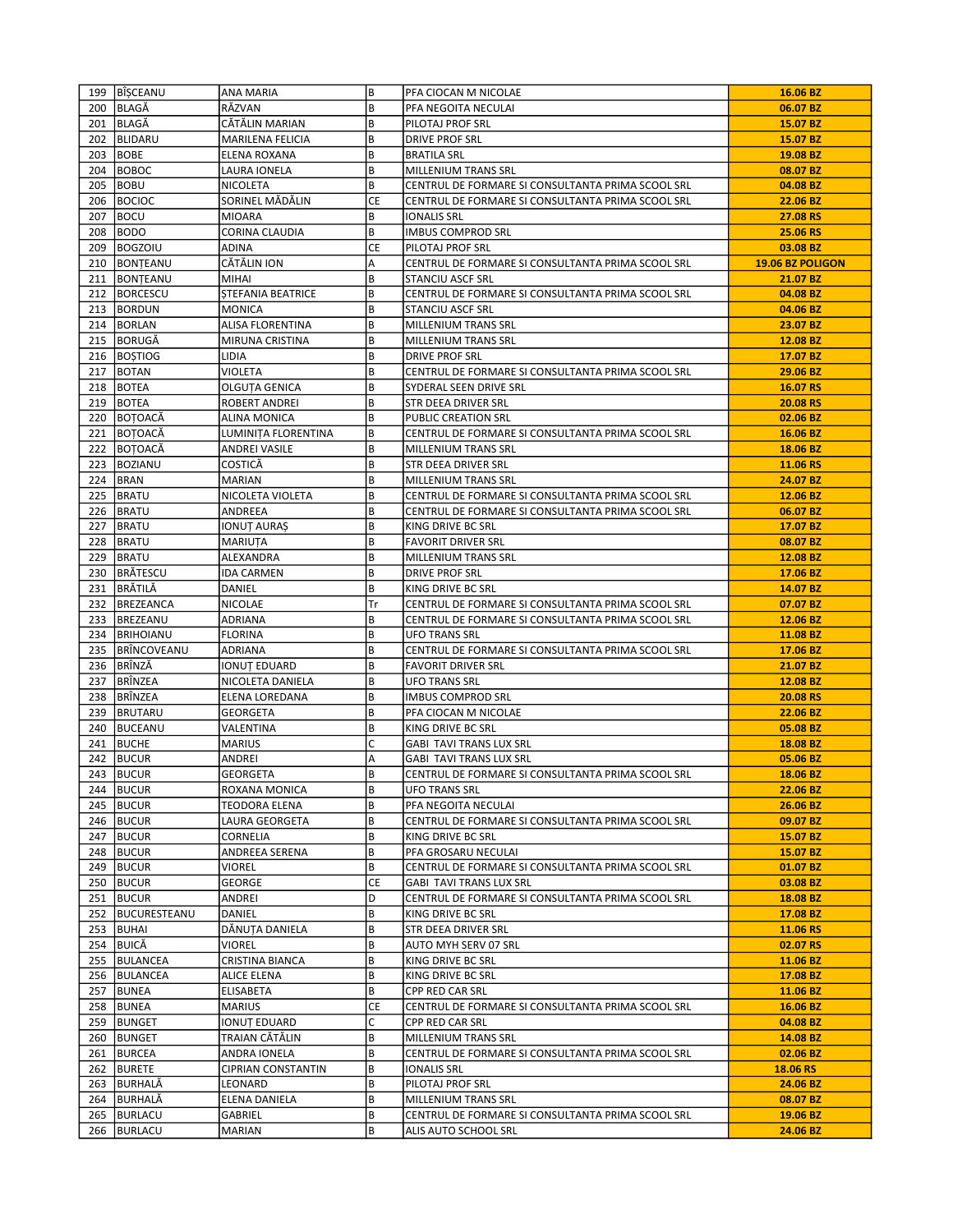|     | 267 BURLACU            | <b>ALIN IONUT</b>                | B         | <b>DRIVE PROF SRL</b>                                                      | 26.06 BZ             |
|-----|------------------------|----------------------------------|-----------|----------------------------------------------------------------------------|----------------------|
|     | 268 BURLACU            | ELENA FLORICA                    | B         | PILOTAJ PROF SRL                                                           | 06.07 BZ             |
|     | 269 BURLACU            | VALENTIN                         | B         | <b>DRIVE PROF SRL</b>                                                      | 03.07 BZ             |
|     | 270 BURLACU            | CONSTANTIN                       | B         | CENTRUL DE FORMARE SI CONSULTANTA PRIMA SCOOL SRL                          | 31.07 BZ             |
| 271 | BURLACU                | VALENTIN                         | D         | CENTRUL DE FORMARE SI CONSULTANTA PRIMA SCOOL SRL                          | 21.07 BZ             |
|     | 272 BURLACU            | ELENA ALINA                      | B         | <b>IONALIS SRL</b>                                                         | 06.08 RS             |
|     | 273 BURLACU            | MARIUS GABRIEL                   | B         | UFO TRANS SRL                                                              | 12.08 BZ             |
| 274 | BURLACU                | ALEXANDRU ADELIN                 | B         | AMAT UTIL TRANSPORT SRL                                                    | 19.08 BZ             |
|     | 275   BURLACU          | RAUL NICOLAE                     | С         | <b>DRIVE PROF SRL</b>                                                      | <b>PC SUSPENDAT</b>  |
|     | 276 BURLACU            | SEBASTIAN VASILE                 | B         | FAVORIT DRIVER SRL                                                         | 21.08 BZ             |
| 277 | BURNEL                 | ALEXANDRA DANIELA                | B         | <b>BRATILA SRL</b>                                                         | 24.06 BZ             |
|     | 278   BURTEL           | OANA RODICA                      | B         | PFA GROSARU NECULAI                                                        | 04.06 BZ             |
| 279 | BUZEA                  | MARIAN SEBASTIAN                 | B         | CENTRUL DE FORMARE SI CONSULTANTA PRIMA SCOOL SRL                          | 12.06 BZ             |
| 280 | <b>BUZEA</b>           | <b>COSTEL CRISTINEL</b>          | B         | YUL PILOTAJ SRL                                                            | 18.06 BZ             |
|     | 281 BUZEA              |                                  | Tr        |                                                                            | 16.06 BZ             |
|     | 282 BUZEA              | MIHAI<br>ANDREEA                 | B         | PUBLIC CREATION SRL<br>PFA MOCANU GABI CONSTANTIN                          | 18.08 BZ             |
|     |                        |                                  | B         |                                                                            |                      |
| 283 | <b>BUZOIANU</b>        | MIHAELA SIMONA                   |           | AMAT UTIL TRANSPORT SRL                                                    | 26.06 BZ             |
|     | 284 CADULENCU          | <b>ANTHONY VICTOR</b>            | B         | PFA IRIMIA GHEORGHE                                                        | 12.08 BZ             |
| 285 | <b>CALAICAN</b>        | PETRONELA ANCA                   | B         | MILLENIUM TRANS SRL                                                        | 29.07 BZ             |
| 286 | <b>CALCAN</b>          | IONUȚ RĂDUCU                     | C         | CPP RED CAR SRL                                                            | 28.07 BZ             |
|     | 287 CALEN              | TEODOR GEORGIAN                  | B         | PFA ANDREI VASILE                                                          | 17.07 BZ             |
| 288 | CALOIAN                | <b>MARIA</b>                     | B         | PFA ANDREI VASILE                                                          | 18.06 BZ             |
| 289 | <b>CALOIAN</b>         | LAURA FLORENTINA                 | B         | <b>BRATILA SRL</b>                                                         | 03.07 BZ             |
|     | 290 CALOIAN            | <b>GINA MARINA</b>               | B         | PFA DINU SERAFIM MIHAELA                                                   | 06.07 BZ             |
| 291 | <b>CAMBUR</b>          | <b>ELENA BEATRICE</b>            | B         | <b>DNL GRUP SRL</b>                                                        | 24.08 BZ             |
| 292 | <b>CARAIDAR</b>        | <b>EREN ARUN</b>                 | B         | CENTRUL DE FORMARE SI CONSULTANTA PRIMA SCOOL SRL                          | 05.08 BZ             |
|     | 293 CARAMAN            | ALINA                            | B         | <b>BRATILA SRL</b>                                                         | 09.06 BZ             |
|     | 294 CASTRAVETE         | ROXANA MARIA                     | B         | <b>STANCIU ASCF SRL</b>                                                    | 17.06 BZ             |
| 295 | CATRINA                | ALEXANDRA ȘTEFANIA               | B         | IONALIS SRL                                                                | 18.06 RS             |
|     | 296 CATRINA            | ionuț                            | В         | <b>IONALIS SRL</b>                                                         | 30.07 RS             |
| 297 | <b>CAZAN</b>           | DANIELA                          | B         | <b>DRIVE PROF SRL</b>                                                      | 10.06 BZ             |
| 298 | CAZAN                  | DANIELA IULIANA                  | B         | MILLENIUM TRANS SRL                                                        | 24.07 BZ             |
| 299 | <b>CAZAN</b>           | PETRICĂ                          | B         | YUL PILOTAJ SRL                                                            | 21.07 BZ             |
| 300 | <b>CAZAN</b>           | RĂZVAN ALEXANDRU                 | D         | CENTRUL DE FORMARE SI CONSULTANTA PRIMA SCOOL SRL                          | 15.07 BZ             |
| 301 | <b>CAZAN</b>           | ALEXANDRA                        | B         | <b>STANCIU ASCF SRL</b>                                                    | 19.08 BZ             |
| 302 | CĂLIN                  | <b>FLORIN</b>                    | В         | STR DEEA DRIVER SRL                                                        | 25.06 RS             |
| 303 | CĂLIN                  | MARIA ISABELA                    | B         | <b>STANCIU ASCF SRL</b>                                                    | 23.06 BZ             |
| 304 | CĂLIN                  | RĂZVAN PETRU                     | B         | CENTRUL DE FORMARE SI CONSULTANTA PRIMA SCOOL SRL                          | 10.08 BZ             |
| 305 | CĂLIN                  | ANA MARIA                        | B         | CENTRUL DE FORMARE SI CONSULTANTA PRIMA SCOOL SRL                          | 21.08 BZ             |
| 306 | <b>CĂLIN</b>           | ELENA MĂDĂLINA                   | B         | STANCIU ASCF SRL                                                           | 21.08 BZ             |
| 307 | lcălin                 | CĂTĂLIN MUGUREL                  | <b>BE</b> | STR DEEA DRIVER SRL                                                        | 20.08 RS             |
| 308 | CĂLINESCU              | DANIEL                           | В         | AHA DRIVE SRL                                                              | 24.08 BZ             |
|     | 309  CĂPĂȚÎNĂ          | <b>ILIE</b>                      | B         | AHA DRIVE SRL                                                              | 03.07 BZ             |
| 310 | CĂRBUNARU              | GABRIEL                          | B         | PFA ROMAN GHE DANIEL                                                       | 17.07 BZ             |
|     | 311 CĂSARU             | <b>GEORGE DANIEL</b>             | СE        | <b>KING DRIVE BC SRL</b>                                                   | 16.06 BZ             |
|     | 312 CĂTĂLIN            | LAURENTIU IONUT                  | B         | AHA DRIVE SRL                                                              | 24.06 BZ             |
|     |                        |                                  | B         |                                                                            |                      |
|     | 313 CĂTOI<br>314 CĂTOI | MARIA EVELINA<br>ALINA GIANINA   | B         | <b>DRIVE PROF SRL</b><br>CENTRUL DE FORMARE SI CONSULTANTA PRIMA SCOOL SRL | 03.07 BZ<br>22.07 BZ |
|     |                        |                                  |           |                                                                            |                      |
|     | 315 CÂRLIG             | DUMITRU DĂNUȚ                    | СE        | <b>BRATILA SRL</b>                                                         | 23.06 BZ             |
|     | 316 CERNAT             | COSMIN ANDREI                    | В         | KING DRIVE BC SRL                                                          | 24.06 BZ             |
|     | 317 CERNAT             | IULIA VALERIA<br>GEORGIAN RĂZVAN | B         | MILLENIUM TRANS SRL                                                        | 12.08 BZ             |
|     | 318 CHELARU            |                                  | D         | KING DRIVE BC SRL                                                          | 15.06 BZ             |
|     | 319 CHELARU            | <b>NICU</b>                      | B         | <b>FAVORIT DRIVER SRL</b>                                                  | 22.06 BZ             |
|     | 320 CHELMUS            | DANIEL                           | B         | PFA IRIMIA GHEORGHE                                                        | 25.06 BZ             |
|     | 321 CHEPTĂNARU         | ELENA CLAUDIA                    | B         | CENTRUL DE FORMARE SI CONSULTANTA PRIMA SCOOL SRL                          | 21.08 BZ             |
|     | 322 CHESNOIU           | OANA                             | B         | PFA CIOCAN M NICOLAE                                                       | 24.06 BZ             |
|     | 323 CHIORBEACĂ         | MIHAELA                          | B         | AMAT UTIL TRANSPORT SRL                                                    | 30.06 BZ             |
| 324 | CHIRAC                 | ANA MARIA                        | B         | PILOTAJ PROF SRL                                                           | 08.07 BZ             |
|     | 325 CHIRCU             | RĂZVAN ANDREI                    | B         | PUBLIC CREATION SRL                                                        | 02.06 BZ             |
|     | 326 CHIRCU             | MIOARA IONELA                    | B         | CENTRUL DE FORMARE SI CONSULTANTA PRIMA SCOOL SRL                          | 06.07 BZ             |
| 327 | CHIRIAC                | CORNEL                           | CE        | STR DEEA DRIVER SRL                                                        | 27.07 BZ             |
|     | 328 CHIRIAC            | ION                              | B         | PFA GHINEA CONSTANTIN                                                      | 19.08 BZ             |
| 329 | <b>CHIRIC</b>          | NICOLAE GABRIEL                  | B         | CENTRUL DE FORMARE SI CONSULTANTA PRIMA SCOOL SRL                          | 10.08 BZ             |
| 330 | CHIRIȚĂ                | NICOLETA                         | СE        | MILLENIUM TRANS SRL                                                        | 22.06 BZ             |
|     | 331 CHIRITĂ            | MARIAN                           | CE        | <b>DRIVE PROF SRL</b>                                                      | 23.06 BZ             |
|     | 332 CHIRITĂ            | FLORENȚA TEODORA                 | В         | CENTRUL DE FORMARE SI CONSULTANTA PRIMA SCOOL SRL                          | 15.07 BZ             |
|     | 333 CHIRIȚĂ            | VALENTIN                         | B         | STR DEEA DRIVER SRL                                                        | 20.08 RS             |
|     | 334 CHIRU              | CONSTANTIN PETRU                 | CE        | PILOTAJ PROF SRL                                                           | 10.06 BZ             |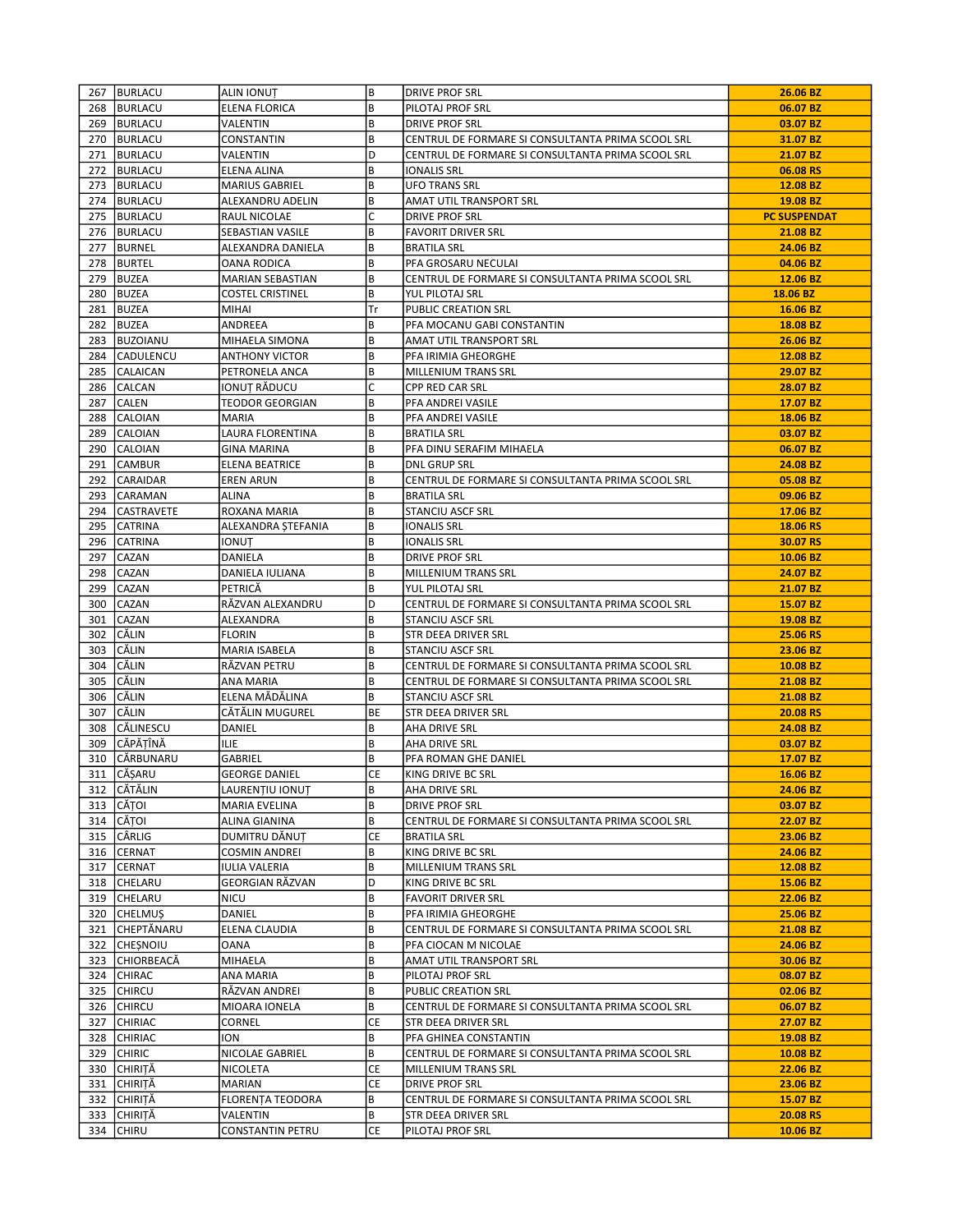|     | 335 CHIRU         | <b>IULIAN MIKI</b>      | CE        | CENTRUL DE FORMARE SI CONSULTANTA PRIMA SCOOL SRL | 07.07 BZ |
|-----|-------------------|-------------------------|-----------|---------------------------------------------------|----------|
| 336 | <b>CHITU</b>      | FĂNICĂ                  | B         | STR DEEA DRIVER SRL                               | 18.06 RS |
|     | 337 CHITU         | DIANA ELENA             | B         | CENTRUL DE FORMARE SI CONSULTANTA PRIMA SCOOL SRL | 19.06 BZ |
| 338 | <b>CHITULEASA</b> | MĂDĂLINA                | B         | <b>STANCIU ASCF SRL</b>                           | 25.06 BZ |
| 339 | <b>CHIVOIU</b>    | CRISTINA                | B         | <b>BRATILA SRL</b>                                | 03.07 BZ |
| 340 | <b>CHIVU</b>      | <b>COSTEL</b>           | B         | <b>IONALIS SRL</b>                                | 04.06 RS |
| 341 | CHIVU             | TRAIAN                  | B         | <b>UFO TRANS SRL</b>                              | 22.06 BZ |
| 342 | <b>CILIBIU</b>    | <b>OVIDIU IONUT</b>     | B         | PFA BURLACU GHEORGHE                              | 14.08 BZ |
| 343 | <b>CIMPOIAS</b>   | <b>GABRIEL CRISTIAN</b> | B         | <b>IMBUS COMPROD SRL</b>                          | 02.07 RS |
| 344 | CIOARĂ            | <b>IONEL</b>            | B         | CENTRUL DE FORMARE SI CONSULTANTA PRIMA SCOOL SRL | 24.06 BZ |
| 345 | <b>CIOBANU</b>    | <b>IULIANA</b>          | B         | CENTRUL DE FORMARE SI CONSULTANTA PRIMA SCOOL SRL | 02.06 BZ |
|     | 346 CIOBANU       | VIOLETA                 | B         | CENTRUL DE FORMARE SI CONSULTANTA PRIMA SCOOL SRL | 17.06 BZ |
| 347 | <b>CIOBANU</b>    | <b>VICTOR ION</b>       | B         | <b>MILLENIUM TRANS SRL</b>                        | 24.06 BZ |
| 348 | <b>CIOBANU</b>    | <b>DANA VASILICA</b>    | B         | CENTRUL DE FORMARE SI CONSULTANTA PRIMA SCOOL SRL | 02.07 RS |
|     |                   |                         |           |                                                   |          |
|     | 349 CIOBANU       | CRISTINA                | B<br>B    | STANCIU ASCF SRL                                  | 10.08 BZ |
|     | 350 CIOBOTARU     | VASILE                  |           | AHA DRIVE SRL                                     | 19.06 BZ |
| 351 | <b>CIOBOTARU</b>  | NELUȚA                  | B         | AHA DRIVE SRL                                     | 01.07 BZ |
| 352 | <b>CIOBOTĂ</b>    | LIDIA                   | B         | <b>IMBUS COMPROD SRL</b>                          | 11.06 RS |
| 353 | <b>CIOCAN</b>     | ION MARIAN              | B         | <b>IMBUS COMPROD SRL</b>                          | 11.06 RS |
| 354 | <b>CIOCAN</b>     | ADRIANA                 | B         | STR DEEA DRIVER SRL                               | 02.07 RS |
|     | 355 CIOCÂRLAN     | ANDREI                  | B         | <b>UFO TRANS SRL</b>                              | 17.07 BZ |
|     | 356 CIOCIRLAN     | CRISTINA                | B         | AUTO MYH SERV 07 SRL                              | 30.07 RS |
| 357 | CIOCÎRLAN         | <b>RADU</b>             | B         | <b>DRIVE PROF SRL</b>                             | 31.07 BZ |
| 358 | <b>CIOCU</b>      | ADRIANA NICOLETA        | B         | CENTRUL DE FORMARE SI CONSULTANTA PRIMA SCOOL SRL | 21.08 BZ |
| 359 | <b>CIOLACU</b>    | ADRIAN IONUT            | B         | DRIVE PROF SRL                                    | 17.06 BZ |
| 360 | <b>CIOMPEC</b>    | <b>STELA</b>            | B         | PILOTAJ PROF SRL                                  | 19.06 BZ |
| 361 | CIORĂNEANU        | GHEORGHITĂ VALENTIN     | C         | MILLENIUM TRANS SRL                               | 09.06 BZ |
| 362 | <b>CIORTAN</b>    | <b>FLORINA</b>          | B         | CENTRUL DE FORMARE SI CONSULTANTA PRIMA SCOOL SRL | 05.08 BZ |
| 363 | <b>CIRSTIAN</b>   | <b>FLORIN</b>           | C         | CENTRUL DE FORMARE SI CONSULTANTA PRIMA SCOOL SRL | 15.06 BZ |
| 364 | <b>CIUGULEA</b>   | <b>ROBERT</b>           | B         | STR DEEA DRIVER SRL                               | 13.08 RS |
| 365 | <b>CIULEA</b>     | MARIA ROZALIA           | B         | PFA DINU SERAFIM MIHAELA                          | 10.06 BZ |
| 366 | <b>CIULIN</b>     | <b>ALIN GABRIEL</b>     | B         | <b>UFO TRANS SRL</b>                              | 23.06 BZ |
| 367 | <b>CIULIN</b>     | FLORENTINA DENISA       | B         | PFA CIOCAN M NICOLAE                              | 05.08 BZ |
| 368 | CIUPITU           | CLAUDIU MARIUS          | B         | AMAT UTIL TRANSPORT SRL                           | 24.06 BZ |
| 369 | <b>CIUREA</b>     | ANDREI                  | <b>CE</b> | CENTRUL DE FORMARE SI CONSULTANTA PRIMA SCOOL SRL | 20.07 BZ |
| 370 | <b>CIUREA</b>     | <b>ELENA</b>            | B         | CENTRUL DE FORMARE SI CONSULTANTA PRIMA SCOOL SRL | 14.08 BZ |
| 371 | CÎMPEANU          | CONSTANTIN ALEXANDRU    | B         | PFA IRIMIA GHEORGHE                               | 30.07 BZ |
| 372 | <b>CÎMPEANU</b>   | <b>MARIA</b>            | B         | MILLENIUM TRANS SRL                               | 07.08 BZ |
| 373 | <b>CÎRCEI</b>     | <b>MARIA</b>            | B         | MILLENIUM TRANS SRL                               | 24.07 BZ |
| 374 | CÎRCIUMARU        | ALEXANDRU MARIUS        | CE        | KING DRIVE BC SRL                                 | 04.08 BZ |
| 375 | <b>CÎRNECIU</b>   | <b>RICUTA</b>           | B         | CENTRUL DE FORMARE SI CONSULTANTA PRIMA SCOOL SRL | 12.06 BZ |
| 376 | <b>CIRSTEA</b>    | IOANA SIMINA            | B         | CENTRUL DE FORMARE SI CONSULTANTA PRIMA SCOOL SRL | 23.06 BZ |
| 377 | CÎRSTEA           | <b>ELENA</b>            | C         | PILOTAJ PROF SRL                                  | 27.07 BZ |
|     |                   |                         |           |                                                   |          |
| 378 | ICLĂTICI          | <b>NELU IONUT</b>       | B         | LICEUL TEHNOLOGIC AGRICOL SMEENI                  | 29.07 BZ |
| 379 | <b>CLINCIU</b>    | CERASELA ANIȘOARA       | B         | <b>STANCIU ASCF SRL</b>                           | 05.08 BZ |
|     | 380 COCOAȘĂ       | <b>GEORGE VALENTIN</b>  | lC.       | CENTRUL DE FORMARE SI CONSULTANTA PRIMA SCOOL SRL | 15.07 BZ |
| 381 | cocos             | MIHAELA FLORENTINA      | B         | PFA PANAIT GHE SORINDAN                           | 09.06 BZ |
| 382 | cocoș             | CRISTINEL               | СE        | CENTRUL DE FORMARE SI CONSULTANTA PRIMA SCOOL SRL | 14.07 BZ |
| 383 | cocos             | <b>GIANI VALENTIN</b>   | B         | CENTRUL DE FORMARE SI CONSULTANTA PRIMA SCOOL SRL | 13.08 RS |
|     | 384 CODREANU      | VASILE                  | B         | AHA DRIVE SRL                                     | 04.06 BZ |
| 385 | COJOCARU          | ALECSANDRU              | B         | <b>DRIVE PROF SRL</b>                             | 09.06 BZ |
| 386 | COJOCARU          | MARIA CRISTINA          | B         | CENTRUL DE FORMARE SI CONSULTANTA PRIMA SCOOL SRL | 09.06 BZ |
| 387 | COJOCARU          | <b>FLORIN GEORGIAN</b>  | B         | STR DEEA DRIVER SRL                               | 13.08 RS |
| 388 | COJOCARU          | <b>GABI IULIAN</b>      | B         | STR DEEA DRIVER SRL                               | 13.08 RS |
| 389 | COLCEAG           | ANA MARIA               | B         | CENTRUL DE FORMARE SI CONSULTANTA PRIMA SCOOL SRL | 03.08 BZ |
| 390 | <b>COLEASĂ</b>    | RADU                    | B         | CENTRUL DE FORMARE SI CONSULTANTA PRIMA SCOOL SRL | 27.07 BZ |
| 391 | COLNICEANU        | RĂZVAN GABRIEL          | B         | <b>FAVORIT DRIVER SRL</b>                         | 17.06 BZ |
| 392 | <b>COLT</b>       | VIOREL                  | B         | KING DRIVE BC SRL                                 | 24.06 BZ |
| 393 | COMAN             | CRISTINA                | B         | MILLENIUM TRANS SRL                               | 12.06 BZ |
| 394 | COMAN             | IOANA BIANCA            | B         | CENTRUL DE FORMARE SI CONSULTANTA PRIMA SCOOL SRL | 10.06 BZ |
| 395 | COMAN             | LAURA IONELA            | B         | CENTRUL DE FORMARE SI CONSULTANTA PRIMA SCOOL SRL | 19.06 BZ |
|     | 396 COMAN         | STELUTA                 | B         | CENTRUL DE FORMARE SI CONSULTANTA PRIMA SCOOL SRL | 23.06 BZ |
| 397 | COMAN             | CAMELIA ELENA           | B         | PILOTAJ PROF SRL                                  | 03.07 BZ |
| 398 |                   |                         | B         | AMAT UTIL TRANSPORT SRL                           | 03.07 BZ |
|     | COMAN             | CRENGUTA                |           |                                                   |          |
| 399 | COMAN             | MARIA MĂLINA            | B         | <b>STANCIU ASCF SRL</b>                           | 14.07 BZ |
| 400 | COMAN             | CRISTINA ELENA          | B         | <b>IONALIS SRL</b>                                | 16.07 RS |
| 401 | COMAN             | <b>MARIAN CRISTIAN</b>  | B         | CENTRUL DE FORMARE SI CONSULTANTA PRIMA SCOOL SRL | 11.08 BZ |
| 402 | COMAN             | MĂDĂLINA FLORENTINA     | B         | AMAT UTIL TRANSPORT SRL                           | 12.08 BZ |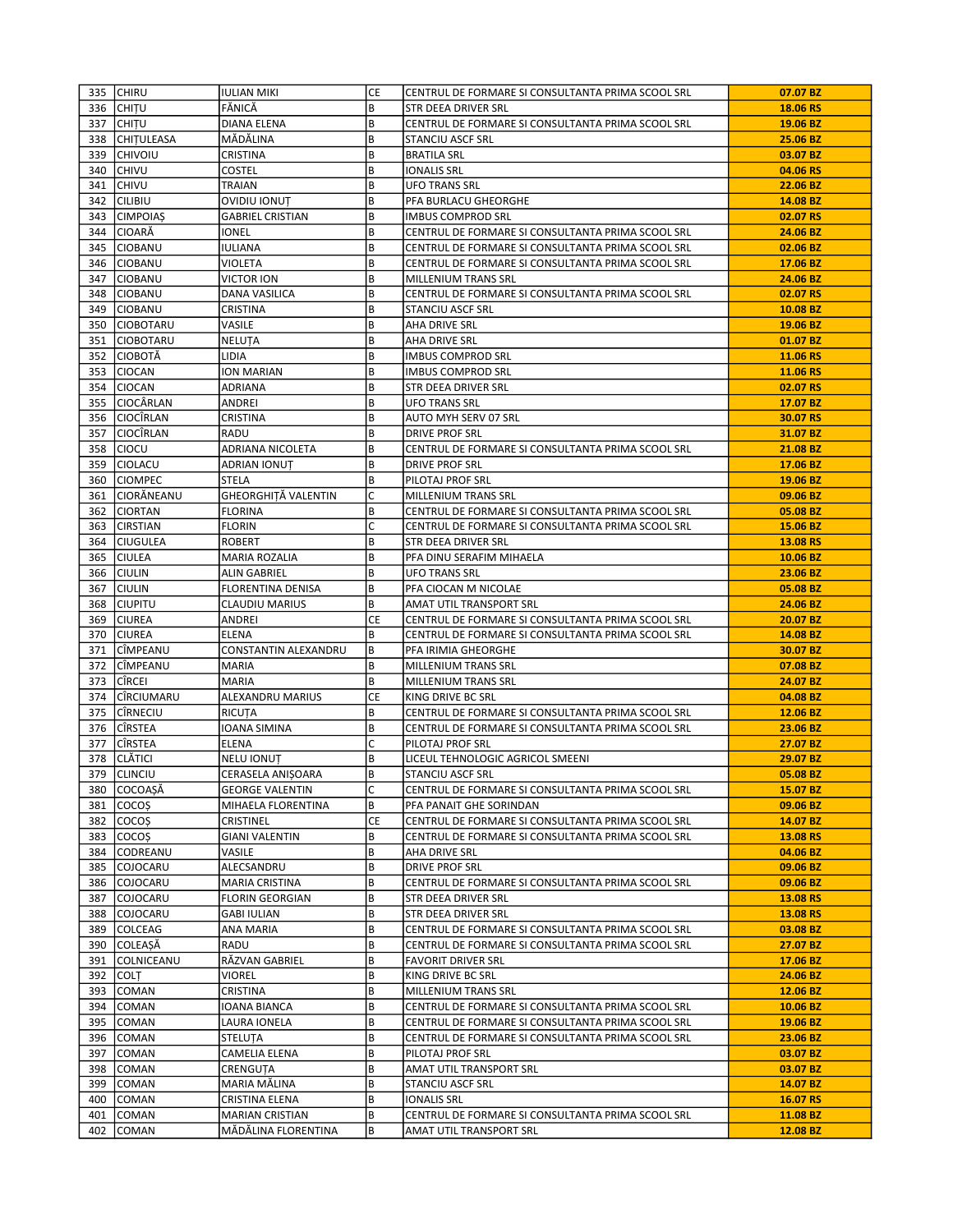| 403 | <b>COMAN</b>      | <b>NICUSOR GABRIEL</b>    | A   | <b>GABI TAVI TRANS LUX SRL</b>                    | 17.07 BZ POLIGON |
|-----|-------------------|---------------------------|-----|---------------------------------------------------|------------------|
| 404 | <b>COMSA</b>      | STEFAN CONSTANTIN         | lC. | MILLENIUM TRANS SRL                               | 22.06 BZ         |
| 405 | COMȘA             | ALEXANDRU MARIAN          | B   | PFA NEGOITA NECULAI                               | 07.08 BZ         |
| 406 | CONDORĂȚEANU      | CĂTĂLIN ȘTEFAN            | C   | STR DEEA DRIVER SRL                               | 03.08 BZ         |
| 407 | <b>CONSTANDA</b>  | <b>ROBERT VALENTIN</b>    | B   | CENTRUL DE FORMARE SI CONSULTANTA PRIMA SCOOL SRL | 09.07 BZ         |
| 408 | <b>CONSTANDA</b>  | <b>ION IONUT</b>          | B   | AMAT UTIL TRANSPORT SRL                           | 07.08 BZ         |
| 409 | CONSTANTIN        | NICOLETA                  | B   | STANCIU ASCF SRL                                  | 02.06 BZ         |
| 410 | CONSTANTIN        | DANIELA                   | B   | PFA IRIMIA GHEORGHE                               | 16.06 BZ         |
| 411 | CONSTANTIN        | <b>GEORGIANA GRATIELA</b> | B   | CENTRUL DE FORMARE SI CONSULTANTA PRIMA SCOOL SRL | 17.06 BZ         |
| 412 | CONSTANTIN        | <b>GETA</b>               | B   | <b>FAVORIT DRIVER SRL</b>                         | 24.06 BZ         |
| 413 | CONSTANTIN        | FĂNEL                     | C   | STR DEEA DRIVER SRL                               | 22.06 BZ         |
| 414 | CONSTANTIN        | <b>FLORENTIN GABRIEL</b>  | B   | <b>IONALIS SRL</b>                                | 25.06 RS         |
| 415 | CONSTANTIN        | JENI                      | B   | IONALIS SRL                                       | 16.07 RS         |
| 416 | CONSTANTIN        | MIHAELA ROXANA            | B   | <b>DNL GRUP SRL</b>                               | 05.06 BZ         |
| 417 | CONSTANTIN        | <b>VIVIŞOR</b>            | lC. | <b>BRATILA SRL</b>                                | 15.07 BZ         |
| 418 | CONSTANTIN        | <b>ALINA</b>              | B   | PFA GROSARU NECULAI                               | 29.07 BZ         |
| 419 | CONSTANTIN        | <b>GHEORGHE CRISTIAN</b>  | B   | YUL PILOTAJ SRL                                   | 29.07 BZ         |
| 420 | <b>CONSTANTIN</b> | ELENA DANIELA             | B   | CENTRUL DE FORMARE SI CONSULTANTA PRIMA SCOOL SRL | 04.08 BZ         |
| 421 | CONSTANTIN        | MARINELA                  | B   | CENTRUL DE FORMARE SI CONSULTANTA PRIMA SCOOL SRL | 12.08 BZ         |
| 422 | CONSTANTIN        | <b>MARIAN GIGI</b>        | C   | CENTRUL DE FORMARE SI CONSULTANTA PRIMA SCOOL SRL | 04.08 BZ         |
|     | 423 CONSTANTIN    | CRISTIAN                  | B   | <b>IONALIS SRL</b>                                | 27.08 RS         |
| 424 | CONTESCU          | <b>RAMONA</b>             | B   | YUL PILOTAJ SRL                                   | 19.08 BZ         |
| 425 | COPARIU           | CAMELIA ELENA             | B   | CENTRUL DE FORMARE SI CONSULTANTA PRIMA SCOOL SRL | 22.07 BZ         |
| 426 | CORBU             | ELENA DANIELA             | B   | <b>STANCIU ASCF SRL</b>                           | 17.06 BZ         |
| 427 | CORBU             | <b>CONSTANTIN MARIUS</b>  | B   | AMAT UTIL TRANSPORT SRL                           | 27.07 BZ         |
| 428 | CORBU             | <b>TEODORA ELENA</b>      | B   | <b>UFO TRANS SRL</b>                              | 07.08 BZ         |
| 429 | COROI             | SIMONA                    | B   | <b>BRATILA SRL</b>                                | 14.07 BZ         |
| 430 | COROIAN           | DORU CĂTĂLIN              | C   | <b>BRATILA SRL</b>                                | 03.06 BZ         |
| 431 | <b>COSAILĂ</b>    | PETRICĂ                   | B   | KING DRIVE BC SRL                                 | 05.08 BZ         |
| 432 | COSMA             | <b>ELENA</b>              | B   | MILLENIUM TRANS SRL                               | 21.07 BZ         |
| 433 | <b>COSTACHE</b>   | CĂTĂLINA                  | B   | PFA ROMAN GHE DANIEL                              | 10.06 BZ         |
| 434 | <b>COSTACHE</b>   | <b>BIANCA ANDREEA</b>     | B   | PFA MOCANU GABI CONSTANTIN                        | 17.06 BZ         |
| 435 | <b>COSTACHE</b>   | <b>IONUT</b>              | B   | PFA IRIMIA GHEORGHE                               | 24.06 BZ         |
|     | 436 COSTACHE      | CARMEN CĂTĂLINA           | B   | STR DEEA DRIVER SRL                               | 23.07 RS         |
| 437 | <b>COSTACHE</b>   | ANA MARIA                 | B   | YUL PILOTAJ SRL                                   | 07.08 BZ         |
| 438 | <b>COSTACHE</b>   | NICOLETA                  | B   | CENTRUL DE FORMARE SI CONSULTANTA PRIMA SCOOL SRL | 18.08 BZ         |
| 439 | <b>COSTEA</b>     | <b>STEFANIA IONELA</b>    | B   | STR DEEA DRIVER SRL                               | 18.06 RS         |
| 440 | <b>COSTEA</b>     | <b>MARIAN IONUT</b>       | C   | PILOTAJ PROF SRL                                  | 06.07 BZ         |
| 441 | COSTEA            | ION                       | B   | DRIVE PROF SRL                                    | 07.08 BZ         |
| 442 | <b>COSTEA</b>     | GABRIELA ALEXANDRA        | B   | <b>MASTER COM SRL</b>                             | 14.08 BZ         |
| 443 | COSTIANU          | <b>COSTEL</b>             | C   | <b>BRATILA SRL</b>                                | 22.06 BZ         |
| 444 | COSTICĂ           | ALEXANDRA IULIANA         | B   | YUL PILOTAJ SRL                                   | 19.06 BZ         |
| 445 | COȘCONEA          | <b>IONUT</b>              | B   | AHA DRIVE SRL                                     | 07.08 BZ         |
| 446 | lcoseriu          | <b>ALEX DANIEL</b>        | B   | <b>FAVORIT DRIVER SRL</b>                         | 17.06 BZ         |
| 447 | COTCORUS          | <b>TUDOREL</b>            | B   | <b>PUBLIC CREATION SRL</b>                        | 01.07 BZ         |
|     | 448 COTIGĂ        | MIHAI DĂNUȚ               | B   | AMAT UTIL TRANSPORT SRL                           | 07.08 BZ         |
| 449 | lcotună           | <b>VETUTA</b>             | B   | <b>BRATILA SRL</b>                                | 21.08 BZ         |
|     | 450 COZMA         | MIHAELA                   | B   | CENTRUL DE FORMARE SI CONSULTANTA PRIMA SCOOL SRL | 17.06 BZ         |
|     | 451 CRACIUN       | IOANA                     | B   | <b>IMBUS COMPROD SRL</b>                          | 13.08 RS         |
| 452 | CRĂCANĂ           | LETIȚIA VIOLETA           | B   | CENTRUL DE FORMARE SI CONSULTANTA PRIMA SCOOL SRL | 31.07 BZ         |
|     | 453 CRĂCIUN       | AURELIAN                  | B   | MILLENIUM TRANS SRL                               | 09.06 BZ         |
| 454 | CRĂCIUN           | ALEXANDRA ELENA           | B   | CENTRUL DE FORMARE SI CONSULTANTA PRIMA SCOOL SRL | 22.06 BZ         |
| 455 | <b>CRĂCIUN</b>    | <b>BOGDAN FLORENTIN</b>   | B   | AMAT UTIL TRANSPORT SRL                           | 27.07 BZ         |
|     | 456 CRĂCIUN       | CĂTĂLIN FLORIAN           | B   | MASTER COM SRL                                    | 31.07 BZ         |
| 457 | CREANGĂ           | ANDREI ȘTEFAN             | B   | CENTRUL DE FORMARE SI CONSULTANTA PRIMA SCOOL SRL | 12.08 BZ         |
| 458 | <b>CRETU</b>      | ELENA                     | B   | PFA IRIMIA GHEORGHE                               | 11.06 BZ         |
| 459 | CRETU             | LILIANA                   | B   | <b>DNL GRUP SRL</b>                               | 15.06 BZ         |
| 460 | CREȚU             | SANDA                     | B   | PFA DINU SERAFIM MIHAELA                          | 17.07 BZ         |
| 461 | CRETU             | ELENA RAMONA              | B   | <b>STANCIU ASCF SRL</b>                           | 24.06 BZ         |
| 462 | CREȚU             | DARIUS GHEORGHITĂ         | B   | STR DEEA DRIVER SRL                               | 23.07 RS         |
| 463 | CREȚU             | ION CRISTIAN              | B   | <b>BRATILA SRL</b>                                | 24.08 BZ         |
| 464 | CRETULESCU        | <b>MARIA</b>              | B   | CENTRUL DE FORMARE SI CONSULTANTA PRIMA SCOOL SRL | 04.08 BZ         |
| 465 | <b>CRISTACHE</b>  | ELENA ILEANA              | B   | KING DRIVE BC SRL                                 | 22.07 BZ         |
| 466 | <b>CRISTACHE</b>  | CRISTINA ADINA            | B   | AMAT UTIL TRANSPORT SRL                           | 11.08 BZ         |
| 467 | <b>CRISTEA</b>    | VASILE                    | B   | PFA IRIMIA GHEORGHE                               | 05.06 BZ         |
| 468 | <b>CRISTEA</b>    | MĂDĂLINA NATALIA          | B   | CENTRUL DE FORMARE SI CONSULTANTA PRIMA SCOOL SRL | 11.06 BZ         |
| 469 | CRISTEA           | <b>FLORIN</b>             | CE  | DRIVE PROF SRL                                    | 03.06 BZ         |
| 470 | <b>CRISTEA</b>    | <b>VALENTIN ȘTEFAN</b>    | B   | PFA IRIMIA GHEORGHE                               | 16.06 BZ         |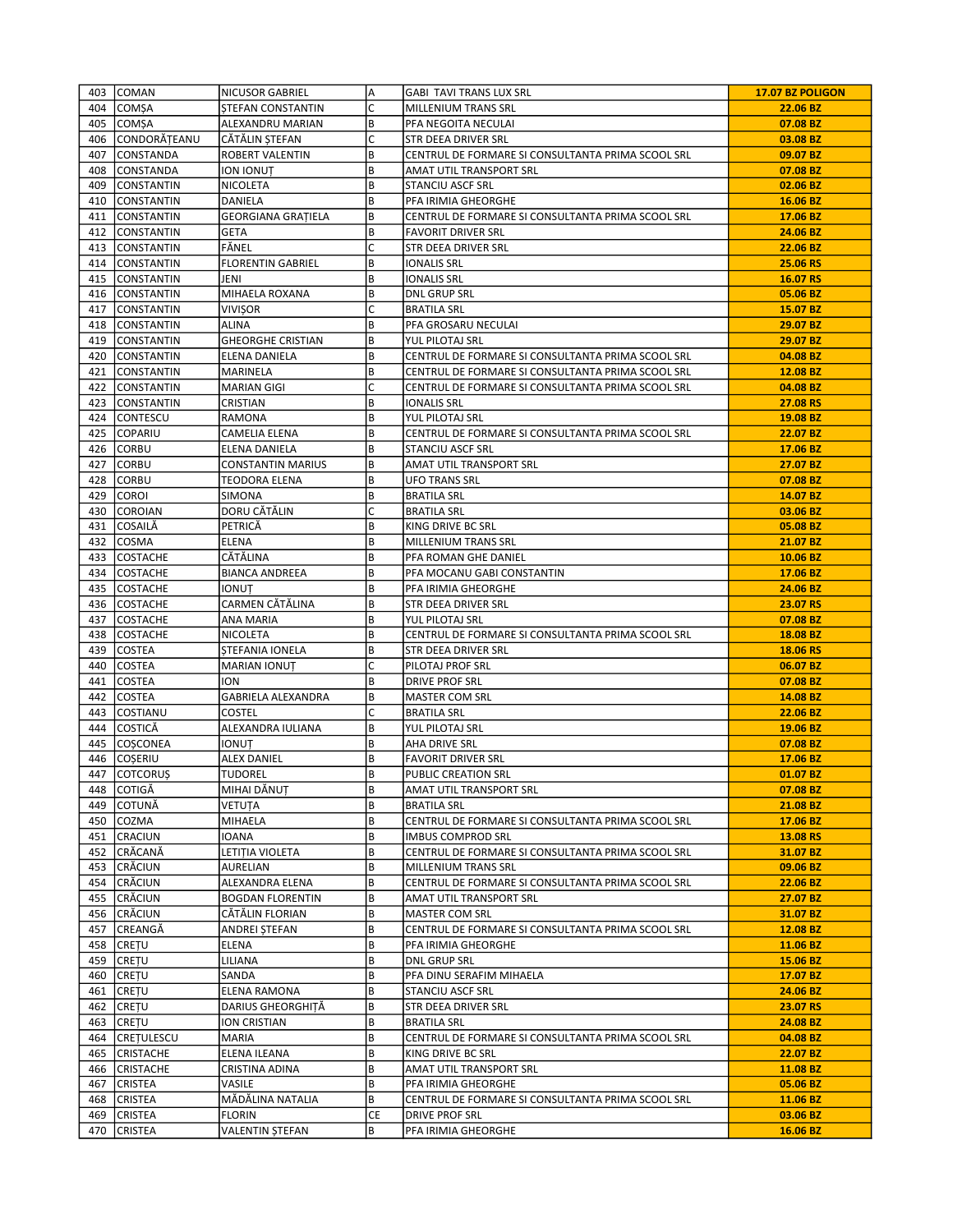|     | 471 CRISTEA       | VASILICA                 | B         | CENTRUL DE FORMARE SI CONSULTANTA PRIMA SCOOL SRL | 09.07 BZ             |
|-----|-------------------|--------------------------|-----------|---------------------------------------------------|----------------------|
| 472 | <b>CRISTEA</b>    | IONEL RĂZVAN             | B         | KING DRIVE BC SRL                                 | 14.07 BZ             |
|     | 473 CRISTEA       | <b>GEANINA MINODORA</b>  | B         | <b>IONALIS SRL</b>                                | 27.08 RS             |
|     | 474 CRISTEA       | <b>ELENA</b>             | B         | PFA DINU SERAFIM MIHAELA                          | 24.08 BZ             |
| 475 | <b>CRISTESCU</b>  | ESTERA MĂDĂLINA          | B         | <b>DNL GRUP SRL</b>                               | 10.07 BZ             |
| 476 | <b>CRISTESCU</b>  | <b>GABI IONUT</b>        | С         | CENTRUL DE FORMARE SI CONSULTANTA PRIMA SCOOL SRL | 15.07 BZ             |
| 477 | <b>CRISTIAN</b>   | <b>IULIA</b>             | B         | PFA IRIMIA GHEORGHE                               | 07.08 BZ             |
| 478 | CRISTICĂ          | CRISTINA PAULA           | B         | STR DEEA DRIVER SRL                               | 13.08 RS             |
| 479 | CRIVĂT            | ADRIAN MARIAN            | B         | <b>BRATILA SRL</b>                                | 24.08 BZ             |
| 480 | CRÎNGANU          | <b>FLORICA</b>           | B         | PFA IRIMIA GHEORGHE                               | 12.08 BZ             |
| 481 | CROIALĂ           | RAMONA EMILIA            | B         | <b>STANCIU ASCF SRL</b>                           | 12.06 BZ             |
| 482 | <b>CROITORU</b>   | IOAN CIPRIAN             | С         | KING DRIVE BC SRL                                 | 10.06 BZ             |
| 483 | <b>CROITORU</b>   | <b>GABRIEL OCTAVIAN</b>  | B         | CENTRUL DE FORMARE SI CONSULTANTA PRIMA SCOOL SRL | 29.06 BZ             |
| 484 | <b>CROITORU</b>   | ELENA GABRIELA           | B         | STANCIU ASCF SRL                                  | 31.07 BZ             |
| 485 | <b>CRUDU</b>      |                          | B         |                                                   | 24.06 BZ             |
| 486 | Icucu             | VIOREL ȘTEFAN            | B         | <b>CPP RED CAR SRL</b>                            |                      |
|     |                   | <b>EMILIA LAURA</b>      |           | <b>IMBUS COMPROD SRL</b>                          | 13.08 RS             |
| 487 | <b>CUERU</b>      | LILIANA BIANCA           | B         | <b>UFO TRANS SRL</b>                              | 09.06 BZ             |
| 488 | CUERU             | STEFĂNUȚA GEORGIANA      | B         | AHA DRIVE SRL                                     | 24.06 BZ             |
| 489 | CUJBĂ             | <b>ADRIAN</b>            | B         | YUL PILOTAJ SRL                                   | 05.06 BZ             |
| 490 | CUJBĂ             | VASILICĂ                 | CE        | CENTRUL DE FORMARE SI CONSULTANTA PRIMA SCOOL SRL | 23.06 BZ             |
| 491 | CUMPĂNAȘU         | GABRIEL                  | <b>CE</b> | CENTRUL DE FORMARE SI CONSULTANTA PRIMA SCOOL SRL | 17.08 BZ             |
| 492 | CURCĂ             | ADRIAN ALIN              | B         | CENTRUL DE FORMARE SI CONSULTANTA PRIMA SCOOL SRL | 30.07 BZ             |
| 493 | <b>CURTE</b>      | CASANDRA                 | B         | <b>DNL GRUP SRL</b>                               | 13.07 BZ             |
| 494 | <b>CURTE</b>      | GEORGIANA                | B         | <b>UFO TRANS SRL</b>                              | 17.07 BZ             |
| 495 | DABIJA            | <b>MIHAI DANIEL</b>      | B         | <b>MILLENIUM TRANS SRL</b>                        | 17.06 BZ             |
| 496 | DABIJA            | PAUL                     | B         | YUL PILOTAJ SRL                                   | 22.07 BZ             |
| 497 | DAN               | MANUELA                  | B         | <b>DRIVE PROF SRL</b>                             | 19.08 BZ             |
| 498 | DANCIU            | <b>DENISA</b>            | B         | CENTRUL DE FORMARE SI CONSULTANTA PRIMA SCOOL SRL | 12.06 BZ             |
| 499 | DANCIU            | VIORICA                  | B         | SYDERAL SEEN DRIVE SRL                            | 23.07 RS             |
| 500 | DANCIU            | MIRUNA ANDRA             | B         | CENTRUL DE FORMARE SI CONSULTANTA PRIMA SCOOL SRL | 24.07 BZ             |
| 501 | DANCIU            | ALEXIA STEFANIA          | B         | ALEXFLO 2005 SRL                                  | 22.07 BZ             |
|     | 502 DANILĂ        | FLORENTINA CRISTINA      | B         | <b>IONALIS SRL</b>                                | 25.06 RS             |
| 503 | DASCĂLU           | <b>FLORIN</b>            | B         | CENTRUL DE FORMARE SI CONSULTANTA PRIMA SCOOL SRL | 29.06 BZ             |
| 504 | DASCĂLU           | <b>ELENA</b>             | B         | SYDERAL SEEN DRIVE SRL                            | 16.07 RS             |
| 505 | DASCĂLU           | ALEXANDRA                | B         | <b>BRATILA SRL</b>                                | 23.07 BZ             |
|     | 506 DASCĂLU       | MARIANA MARLENA          | B         | <b>IMBUS COMPROD SRL</b>                          | 13.08 RS             |
| 507 | DAVID             | SERGIU CONSTANTIN        | B         | <b>DRIVE PROF SRL</b>                             | 02.06 BZ             |
| 508 | DAVID             | AUREL                    | B         | DRIVING SCHOOL ELERON SRL                         | 17.06 BZ             |
| 509 | DAVID             | ADRIAN                   | B         | CENTRUL DE FORMARE SI CONSULTANTA PRIMA SCOOL SRL | 07.08 BZ             |
| 510 | DAVID             | <b>GEOE GABRIEL</b>      | B         | YUL PILOTAJ SRL                                   | 07.08 BZ             |
| 511 | DAVID             | GEORGE                   | B         | PFA GHINEA CONSTANTIN                             | 10.08 BZ             |
|     | 512 DAVIDESCU     |                          | B         | PILOTAJ PROF SRL                                  |                      |
|     | 513 DĂNĂILĂ       | ANDREEA<br><b>FLORIN</b> | C         |                                                   | 07.08 BZ<br>14.07 BZ |
|     |                   |                          |           | CENTRUL DE FORMARE SI CONSULTANTA PRIMA SCOOL SRL |                      |
|     | 514   DĂNCIULESCU | <b>RALUCA NELA</b>       | B         | ALIS AUTO SCHOOL SRL                              | 08.07 BZ             |
|     | 515 DĂNESCU       | MĂDĂLINA                 | B         | <b>IMBUS COMPROD SRL</b>                          | 30.07 RS             |
|     | 516 DĂNIȚĂ        | ŞTEFANIA                 | B         | YUL PILOTAJ SRL                                   | 22.07 BZ             |
|     | 517   DEACĂNU     | CRISTINEL                | CE        | CPP RED CAR SRL                                   | 24.06 BZ             |
|     | 518 DEACĂNU       | ELENA MIHAELA            | B         | SYDERAL SEEN DRIVE SRL                            | 02.07 RS             |
|     | 519   DEDU        | MARCELA                  | B         | CENTRUL DE FORMARE SI CONSULTANTA PRIMA SCOOL SRL | 04.06 BZ             |
|     | 520   DEDU        | MINUT NELUS              | CE        | MILLENIUM TRANS SRL                               | 03.08 BZ             |
|     | 521 DEDU          | ONELUS MITICĂ            | CE        | <b>DRIVE PROF SRL</b>                             | 04.08 BZ             |
|     | 522 DESPESCU      | ELENA DIANA              | B         | PILOTAJ PROF SRL                                  | 17.06 BZ             |
|     | 523   DICU        | <b>GEORGETA</b>          | B         | PFA IRIMIA GHEORGHE                               | 10.06 BZ             |
|     | 524 DICU          | <b>FLORI ANDRA</b>       | B         | CENTRUL DE FORMARE SI CONSULTANTA PRIMA SCOOL SRL | 24.06 BZ             |
| 525 | DIDIN             | GELU                     | D         | CENTRUL DE FORMARE SI CONSULTANTA PRIMA SCOOL SRL | 23.06 BZ             |
|     | 526 DIDIN         | COSTEL                   | B         | KING DRIVE BC SRL                                 | 31.07 BZ             |
|     | 527   DINU        | <b>VASILE VALENTIN</b>   | B         | CENTRUL DE FORMARE SI CONSULTANTA PRIMA SCOOL SRL | 04.06 BZ             |
| 528 | <b>DINU</b>       | LETITIA NICOLETA         | B         | <b>BRATILA SRL</b>                                | 11.06 BZ             |
|     | 529   DINU        | MĂDĂLINA VALENTINA       | B         | <b>IONALIS SRL</b>                                | 18.06 RS             |
|     | 530   DINU        | <b>CORNEL DUMITRU</b>    | D         | MILLENIUM TRANS SRL                               | 16.06 BZ             |
| 531 | DINU              | IONEL                    | B         | PFA PASCU VALENTIN                                | 19.06 BZ             |
|     | 532   DINU        | MIRUNA                   | B         | AHA DRIVE SRL                                     | 03.06 BZ             |
|     | 533   DINU        | ANDREEA RENIA            | B         | PFA PETROIU I FLORIN                              | 01.07 BZ             |
| 534 | DINU              | ANDREEA ELENA            | B         | PFA DINU SERAFIM MIHAELA                          | 20.07 BZ             |
|     | 535   DINU        | PETRICĂ                  | B         | <b>BRATILA SRL</b>                                | 06.07 BZ             |
|     | 536   DINU        | RAMONA MIHAELA           | B         | <b>DRIVE PROF SRL</b>                             | 16.07 BZ             |
| 537 | <b>DINU</b>       | ALEXANDRU OVIDIU         | B         | GABI TAVI TRANS LUX SRL                           | 24.07 BZ             |
|     | 538   DINU        | ELENA                    | B         | UFO TRANS SRL                                     | 31.07 BZ             |
|     |                   |                          |           |                                                   |                      |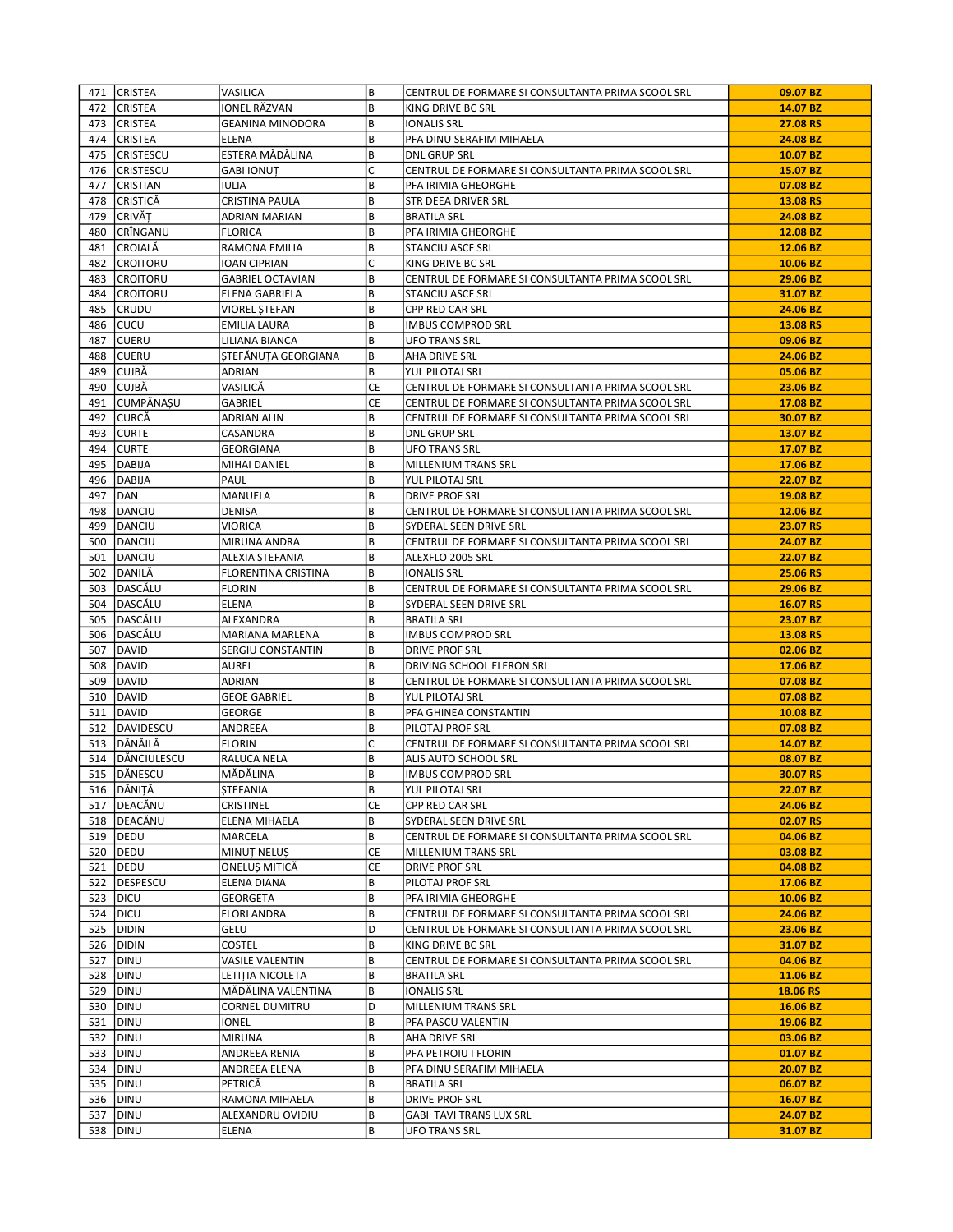| GEORGIANA CĂTĂLINA<br>B<br>20.08 RS<br>540 DINU<br><b>STR DEEA DRIVER SRL</b><br>541<br><b>DINULESCU</b><br>DANIELA SORINA<br>B<br>AMAT UTIL TRANSPORT SRL<br>03.08 BZ<br>DINULESCU<br>B<br>542<br><b>COSMIN LIVIU</b><br>STR DEEA DRIVER SRL<br>20.08 RS<br>543<br>B<br>18.06 BZ<br><b>IDOBRE</b><br>IONELA ECATERINA<br>CENTRUL DE FORMARE SI CONSULTANTA PRIMA SCOOL SRL<br>544<br><b>DOBRE</b><br>IONUT ALEXANDRU<br>C<br>15.06 BZ<br>ALEXFLO 2005 SRL<br>B<br>545<br><b>DOBRE</b><br>STANCIU ASCF SRL<br>25.06 BZ<br><b>GEORGIANA DORINA</b><br>B<br>16.07 RS<br>546<br><b>DOBRE</b><br>AUTO MYH SERV 07 SRL<br>VIOLETA MARINELA<br>547<br><b>DOBRE</b><br>B<br>LICEUL AGRICOL DR CONSTANTIN ANGELESCU<br>21.07 BZ<br><b>STEFAN MARIUS</b><br>548<br><b>DOBRE</b><br>B<br><b>GABRIEL CONSTANTIN</b><br>STR DEEA DRIVER SRL<br>23.07 RS<br>04.08 BZ<br>549<br><b>DOBRE</b><br>SIMINA ANDREEA<br>B<br>YUL PILOTAJ SRL<br>550<br><b>DOBRE</b><br>B<br>PFA DINU SERAFIM MIHAELA<br>12.08 BZ<br>DANIEL<br>551<br><b>DOBRE</b><br>IOANA ALEXANDRA<br>B<br>CENTRUL DE FORMARE SI CONSULTANTA PRIMA SCOOL SRL<br>14.08 BZ<br>21.08 BZ<br>552<br><b>DOBRE</b><br>GABRIEL<br>B<br>AHA DRIVE SRL<br>553<br><b>IDOBRIN</b><br>MĂDĂLIN MARIAN<br>B<br>SYDERAL SEEN DRIVE SRL<br>16.07 RS<br>554<br><b>DOBRIN</b><br>B<br>CENTRUL DE FORMARE SI CONSULTANTA PRIMA SCOOL SRL<br>COSTICĂ<br>21.08 BZ<br>555<br> DOBROTĂ<br>GABRIEL<br>C<br>15.06 BZ<br>KING DRIVE BC SRL<br>C<br>556 DOBROTĂ<br>28.07 BZ<br>DANIEL<br>CPP RED CAR SRL<br>557  DOCUZ<br>B<br>EDUARD IONUT<br>AMAT UTIL TRANSPORT SRL<br>05.08 BZ<br>558<br>DOGARU<br>MARIAN IONUȚ<br>B<br>PFA IRIMIA GHEORGHE<br>19.06 BZ<br>559   DOGARU<br><b>CE</b><br>PILOTAJ PROF SRL<br>03.08 BZ<br><b>EMIL IRINEL</b><br>B<br>560   DOGARU<br><b>MILLENIUM TRANS SRL</b><br>14.08 BZ<br>GEORGETA<br>561<br>DOROBANTU<br><b>COSTIN ANDREI</b><br>B<br>CENTRUL DE FORMARE SI CONSULTANTA PRIMA SCOOL SRL<br>29.07 BZ<br>DRAGHIA<br>B<br>19.08 BZ<br>562<br>ANDREEA<br>CENTRUL DE FORMARE SI CONSULTANTA PRIMA SCOOL SRL<br>B<br>563<br><b>DRAGNEA</b><br>RĂZVAN MARIUS<br><b>FAVORIT DRIVER SRL</b><br>22.06 BZ<br>564<br><b>DRAGNEA</b><br>MIHAELA RAMONA<br>B<br><b>IONALIS SRL</b><br>30.07 RS<br>565 DRAGNEA<br>B<br><b>UFO TRANS SRL</b><br>19.08 BZ<br>IONUȚ ANDREI<br>566   DRAGOMAN<br>CE<br>24.06 BZ<br>IULIAN ALEXANDRU<br><b>CPP RED CAR SRL</b><br>C<br>567<br>IDRAGOMANU<br><b>MARIUS ADRIAN</b><br>MILLENIUM TRANS SRL<br>06.07 BZ<br>568<br><b>DRAGOMIR</b><br>B<br>AHA DRIVE SRL<br>09.06 BZ<br><b>GEORGIAN ADRIAN</b><br>B<br>569<br>DRAGOMIR<br>CENTRUL DE FORMARE SI CONSULTANTA PRIMA SCOOL SRL<br>04.06 BZ<br>NICOLAE MARIAN<br>570<br>DRAGOMIR<br>B<br><b>GABI TAVI TRANS LUX SRL</b><br>02.06 BZ<br>MIRUNA ANDREEA<br>571<br>DRAGOMIR<br>25.06 BZ<br>VICTOR VALENTIN<br>B<br><b>BRATILA SRL</b><br>DRAGOMIR<br>CE<br>CENTRUL DE FORMARE SI CONSULTANTA PRIMA SCOOL SRL<br>23.06 BZ<br>572<br><b>CORNEL MARIAN</b><br>DRAGOMIR<br><b>BEATRICE ELISABETA</b><br>B<br>07.07 BZ<br>573<br>YUL PILOTAJ SRL<br>574<br>DRAGOMIR<br>B<br>CENTRUL DE FORMARE SI CONSULTANTA PRIMA SCOOL SRL<br>09.07 BZ<br>ALEXANDRA<br>B<br>575<br>DRAGOMIR<br>14.07 BZ<br>ALINA VALENTINA<br>KING DRIVE BC SRL<br><b>DRAGOMIR</b><br><b>MARIA</b><br>B<br><b>MASTER COM SRL</b><br>20.07 BZ<br>576<br>577<br>DRAGOMIR<br>B<br>10.08 BZ<br>GHEORGHE<br><b>FAVORIT DRIVER SRL</b><br>B<br>578<br>DRAGOMIR<br><b>GEORGIANA</b><br>PFA IRIMIA GHEORGHE<br>12.08 BZ<br>B<br>579<br>DRAGU<br><b>ILIANA</b><br>AHA DRIVE SRL<br>23.06 BZ<br>580<br><b>DRAGU</b><br>VASILE<br>C<br>23.06 BZ<br><b>CPP RED CAR SRL</b><br>FLORINA MĂDĂLINA<br>B<br>DRAGU<br>CENTRUL DE FORMARE SI CONSULTANTA PRIMA SCOOL SRL<br>03.07 BZ<br>581<br>582<br>B<br>DRAGU<br>LUMINITA<br>PFA PANAIT GHE SORINDAN<br>05.08 BZ<br>C<br>583 DRAGUT<br>DANUT<br><b>GABI TAVI TRANS LUX SRL</b><br>10.06 BZ<br>584   DRĂGAN<br>B<br><b>UFO TRANS SRL</b><br>25.06 BZ<br>ELENA OANA<br>B<br>DRĂGAN<br>585<br>LUCIAN<br><b>IMBUS COMPROD SRL</b><br>02.07 RS<br>586   DRĂGHICI<br>B<br>LUCICA<br>CENTRUL DE FORMARE SI CONSULTANTA PRIMA SCOOL SRL<br>04.06 BZ<br>587   DRĂGHICI<br>B<br>17.06 BZ<br>IONELA MIHAELA<br>PILOTAJ PROF SRL<br> DRĂGHICI<br>B<br>588<br>NICOLETA<br>ALEXFLO 2005 SRL<br>22.07 BZ<br>589 DRĂGHICIU<br>MĂDĂLINA<br>B<br>STR DEEA DRIVER SRL<br>11.06 RS<br> DRĂGHICIU<br>IONEL<br>B<br>14.07 BZ<br>590<br>AMAT UTIL TRANSPORT SRL<br> DRĂGHICIU<br>B<br>ALINA GEORGIANA<br>CENTRUL DE FORMARE SI CONSULTANTA PRIMA SCOOL SRL<br>30.07 BZ<br>591<br>592 DRĂGHICIU<br>B<br>CLAUDIA<br>CENTRUL DE FORMARE SI CONSULTANTA PRIMA SCOOL SRL<br>03.08 BZ<br>593 IDRĂGOI<br>B<br>19.06 BZ<br>CONSTANTIN BOGDAN<br>PFA PETROIU I FLORIN<br> DRĂGOI<br>B<br>594<br><b>ELENA RAMONA</b><br>PILOTAJ PROF SRL<br>22.07 BZ<br>595   DRĂGOIU<br>B<br>TUDOR LUCIAN<br><b>UFO TRANS SRL</b><br>24.06 BZ<br>596 DRĂGULESCU<br>B<br>04.06 BZ<br>ELENA MIHAELA<br>CENTRUL DE FORMARE SI CONSULTANTA PRIMA SCOOL SRL<br>597 DRĂGULIN<br>A<br>05.06 BZ POLIGON<br><b>IONUT FLORENTIN</b><br>CENTRUL DE FORMARE SI CONSULTANTA PRIMA SCOOL SRL<br>598 DRĂGULIN<br>C<br>LEONARD VALENTIN<br>CENTRUL DE FORMARE SI CONSULTANTA PRIMA SCOOL SRL<br>14.07 BZ<br>DRĂGULIN<br>C<br>599<br>NICOLAE<br>CENTRUL DE FORMARE SI CONSULTANTA PRIMA SCOOL SRL<br>14.07 BZ<br>DRĂGULIN<br>B<br>MIHAELA CLAUDIA<br>05.08 BZ<br>600<br>MILLENIUM TRANS SRL<br>DUDURUZ<br>B<br><b>DNL GRUP SRL</b><br>DARIUS ALBERT<br>18.06 BZ<br>601<br>DUGHEANĂ<br>20.07 BZ<br>602<br>SIMONA<br>B<br>PFA DINU SERAFIM MIHAELA<br>B<br>603<br> DUGHIANĂ<br>VALENTIN CONSTANTIN<br><b>REDOBANDIRE</b><br>21.08 BZ<br>DUMA <br>СE<br>604<br><b>FLORIN</b><br><b>BRATILA SRL</b><br>16.06 BZ<br>26.06 BZ<br>605<br>DUMAN<br>GIOVANI<br>B<br>YUL PILOTAJ SRL<br>B<br>606<br>DUMAN<br>PFA GROSARU NECULAI<br>06.07 BZ<br>PARDAILLAN | 539 DINU | GEORGETA | lв | AHA DRIVE SRL | 05.08 BZ |
|---------------------------------------------------------------------------------------------------------------------------------------------------------------------------------------------------------------------------------------------------------------------------------------------------------------------------------------------------------------------------------------------------------------------------------------------------------------------------------------------------------------------------------------------------------------------------------------------------------------------------------------------------------------------------------------------------------------------------------------------------------------------------------------------------------------------------------------------------------------------------------------------------------------------------------------------------------------------------------------------------------------------------------------------------------------------------------------------------------------------------------------------------------------------------------------------------------------------------------------------------------------------------------------------------------------------------------------------------------------------------------------------------------------------------------------------------------------------------------------------------------------------------------------------------------------------------------------------------------------------------------------------------------------------------------------------------------------------------------------------------------------------------------------------------------------------------------------------------------------------------------------------------------------------------------------------------------------------------------------------------------------------------------------------------------------------------------------------------------------------------------------------------------------------------------------------------------------------------------------------------------------------------------------------------------------------------------------------------------------------------------------------------------------------------------------------------------------------------------------------------------------------------------------------------------------------------------------------------------------------------------------------------------------------------------------------------------------------------------------------------------------------------------------------------------------------------------------------------------------------------------------------------------------------------------------------------------------------------------------------------------------------------------------------------------------------------------------------------------------------------------------------------------------------------------------------------------------------------------------------------------------------------------------------------------------------------------------------------------------------------------------------------------------------------------------------------------------------------------------------------------------------------------------------------------------------------------------------------------------------------------------------------------------------------------------------------------------------------------------------------------------------------------------------------------------------------------------------------------------------------------------------------------------------------------------------------------------------------------------------------------------------------------------------------------------------------------------------------------------------------------------------------------------------------------------------------------------------------------------------------------------------------------------------------------------------------------------------------------------------------------------------------------------------------------------------------------------------------------------------------------------------------------------------------------------------------------------------------------------------------------------------------------------------------------------------------------------------------------------------------------------------------------------------------------------------------------------------------------------------------------------------------------------------------------------------------------------------------------------------------------------------------------------------------------------------------------------------------------------------------------------------------------------------------------------------------------------------------------------------------------------------------------------------------------------------------------------------------------------------------------------------------------------------------------------------------------------------------------------------------------------------------------------------------------------------------------------------------------------------------------------------------------------------------------------------------------------------------------------------------------------------------------------------------------------------------------------------------------------------------------------------------------|----------|----------|----|---------------|----------|
|                                                                                                                                                                                                                                                                                                                                                                                                                                                                                                                                                                                                                                                                                                                                                                                                                                                                                                                                                                                                                                                                                                                                                                                                                                                                                                                                                                                                                                                                                                                                                                                                                                                                                                                                                                                                                                                                                                                                                                                                                                                                                                                                                                                                                                                                                                                                                                                                                                                                                                                                                                                                                                                                                                                                                                                                                                                                                                                                                                                                                                                                                                                                                                                                                                                                                                                                                                                                                                                                                                                                                                                                                                                                                                                                                                                                                                                                                                                                                                                                                                                                                                                                                                                                                                                                                                                                                                                                                                                                                                                                                                                                                                                                                                                                                                                                                                                                                                                                                                                                                                                                                                                                                                                                                                                                                                                                                                                                                                                                                                                                                                                                                                                                                                                                                                                                                                                                                                         |          |          |    |               |          |
|                                                                                                                                                                                                                                                                                                                                                                                                                                                                                                                                                                                                                                                                                                                                                                                                                                                                                                                                                                                                                                                                                                                                                                                                                                                                                                                                                                                                                                                                                                                                                                                                                                                                                                                                                                                                                                                                                                                                                                                                                                                                                                                                                                                                                                                                                                                                                                                                                                                                                                                                                                                                                                                                                                                                                                                                                                                                                                                                                                                                                                                                                                                                                                                                                                                                                                                                                                                                                                                                                                                                                                                                                                                                                                                                                                                                                                                                                                                                                                                                                                                                                                                                                                                                                                                                                                                                                                                                                                                                                                                                                                                                                                                                                                                                                                                                                                                                                                                                                                                                                                                                                                                                                                                                                                                                                                                                                                                                                                                                                                                                                                                                                                                                                                                                                                                                                                                                                                         |          |          |    |               |          |
|                                                                                                                                                                                                                                                                                                                                                                                                                                                                                                                                                                                                                                                                                                                                                                                                                                                                                                                                                                                                                                                                                                                                                                                                                                                                                                                                                                                                                                                                                                                                                                                                                                                                                                                                                                                                                                                                                                                                                                                                                                                                                                                                                                                                                                                                                                                                                                                                                                                                                                                                                                                                                                                                                                                                                                                                                                                                                                                                                                                                                                                                                                                                                                                                                                                                                                                                                                                                                                                                                                                                                                                                                                                                                                                                                                                                                                                                                                                                                                                                                                                                                                                                                                                                                                                                                                                                                                                                                                                                                                                                                                                                                                                                                                                                                                                                                                                                                                                                                                                                                                                                                                                                                                                                                                                                                                                                                                                                                                                                                                                                                                                                                                                                                                                                                                                                                                                                                                         |          |          |    |               |          |
|                                                                                                                                                                                                                                                                                                                                                                                                                                                                                                                                                                                                                                                                                                                                                                                                                                                                                                                                                                                                                                                                                                                                                                                                                                                                                                                                                                                                                                                                                                                                                                                                                                                                                                                                                                                                                                                                                                                                                                                                                                                                                                                                                                                                                                                                                                                                                                                                                                                                                                                                                                                                                                                                                                                                                                                                                                                                                                                                                                                                                                                                                                                                                                                                                                                                                                                                                                                                                                                                                                                                                                                                                                                                                                                                                                                                                                                                                                                                                                                                                                                                                                                                                                                                                                                                                                                                                                                                                                                                                                                                                                                                                                                                                                                                                                                                                                                                                                                                                                                                                                                                                                                                                                                                                                                                                                                                                                                                                                                                                                                                                                                                                                                                                                                                                                                                                                                                                                         |          |          |    |               |          |
|                                                                                                                                                                                                                                                                                                                                                                                                                                                                                                                                                                                                                                                                                                                                                                                                                                                                                                                                                                                                                                                                                                                                                                                                                                                                                                                                                                                                                                                                                                                                                                                                                                                                                                                                                                                                                                                                                                                                                                                                                                                                                                                                                                                                                                                                                                                                                                                                                                                                                                                                                                                                                                                                                                                                                                                                                                                                                                                                                                                                                                                                                                                                                                                                                                                                                                                                                                                                                                                                                                                                                                                                                                                                                                                                                                                                                                                                                                                                                                                                                                                                                                                                                                                                                                                                                                                                                                                                                                                                                                                                                                                                                                                                                                                                                                                                                                                                                                                                                                                                                                                                                                                                                                                                                                                                                                                                                                                                                                                                                                                                                                                                                                                                                                                                                                                                                                                                                                         |          |          |    |               |          |
|                                                                                                                                                                                                                                                                                                                                                                                                                                                                                                                                                                                                                                                                                                                                                                                                                                                                                                                                                                                                                                                                                                                                                                                                                                                                                                                                                                                                                                                                                                                                                                                                                                                                                                                                                                                                                                                                                                                                                                                                                                                                                                                                                                                                                                                                                                                                                                                                                                                                                                                                                                                                                                                                                                                                                                                                                                                                                                                                                                                                                                                                                                                                                                                                                                                                                                                                                                                                                                                                                                                                                                                                                                                                                                                                                                                                                                                                                                                                                                                                                                                                                                                                                                                                                                                                                                                                                                                                                                                                                                                                                                                                                                                                                                                                                                                                                                                                                                                                                                                                                                                                                                                                                                                                                                                                                                                                                                                                                                                                                                                                                                                                                                                                                                                                                                                                                                                                                                         |          |          |    |               |          |
|                                                                                                                                                                                                                                                                                                                                                                                                                                                                                                                                                                                                                                                                                                                                                                                                                                                                                                                                                                                                                                                                                                                                                                                                                                                                                                                                                                                                                                                                                                                                                                                                                                                                                                                                                                                                                                                                                                                                                                                                                                                                                                                                                                                                                                                                                                                                                                                                                                                                                                                                                                                                                                                                                                                                                                                                                                                                                                                                                                                                                                                                                                                                                                                                                                                                                                                                                                                                                                                                                                                                                                                                                                                                                                                                                                                                                                                                                                                                                                                                                                                                                                                                                                                                                                                                                                                                                                                                                                                                                                                                                                                                                                                                                                                                                                                                                                                                                                                                                                                                                                                                                                                                                                                                                                                                                                                                                                                                                                                                                                                                                                                                                                                                                                                                                                                                                                                                                                         |          |          |    |               |          |
|                                                                                                                                                                                                                                                                                                                                                                                                                                                                                                                                                                                                                                                                                                                                                                                                                                                                                                                                                                                                                                                                                                                                                                                                                                                                                                                                                                                                                                                                                                                                                                                                                                                                                                                                                                                                                                                                                                                                                                                                                                                                                                                                                                                                                                                                                                                                                                                                                                                                                                                                                                                                                                                                                                                                                                                                                                                                                                                                                                                                                                                                                                                                                                                                                                                                                                                                                                                                                                                                                                                                                                                                                                                                                                                                                                                                                                                                                                                                                                                                                                                                                                                                                                                                                                                                                                                                                                                                                                                                                                                                                                                                                                                                                                                                                                                                                                                                                                                                                                                                                                                                                                                                                                                                                                                                                                                                                                                                                                                                                                                                                                                                                                                                                                                                                                                                                                                                                                         |          |          |    |               |          |
|                                                                                                                                                                                                                                                                                                                                                                                                                                                                                                                                                                                                                                                                                                                                                                                                                                                                                                                                                                                                                                                                                                                                                                                                                                                                                                                                                                                                                                                                                                                                                                                                                                                                                                                                                                                                                                                                                                                                                                                                                                                                                                                                                                                                                                                                                                                                                                                                                                                                                                                                                                                                                                                                                                                                                                                                                                                                                                                                                                                                                                                                                                                                                                                                                                                                                                                                                                                                                                                                                                                                                                                                                                                                                                                                                                                                                                                                                                                                                                                                                                                                                                                                                                                                                                                                                                                                                                                                                                                                                                                                                                                                                                                                                                                                                                                                                                                                                                                                                                                                                                                                                                                                                                                                                                                                                                                                                                                                                                                                                                                                                                                                                                                                                                                                                                                                                                                                                                         |          |          |    |               |          |
|                                                                                                                                                                                                                                                                                                                                                                                                                                                                                                                                                                                                                                                                                                                                                                                                                                                                                                                                                                                                                                                                                                                                                                                                                                                                                                                                                                                                                                                                                                                                                                                                                                                                                                                                                                                                                                                                                                                                                                                                                                                                                                                                                                                                                                                                                                                                                                                                                                                                                                                                                                                                                                                                                                                                                                                                                                                                                                                                                                                                                                                                                                                                                                                                                                                                                                                                                                                                                                                                                                                                                                                                                                                                                                                                                                                                                                                                                                                                                                                                                                                                                                                                                                                                                                                                                                                                                                                                                                                                                                                                                                                                                                                                                                                                                                                                                                                                                                                                                                                                                                                                                                                                                                                                                                                                                                                                                                                                                                                                                                                                                                                                                                                                                                                                                                                                                                                                                                         |          |          |    |               |          |
|                                                                                                                                                                                                                                                                                                                                                                                                                                                                                                                                                                                                                                                                                                                                                                                                                                                                                                                                                                                                                                                                                                                                                                                                                                                                                                                                                                                                                                                                                                                                                                                                                                                                                                                                                                                                                                                                                                                                                                                                                                                                                                                                                                                                                                                                                                                                                                                                                                                                                                                                                                                                                                                                                                                                                                                                                                                                                                                                                                                                                                                                                                                                                                                                                                                                                                                                                                                                                                                                                                                                                                                                                                                                                                                                                                                                                                                                                                                                                                                                                                                                                                                                                                                                                                                                                                                                                                                                                                                                                                                                                                                                                                                                                                                                                                                                                                                                                                                                                                                                                                                                                                                                                                                                                                                                                                                                                                                                                                                                                                                                                                                                                                                                                                                                                                                                                                                                                                         |          |          |    |               |          |
|                                                                                                                                                                                                                                                                                                                                                                                                                                                                                                                                                                                                                                                                                                                                                                                                                                                                                                                                                                                                                                                                                                                                                                                                                                                                                                                                                                                                                                                                                                                                                                                                                                                                                                                                                                                                                                                                                                                                                                                                                                                                                                                                                                                                                                                                                                                                                                                                                                                                                                                                                                                                                                                                                                                                                                                                                                                                                                                                                                                                                                                                                                                                                                                                                                                                                                                                                                                                                                                                                                                                                                                                                                                                                                                                                                                                                                                                                                                                                                                                                                                                                                                                                                                                                                                                                                                                                                                                                                                                                                                                                                                                                                                                                                                                                                                                                                                                                                                                                                                                                                                                                                                                                                                                                                                                                                                                                                                                                                                                                                                                                                                                                                                                                                                                                                                                                                                                                                         |          |          |    |               |          |
|                                                                                                                                                                                                                                                                                                                                                                                                                                                                                                                                                                                                                                                                                                                                                                                                                                                                                                                                                                                                                                                                                                                                                                                                                                                                                                                                                                                                                                                                                                                                                                                                                                                                                                                                                                                                                                                                                                                                                                                                                                                                                                                                                                                                                                                                                                                                                                                                                                                                                                                                                                                                                                                                                                                                                                                                                                                                                                                                                                                                                                                                                                                                                                                                                                                                                                                                                                                                                                                                                                                                                                                                                                                                                                                                                                                                                                                                                                                                                                                                                                                                                                                                                                                                                                                                                                                                                                                                                                                                                                                                                                                                                                                                                                                                                                                                                                                                                                                                                                                                                                                                                                                                                                                                                                                                                                                                                                                                                                                                                                                                                                                                                                                                                                                                                                                                                                                                                                         |          |          |    |               |          |
|                                                                                                                                                                                                                                                                                                                                                                                                                                                                                                                                                                                                                                                                                                                                                                                                                                                                                                                                                                                                                                                                                                                                                                                                                                                                                                                                                                                                                                                                                                                                                                                                                                                                                                                                                                                                                                                                                                                                                                                                                                                                                                                                                                                                                                                                                                                                                                                                                                                                                                                                                                                                                                                                                                                                                                                                                                                                                                                                                                                                                                                                                                                                                                                                                                                                                                                                                                                                                                                                                                                                                                                                                                                                                                                                                                                                                                                                                                                                                                                                                                                                                                                                                                                                                                                                                                                                                                                                                                                                                                                                                                                                                                                                                                                                                                                                                                                                                                                                                                                                                                                                                                                                                                                                                                                                                                                                                                                                                                                                                                                                                                                                                                                                                                                                                                                                                                                                                                         |          |          |    |               |          |
|                                                                                                                                                                                                                                                                                                                                                                                                                                                                                                                                                                                                                                                                                                                                                                                                                                                                                                                                                                                                                                                                                                                                                                                                                                                                                                                                                                                                                                                                                                                                                                                                                                                                                                                                                                                                                                                                                                                                                                                                                                                                                                                                                                                                                                                                                                                                                                                                                                                                                                                                                                                                                                                                                                                                                                                                                                                                                                                                                                                                                                                                                                                                                                                                                                                                                                                                                                                                                                                                                                                                                                                                                                                                                                                                                                                                                                                                                                                                                                                                                                                                                                                                                                                                                                                                                                                                                                                                                                                                                                                                                                                                                                                                                                                                                                                                                                                                                                                                                                                                                                                                                                                                                                                                                                                                                                                                                                                                                                                                                                                                                                                                                                                                                                                                                                                                                                                                                                         |          |          |    |               |          |
|                                                                                                                                                                                                                                                                                                                                                                                                                                                                                                                                                                                                                                                                                                                                                                                                                                                                                                                                                                                                                                                                                                                                                                                                                                                                                                                                                                                                                                                                                                                                                                                                                                                                                                                                                                                                                                                                                                                                                                                                                                                                                                                                                                                                                                                                                                                                                                                                                                                                                                                                                                                                                                                                                                                                                                                                                                                                                                                                                                                                                                                                                                                                                                                                                                                                                                                                                                                                                                                                                                                                                                                                                                                                                                                                                                                                                                                                                                                                                                                                                                                                                                                                                                                                                                                                                                                                                                                                                                                                                                                                                                                                                                                                                                                                                                                                                                                                                                                                                                                                                                                                                                                                                                                                                                                                                                                                                                                                                                                                                                                                                                                                                                                                                                                                                                                                                                                                                                         |          |          |    |               |          |
|                                                                                                                                                                                                                                                                                                                                                                                                                                                                                                                                                                                                                                                                                                                                                                                                                                                                                                                                                                                                                                                                                                                                                                                                                                                                                                                                                                                                                                                                                                                                                                                                                                                                                                                                                                                                                                                                                                                                                                                                                                                                                                                                                                                                                                                                                                                                                                                                                                                                                                                                                                                                                                                                                                                                                                                                                                                                                                                                                                                                                                                                                                                                                                                                                                                                                                                                                                                                                                                                                                                                                                                                                                                                                                                                                                                                                                                                                                                                                                                                                                                                                                                                                                                                                                                                                                                                                                                                                                                                                                                                                                                                                                                                                                                                                                                                                                                                                                                                                                                                                                                                                                                                                                                                                                                                                                                                                                                                                                                                                                                                                                                                                                                                                                                                                                                                                                                                                                         |          |          |    |               |          |
|                                                                                                                                                                                                                                                                                                                                                                                                                                                                                                                                                                                                                                                                                                                                                                                                                                                                                                                                                                                                                                                                                                                                                                                                                                                                                                                                                                                                                                                                                                                                                                                                                                                                                                                                                                                                                                                                                                                                                                                                                                                                                                                                                                                                                                                                                                                                                                                                                                                                                                                                                                                                                                                                                                                                                                                                                                                                                                                                                                                                                                                                                                                                                                                                                                                                                                                                                                                                                                                                                                                                                                                                                                                                                                                                                                                                                                                                                                                                                                                                                                                                                                                                                                                                                                                                                                                                                                                                                                                                                                                                                                                                                                                                                                                                                                                                                                                                                                                                                                                                                                                                                                                                                                                                                                                                                                                                                                                                                                                                                                                                                                                                                                                                                                                                                                                                                                                                                                         |          |          |    |               |          |
|                                                                                                                                                                                                                                                                                                                                                                                                                                                                                                                                                                                                                                                                                                                                                                                                                                                                                                                                                                                                                                                                                                                                                                                                                                                                                                                                                                                                                                                                                                                                                                                                                                                                                                                                                                                                                                                                                                                                                                                                                                                                                                                                                                                                                                                                                                                                                                                                                                                                                                                                                                                                                                                                                                                                                                                                                                                                                                                                                                                                                                                                                                                                                                                                                                                                                                                                                                                                                                                                                                                                                                                                                                                                                                                                                                                                                                                                                                                                                                                                                                                                                                                                                                                                                                                                                                                                                                                                                                                                                                                                                                                                                                                                                                                                                                                                                                                                                                                                                                                                                                                                                                                                                                                                                                                                                                                                                                                                                                                                                                                                                                                                                                                                                                                                                                                                                                                                                                         |          |          |    |               |          |
|                                                                                                                                                                                                                                                                                                                                                                                                                                                                                                                                                                                                                                                                                                                                                                                                                                                                                                                                                                                                                                                                                                                                                                                                                                                                                                                                                                                                                                                                                                                                                                                                                                                                                                                                                                                                                                                                                                                                                                                                                                                                                                                                                                                                                                                                                                                                                                                                                                                                                                                                                                                                                                                                                                                                                                                                                                                                                                                                                                                                                                                                                                                                                                                                                                                                                                                                                                                                                                                                                                                                                                                                                                                                                                                                                                                                                                                                                                                                                                                                                                                                                                                                                                                                                                                                                                                                                                                                                                                                                                                                                                                                                                                                                                                                                                                                                                                                                                                                                                                                                                                                                                                                                                                                                                                                                                                                                                                                                                                                                                                                                                                                                                                                                                                                                                                                                                                                                                         |          |          |    |               |          |
|                                                                                                                                                                                                                                                                                                                                                                                                                                                                                                                                                                                                                                                                                                                                                                                                                                                                                                                                                                                                                                                                                                                                                                                                                                                                                                                                                                                                                                                                                                                                                                                                                                                                                                                                                                                                                                                                                                                                                                                                                                                                                                                                                                                                                                                                                                                                                                                                                                                                                                                                                                                                                                                                                                                                                                                                                                                                                                                                                                                                                                                                                                                                                                                                                                                                                                                                                                                                                                                                                                                                                                                                                                                                                                                                                                                                                                                                                                                                                                                                                                                                                                                                                                                                                                                                                                                                                                                                                                                                                                                                                                                                                                                                                                                                                                                                                                                                                                                                                                                                                                                                                                                                                                                                                                                                                                                                                                                                                                                                                                                                                                                                                                                                                                                                                                                                                                                                                                         |          |          |    |               |          |
|                                                                                                                                                                                                                                                                                                                                                                                                                                                                                                                                                                                                                                                                                                                                                                                                                                                                                                                                                                                                                                                                                                                                                                                                                                                                                                                                                                                                                                                                                                                                                                                                                                                                                                                                                                                                                                                                                                                                                                                                                                                                                                                                                                                                                                                                                                                                                                                                                                                                                                                                                                                                                                                                                                                                                                                                                                                                                                                                                                                                                                                                                                                                                                                                                                                                                                                                                                                                                                                                                                                                                                                                                                                                                                                                                                                                                                                                                                                                                                                                                                                                                                                                                                                                                                                                                                                                                                                                                                                                                                                                                                                                                                                                                                                                                                                                                                                                                                                                                                                                                                                                                                                                                                                                                                                                                                                                                                                                                                                                                                                                                                                                                                                                                                                                                                                                                                                                                                         |          |          |    |               |          |
|                                                                                                                                                                                                                                                                                                                                                                                                                                                                                                                                                                                                                                                                                                                                                                                                                                                                                                                                                                                                                                                                                                                                                                                                                                                                                                                                                                                                                                                                                                                                                                                                                                                                                                                                                                                                                                                                                                                                                                                                                                                                                                                                                                                                                                                                                                                                                                                                                                                                                                                                                                                                                                                                                                                                                                                                                                                                                                                                                                                                                                                                                                                                                                                                                                                                                                                                                                                                                                                                                                                                                                                                                                                                                                                                                                                                                                                                                                                                                                                                                                                                                                                                                                                                                                                                                                                                                                                                                                                                                                                                                                                                                                                                                                                                                                                                                                                                                                                                                                                                                                                                                                                                                                                                                                                                                                                                                                                                                                                                                                                                                                                                                                                                                                                                                                                                                                                                                                         |          |          |    |               |          |
|                                                                                                                                                                                                                                                                                                                                                                                                                                                                                                                                                                                                                                                                                                                                                                                                                                                                                                                                                                                                                                                                                                                                                                                                                                                                                                                                                                                                                                                                                                                                                                                                                                                                                                                                                                                                                                                                                                                                                                                                                                                                                                                                                                                                                                                                                                                                                                                                                                                                                                                                                                                                                                                                                                                                                                                                                                                                                                                                                                                                                                                                                                                                                                                                                                                                                                                                                                                                                                                                                                                                                                                                                                                                                                                                                                                                                                                                                                                                                                                                                                                                                                                                                                                                                                                                                                                                                                                                                                                                                                                                                                                                                                                                                                                                                                                                                                                                                                                                                                                                                                                                                                                                                                                                                                                                                                                                                                                                                                                                                                                                                                                                                                                                                                                                                                                                                                                                                                         |          |          |    |               |          |
|                                                                                                                                                                                                                                                                                                                                                                                                                                                                                                                                                                                                                                                                                                                                                                                                                                                                                                                                                                                                                                                                                                                                                                                                                                                                                                                                                                                                                                                                                                                                                                                                                                                                                                                                                                                                                                                                                                                                                                                                                                                                                                                                                                                                                                                                                                                                                                                                                                                                                                                                                                                                                                                                                                                                                                                                                                                                                                                                                                                                                                                                                                                                                                                                                                                                                                                                                                                                                                                                                                                                                                                                                                                                                                                                                                                                                                                                                                                                                                                                                                                                                                                                                                                                                                                                                                                                                                                                                                                                                                                                                                                                                                                                                                                                                                                                                                                                                                                                                                                                                                                                                                                                                                                                                                                                                                                                                                                                                                                                                                                                                                                                                                                                                                                                                                                                                                                                                                         |          |          |    |               |          |
|                                                                                                                                                                                                                                                                                                                                                                                                                                                                                                                                                                                                                                                                                                                                                                                                                                                                                                                                                                                                                                                                                                                                                                                                                                                                                                                                                                                                                                                                                                                                                                                                                                                                                                                                                                                                                                                                                                                                                                                                                                                                                                                                                                                                                                                                                                                                                                                                                                                                                                                                                                                                                                                                                                                                                                                                                                                                                                                                                                                                                                                                                                                                                                                                                                                                                                                                                                                                                                                                                                                                                                                                                                                                                                                                                                                                                                                                                                                                                                                                                                                                                                                                                                                                                                                                                                                                                                                                                                                                                                                                                                                                                                                                                                                                                                                                                                                                                                                                                                                                                                                                                                                                                                                                                                                                                                                                                                                                                                                                                                                                                                                                                                                                                                                                                                                                                                                                                                         |          |          |    |               |          |
|                                                                                                                                                                                                                                                                                                                                                                                                                                                                                                                                                                                                                                                                                                                                                                                                                                                                                                                                                                                                                                                                                                                                                                                                                                                                                                                                                                                                                                                                                                                                                                                                                                                                                                                                                                                                                                                                                                                                                                                                                                                                                                                                                                                                                                                                                                                                                                                                                                                                                                                                                                                                                                                                                                                                                                                                                                                                                                                                                                                                                                                                                                                                                                                                                                                                                                                                                                                                                                                                                                                                                                                                                                                                                                                                                                                                                                                                                                                                                                                                                                                                                                                                                                                                                                                                                                                                                                                                                                                                                                                                                                                                                                                                                                                                                                                                                                                                                                                                                                                                                                                                                                                                                                                                                                                                                                                                                                                                                                                                                                                                                                                                                                                                                                                                                                                                                                                                                                         |          |          |    |               |          |
|                                                                                                                                                                                                                                                                                                                                                                                                                                                                                                                                                                                                                                                                                                                                                                                                                                                                                                                                                                                                                                                                                                                                                                                                                                                                                                                                                                                                                                                                                                                                                                                                                                                                                                                                                                                                                                                                                                                                                                                                                                                                                                                                                                                                                                                                                                                                                                                                                                                                                                                                                                                                                                                                                                                                                                                                                                                                                                                                                                                                                                                                                                                                                                                                                                                                                                                                                                                                                                                                                                                                                                                                                                                                                                                                                                                                                                                                                                                                                                                                                                                                                                                                                                                                                                                                                                                                                                                                                                                                                                                                                                                                                                                                                                                                                                                                                                                                                                                                                                                                                                                                                                                                                                                                                                                                                                                                                                                                                                                                                                                                                                                                                                                                                                                                                                                                                                                                                                         |          |          |    |               |          |
|                                                                                                                                                                                                                                                                                                                                                                                                                                                                                                                                                                                                                                                                                                                                                                                                                                                                                                                                                                                                                                                                                                                                                                                                                                                                                                                                                                                                                                                                                                                                                                                                                                                                                                                                                                                                                                                                                                                                                                                                                                                                                                                                                                                                                                                                                                                                                                                                                                                                                                                                                                                                                                                                                                                                                                                                                                                                                                                                                                                                                                                                                                                                                                                                                                                                                                                                                                                                                                                                                                                                                                                                                                                                                                                                                                                                                                                                                                                                                                                                                                                                                                                                                                                                                                                                                                                                                                                                                                                                                                                                                                                                                                                                                                                                                                                                                                                                                                                                                                                                                                                                                                                                                                                                                                                                                                                                                                                                                                                                                                                                                                                                                                                                                                                                                                                                                                                                                                         |          |          |    |               |          |
|                                                                                                                                                                                                                                                                                                                                                                                                                                                                                                                                                                                                                                                                                                                                                                                                                                                                                                                                                                                                                                                                                                                                                                                                                                                                                                                                                                                                                                                                                                                                                                                                                                                                                                                                                                                                                                                                                                                                                                                                                                                                                                                                                                                                                                                                                                                                                                                                                                                                                                                                                                                                                                                                                                                                                                                                                                                                                                                                                                                                                                                                                                                                                                                                                                                                                                                                                                                                                                                                                                                                                                                                                                                                                                                                                                                                                                                                                                                                                                                                                                                                                                                                                                                                                                                                                                                                                                                                                                                                                                                                                                                                                                                                                                                                                                                                                                                                                                                                                                                                                                                                                                                                                                                                                                                                                                                                                                                                                                                                                                                                                                                                                                                                                                                                                                                                                                                                                                         |          |          |    |               |          |
|                                                                                                                                                                                                                                                                                                                                                                                                                                                                                                                                                                                                                                                                                                                                                                                                                                                                                                                                                                                                                                                                                                                                                                                                                                                                                                                                                                                                                                                                                                                                                                                                                                                                                                                                                                                                                                                                                                                                                                                                                                                                                                                                                                                                                                                                                                                                                                                                                                                                                                                                                                                                                                                                                                                                                                                                                                                                                                                                                                                                                                                                                                                                                                                                                                                                                                                                                                                                                                                                                                                                                                                                                                                                                                                                                                                                                                                                                                                                                                                                                                                                                                                                                                                                                                                                                                                                                                                                                                                                                                                                                                                                                                                                                                                                                                                                                                                                                                                                                                                                                                                                                                                                                                                                                                                                                                                                                                                                                                                                                                                                                                                                                                                                                                                                                                                                                                                                                                         |          |          |    |               |          |
|                                                                                                                                                                                                                                                                                                                                                                                                                                                                                                                                                                                                                                                                                                                                                                                                                                                                                                                                                                                                                                                                                                                                                                                                                                                                                                                                                                                                                                                                                                                                                                                                                                                                                                                                                                                                                                                                                                                                                                                                                                                                                                                                                                                                                                                                                                                                                                                                                                                                                                                                                                                                                                                                                                                                                                                                                                                                                                                                                                                                                                                                                                                                                                                                                                                                                                                                                                                                                                                                                                                                                                                                                                                                                                                                                                                                                                                                                                                                                                                                                                                                                                                                                                                                                                                                                                                                                                                                                                                                                                                                                                                                                                                                                                                                                                                                                                                                                                                                                                                                                                                                                                                                                                                                                                                                                                                                                                                                                                                                                                                                                                                                                                                                                                                                                                                                                                                                                                         |          |          |    |               |          |
|                                                                                                                                                                                                                                                                                                                                                                                                                                                                                                                                                                                                                                                                                                                                                                                                                                                                                                                                                                                                                                                                                                                                                                                                                                                                                                                                                                                                                                                                                                                                                                                                                                                                                                                                                                                                                                                                                                                                                                                                                                                                                                                                                                                                                                                                                                                                                                                                                                                                                                                                                                                                                                                                                                                                                                                                                                                                                                                                                                                                                                                                                                                                                                                                                                                                                                                                                                                                                                                                                                                                                                                                                                                                                                                                                                                                                                                                                                                                                                                                                                                                                                                                                                                                                                                                                                                                                                                                                                                                                                                                                                                                                                                                                                                                                                                                                                                                                                                                                                                                                                                                                                                                                                                                                                                                                                                                                                                                                                                                                                                                                                                                                                                                                                                                                                                                                                                                                                         |          |          |    |               |          |
|                                                                                                                                                                                                                                                                                                                                                                                                                                                                                                                                                                                                                                                                                                                                                                                                                                                                                                                                                                                                                                                                                                                                                                                                                                                                                                                                                                                                                                                                                                                                                                                                                                                                                                                                                                                                                                                                                                                                                                                                                                                                                                                                                                                                                                                                                                                                                                                                                                                                                                                                                                                                                                                                                                                                                                                                                                                                                                                                                                                                                                                                                                                                                                                                                                                                                                                                                                                                                                                                                                                                                                                                                                                                                                                                                                                                                                                                                                                                                                                                                                                                                                                                                                                                                                                                                                                                                                                                                                                                                                                                                                                                                                                                                                                                                                                                                                                                                                                                                                                                                                                                                                                                                                                                                                                                                                                                                                                                                                                                                                                                                                                                                                                                                                                                                                                                                                                                                                         |          |          |    |               |          |
|                                                                                                                                                                                                                                                                                                                                                                                                                                                                                                                                                                                                                                                                                                                                                                                                                                                                                                                                                                                                                                                                                                                                                                                                                                                                                                                                                                                                                                                                                                                                                                                                                                                                                                                                                                                                                                                                                                                                                                                                                                                                                                                                                                                                                                                                                                                                                                                                                                                                                                                                                                                                                                                                                                                                                                                                                                                                                                                                                                                                                                                                                                                                                                                                                                                                                                                                                                                                                                                                                                                                                                                                                                                                                                                                                                                                                                                                                                                                                                                                                                                                                                                                                                                                                                                                                                                                                                                                                                                                                                                                                                                                                                                                                                                                                                                                                                                                                                                                                                                                                                                                                                                                                                                                                                                                                                                                                                                                                                                                                                                                                                                                                                                                                                                                                                                                                                                                                                         |          |          |    |               |          |
|                                                                                                                                                                                                                                                                                                                                                                                                                                                                                                                                                                                                                                                                                                                                                                                                                                                                                                                                                                                                                                                                                                                                                                                                                                                                                                                                                                                                                                                                                                                                                                                                                                                                                                                                                                                                                                                                                                                                                                                                                                                                                                                                                                                                                                                                                                                                                                                                                                                                                                                                                                                                                                                                                                                                                                                                                                                                                                                                                                                                                                                                                                                                                                                                                                                                                                                                                                                                                                                                                                                                                                                                                                                                                                                                                                                                                                                                                                                                                                                                                                                                                                                                                                                                                                                                                                                                                                                                                                                                                                                                                                                                                                                                                                                                                                                                                                                                                                                                                                                                                                                                                                                                                                                                                                                                                                                                                                                                                                                                                                                                                                                                                                                                                                                                                                                                                                                                                                         |          |          |    |               |          |
|                                                                                                                                                                                                                                                                                                                                                                                                                                                                                                                                                                                                                                                                                                                                                                                                                                                                                                                                                                                                                                                                                                                                                                                                                                                                                                                                                                                                                                                                                                                                                                                                                                                                                                                                                                                                                                                                                                                                                                                                                                                                                                                                                                                                                                                                                                                                                                                                                                                                                                                                                                                                                                                                                                                                                                                                                                                                                                                                                                                                                                                                                                                                                                                                                                                                                                                                                                                                                                                                                                                                                                                                                                                                                                                                                                                                                                                                                                                                                                                                                                                                                                                                                                                                                                                                                                                                                                                                                                                                                                                                                                                                                                                                                                                                                                                                                                                                                                                                                                                                                                                                                                                                                                                                                                                                                                                                                                                                                                                                                                                                                                                                                                                                                                                                                                                                                                                                                                         |          |          |    |               |          |
|                                                                                                                                                                                                                                                                                                                                                                                                                                                                                                                                                                                                                                                                                                                                                                                                                                                                                                                                                                                                                                                                                                                                                                                                                                                                                                                                                                                                                                                                                                                                                                                                                                                                                                                                                                                                                                                                                                                                                                                                                                                                                                                                                                                                                                                                                                                                                                                                                                                                                                                                                                                                                                                                                                                                                                                                                                                                                                                                                                                                                                                                                                                                                                                                                                                                                                                                                                                                                                                                                                                                                                                                                                                                                                                                                                                                                                                                                                                                                                                                                                                                                                                                                                                                                                                                                                                                                                                                                                                                                                                                                                                                                                                                                                                                                                                                                                                                                                                                                                                                                                                                                                                                                                                                                                                                                                                                                                                                                                                                                                                                                                                                                                                                                                                                                                                                                                                                                                         |          |          |    |               |          |
|                                                                                                                                                                                                                                                                                                                                                                                                                                                                                                                                                                                                                                                                                                                                                                                                                                                                                                                                                                                                                                                                                                                                                                                                                                                                                                                                                                                                                                                                                                                                                                                                                                                                                                                                                                                                                                                                                                                                                                                                                                                                                                                                                                                                                                                                                                                                                                                                                                                                                                                                                                                                                                                                                                                                                                                                                                                                                                                                                                                                                                                                                                                                                                                                                                                                                                                                                                                                                                                                                                                                                                                                                                                                                                                                                                                                                                                                                                                                                                                                                                                                                                                                                                                                                                                                                                                                                                                                                                                                                                                                                                                                                                                                                                                                                                                                                                                                                                                                                                                                                                                                                                                                                                                                                                                                                                                                                                                                                                                                                                                                                                                                                                                                                                                                                                                                                                                                                                         |          |          |    |               |          |
|                                                                                                                                                                                                                                                                                                                                                                                                                                                                                                                                                                                                                                                                                                                                                                                                                                                                                                                                                                                                                                                                                                                                                                                                                                                                                                                                                                                                                                                                                                                                                                                                                                                                                                                                                                                                                                                                                                                                                                                                                                                                                                                                                                                                                                                                                                                                                                                                                                                                                                                                                                                                                                                                                                                                                                                                                                                                                                                                                                                                                                                                                                                                                                                                                                                                                                                                                                                                                                                                                                                                                                                                                                                                                                                                                                                                                                                                                                                                                                                                                                                                                                                                                                                                                                                                                                                                                                                                                                                                                                                                                                                                                                                                                                                                                                                                                                                                                                                                                                                                                                                                                                                                                                                                                                                                                                                                                                                                                                                                                                                                                                                                                                                                                                                                                                                                                                                                                                         |          |          |    |               |          |
|                                                                                                                                                                                                                                                                                                                                                                                                                                                                                                                                                                                                                                                                                                                                                                                                                                                                                                                                                                                                                                                                                                                                                                                                                                                                                                                                                                                                                                                                                                                                                                                                                                                                                                                                                                                                                                                                                                                                                                                                                                                                                                                                                                                                                                                                                                                                                                                                                                                                                                                                                                                                                                                                                                                                                                                                                                                                                                                                                                                                                                                                                                                                                                                                                                                                                                                                                                                                                                                                                                                                                                                                                                                                                                                                                                                                                                                                                                                                                                                                                                                                                                                                                                                                                                                                                                                                                                                                                                                                                                                                                                                                                                                                                                                                                                                                                                                                                                                                                                                                                                                                                                                                                                                                                                                                                                                                                                                                                                                                                                                                                                                                                                                                                                                                                                                                                                                                                                         |          |          |    |               |          |
|                                                                                                                                                                                                                                                                                                                                                                                                                                                                                                                                                                                                                                                                                                                                                                                                                                                                                                                                                                                                                                                                                                                                                                                                                                                                                                                                                                                                                                                                                                                                                                                                                                                                                                                                                                                                                                                                                                                                                                                                                                                                                                                                                                                                                                                                                                                                                                                                                                                                                                                                                                                                                                                                                                                                                                                                                                                                                                                                                                                                                                                                                                                                                                                                                                                                                                                                                                                                                                                                                                                                                                                                                                                                                                                                                                                                                                                                                                                                                                                                                                                                                                                                                                                                                                                                                                                                                                                                                                                                                                                                                                                                                                                                                                                                                                                                                                                                                                                                                                                                                                                                                                                                                                                                                                                                                                                                                                                                                                                                                                                                                                                                                                                                                                                                                                                                                                                                                                         |          |          |    |               |          |
|                                                                                                                                                                                                                                                                                                                                                                                                                                                                                                                                                                                                                                                                                                                                                                                                                                                                                                                                                                                                                                                                                                                                                                                                                                                                                                                                                                                                                                                                                                                                                                                                                                                                                                                                                                                                                                                                                                                                                                                                                                                                                                                                                                                                                                                                                                                                                                                                                                                                                                                                                                                                                                                                                                                                                                                                                                                                                                                                                                                                                                                                                                                                                                                                                                                                                                                                                                                                                                                                                                                                                                                                                                                                                                                                                                                                                                                                                                                                                                                                                                                                                                                                                                                                                                                                                                                                                                                                                                                                                                                                                                                                                                                                                                                                                                                                                                                                                                                                                                                                                                                                                                                                                                                                                                                                                                                                                                                                                                                                                                                                                                                                                                                                                                                                                                                                                                                                                                         |          |          |    |               |          |
|                                                                                                                                                                                                                                                                                                                                                                                                                                                                                                                                                                                                                                                                                                                                                                                                                                                                                                                                                                                                                                                                                                                                                                                                                                                                                                                                                                                                                                                                                                                                                                                                                                                                                                                                                                                                                                                                                                                                                                                                                                                                                                                                                                                                                                                                                                                                                                                                                                                                                                                                                                                                                                                                                                                                                                                                                                                                                                                                                                                                                                                                                                                                                                                                                                                                                                                                                                                                                                                                                                                                                                                                                                                                                                                                                                                                                                                                                                                                                                                                                                                                                                                                                                                                                                                                                                                                                                                                                                                                                                                                                                                                                                                                                                                                                                                                                                                                                                                                                                                                                                                                                                                                                                                                                                                                                                                                                                                                                                                                                                                                                                                                                                                                                                                                                                                                                                                                                                         |          |          |    |               |          |
|                                                                                                                                                                                                                                                                                                                                                                                                                                                                                                                                                                                                                                                                                                                                                                                                                                                                                                                                                                                                                                                                                                                                                                                                                                                                                                                                                                                                                                                                                                                                                                                                                                                                                                                                                                                                                                                                                                                                                                                                                                                                                                                                                                                                                                                                                                                                                                                                                                                                                                                                                                                                                                                                                                                                                                                                                                                                                                                                                                                                                                                                                                                                                                                                                                                                                                                                                                                                                                                                                                                                                                                                                                                                                                                                                                                                                                                                                                                                                                                                                                                                                                                                                                                                                                                                                                                                                                                                                                                                                                                                                                                                                                                                                                                                                                                                                                                                                                                                                                                                                                                                                                                                                                                                                                                                                                                                                                                                                                                                                                                                                                                                                                                                                                                                                                                                                                                                                                         |          |          |    |               |          |
|                                                                                                                                                                                                                                                                                                                                                                                                                                                                                                                                                                                                                                                                                                                                                                                                                                                                                                                                                                                                                                                                                                                                                                                                                                                                                                                                                                                                                                                                                                                                                                                                                                                                                                                                                                                                                                                                                                                                                                                                                                                                                                                                                                                                                                                                                                                                                                                                                                                                                                                                                                                                                                                                                                                                                                                                                                                                                                                                                                                                                                                                                                                                                                                                                                                                                                                                                                                                                                                                                                                                                                                                                                                                                                                                                                                                                                                                                                                                                                                                                                                                                                                                                                                                                                                                                                                                                                                                                                                                                                                                                                                                                                                                                                                                                                                                                                                                                                                                                                                                                                                                                                                                                                                                                                                                                                                                                                                                                                                                                                                                                                                                                                                                                                                                                                                                                                                                                                         |          |          |    |               |          |
|                                                                                                                                                                                                                                                                                                                                                                                                                                                                                                                                                                                                                                                                                                                                                                                                                                                                                                                                                                                                                                                                                                                                                                                                                                                                                                                                                                                                                                                                                                                                                                                                                                                                                                                                                                                                                                                                                                                                                                                                                                                                                                                                                                                                                                                                                                                                                                                                                                                                                                                                                                                                                                                                                                                                                                                                                                                                                                                                                                                                                                                                                                                                                                                                                                                                                                                                                                                                                                                                                                                                                                                                                                                                                                                                                                                                                                                                                                                                                                                                                                                                                                                                                                                                                                                                                                                                                                                                                                                                                                                                                                                                                                                                                                                                                                                                                                                                                                                                                                                                                                                                                                                                                                                                                                                                                                                                                                                                                                                                                                                                                                                                                                                                                                                                                                                                                                                                                                         |          |          |    |               |          |
|                                                                                                                                                                                                                                                                                                                                                                                                                                                                                                                                                                                                                                                                                                                                                                                                                                                                                                                                                                                                                                                                                                                                                                                                                                                                                                                                                                                                                                                                                                                                                                                                                                                                                                                                                                                                                                                                                                                                                                                                                                                                                                                                                                                                                                                                                                                                                                                                                                                                                                                                                                                                                                                                                                                                                                                                                                                                                                                                                                                                                                                                                                                                                                                                                                                                                                                                                                                                                                                                                                                                                                                                                                                                                                                                                                                                                                                                                                                                                                                                                                                                                                                                                                                                                                                                                                                                                                                                                                                                                                                                                                                                                                                                                                                                                                                                                                                                                                                                                                                                                                                                                                                                                                                                                                                                                                                                                                                                                                                                                                                                                                                                                                                                                                                                                                                                                                                                                                         |          |          |    |               |          |
|                                                                                                                                                                                                                                                                                                                                                                                                                                                                                                                                                                                                                                                                                                                                                                                                                                                                                                                                                                                                                                                                                                                                                                                                                                                                                                                                                                                                                                                                                                                                                                                                                                                                                                                                                                                                                                                                                                                                                                                                                                                                                                                                                                                                                                                                                                                                                                                                                                                                                                                                                                                                                                                                                                                                                                                                                                                                                                                                                                                                                                                                                                                                                                                                                                                                                                                                                                                                                                                                                                                                                                                                                                                                                                                                                                                                                                                                                                                                                                                                                                                                                                                                                                                                                                                                                                                                                                                                                                                                                                                                                                                                                                                                                                                                                                                                                                                                                                                                                                                                                                                                                                                                                                                                                                                                                                                                                                                                                                                                                                                                                                                                                                                                                                                                                                                                                                                                                                         |          |          |    |               |          |
|                                                                                                                                                                                                                                                                                                                                                                                                                                                                                                                                                                                                                                                                                                                                                                                                                                                                                                                                                                                                                                                                                                                                                                                                                                                                                                                                                                                                                                                                                                                                                                                                                                                                                                                                                                                                                                                                                                                                                                                                                                                                                                                                                                                                                                                                                                                                                                                                                                                                                                                                                                                                                                                                                                                                                                                                                                                                                                                                                                                                                                                                                                                                                                                                                                                                                                                                                                                                                                                                                                                                                                                                                                                                                                                                                                                                                                                                                                                                                                                                                                                                                                                                                                                                                                                                                                                                                                                                                                                                                                                                                                                                                                                                                                                                                                                                                                                                                                                                                                                                                                                                                                                                                                                                                                                                                                                                                                                                                                                                                                                                                                                                                                                                                                                                                                                                                                                                                                         |          |          |    |               |          |
|                                                                                                                                                                                                                                                                                                                                                                                                                                                                                                                                                                                                                                                                                                                                                                                                                                                                                                                                                                                                                                                                                                                                                                                                                                                                                                                                                                                                                                                                                                                                                                                                                                                                                                                                                                                                                                                                                                                                                                                                                                                                                                                                                                                                                                                                                                                                                                                                                                                                                                                                                                                                                                                                                                                                                                                                                                                                                                                                                                                                                                                                                                                                                                                                                                                                                                                                                                                                                                                                                                                                                                                                                                                                                                                                                                                                                                                                                                                                                                                                                                                                                                                                                                                                                                                                                                                                                                                                                                                                                                                                                                                                                                                                                                                                                                                                                                                                                                                                                                                                                                                                                                                                                                                                                                                                                                                                                                                                                                                                                                                                                                                                                                                                                                                                                                                                                                                                                                         |          |          |    |               |          |
|                                                                                                                                                                                                                                                                                                                                                                                                                                                                                                                                                                                                                                                                                                                                                                                                                                                                                                                                                                                                                                                                                                                                                                                                                                                                                                                                                                                                                                                                                                                                                                                                                                                                                                                                                                                                                                                                                                                                                                                                                                                                                                                                                                                                                                                                                                                                                                                                                                                                                                                                                                                                                                                                                                                                                                                                                                                                                                                                                                                                                                                                                                                                                                                                                                                                                                                                                                                                                                                                                                                                                                                                                                                                                                                                                                                                                                                                                                                                                                                                                                                                                                                                                                                                                                                                                                                                                                                                                                                                                                                                                                                                                                                                                                                                                                                                                                                                                                                                                                                                                                                                                                                                                                                                                                                                                                                                                                                                                                                                                                                                                                                                                                                                                                                                                                                                                                                                                                         |          |          |    |               |          |
|                                                                                                                                                                                                                                                                                                                                                                                                                                                                                                                                                                                                                                                                                                                                                                                                                                                                                                                                                                                                                                                                                                                                                                                                                                                                                                                                                                                                                                                                                                                                                                                                                                                                                                                                                                                                                                                                                                                                                                                                                                                                                                                                                                                                                                                                                                                                                                                                                                                                                                                                                                                                                                                                                                                                                                                                                                                                                                                                                                                                                                                                                                                                                                                                                                                                                                                                                                                                                                                                                                                                                                                                                                                                                                                                                                                                                                                                                                                                                                                                                                                                                                                                                                                                                                                                                                                                                                                                                                                                                                                                                                                                                                                                                                                                                                                                                                                                                                                                                                                                                                                                                                                                                                                                                                                                                                                                                                                                                                                                                                                                                                                                                                                                                                                                                                                                                                                                                                         |          |          |    |               |          |
|                                                                                                                                                                                                                                                                                                                                                                                                                                                                                                                                                                                                                                                                                                                                                                                                                                                                                                                                                                                                                                                                                                                                                                                                                                                                                                                                                                                                                                                                                                                                                                                                                                                                                                                                                                                                                                                                                                                                                                                                                                                                                                                                                                                                                                                                                                                                                                                                                                                                                                                                                                                                                                                                                                                                                                                                                                                                                                                                                                                                                                                                                                                                                                                                                                                                                                                                                                                                                                                                                                                                                                                                                                                                                                                                                                                                                                                                                                                                                                                                                                                                                                                                                                                                                                                                                                                                                                                                                                                                                                                                                                                                                                                                                                                                                                                                                                                                                                                                                                                                                                                                                                                                                                                                                                                                                                                                                                                                                                                                                                                                                                                                                                                                                                                                                                                                                                                                                                         |          |          |    |               |          |
|                                                                                                                                                                                                                                                                                                                                                                                                                                                                                                                                                                                                                                                                                                                                                                                                                                                                                                                                                                                                                                                                                                                                                                                                                                                                                                                                                                                                                                                                                                                                                                                                                                                                                                                                                                                                                                                                                                                                                                                                                                                                                                                                                                                                                                                                                                                                                                                                                                                                                                                                                                                                                                                                                                                                                                                                                                                                                                                                                                                                                                                                                                                                                                                                                                                                                                                                                                                                                                                                                                                                                                                                                                                                                                                                                                                                                                                                                                                                                                                                                                                                                                                                                                                                                                                                                                                                                                                                                                                                                                                                                                                                                                                                                                                                                                                                                                                                                                                                                                                                                                                                                                                                                                                                                                                                                                                                                                                                                                                                                                                                                                                                                                                                                                                                                                                                                                                                                                         |          |          |    |               |          |
|                                                                                                                                                                                                                                                                                                                                                                                                                                                                                                                                                                                                                                                                                                                                                                                                                                                                                                                                                                                                                                                                                                                                                                                                                                                                                                                                                                                                                                                                                                                                                                                                                                                                                                                                                                                                                                                                                                                                                                                                                                                                                                                                                                                                                                                                                                                                                                                                                                                                                                                                                                                                                                                                                                                                                                                                                                                                                                                                                                                                                                                                                                                                                                                                                                                                                                                                                                                                                                                                                                                                                                                                                                                                                                                                                                                                                                                                                                                                                                                                                                                                                                                                                                                                                                                                                                                                                                                                                                                                                                                                                                                                                                                                                                                                                                                                                                                                                                                                                                                                                                                                                                                                                                                                                                                                                                                                                                                                                                                                                                                                                                                                                                                                                                                                                                                                                                                                                                         |          |          |    |               |          |
|                                                                                                                                                                                                                                                                                                                                                                                                                                                                                                                                                                                                                                                                                                                                                                                                                                                                                                                                                                                                                                                                                                                                                                                                                                                                                                                                                                                                                                                                                                                                                                                                                                                                                                                                                                                                                                                                                                                                                                                                                                                                                                                                                                                                                                                                                                                                                                                                                                                                                                                                                                                                                                                                                                                                                                                                                                                                                                                                                                                                                                                                                                                                                                                                                                                                                                                                                                                                                                                                                                                                                                                                                                                                                                                                                                                                                                                                                                                                                                                                                                                                                                                                                                                                                                                                                                                                                                                                                                                                                                                                                                                                                                                                                                                                                                                                                                                                                                                                                                                                                                                                                                                                                                                                                                                                                                                                                                                                                                                                                                                                                                                                                                                                                                                                                                                                                                                                                                         |          |          |    |               |          |
|                                                                                                                                                                                                                                                                                                                                                                                                                                                                                                                                                                                                                                                                                                                                                                                                                                                                                                                                                                                                                                                                                                                                                                                                                                                                                                                                                                                                                                                                                                                                                                                                                                                                                                                                                                                                                                                                                                                                                                                                                                                                                                                                                                                                                                                                                                                                                                                                                                                                                                                                                                                                                                                                                                                                                                                                                                                                                                                                                                                                                                                                                                                                                                                                                                                                                                                                                                                                                                                                                                                                                                                                                                                                                                                                                                                                                                                                                                                                                                                                                                                                                                                                                                                                                                                                                                                                                                                                                                                                                                                                                                                                                                                                                                                                                                                                                                                                                                                                                                                                                                                                                                                                                                                                                                                                                                                                                                                                                                                                                                                                                                                                                                                                                                                                                                                                                                                                                                         |          |          |    |               |          |
|                                                                                                                                                                                                                                                                                                                                                                                                                                                                                                                                                                                                                                                                                                                                                                                                                                                                                                                                                                                                                                                                                                                                                                                                                                                                                                                                                                                                                                                                                                                                                                                                                                                                                                                                                                                                                                                                                                                                                                                                                                                                                                                                                                                                                                                                                                                                                                                                                                                                                                                                                                                                                                                                                                                                                                                                                                                                                                                                                                                                                                                                                                                                                                                                                                                                                                                                                                                                                                                                                                                                                                                                                                                                                                                                                                                                                                                                                                                                                                                                                                                                                                                                                                                                                                                                                                                                                                                                                                                                                                                                                                                                                                                                                                                                                                                                                                                                                                                                                                                                                                                                                                                                                                                                                                                                                                                                                                                                                                                                                                                                                                                                                                                                                                                                                                                                                                                                                                         |          |          |    |               |          |
|                                                                                                                                                                                                                                                                                                                                                                                                                                                                                                                                                                                                                                                                                                                                                                                                                                                                                                                                                                                                                                                                                                                                                                                                                                                                                                                                                                                                                                                                                                                                                                                                                                                                                                                                                                                                                                                                                                                                                                                                                                                                                                                                                                                                                                                                                                                                                                                                                                                                                                                                                                                                                                                                                                                                                                                                                                                                                                                                                                                                                                                                                                                                                                                                                                                                                                                                                                                                                                                                                                                                                                                                                                                                                                                                                                                                                                                                                                                                                                                                                                                                                                                                                                                                                                                                                                                                                                                                                                                                                                                                                                                                                                                                                                                                                                                                                                                                                                                                                                                                                                                                                                                                                                                                                                                                                                                                                                                                                                                                                                                                                                                                                                                                                                                                                                                                                                                                                                         |          |          |    |               |          |
|                                                                                                                                                                                                                                                                                                                                                                                                                                                                                                                                                                                                                                                                                                                                                                                                                                                                                                                                                                                                                                                                                                                                                                                                                                                                                                                                                                                                                                                                                                                                                                                                                                                                                                                                                                                                                                                                                                                                                                                                                                                                                                                                                                                                                                                                                                                                                                                                                                                                                                                                                                                                                                                                                                                                                                                                                                                                                                                                                                                                                                                                                                                                                                                                                                                                                                                                                                                                                                                                                                                                                                                                                                                                                                                                                                                                                                                                                                                                                                                                                                                                                                                                                                                                                                                                                                                                                                                                                                                                                                                                                                                                                                                                                                                                                                                                                                                                                                                                                                                                                                                                                                                                                                                                                                                                                                                                                                                                                                                                                                                                                                                                                                                                                                                                                                                                                                                                                                         |          |          |    |               |          |
|                                                                                                                                                                                                                                                                                                                                                                                                                                                                                                                                                                                                                                                                                                                                                                                                                                                                                                                                                                                                                                                                                                                                                                                                                                                                                                                                                                                                                                                                                                                                                                                                                                                                                                                                                                                                                                                                                                                                                                                                                                                                                                                                                                                                                                                                                                                                                                                                                                                                                                                                                                                                                                                                                                                                                                                                                                                                                                                                                                                                                                                                                                                                                                                                                                                                                                                                                                                                                                                                                                                                                                                                                                                                                                                                                                                                                                                                                                                                                                                                                                                                                                                                                                                                                                                                                                                                                                                                                                                                                                                                                                                                                                                                                                                                                                                                                                                                                                                                                                                                                                                                                                                                                                                                                                                                                                                                                                                                                                                                                                                                                                                                                                                                                                                                                                                                                                                                                                         |          |          |    |               |          |
|                                                                                                                                                                                                                                                                                                                                                                                                                                                                                                                                                                                                                                                                                                                                                                                                                                                                                                                                                                                                                                                                                                                                                                                                                                                                                                                                                                                                                                                                                                                                                                                                                                                                                                                                                                                                                                                                                                                                                                                                                                                                                                                                                                                                                                                                                                                                                                                                                                                                                                                                                                                                                                                                                                                                                                                                                                                                                                                                                                                                                                                                                                                                                                                                                                                                                                                                                                                                                                                                                                                                                                                                                                                                                                                                                                                                                                                                                                                                                                                                                                                                                                                                                                                                                                                                                                                                                                                                                                                                                                                                                                                                                                                                                                                                                                                                                                                                                                                                                                                                                                                                                                                                                                                                                                                                                                                                                                                                                                                                                                                                                                                                                                                                                                                                                                                                                                                                                                         |          |          |    |               |          |
|                                                                                                                                                                                                                                                                                                                                                                                                                                                                                                                                                                                                                                                                                                                                                                                                                                                                                                                                                                                                                                                                                                                                                                                                                                                                                                                                                                                                                                                                                                                                                                                                                                                                                                                                                                                                                                                                                                                                                                                                                                                                                                                                                                                                                                                                                                                                                                                                                                                                                                                                                                                                                                                                                                                                                                                                                                                                                                                                                                                                                                                                                                                                                                                                                                                                                                                                                                                                                                                                                                                                                                                                                                                                                                                                                                                                                                                                                                                                                                                                                                                                                                                                                                                                                                                                                                                                                                                                                                                                                                                                                                                                                                                                                                                                                                                                                                                                                                                                                                                                                                                                                                                                                                                                                                                                                                                                                                                                                                                                                                                                                                                                                                                                                                                                                                                                                                                                                                         |          |          |    |               |          |
|                                                                                                                                                                                                                                                                                                                                                                                                                                                                                                                                                                                                                                                                                                                                                                                                                                                                                                                                                                                                                                                                                                                                                                                                                                                                                                                                                                                                                                                                                                                                                                                                                                                                                                                                                                                                                                                                                                                                                                                                                                                                                                                                                                                                                                                                                                                                                                                                                                                                                                                                                                                                                                                                                                                                                                                                                                                                                                                                                                                                                                                                                                                                                                                                                                                                                                                                                                                                                                                                                                                                                                                                                                                                                                                                                                                                                                                                                                                                                                                                                                                                                                                                                                                                                                                                                                                                                                                                                                                                                                                                                                                                                                                                                                                                                                                                                                                                                                                                                                                                                                                                                                                                                                                                                                                                                                                                                                                                                                                                                                                                                                                                                                                                                                                                                                                                                                                                                                         |          |          |    |               |          |
|                                                                                                                                                                                                                                                                                                                                                                                                                                                                                                                                                                                                                                                                                                                                                                                                                                                                                                                                                                                                                                                                                                                                                                                                                                                                                                                                                                                                                                                                                                                                                                                                                                                                                                                                                                                                                                                                                                                                                                                                                                                                                                                                                                                                                                                                                                                                                                                                                                                                                                                                                                                                                                                                                                                                                                                                                                                                                                                                                                                                                                                                                                                                                                                                                                                                                                                                                                                                                                                                                                                                                                                                                                                                                                                                                                                                                                                                                                                                                                                                                                                                                                                                                                                                                                                                                                                                                                                                                                                                                                                                                                                                                                                                                                                                                                                                                                                                                                                                                                                                                                                                                                                                                                                                                                                                                                                                                                                                                                                                                                                                                                                                                                                                                                                                                                                                                                                                                                         |          |          |    |               |          |
|                                                                                                                                                                                                                                                                                                                                                                                                                                                                                                                                                                                                                                                                                                                                                                                                                                                                                                                                                                                                                                                                                                                                                                                                                                                                                                                                                                                                                                                                                                                                                                                                                                                                                                                                                                                                                                                                                                                                                                                                                                                                                                                                                                                                                                                                                                                                                                                                                                                                                                                                                                                                                                                                                                                                                                                                                                                                                                                                                                                                                                                                                                                                                                                                                                                                                                                                                                                                                                                                                                                                                                                                                                                                                                                                                                                                                                                                                                                                                                                                                                                                                                                                                                                                                                                                                                                                                                                                                                                                                                                                                                                                                                                                                                                                                                                                                                                                                                                                                                                                                                                                                                                                                                                                                                                                                                                                                                                                                                                                                                                                                                                                                                                                                                                                                                                                                                                                                                         |          |          |    |               |          |
|                                                                                                                                                                                                                                                                                                                                                                                                                                                                                                                                                                                                                                                                                                                                                                                                                                                                                                                                                                                                                                                                                                                                                                                                                                                                                                                                                                                                                                                                                                                                                                                                                                                                                                                                                                                                                                                                                                                                                                                                                                                                                                                                                                                                                                                                                                                                                                                                                                                                                                                                                                                                                                                                                                                                                                                                                                                                                                                                                                                                                                                                                                                                                                                                                                                                                                                                                                                                                                                                                                                                                                                                                                                                                                                                                                                                                                                                                                                                                                                                                                                                                                                                                                                                                                                                                                                                                                                                                                                                                                                                                                                                                                                                                                                                                                                                                                                                                                                                                                                                                                                                                                                                                                                                                                                                                                                                                                                                                                                                                                                                                                                                                                                                                                                                                                                                                                                                                                         |          |          |    |               |          |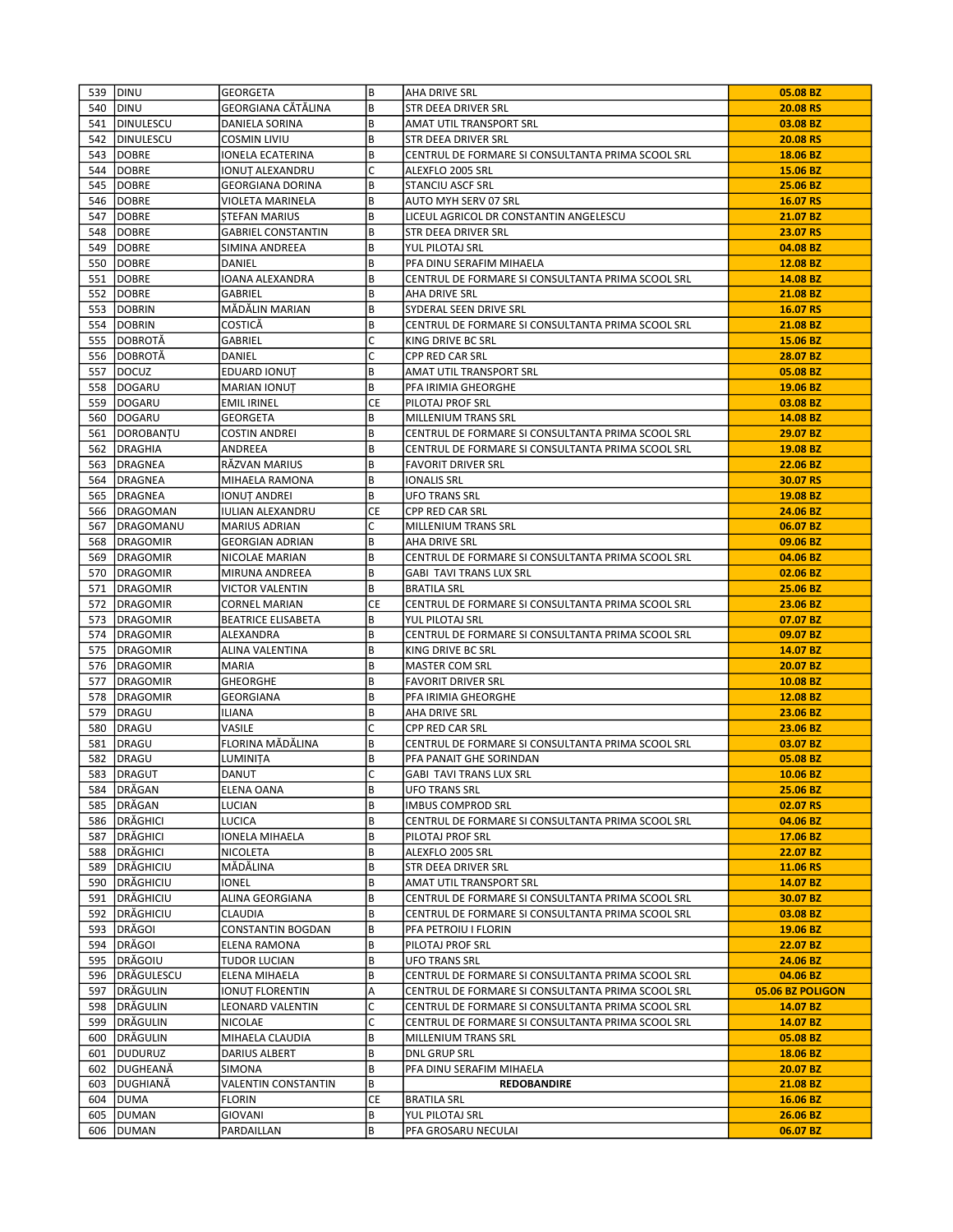|           | 607   DUMITRACHE       | FLORIN                 | B  | STR DEEA DRIVER SRL                               | 18.06 RS           |
|-----------|------------------------|------------------------|----|---------------------------------------------------|--------------------|
|           | 608 <b>IDUMITRACHE</b> | VASILICĂ ROMICĂ        | B  | MILLENIUM TRANS SRL                               | 06.07 BZ           |
| 609       | <b>DUMITRACHE</b>      | CRISTIAN               | B  | CENTRUL DE FORMARE SI CONSULTANTA PRIMA SCOOL SRL | 16.07 RS           |
|           | 610   DUMITRACHE       | ALEXANDRU IONUȚ        | B  | CENTRUL DE FORMARE SI CONSULTANTA PRIMA SCOOL SRL | 16.07 RS           |
|           | 611   DUMITRACHE       | MARIANA                | B  | CENTRUL DE FORMARE SI CONSULTANTA PRIMA SCOOL SRL | 14.08 BZ           |
| 612       | <b>DUMITRAȘCU</b>      | ANDREEA COSMINA        | B  | CENTRUL DE FORMARE SI CONSULTANTA PRIMA SCOOL SRL | 19.06 BZ           |
|           | 613   DUMITRAȘCU       | LILIANA MARIA          | B  | CENTRUL DE FORMARE SI CONSULTANTA PRIMA SCOOL SRL | 06.07 BZ           |
|           |                        |                        | B  |                                                   |                    |
|           | 614   DUMITRAȘCU       | <b>COSTICĂ</b>         | B  | CENTRUL DE FORMARE SI CONSULTANTA PRIMA SCOOL SRL | 04.06 BZ           |
|           | 615   DUMITRAȘCU       | CATI ELENA             |    | SC TEO CONSULT AUTO 2003 SRL                      | 17.08 BZ           |
|           | 616   DUMITRAȘCU       | ALINA DIANA            | B  | AUTO SMART DRIVE SRL                              | 27.08 RS           |
|           | 617   DUMITRAȘCU       | PETRICĂ CLAUDIU        | A  | CENTRUL DE FORMARE SI CONSULTANTA PRIMA SCOOL SRL | 05.06 BZ POLIGON   |
|           | 618   DUMITRESCU       | ELENA MARINELA         | B  | DRIVE PROF SRL                                    | 09.06 BZ           |
|           | 619 DUMITRIU           | ROXANA MIHAELA         | B  | AUTO MYH SERV 07 SRL                              | 27.08 RS           |
|           | 620   DUMITRU          | VIOREL                 | B  | <b>ENACHE AUTO SERV SRL</b>                       | 04.06 BZ           |
| 621       | <b>DUMITRU</b>         | VASILE                 | B  | KING DRIVE BC SRL                                 | 16.06 BZ           |
|           | 622   DUMITRU          | ADRIAN VIOREL          | B  | DRIVE PROF SRL                                    | 17.06 BZ           |
|           | 623   DUMITRU          | VALENTIN               | B  | <b>FAVORIT DRIVER SRL</b>                         | 18.06 BZ           |
| 624       | <b>DUMITRU</b>         | VALENTIN               | B  | YUL PILOTAJ SRL                                   | 19.06 BZ           |
|           | 625   DUMITRU          | ANDREI COSMIN          | В  | BRATILA SRL                                       | 19.06 BZ           |
|           | 626   DUMITRU          | AURA LILIANA           | B  | AMAT UTIL TRANSPORT SRL                           | 19.06 BZ           |
| 627       | <b>DUMITRU</b>         | <b>CRISTIAN COSMIN</b> | B  | CENTRUL DE FORMARE SI CONSULTANTA PRIMA SCOOL SRL | 26.06 BZ           |
|           | 628   DUMITRU          | <b>TUDOREL</b>         | В  | STR DEEA DRIVER SRL                               | 16.07 RS           |
|           | 629   DUMITRU          | ANA MARIA              | B  | CENTRUL DE FORMARE SI CONSULTANTA PRIMA SCOOL SRL | 14.07 BZ           |
|           | 630   DUMITRU          | BĂILĂ BOGDAN           | B  | <b>DRIVE PROF SRL</b>                             | 22.07 BZ           |
|           | 631   DUMITRU          | MARIA MĂDĂLINA         | В  | PFA GHINEA CONSTANTIN                             | 22.07 BZ           |
|           | 632   DUMITRU          | AURELIAN ROBERT        | C  | CENTRUL DE FORMARE SI CONSULTANTA PRIMA SCOOL SRL | 14.07 BZ           |
|           | 633 IDUMITRU           | DANIELA                | B  | STR DEEA DRIVER SRL                               | 06.08 RS           |
|           | 634   DUMITRU          | MARINELA               | В  | YUL PILOTAJ SRL                                   | 29.07 BZ           |
|           | 635 IDUMITRU           |                        | B  |                                                   | 03.08 BZ           |
|           |                        | <b>AURELIAN</b>        |    | CENTRUL DE FORMARE SI CONSULTANTA PRIMA SCOOL SRL |                    |
|           | 636   DUMITRU          | ELENA CLAUDIA          | B  | PILOTAJ PROF SRL                                  | 05.08 BZ           |
| 637       | <b>DUMITRU</b>         | EMILIA                 | B  | YUL PILOTAJ SRL                                   | 07.08 BZ           |
|           | 638   DUMITRU          | CAMELIA                | B  | <b>FAVORIT DRIVER SRL</b>                         | 14.08 BZ           |
|           | 639   DUMITRU          | TATIANA                | B  | <b>DRIVE PROF SRL</b>                             | 21.08 BZ           |
|           | 640  DUNUTĂ            | LIGIA                  | B  | AUTO MYH SERV 07 SRL                              | 27.08 RS           |
| 641       | DURAC                  | GABRIELA               | B  | ALIS AUTO SCHOOL SRL                              | 19.08 BZ           |
| 642       | <b>JDURBACĂ</b>        | <b>RODICA</b>          | B  | <b>IMBUS COMPROD SRL</b>                          | 16.07 RS           |
| 643       | <b>JDURNĂ</b>          | CRISTINA               | B  | STANCIU ASCF SRL                                  | 01.07 BZ           |
| 644       | DURNEA                 | ELENA LAVINIA          | B  | <b>STANCIU ASCF SRL</b>                           | 11.09 BZ           |
|           | 645   DUTĂ             | GICA                   | B  | CENTRUL DE FORMARE SI CONSULTANTA PRIMA SCOOL SRL | 29.07 BZ           |
|           | 646   DUTULESCU        | ALESSANDRA ELENA       | B  | <b>IONALIS SRL</b>                                | 25.06 RS           |
| 647       | <b>LENACHE</b>         | CRISTI MARIAN          | B  | CENTRUL DE FORMARE SI CONSULTANTA PRIMA SCOOL SRL | 15.06 BZ           |
|           | 648 ENACHE             | LUMINITA               | B  | PFA GROSARU NECULAI                               | 19.06 BZ           |
| 649       | ENACHE                 | MARIA                  | B  | YUL PILOTAJ SRL                                   | 08.07 BZ           |
|           | 650 ENACHE             | SIMONA                 | B  | STR DEEA DRIVER SRL                               | 16.07 RS           |
|           | 651 ENACHE             | <b>LORENA ELENA</b>    | B  | <b>STANCIU ASCF SRL</b>                           | 17.07 BZ           |
|           | 652 ENACHE             | NICOLAE                | B  | CENTRUL DE FORMARE SI CONSULTANTA PRIMA SCOOL SRL | 22.07 BZ           |
|           | 653 ENACHE             | ELENA                  | B  | PFA DINU SERAFIM MIHAELA                          | 23.07 BZ           |
|           | 654   ENACHE           | ALEXANDRU              | В  | PILOTAJ PROF SRL                                  | 22.07 BZ           |
|           | 655 ENACHE             | MĂDĂLIN STEFAN         | B  | CENTRUL DE FORMARE SI CONSULTANTA PRIMA SCOOL SRL | 22.07 BZ           |
|           |                        | MARCEL                 | D  | CENTRUL DE FORMARE SI CONSULTANTA PRIMA SCOOL SRL | <b>FARA FOTO</b>   |
|           | 656   ENACHE           |                        |    |                                                   |                    |
|           | 657   ENACHE           | CORNEL                 | B  | CENTRUL DE FORMARE SI CONSULTANTA PRIMA SCOOL SRL | 29.07 BZ           |
|           | 658 ENACHE             | GABRIEL ALEXANDRU      | B  | STR DEEA DRIVER SRL                               | 13.08 RS           |
|           | 659 ENACHE             | SEVASTIAN IONUT        | B  | <b>IONALIS SRL</b>                                | 13.08 RS           |
|           | 660 ENCIU              | RAUL PETER             | В  | <b>IMBUS COMPROD SRL</b>                          | 25.06 RS           |
|           | 661 ENCIU              | CRISTI ADI             | B  | <b>IMBUS COMPROD SRL</b>                          | 25.06 RS           |
| 662       | <b>ENCIU</b>           | MIHAI ALEXANDRU        | B  | CPP RED CAR SRL                                   | 18.08 BZ           |
| 663 ENE   |                        | ALINA GEANINA          | B  | <b>IONALIS SRL</b>                                | 18.06 RS           |
| 664 ENE   |                        | ELENA ANDREEA          | B  | PILOTAJ PROF SRL                                  | 24.06 BZ           |
| 665       | <b>ENE</b>             | MARIANA MIHAELA        | B  | PFA GROSARU NECULAI                               | 23.06 BZ           |
| 666   ENE |                        | CRISTINEL              | СE | CPP RED CAR SRL                                   | <b>DOM. BRAILA</b> |
| 667       | <b>ENE</b>             | <b>IULIAN GABRIEL</b>  | B  | AMAT UTIL TRANSPORT SRL                           | 07.07 BZ           |
| 668       | <b>ENE</b>             | VLĂDUȚ GEORGE          | C  | PILOTAJ PROF SRL                                  | 30.06 BZ           |
| 669       | <b>ENE</b>             | CARMEN CRINA           | В  | PFA DINU SERAFIM MIHAELA                          | 20.07 BZ           |
| 670       | ENE                    | GHEORGHE               | B  | CENTRUL DE FORMARE SI CONSULTANTA PRIMA SCOOL SRL | 22.07 BZ           |
| 671       | <b>ENE</b>             | LARISA FELICIA         | B  | PFA IRIMIA GHEORGHE                               | 24.07 BZ           |
| 672   ENE |                        | MĂDĂLINA RALUCA        | В  | IONALIS SRL                                       | 06.08 RS           |
| 673   ENE |                        | ALEXANDRU              | B  | MILLENIUM TRANS SRL                               | 04.08 BZ           |
| 674   ENE |                        | ADELIN                 | B  | GABI TAVI TRANS LUX SRL                           | 07.08 BZ           |
|           |                        |                        |    |                                                   |                    |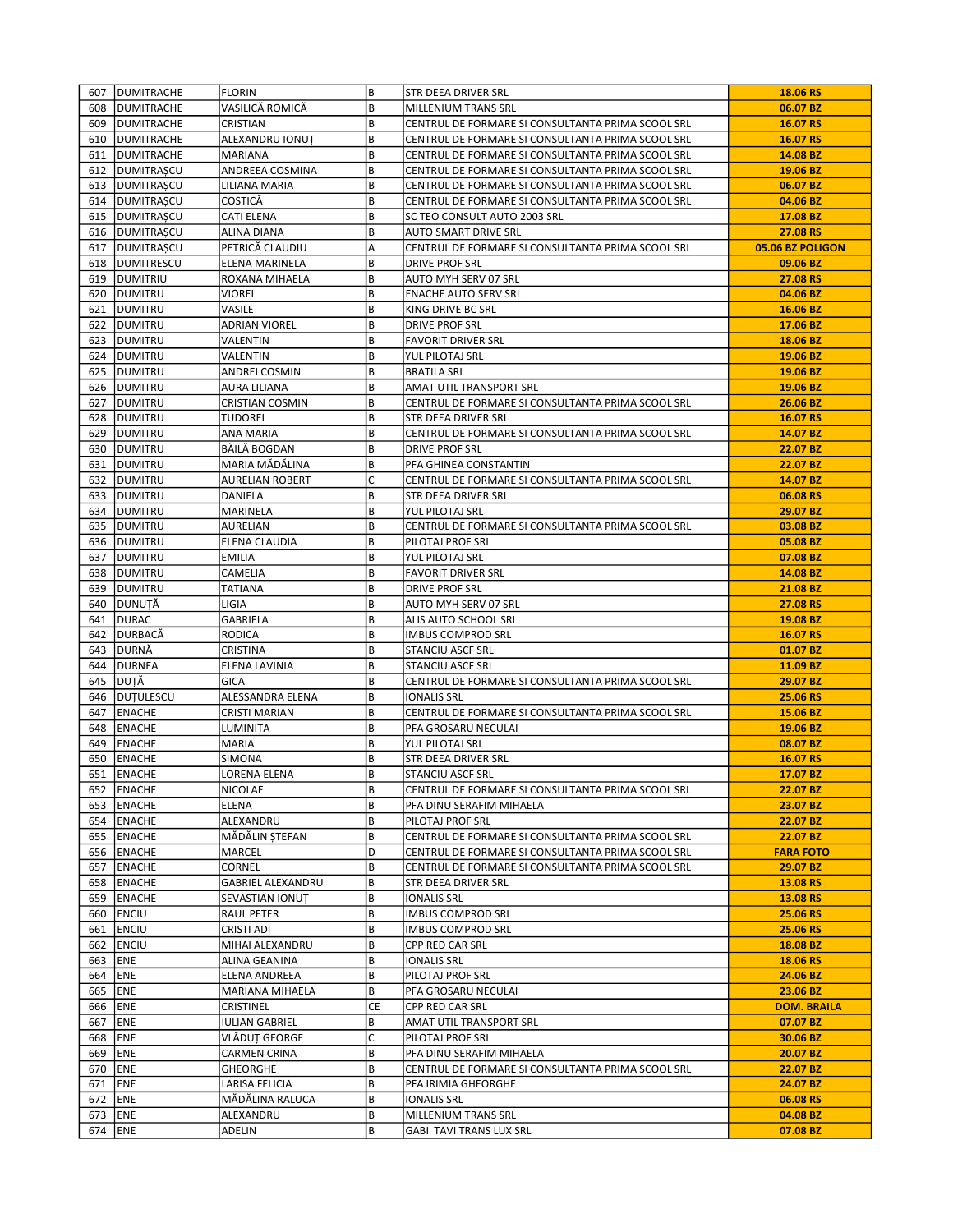|     | 675   ENESCU             | ANDREEA ALEXANDRA                   | B         | STR DEEA DRIVER SRL                                                          | 18.06 RS             |
|-----|--------------------------|-------------------------------------|-----------|------------------------------------------------------------------------------|----------------------|
|     | 676 ENESCU               | <b>GEANINA ZOICA</b>                | B         | PFA DINU SERAFIM MIHAELA                                                     | 17.08 BZ             |
|     | 677   EPURESCU           | ALEXANDRA MĂDĂLINA                  | B         | STR DEEA DRIVER SRL                                                          | 20.08 RS             |
|     | 678 FAN                  | ION                                 | B         | PFA GROSARU NECULAI                                                          | 16.06 BZ             |
| 679 | <b>FĂLUTĂ</b>            | ALEXANDRU NICOLAE                   | B         | <b>IONALIS SRL</b>                                                           | 27.08 RS             |
| 680 | FERARU                   | PAULA IULIANA                       | B         | STR DEEA DRIVER SRL                                                          | 11.06 RS             |
|     | 681 FERARU               | MATEI                               | B         | <b>STR DEEA DRIVER SRL</b>                                                   | 11.06 RS             |
| 682 | FERARU                   | GEORGIAN                            | B         | PILOTAJ PROF SRL                                                             | 05.06 BZ             |
|     | 683   FERARU             | <b>RODICA</b>                       | B         | STR DEEA DRIVER SRL                                                          | 23.07 RS             |
| 684 | FERARU                   | ADRIANA MARINA                      | B         | STR DEEA DRIVER SRL                                                          | 13.08 RS             |
| 685 | IFERCU                   | IONELA CORINA                       | В         | PILOTAJ PROF SRL                                                             | 24.07 BZ             |
|     | 686 FETECĂU              | DĂNUȚ                               | C         | CENTRUL DE FORMARE SI CONSULTANTA PRIMA SCOOL SRL                            | 09.06 BZ             |
| 687 | FILIP                    | SORIN VALENTIN                      | CE        | CENTRUL DE FORMARE SI CONSULTANTA PRIMA SCOOL SRL                            | 03.06 BZ             |
| 688 | FILIP                    | GIANINA MIRUNA                      | B         | CENTRUL DE FORMARE SI CONSULTANTA PRIMA SCOOL SRL                            | 24.06 BZ             |
| 689 | FILIP                    | MĂDĂLINA                            | В         | CENTRUL DE FORMARE SI CONSULTANTA PRIMA SCOOL SRL                            | 06.08 RS             |
|     | 690 FILIP                | LAURA VALENTINA                     | B         | CENTRUL DE FORMARE SI CONSULTANTA PRIMA SCOOL SRL                            | 11.08 BZ             |
| 691 | FILIP                    | VASILE CLAUDIU                      | СE        | MILLENIUM TRANS SRL                                                          | 17.08 BZ             |
| 692 | FÎTĂ                     | ANA MARIA                           | В         | DRIVE PROF SRL                                                               | 21.08 BZ             |
|     | 693   FLOREA             | <b>DEDIU DORINEL</b>                | CE        | <b>GABI TAVI TRANS LUX SRL</b>                                               | 03.06 BZ             |
| 694 | FLOREA                   | MĂDĂLINA PETRONELA                  | B         | PUBLIC CREATION SRL                                                          | 12.06 BZ             |
|     | 695   FLOREA             | NICOLETA CRISTINA                   | B         | MILLENIUM TRANS SRL                                                          | 17.06 BZ             |
|     | 696   FLOREA             | ALEXANDRU IONUT                     | B         | YUL PILOTAJ SRL                                                              | 24.06 BZ             |
| 697 | FLOREA                   | <b>MARIAN</b>                       | C         | PILOTAJ PROF SRL                                                             | 06.07 BZ             |
|     | 698   FLORESCU           | <b>GHEORGHE ADELIN</b>              | В         | PILOTAJ PROF SRL                                                             | 21.08 BZ             |
|     | 699 FOTACHE              | PETRACHE IONUȚ                      | B         | SYDERAL SEEN DRIVE SRL                                                       | 25.06 RS             |
| 700 | <b>FOTIN</b>             | DUMITRU                             | B         | CENTRUL DE FORMARE SI CONSULTANTA PRIMA SCOOL SRL                            | 30.06 BZ             |
| 701 | FRĂȚILĂ                  | ION                                 | C         | CENTRUL DE FORMARE SI CONSULTANTA PRIMA SCOOL SRL                            | 15.06 BZ             |
| 702 | FRĂȚILĂ                  | RADU DANIEL                         | B         | DRIVE PROF SRL                                                               | 19.08 BZ             |
| 703 | FRÂNCU                   | CĂTĂLIN GEORGE                      | BE        | PUBLIC CREATION SRL                                                          | 17.06 BZ             |
| 704 | <b>FRIPCEA</b>           | <b>FLORIN IONUT</b>                 | В         | STR DEEA DRIVER SRL                                                          | 23.07 RS             |
|     | 705 FRÎNCU               | <b>ALIN GHEORGHE</b>                | <b>CE</b> | CENTRUL DE FORMARE SI CONSULTANTA PRIMA SCOOL SRL                            | 09.06 BZ             |
|     | 706 FRÎNCU               | CAMELIA ELENA                       | В         | PFA POPA A GABRIEL                                                           | 22.06 BZ             |
| 707 | <b>FRONE</b>             | ANDRA                               | В         | MILLENIUM TRANS SRL                                                          | 07.08 BZ             |
| 708 | <b>FRONEA</b>            | MIRELA                              | B         | AUTO MYH SERV 07 SRL                                                         | 18.06 RS             |
| 709 | <b>FRONIE</b>            | <b>MARIAN VASILE</b>                | B         | <b>DNL GRUP SRL</b>                                                          | 31.07 BZ             |
|     | 710 FRUNZĂ               | VIVIANA ELENA                       | B         | DNL GRUP SRL                                                                 | 21.08 BZ             |
| 711 | FULGEANU                 | <b>NICOLAIE</b>                     | B         | STANCIU ASCF SRL                                                             | 01.07 BZ             |
| 712 | <b>GAGIU</b>             | GEORGETA                            | B         | PFA CIOCAN M NICOLAE                                                         | 14.07 BZ             |
| 713 | GAGIU                    | <b>GEORGIAN COSTEL</b>              | B         | <b>BRATILA SRL</b>                                                           | 22.07 BZ             |
| 714 | <b>GANEA</b>             | MIHAELA ADRIANA                     | B         | <b>IMBUS COMPROD SRL</b>                                                     | 25.06 RS             |
| 715 | GANGĂ                    | MIHAELA LUIZA                       | B         | LICEUL TEHNOLOGIC AGRICOL SMEENI                                             | 24.06 BZ             |
|     | 716 GAVRILA              | ADRIANA DANIELA                     | В         | PFA IRIMIA GHEORGHE                                                          | 15.07 BZ             |
| 717 | <b>GAVRILĂ</b>           | ANA MARIA                           | B         | <b>STANCIU ASCF SRL</b>                                                      | 17.06 BZ             |
|     | 718 GAVRILA              | ionut                               | B         | <b>BRATILA SRL</b>                                                           | 11.08 BZ             |
|     | 719 GAVRILĂ              | PETRICĂ SORIN                       | B         | <b>IMBUS COMPROD SRL</b>                                                     | 20.08 RS             |
|     |                          |                                     | B         | MILLENIUM TRANS SRL                                                          | 29.07 BZ             |
|     | 720 GAVRILIU             | DORA JAZMINA                        | B         |                                                                              |                      |
|     | 721   GAVRILUT           | ADRIAN                              | B         | PFA GROSARU NECULAI                                                          | 07.08 BZ             |
|     | 722 GĂBOREANU            | ALEXANDRU GEORGE                    | B         | MILLENIUM TRANS SRL                                                          | 18.08 BZ             |
|     | 723 GĂLĂȚANU             | <b>CIPRIAN</b>                      | B         | AMAT UTIL TRANSPORT SRL                                                      | 14.07 BZ             |
|     | 724 GĂMAN                | NICOLETA                            |           | <b>IONALIS SRL</b>                                                           | 18.06 RS             |
|     | 725 GĂNESCU              | IULIA FLORINA                       | B<br>B    | CENTRUL DE FORMARE SI CONSULTANTA PRIMA SCOOL SRL<br><b>STANCIU ASCF SRL</b> | 02.06 BZ             |
| 726 | GÂRBĂ                    | <b>FLORIN</b>                       |           |                                                                              | 26.06 BZ             |
|     | 727 GÂREA                | ADRIAN DRAGOȘ                       | CE        | CENTRUL DE FORMARE SI CONSULTANTA PRIMA SCOOL SRL                            | 30.06 BZ             |
| 728 | GEAMBAŞU                 | LARISA                              | B         | CENTRUL DE FORMARE SI CONSULTANTA PRIMA SCOOL SRL                            | 29.07 BZ             |
| 729 | GEANGOȘ                  | TEODORA ALEXANDRA                   | B         | STR DEEA DRIVER SRL                                                          | 18.06 RS             |
|     | 730 GEANTĂ               | ANDREEA ELENA                       | B         | PILOTAJ PROF SRL                                                             | 17.08 BZ             |
| 731 | GEMBĂȘEL                 | CONSTANTIN                          | B         | CENTRUL DE FORMARE SI CONSULTANTA PRIMA SCOOL SRL                            | 03.08 BZ             |
| 732 | GEORGESCU                | CRISTIAN GEORGIAN                   | B         | MILLENIUM TRANS SRL                                                          | 22.07 BZ             |
|     | 733 GEORGESCU            | <b>GEORGIAN ADRIAN</b>              | С         | STR DEEA DRIVER SRL                                                          | 20.07 BZ             |
|     | 734 GHARBIA              | RAMI                                | C         | CENTRUL DE FORMARE SI CONSULTANTA PRIMA SCOOL SRL                            | 22.06 BZ             |
| 735 | GHENEA                   | ALIN CĂTĂLIN                        | CE        | CENTRUL DE FORMARE SI CONSULTANTA PRIMA SCOOL SRL                            | 17.08 BZ             |
|     |                          |                                     |           |                                                                              | 12.06 BZ             |
|     | 736 GHEORGHE             | <b>IULIA</b>                        | B         | CENTRUL DE FORMARE SI CONSULTANTA PRIMA SCOOL SRL                            |                      |
| 737 | <b>GHEORGHE</b>          | LUMINIȚA                            | B         | CENTRUL DE FORMARE SI CONSULTANTA PRIMA SCOOL SRL                            | 15.06 BZ             |
| 738 | GHEORGHE                 | CRISTINA GEORGIANA                  | B         | YUL PILOTAJ SRL                                                              | 24.06 BZ             |
|     | 739 GHEORGHE             | ANDREEA                             | В         | KING DRIVE BC SRL                                                            | 14.07 BZ             |
|     | 740 GHEORGHE             | <b>GABRIEL IONUT</b>                | CE        | CENTRUL DE FORMARE SI CONSULTANTA PRIMA SCOOL SRL                            | 30.06 BZ             |
| 741 | GHEORGHE<br>742 GHEORGHE | <b>FLORENTINA</b><br>LUIZA GABRIELA | B<br>B    | CENTRUL DE FORMARE SI CONSULTANTA PRIMA SCOOL SRL<br>STR DEEA DRIVER SRL     | 22.07 BZ<br>23.07 RS |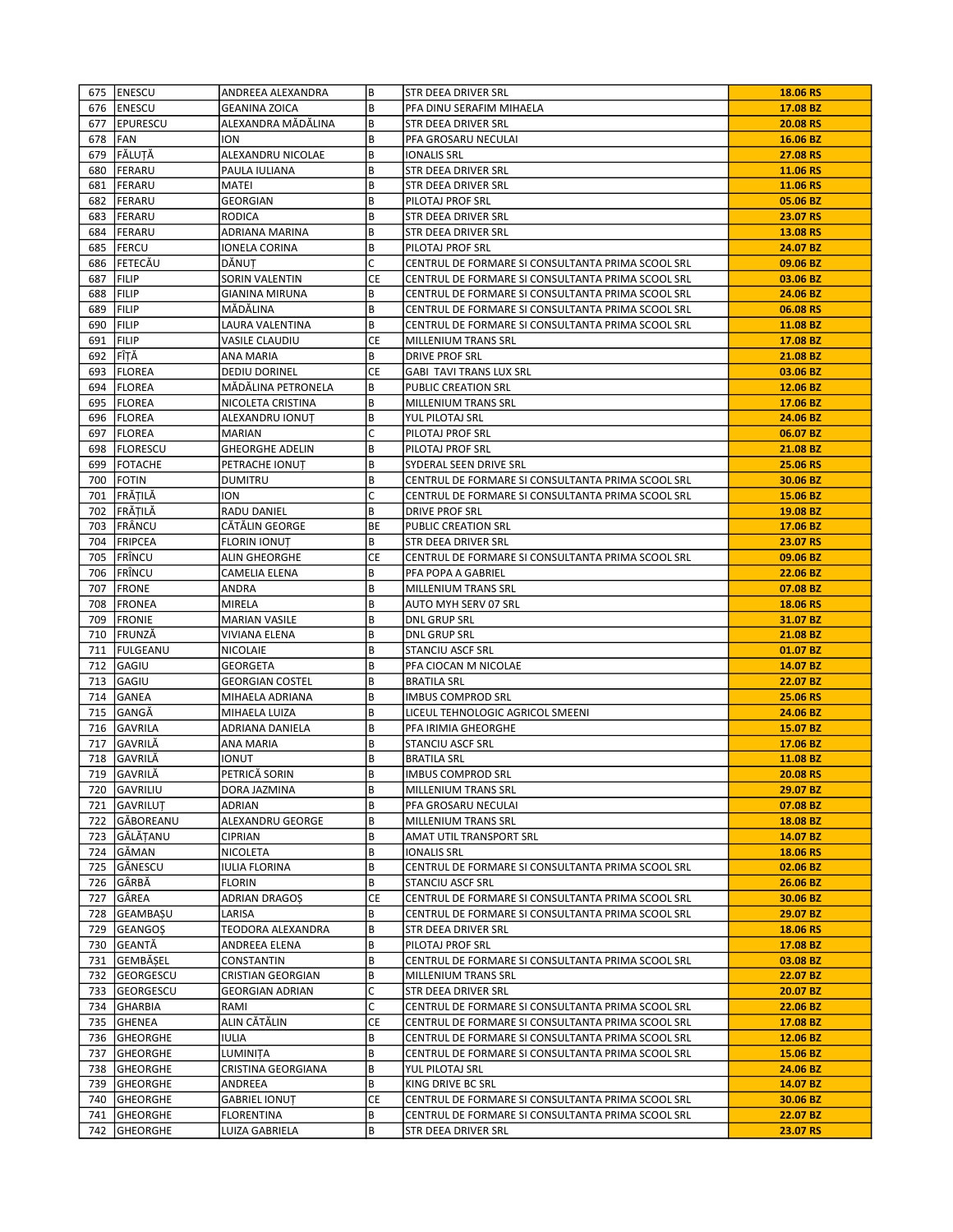|     | 743 GHEORGHE          | <b>FLORIN</b>             | lв        | <b>FAVORIT DRIVER SRL</b>                         | 24.07 BZ             |
|-----|-----------------------|---------------------------|-----------|---------------------------------------------------|----------------------|
| 744 | <b>GHEORGHE</b>       | <b>IONUT</b>              | B         | CENTRUL DE FORMARE SI CONSULTANTA PRIMA SCOOL SRL | 05.08 BZ             |
| 745 | <b>GHEORGHE</b>       | <b>CONSTANTIN GABRIEL</b> | B         | CENTRUL DE FORMARE SI CONSULTANTA PRIMA SCOOL SRL | 12.08 BZ             |
| 746 | <b>GHEORGHE</b>       | ȘTEFANIA CĂTĂLINA         | B         | PFA ROMAN GHE DANIEL                              | 19.08 BZ             |
| 747 | <b>GHEORGHIOIU</b>    | <b>DRAGOS</b>             | B         | <b>DRIVE PROF SRL</b>                             | 10.07 BZ             |
| 748 | GHEORGHITA            | NICULINA CAMELIA          | B         | STANCIU ASCF SRL                                  | 10.06 BZ             |
| 749 | GHEORGHITĂ            | ELENA RAMONA              | B         | AHA DRIVE SRL                                     | 22.07 BZ             |
| 750 | <b>GHEORGHIULESCU</b> | ANDREI                    | B         | <b>IONALIS SRL</b>                                | 13.08 RS             |
| 751 | GHERASE               | <b>BIANCA IOANA</b>       | B         | PUBLIC CREATION SRL                               | 24.07 BZ             |
| 752 | <b>GHILIC</b>         | VALERICĂ DANIEL           | D         | CENTRUL DE FORMARE SI CONSULTANTA PRIMA SCOOL SRL | 15.06 BZ             |
| 753 | <b>GHIMPU</b>         | NICOLETA STELUTA          | B         | <b>IONALIS SRL</b>                                | 16.07 RS             |
| 754 | <b>GHINEA</b>         | ALEXANDRA IONELA          | B         | <b>DRIVE PROF SRL</b>                             | 01.07 BZ             |
| 755 | GHINEA                | <b>GHEORGHE ALEXANDRU</b> | CE        | CENTRUL DE FORMARE SI CONSULTANTA PRIMA SCOOL SRL | 30.06 BZ             |
| 756 | <b>GHINEA</b>         | CONSTANTIN                | B         | PILOTAJ PROF SRL                                  | 17.07 BZ             |
| 757 | <b>GHINEA</b>         | VASILE                    | B         | <b>DRIVE PROF SRL</b>                             | 04.08 BZ             |
| 758 | <b>GHIOCA</b>         | MIHAELA ALEXANDRA         | B         | CENTRUL DE FORMARE SI CONSULTANTA PRIMA SCOOL SRL | 31.07 BZ             |
|     |                       |                           |           |                                                   |                      |
| 759 | <b>GHIOCULET</b>      | DANIELA                   | D         | MILLENIUM TRANS SRL                               | 23.06 BZ             |
| 760 | <b>GHIORGHIAS</b>     | NICOLETA MĂDĂLINA         | B         | <b>IONALIS SRL</b>                                | 16.07 RS             |
| 761 | GHIORGHITĂ            | MIHAI LUCIAN              | СE        | <b>GABI TAVI TRANS LUX SRL</b>                    | 03.06 BZ             |
| 762 | <b>GHITA</b>          | <b>DOREL</b>              | C         | CENTRUL DE FORMARE SI CONSULTANTA PRIMA SCOOL SRL | 03.06 BZ             |
| 763 | GHITĂ                 | DANIELA                   | B         | PILOTAJ PROF SRL                                  | 05.06 BZ             |
| 764 | GHITĂ                 | MARK CĂTĂLIN              | B         | YUL PILOTAJ SRL                                   | 01.07 BZ             |
| 765 | GHITĂ                 | ANDREI GABRIEL            | B         | PUBLIC CREATION SRL                               | 07.08 BZ             |
| 766 | GHITĂ                 | LILIANA GEORGIANA         | B         | PFA IRIMIA GHEORGHE                               | 07.08 BZ             |
| 767 | GHITĂ                 | <b>FLORIN DANIEL</b>      | B         | CENTRUL DE FORMARE SI CONSULTANTA PRIMA SCOOL SRL | 20.08 RS             |
| 768 | <b>GHITULESCU</b>     | FLORENTINA ADRIANA        | B         | <b>IMBUS COMPROD SRL</b>                          | 25.06 RS             |
|     | 769 GHITULESCU        | ANDREEA                   | B         | <b>UFO TRANS SRL</b>                              | 17.07 BZ             |
| 770 | <b>GHITULESCU</b>     | NICOLETA STELA            | B         | SYDERAL SEEN DRIVE SRL                            | 06.08 RS             |
| 771 | <b>GHIZUROIU</b>      | CAMELIA                   | B         | CENTRUL DE FORMARE SI CONSULTANTA PRIMA SCOOL SRL | 03.08 BZ             |
| 772 | GIOABĂ                | LUMINITA                  | B         | <b>DNL GRUP SRL</b>                               | 19.06 BZ             |
| 773 | <b>GIUREA</b>         | MARIAN ALEXANDRU          | B         | <b>DNL GRUP SRL</b>                               | 03.07 BZ             |
| 774 | Gîdel                 | PETRU VALENTIN            | <b>CE</b> | CENTRUL DE FORMARE SI CONSULTANTA PRIMA SCOOL SRL | 20.07 BZ             |
| 775 | GÎDIUTĂ               | ANDREI                    | B         | MASTER COM SRL                                    | 24.07 BZ             |
| 776 | GÎLEA                 | ROBERT IONUT              | B         | <b>IONALIS SRL</b>                                | 13.08 RS             |
| 777 | GÎLMEANU              | <b>BOGDAN GABRIEL</b>     | B         | PFA GROSARU NECULAI                               | 12.08 BZ             |
| 778 | GÎRBACEA              | <b>DENIS FLORENTIN</b>    | B         | SYDERAL SEEN DRIVE SRL                            | 25.06 RS             |
| 779 | <b>GÎRBU</b>          | PETRONELA CRENGUTA        | B         | <b>DNL GRUP SRL</b>                               | 08.07 BZ             |
| 780 | GLĂVAN                | REBECA ROXANA             | B         | <b>DRIVE PROF SRL</b>                             | 17.06 BZ             |
| 781 | GLĂVAN                | IOAN                      | lC.       | DRIVE PROF SRL                                    | 17.08 BZ             |
| 782 | GOGEANU               | <b>CIPRIAN</b>            | B         | PFA GHINEA CONSTANTIN                             | 10.08 BZ             |
| 783 | GOIDESCU              | ALEXANDRA                 | B         | CENTRUL DE FORMARE SI CONSULTANTA PRIMA SCOOL SRL | 11.08 BZ             |
| 784 | GOIDESCU              | AIIN GABRIEL              | B         | <b>IONALIS SRL</b>                                | 13.08 RS             |
| 785 | <b>GOLEA</b>          | <b>ROXANA</b>             | B         | <b>DRIVE PROF SRL</b>                             | 04.08 BZ             |
| 786 | GORGOTEANU            | <b>GHEORGHE</b>           | B         | CENTRUL DE FORMARE SI CONSULTANTA PRIMA SCOOL SRL | 14.08 BZ             |
| 787 | GORÎN                 | ANA ECATERINA             | B         | PILOTAJ PROF SRL                                  | 03.08 BZ             |
|     | 788 GOSMAN            | <b>COSTEL</b>             | B         | MILLENIUM TRANS SRL                               | 16.06 BZ             |
| 789 | GOTEA                 | MARIA ALEXANDRA           | B         | CENTRUL DE FORMARE SI CONSULTANTA PRIMA SCOOL SRL | 16.06 BZ             |
|     | 790 GRADEA            | ANDREI                    | B         | PFA PETROIU I FLORIN                              | 12.08 BZ             |
| 791 | GRAMA                 | <b>EMANUEL CONSTANTIN</b> | B         | <b>AUTOSTAR MAST SRL</b>                          | 05.06 BZ             |
| 792 |                       | MARIUS MĂDĂLIN            | B         |                                                   |                      |
|     | GRAMA                 |                           |           | CENTRUL DE FORMARE SI CONSULTANTA PRIMA SCOOL SRL | 15.07 BZ             |
| 793 | GRAMA                 | LUMINIȚA MĂDĂLINA         | B         | AMAT UTIL TRANSPORT SRL                           | 16.07 BZ<br>30.07 RS |
| 794 | GRAMA                 | SORIN MĂDĂLIN             | B         | AUTO MYH SERV 07 SRL                              |                      |
| 795 | GRAMA                 | MARIA MIHAELA             | B         | <b>STANCIU ASCF SRL</b>                           | 14.08 BZ             |
| 796 | <b>GRĂDINARU</b>      | CRISTINA ANDREEA          | B         | PFA IRIMIA GHEORGHE                               | 24.08 BZ             |
| 797 | GRĂJDAN               | DANIEL ANDREI             | B         | CENTRUL DE FORMARE SI CONSULTANTA PRIMA SCOOL SRL | 09.07 BZ             |
| 798 | GRECEANU              | ADELINA GEORGIANA         | B         | CENTRUL DE FORMARE SI CONSULTANTA PRIMA SCOOL SRL | 15.07 BZ             |
| 799 | <b>GRECU</b>          | IULIANA MĂDĂLINA          | B         | STR DEEA DRIVER SRL                               | 18.06 RS             |
| 800 | GRIGORE               | CRISTINA                  | B         | YUL PILOTAJ SRL                                   | 16.06 BZ             |
| 801 | GRIGORE               | ANDRA                     | B         | CENTRUL DE FORMARE SI CONSULTANTA PRIMA SCOOL SRL | 24.07 BZ             |
| 802 | <b>GRIGORE</b>        | SILVIU IONUT              | B         | <b>FAVORIT DRIVER SRL</b>                         | 30.07 BZ             |
| 803 | GRIGORE               | ANDRA CRISTINA            | B         | MILLENIUM TRANS SRL                               | 31.07 BZ             |
| 804 | GRIGORE               | <b>STEFAN</b>             | B         | <b>BRATILA SRL</b>                                | 21.08 BZ             |
| 805 | GRIGORE               | SIMONA MARIA              | B         | PFA IRIMIA GHEORGHE                               | 24.08 BZ             |
| 806 | <b>GROSU</b>          | RADU                      | CE        | CENTRUL DE FORMARE SI CONSULTANTA PRIMA SCOOL SRL | 10.06 BZ             |
| 807 | GROSU                 | SIMONA SOFICA             | B         | PFA NEGOITA NECULAI                               | 21.07 BZ             |
| 808 | <b>GROSU</b>          | VICTORIA                  | B         | PFA ROMAN GHE DANIEL                              | 05.08 BZ             |
| 809 | GUGOAȘĂ               | DENISA ANDREEA            | B         | <b>IONALIS SRL</b>                                | 27.08 RS             |
|     | 810 GUIU              | LAURENȚIU                 | B         | MILLENIUM TRANS SRL                               | 14.08 BZ             |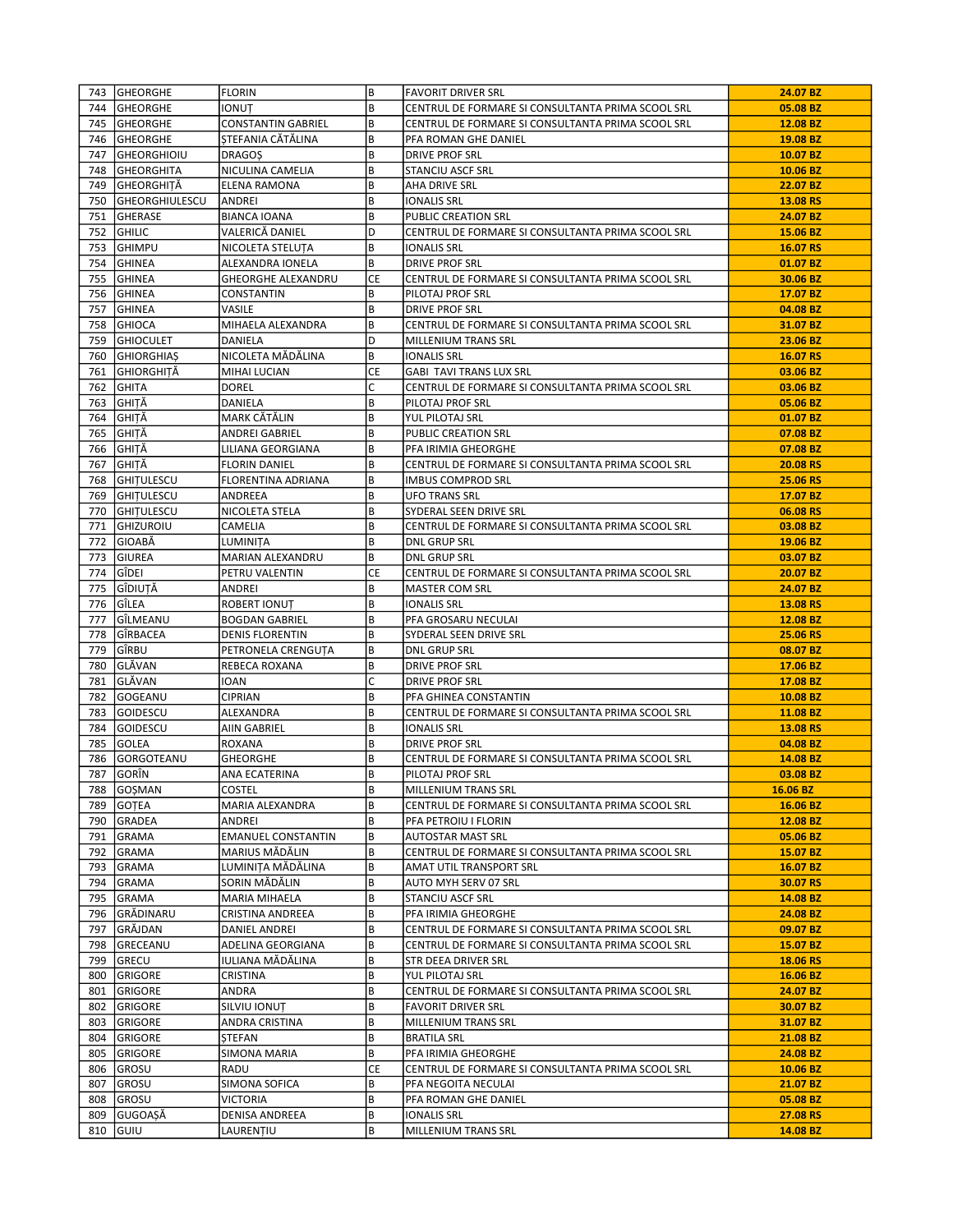|            | 811 GUTOAIA                  | <b>ANCA SIMONA</b>       | B              | <b>UFO TRANS SRL</b>                                                                                   | 24.08 BZ         |
|------------|------------------------------|--------------------------|----------------|--------------------------------------------------------------------------------------------------------|------------------|
|            | 812 HABĂRĂ                   | <b>MARIA</b>             | B              | PFA GROSARU NECULAI                                                                                    | 05.06 BZ         |
|            | 813 HALÎNGĂ                  | GEORGIAN                 | B              | KING DRIVE BC SRL                                                                                      | 05.06 BZ         |
|            | 814 HARANITĂ                 | GABRIELA DENISA          | B              | AUTO MYH SERV 07 SRL                                                                                   | 18.06 RS         |
|            | 815 HARANITĂ                 | ANDREI                   | B              | MILLENIUM TRANS SRL                                                                                    | 03.07 BZ         |
|            | 816 HAVÎRNEANU               | LAURENTIU GHEORGHE       | D              | PILOTAJ PROF SRL                                                                                       | 16.06 BZ         |
| 817        | <b>HÄITUC</b>                | GABRIEL                  | C              | PILOTAJ PROF SRL                                                                                       | 03.06 BZ         |
|            | 818 HĂLĂCIUGĂ                | ANDREI                   | B              | <b>MASTER COM SRL</b>                                                                                  | 21.08 BZ         |
| 819        | HINTA                        | DAN                      | C              | SANDRA MITREA MG TRANS SRL                                                                             | 20.07 BZ         |
| 820        | HÎRĂ                         | CRISTI                   | B              | SYDERAL SEEN DRIVE SRL                                                                                 | 02.07 RS         |
| 821        | HOGEA                        | VIORICA ELENA            | B              | CENTRUL DE FORMARE SI CONSULTANTA PRIMA SCOOL SRL                                                      | 23.06 BZ         |
| 822        | <b>HOLBAN</b>                | CAMELIA                  | B              | CENTRUL DE FORMARE SI CONSULTANTA PRIMA SCOOL SRL                                                      | 16.06 BZ         |
| 823        | HOMOCEA                      | <b>IULIAN</b>            | CE             | CENTRUL DE FORMARE SI CONSULTANTA PRIMA SCOOL SRL                                                      | 01.07 BZ         |
| 824        | HORNEA                       | FLORINA MĂDĂLINA         | B              | CENTRUL DE FORMARE SI CONSULTANTA PRIMA SCOOL SRL                                                      | 15.06 BZ         |
|            |                              |                          | CE             |                                                                                                        |                  |
| 825        | <b>HOTESCU</b><br>826 HUCHIU | CRISTINEL                | B              | CENTRUL DE FORMARE SI CONSULTANTA PRIMA SCOOL SRL<br>CENTRUL DE FORMARE SI CONSULTANTA PRIMA SCOOL SRL | 07.07 BZ         |
|            |                              | <b>FLORENTIN MARIAN</b>  |                |                                                                                                        | 18.06 BZ         |
| 827        | HUIDAN                       | FLORENTINA IULIANA       | B              | <b>IMBUS COMPROD SRL</b>                                                                               | 13.08 RS         |
|            | 828 HUIU                     | NICOLETA                 | B              | CENTRUL DE FORMARE SI CONSULTANTA PRIMA SCOOL SRL                                                      | 12.06 BZ         |
| 829        | <b>HUIU</b>                  | SORIN DORIAN             | A <sub>2</sub> | PFA PASCU VALENTIN                                                                                     | 26.06 BZ POLIGON |
| 830        | <b>IACOB</b>                 | COSTEL                   | B              | <b>DNL GRUP SRL</b>                                                                                    | 02.06 BZ         |
|            | 831   IACOB                  | ANDREEA IRINA            | В              | <b>BRATILA SRL</b>                                                                                     | 07.07 BZ         |
|            | 832   IACOB                  | VASILE                   | D              | MILLENIUM TRANS SRL                                                                                    | 30.06 BZ         |
| 833        | <b>IACOB</b>                 | ALEXANDRU VALENTIN       | C              | MILLENIUM TRANS SRL                                                                                    | 06.07 BZ         |
|            | 834   IACOB                  | PETRIȘOR                 | СE             | CENTRUL DE FORMARE SI CONSULTANTA PRIMA SCOOL SRL                                                      | 20.07 BZ         |
|            | 835   IACOB                  | LOREDANA GABRIELA        | B              | <b>DNL GRUP SRL</b>                                                                                    | 31.07 BZ         |
|            | 836   IACOB                  | LENUTA                   | B              | CPP RED CAR SRL                                                                                        | 05.08 BZ         |
| 837        | <b>IACOB</b>                 | LEONARD VIRGIL           | В              | AMAT UTIL TRANSPORT SRL                                                                                | 12.08 BZ         |
| 838        | <b>IACOB</b>                 | ION VIOREL               | СE             | CENTRUL DE FORMARE SI CONSULTANTA PRIMA SCOOL SRL                                                      | 17.08 BZ         |
| 839        | <b>IACOV</b>                 | <b>FLORENTINA</b>        | B              | KING DRIVE BC SRL                                                                                      | 19.08 BZ         |
|            | 840  IAMANDEIU               | DORU                     | B              | PILOTAJ PROF SRL                                                                                       | 06.07 BZ         |
|            | 841  IAMANDI                 | <b>GEORGIANA ANDREEA</b> | B              | <b>STANCIU ASCF SRL</b>                                                                                | 19.06 BZ         |
| 842        | <b>IANCU</b>                 | <b>OLIMPIA IONELA</b>    | B              | STR DEEA DRIVER SRL                                                                                    | 11.06 RS         |
| 843        | <b>IANCU</b>                 | ANDREEA                  | B              | <b>STANCIU ASCF SRL</b>                                                                                | 15.06 BZ         |
| 844        | <b>IANCU</b>                 | DANIEL                   | CE             | ALEXFLO 2005 SRL                                                                                       | 06.07 BZ         |
| 845        | <b>IANCU</b>                 | EMILIA ȘTEFANIA          | B              | <b>IMBUS COMPROD SRL</b>                                                                               | 30.07 RS         |
| 846        | <b>IANCU</b>                 | CONSTANTIN COSMIN        | В              | YUL PILOTAJ SRL                                                                                        | 29.07 BZ         |
| 847        | <b>IANCU</b>                 | GEORGIANA CRISTINA       | B              | AMAT UTIL TRANSPORT SRL                                                                                | 22.07 BZ         |
| 848        | <b>IBRIS</b>                 | CONSTANTIN LAURENȚIU     | CE             | KING DRIVE BC SRL                                                                                      | 16.06 BZ         |
| 849        | ICHIM                        | ELENA IONELA             | В              | STANCIU ASCF SRL                                                                                       | 26.06 BZ         |
| 850        | <b>ICHIM</b>                 | <b>IONELA MIRELA</b>     | B              | CENTRUL DE FORMARE SI CONSULTANTA PRIMA SCOOL SRL                                                      | 29.06 BZ         |
| 851        | <b>ICHIM</b>                 | MARIAN                   | B              | CENTRUL DE FORMARE SI CONSULTANTA PRIMA SCOOL SRL                                                      | 21.07 BZ         |
| 852        | <b>ICHIM</b>                 | MIHAELA                  | В              | AHA DRIVE SRL                                                                                          | 23.07 BZ         |
| 853        | <b>IGNAT</b>                 | <b>GIGI CRISTIAN</b>     | C              | CENTRUL DE FORMARE SI CONSULTANTA PRIMA SCOOL SRL                                                      | 29.06 BZ         |
| 854        | <b>ILEANA</b>                | <b>COSMIN IONUT</b>      | B              | <b>FAVORIT DRIVER SRL</b>                                                                              | 05.08 BZ         |
| 855   ILIE |                              | <b>FILIP CRISTIAN</b>    | B              | <b>DNL GRUP SRL</b>                                                                                    | 05.06 BZ         |
|            |                              |                          | B              | PFA DINU SERAFIM MIHAELA                                                                               |                  |
| 856   ILIE |                              | EMILIA RAMONA            |                |                                                                                                        | 19.06 BZ         |
| 857        | IILIE                        | <b>CIPRIAN</b>           | B<br>B         | <b>UFO TRANS SRL</b>                                                                                   | 18.06 BZ         |
| 858   ILIE |                              | IONUT MĂDĂLIN            |                | SYDERAL SEEN DRIVE SRL                                                                                 | 25.06 RS         |
| 859   ILIE |                              | GEORGIAN                 | СE             | <b>GABI TAVI TRANS LUX SRL</b>                                                                         | 24.06 BZ         |
| 860        | <b>IILIE</b>                 | IULIAN                   | В              | <b>DNL GRUP SRL</b>                                                                                    | 09.07 BZ         |
| 861   ILIE |                              | <b>IONUT ALEXANDRU</b>   | Α              | PFA PASCU VALENTIN                                                                                     | 26.06 BZ POLIGON |
| 862        | ILIE                         | ALIN                     | СE             | <b>BRATILA SRL</b>                                                                                     | 01.07 BZ         |
| 863        | IILIE                        | ELENA                    | В              | DRIVING SCHOOL ELERON SRL                                                                              | 22.07 BZ         |
| 864   ILIE |                              | <b>IULIAN EUGEN</b>      | C              | SC AUTO SPEED DRIVE SRL                                                                                | 28.07 BZ         |
| 865        | <b>IILIE</b>                 | GABRIELA                 | B              | MILLENIUM TRANS SRL                                                                                    | 04.08 BZ         |
| 866        | 11ON                         | MIRCEA                   | B              | SYDERAL SEEN DRIVE SRL                                                                                 | 11.06 RS         |
| 867        | <b>ION</b>                   | ANDRA VALENTINA          | B              | SYDERAL SEEN DRIVE SRL                                                                                 | 11.06 RS         |
| 868        | 11ON                         | DUMITRU DANIEL           | <b>CE</b>      | CPP RED CAR SRL                                                                                        | 10.06 BZ         |
| 869        | ION                          | LAURENȚIU CĂTĂLIN        | В              | PFA DINU SERAFIM MIHAELA                                                                               | 16.06 BZ         |
| 870        | <b>ION</b>                   | ANDREI BOGDAN            | B              | YUL PILOTAJ SRL                                                                                        | 24.06 BZ         |
| 871        | 11ON                         | <b>FAUSTA</b>            | B              | <b>FAVORIT DRIVER SRL</b>                                                                              | 01.07 BZ         |
| 872        | ION                          | CONSTANTIN DANIEL        | B              | PFA CIOCAN M NICOLAE                                                                                   | 15.07 BZ         |
| 873        | 11ON                         | MARIAN                   | А              | <b>GABI TAVI TRANS LUX SRL</b>                                                                         | 19.06 BZ POLIGON |
| 874        | 11ON                         | ALEXANDRU                | B              | PUBLIC CREATION SRL                                                                                    | 23.07 BZ         |
| 875        | ION                          | ALINA ANDREEA            | B              | <b>IMBUS COMPROD SRL</b>                                                                               | 06.08 RS         |
| 876        | <b>ION</b>                   | SILVIA GEANINA           | B              | AUTO MYH SERV 07 SRL                                                                                   | 06.08 RS         |
| 877        | ION                          | LAURA                    | В              | CENTRUL DE FORMARE SI CONSULTANTA PRIMA SCOOL SRL                                                      | 05.08 BZ         |
| 878   ION  |                              | <b>COSMIN GABRIEL</b>    | B              | AUTO MYH SERV 07 SRL                                                                                   | 06.08 RS         |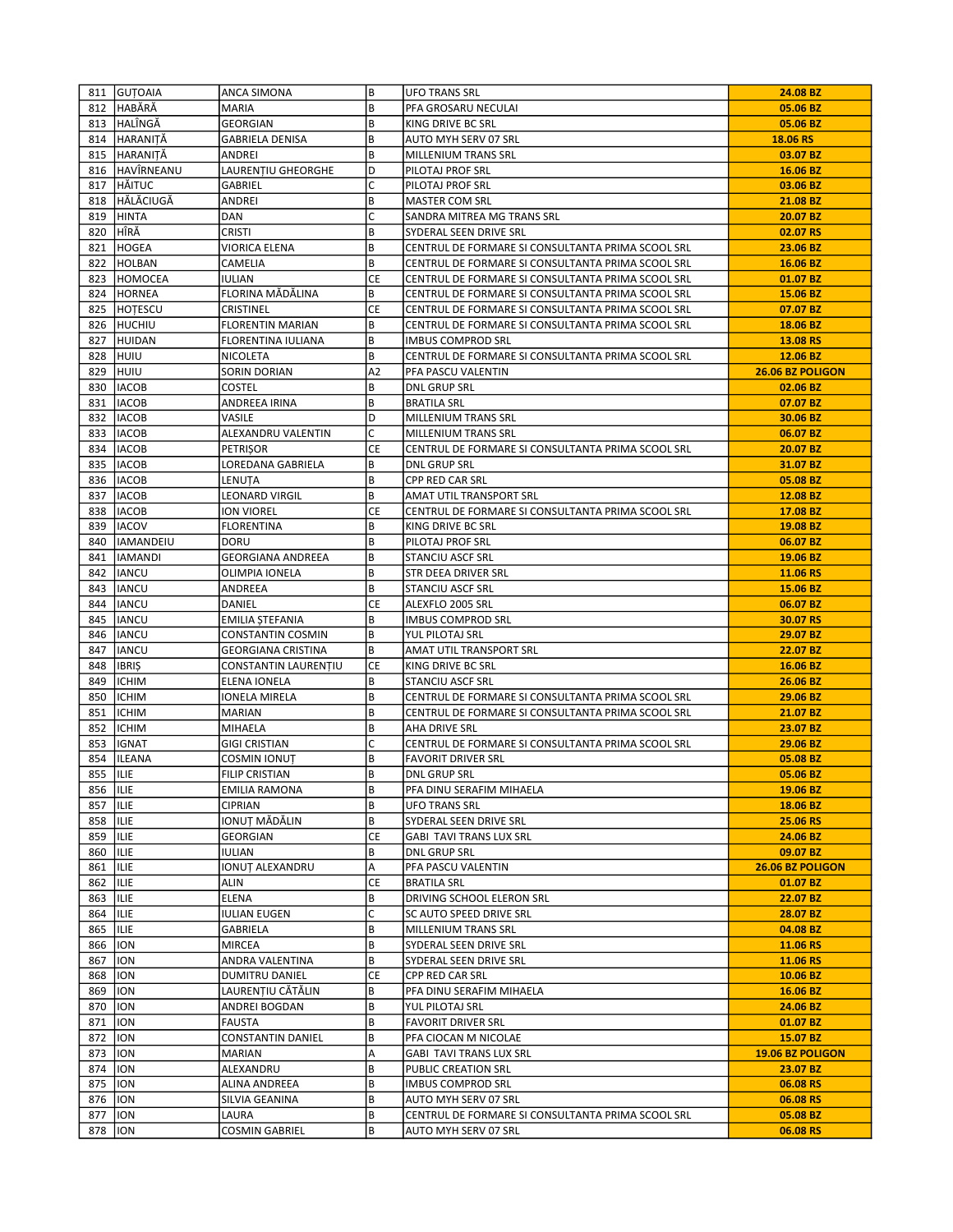| 879 | <b>ION</b>        | ADRIANA                  | B         | PFA DINU SERAFIM MIHAELA                          | 11.08 BZ            |
|-----|-------------------|--------------------------|-----------|---------------------------------------------------|---------------------|
| 880 | <b>ION</b>        | ALEXANDRA                | B         | <b>IONALIS SRL</b>                                | 13.08 RS            |
| 881 | <b>ION</b>        | MARIA                    | B         | CENTRUL DE FORMARE SI CONSULTANTA PRIMA SCOOL SRL | 12.08 BZ            |
| 882 | <b>ION</b>        | CONSTANTIN               | B         | <b>MILLENIUM TRANS SRL</b>                        | 14.08 BZ            |
| 883 | <b>ION</b>        | FLORENTINA DANIELA       | B         | STANCIU ASCF SRL                                  | 18.08 BZ            |
| 884 | <b>ION</b>        | LIVIA FLORENTINA         | C         | <b>GABI TAVI TRANS LUX SRL</b>                    | 18.08 BZ            |
| 885 | IONAȘCU           | IOANA DIANA              | B         | <b>BRATILA SRL</b>                                | 16.07 BZ            |
| 886 | IONAȘCU           | DANIELA                  | B         | <b>MASTER COM SRL</b>                             | 23.07 BZ            |
| 887 | <b>IONAȘCU</b>    | SABIN                    | B         | STR DEEA DRIVER SRL                               | 06.08 RS            |
| 888 | <b>IONESCU</b>    | VERONICA                 | B         | AMAT UTIL TRANSPORT SRL                           | 16.06 BZ            |
| 889 | <b>IONESCU</b>    | ALEXANDRA IULIANA        | B         | <b>UFO TRANS SRL</b>                              | 17.06 BZ            |
| 890 | <b>IONESCU</b>    | <b>MIRCEA</b>            | B         | STR DEEA DRIVER SRL                               | 23.07 RS            |
| 891 | <b>IONESCU</b>    | <b>MARIAN GEORGIAN</b>   | B         | CENTRUL DE FORMARE SI CONSULTANTA PRIMA SCOOL SRL | 29.07 BZ            |
| 892 | IONESCU           | <b>MARIAN EDUARD</b>     | B         | PFA PETROIU I FLORIN                              | 30.07 BZ            |
| 893 | <b>IONESCU</b>    | ADRIANA MARIA            | B         | AHA DRIVE SRL                                     | 10.08 BZ            |
| 894 | <b>IONESCU</b>    | ANA MIRUNA               | B         | MILLENIUM TRANS SRL                               | 17.08 BZ            |
| 895 | IONIȚĂ            | FLORENTIN DĂNUȚ          | B         | STANCIU ASCF SRL                                  | 05.06 BZ            |
| 896 | IONIȚĂ            | NICOLETA IONELA          | B         | PUBLIC CREATION SRL                               | 01.07 BZ            |
| 897 | IONITĂ            | <b>COSMIN MARIAN</b>     | B         | <b>DNL GRUP SRL</b>                               | 17.07 BZ            |
| 898 | IONIȚĂ            | <b>GABRIELA ILEANA</b>   | B         | CENTRUL DE FORMARE SI CONSULTANTA PRIMA SCOOL SRL | 15.07 BZ            |
| 899 | IONITĂ            | <b>RODICA</b>            | B         | STR DEEA DRIVER SRL                               | 23.07 RS            |
| 900 | IIONITĂ           | FLORIN FĂNEL             | B         | CENTRUL DE FORMARE SI CONSULTANTA PRIMA SCOOL SRL | 27.07 BZ            |
| 901 | IIONITĂ           | IONELA                   | B         | <b>UFO TRANS SRL</b>                              | 04.08 BZ            |
| 902 | IONIȚĂ            | IONELA RAMONA            | B         | <b>UFO TRANS SRL</b>                              | 04.08 BZ            |
| 903 | IONITĂ            | COSTI                    | B         | <b>GABI TAVI TRANS LUX SRL</b>                    | 07.08 BZ            |
| 904 | IONIȚĂ            | IONUȚ                    | B         | SYDERAL SEEN DRIVE SRL                            | 20.08 RS            |
| 905 | IONIȚĂ            | DENISA                   | B         | CENTRUL DE FORMARE SI CONSULTANTA PRIMA SCOOL SRL | 24.08 BZ            |
| 906 | <b>IONITESCU</b>  | SILVIA ELVIRA            | B         | STR DEEA DRIVER SRL                               | 20.08 RS            |
| 907 | <b>IORDACHE</b>   | GABRIEL                  | C         | <b>MILLENIUM TRANS SRL</b>                        | <b>PC SUSPENDAT</b> |
| 908 | IORDACHE          | FÅNEL CIPRIAN            | B         | CENTRUL DE FORMARE SI CONSULTANTA PRIMA SCOOL SRL | 23.06 BZ            |
| 909 | <b>IORDACHE</b>   | <b>NICU FLORIN</b>       | C         | <b>BRATILA SRL</b>                                | 01.07 BZ            |
| 910 | IORDACHE          | <b>GABRIEL ALEXANDRU</b> | B         | <b>GABI TAVI TRANS LUX SRL</b>                    | 24.07 BZ            |
| 911 | IORDACHE          | VALERICĂ                 | <b>CE</b> | CENTRUL DE FORMARE SI CONSULTANTA PRIMA SCOOL SRL | 27.07 BZ            |
| 912 | <b>IORDACHE</b>   | <b>GRIGORE IULIAN</b>    | B         | CENTRUL DE FORMARE SI CONSULTANTA PRIMA SCOOL SRL | 03.08 BZ            |
| 913 | <b>IORDACHE</b>   | ADRIAN CRISTIAN          | B         | CENTRUL DE FORMARE SI CONSULTANTA PRIMA SCOOL SRL | 03.08 BZ            |
| 914 | <b>IORDACHE</b>   | MĂDĂLINA GIANINA         | B         | CENTRUL DE FORMARE SI CONSULTANTA PRIMA SCOOL SRL | 21.08 BZ            |
| 915 | IORDACHITĂ        | VALERICA                 | B         | CENTRUL DE FORMARE SI CONSULTANTA PRIMA SCOOL SRL | 17.06 BZ            |
| 916 | <b>IORDAN</b>     | GRIGORE                  | B         | MILLENIUM TRANS SRL                               | 11.06 BZ            |
| 917 | IORGA             | VIOREL                   | Tr        | CENTRUL DE FORMARE SI CONSULTANTA PRIMA SCOOL SRL | 22.06 BZ            |
| 918 | <b>IOSIF</b>      | VASILE                   | B         | CENTRUL DE FORMARE SI CONSULTANTA PRIMA SCOOL SRL | 04.08 BZ            |
| 919 | <b>IOSIF</b>      | MIHAI ALEXANDRU          | B         | PFA DINU SERAFIM MIHAELA                          | 24.08 BZ            |
| 920 | IIOVITĂ           | ADRIAN CONSTANTIN        | В         | <b>STR DEEA DRIVER SRL</b>                        | 23.07 RS            |
| 921 | <b>IRIMIA</b>     | CRISTINA                 | B         | CENTRUL DE FORMARE SI CONSULTANTA PRIMA SCOOL SRL | 01.07 BZ            |
| 922 | <b>IRIMIA</b>     | ADRIANA                  | B         | CENTRUL DE FORMARE SI CONSULTANTA PRIMA SCOOL SRL | 16.07 RS            |
|     | 923  IRIMIA       | <b>FLORENTINA</b>        | B         | PFA GROSARU NECULAI                               | 21.08 BZ            |
|     | 924  IRIMIA       | <b>ROBERT ADELIN</b>     | B         | CENTRUL DE FORMARE SI CONSULTANTA PRIMA SCOOL SRL | 21.08 BZ            |
|     | 925   ISPAS       | DANIEL                   | C         | CENTRUL DE FORMARE SI CONSULTANTA PRIMA SCOOL SRL | 14.07 BZ            |
|     | 926   ISPAS       | <b>MARIUS</b>            | B         | AMAT UTIL TRANSPORT SRL                           | 12.08 BZ            |
|     | 927   ISTRATE     | CĂTĂLIN MARIAN           | CE        | MILLENIUM TRANS SRL                               | 15.07 BZ            |
| 928 | <b>ISTRATE</b>    | ANDREEA                  | B         | AMAT UTIL TRANSPORT SRL                           | 18.08 BZ            |
|     | 929   IUGA        | MIHAELA                  | B         | <b>BRATILA SRL</b>                                | 03.07 BZ            |
| 930 | <b>IURAȘ</b>      | <b>MARIUS CORNEL</b>     | B         | PFA GROSARU NECULAI                               | 15.06 BZ            |
| 931 | <b>IVAN</b>       | VIOLETA                  | B         | CENTRUL DE FORMARE SI CONSULTANTA PRIMA SCOOL SRL | 18.06 BZ            |
|     | 932   IVAN        | MIHAI IONUT              | B         | PFA ROMAN GHE DANIEL                              | 14.07 BZ            |
|     | 933   IVAN        | CLAUDIU ANDREI           | B         | PFA ROMAN GHE DANIEL                              | 05.08 BZ            |
|     | 934  IVĂNUȘ       | SORIN NICOLAE            | B         | CENTRUL DE FORMARE SI CONSULTANTA PRIMA SCOOL SRL | 05.08 BZ            |
|     | 935 JALBA         | ANDREEA BEATRICE         | B         | <b>IMBUS COMPROD SRL</b>                          | 02.07 RS            |
|     | 936 JALBĂ         | DANIEL                   | B         | AHA DRIVE SRL                                     | 03.06 BZ            |
| 937 | <b>JANTEA</b>     | HORIA CONSTANTIN         | B         | AUTO MYH SERV 07 SRL                              | 16.07 RS            |
|     | 938 JAPIE         | MARGARETA CRISTINA       | B         | <b>DNL GRUP SRL</b>                               | 12.08 BZ            |
| 939 | JERCAN            | EMILIA DANIELA           | B         | <b>EXPERTINVEST ZONE SRL</b>                      | 26.06 BZ            |
| 940 | JERCAN            | MĂDĂLINA                 | B         | STR DEEA DRIVER SRL                               | 16.07 RS            |
| 941 | JILAVU            | <b>FLORENTINA</b>        | B         | <b>REDOBANDIRE</b>                                | 17.08 BZ            |
| 942 | <b>JIPA</b>       | MARIA IULIANA            | B         | <b>UFO TRANS SRL</b>                              | 21.07 BZ            |
| 943 | <b>JIPA</b>       | VASILE                   | B         | CENTRUL DE FORMARE SI CONSULTANTA PRIMA SCOOL SRL | 22.07 BZ            |
| 944 | JIPA              | CRISTINA ȘTEFANIA        | B         | MASTER COM SRL                                    | 07.08 BZ            |
| 945 | JUGUREANU         | <b>GEORGIAN DANIEL</b>   | BE        | STR DEEA DRIVER SRL                               | 02.07 RS            |
|     | 946   KOCSIS DEAK | <b>FLORIN MARIAN</b>     | C         | CPP RED CAR SRL                                   | 17.08 BZ            |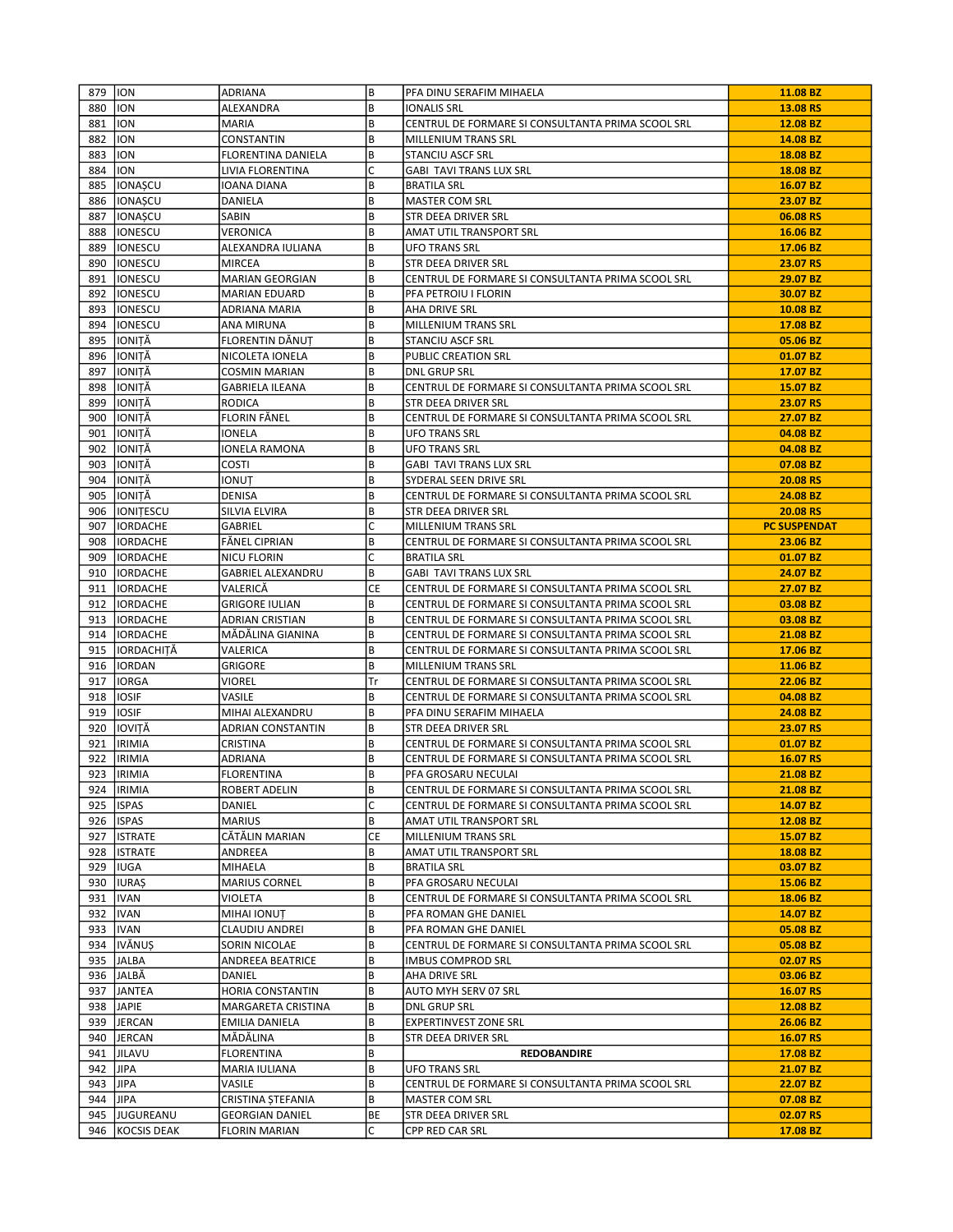| 947 | LABĂ           | ALEXANDRU                | B   | LICEUL AGRICOL DR CONSTANTIN ANGELESCU            | 21.07 BZ         |
|-----|----------------|--------------------------|-----|---------------------------------------------------|------------------|
| 948 | <b>LACHE</b>   | GABRIEL                  | B   | CENTRUL DE FORMARE SI CONSULTANTA PRIMA SCOOL SRL | 12.06 BZ         |
|     | 949   LALU     | MARIA CORNELIA           | B   | YUL PILOTAJ SRL                                   | 30.06 BZ         |
| 950 | LAMBRU         | VASILE                   | А   | CENTRUL DE FORMARE SI CONSULTANTA PRIMA SCOOL SRL | 06.06 BZ POLIGON |
| 951 | LASCU          | PETRE EMANUEL            | B   | PFA GHINEA CONSTANTIN                             | 09.06 BZ         |
| 952 | LAZĂR          | <b>BOGDAN FLORIN</b>     | В   | CENTRUL DE FORMARE SI CONSULTANTA PRIMA SCOOL SRL | 02.06 BZ         |
| 953 | LAZĂR          | <b>IOANA</b>             | B   | CENTRUL DE FORMARE SI CONSULTANTA PRIMA SCOOL SRL | 12.06 BZ         |
| 954 | LAZĂR          | IONUȚ ADELIN             | В   | DRIVE PROF SRL                                    | 17.07 BZ         |
|     | 955  LAZĂR     | MARINELA                 | B   | IONALIS SRL                                       | 18.06 RS         |
| 956 | LAZĂR          | <b>GHEORGHE</b>          | B   | PFA PETROIU I FLORIN                              | 01.07 BZ         |
| 957 | LAZĂR          | <b>BIANCA STEFANIA</b>   | B   | <b>STANCIU ASCF SRL</b>                           | 01.07 BZ         |
|     | 958 LAZĂR      | DANA VALENTINA           | B   | <b>BRATILA SRL</b>                                | 29.07 BZ         |
| 959 | <b>LĂCĂTUS</b> | CONSTANTIN               | B   | <b>IMBUS COMPROD SRL</b>                          | 06.08 RS         |
|     | 960 LĂCĂTUS    | VIOLETA                  | B   | <b>IMBUS COMPROD SRL</b>                          | 20.08 RS         |
| 961 | LĂCUSTĂ        | IRINA NICOLETA           | В   | AHA DRIVE SRL                                     | 22.07 BZ         |
|     | 962 LĂTEATĂ    | <b>MARIAN</b>            | СE  | KING DRIVE BC SRL                                 | 04.08 BZ         |
| 963 | <b>LĂUDATU</b> | <b>ALIN DANIEL</b>       | CE  | <b>BRATILA SRL</b>                                | 24.06 BZ         |
|     | 964 LĂUDATU    | <b>GEORGIANA MIHAELA</b> | В   | ALIS AUTO SCHOOL SRL                              | 14.07 BZ         |
|     | 965 LÄUTARU    | <b>BENIAMIN</b>          | B   | <b>IMBUS COMPROD SRL</b>                          | 13.08 RS         |
| 966 | <b>LĂUTARU</b> | <b>ALIN DANIEL</b>       | B   | <b>IMBUS COMPROD SRL</b>                          | 20.08 RS         |
| 967 | ILEAU          | IONELA ANISOARA          | В   | YUL PILOTAJ SRL                                   | 11.06 BZ         |
| 968 | <b>LEAU</b>    | ALEXANDRU GABRIEL        | B   | PILOTAJ PROF SRL                                  | 19.06 BZ         |
| 969 | LEAU           | MIHAI DANIEL             | B   | <b>STANCIU ASCF SRL</b>                           | 19.08 BZ         |
|     | 970 LEAU       | VASILE CĂTĂLIN           | B   | STANCIU ASCF SRL                                  | 19.08 BZ         |
| 971 | <b>LEMNARU</b> | ROXANA ELENA             | B   | CENTRUL DE FORMARE SI CONSULTANTA PRIMA SCOOL SRL | 18.06 BZ         |
| 972 | LEMNARU        | DANIELA                  | B   | STR DEEA DRIVER SRL                               | 13.08 RS         |
|     | 973  LEONTE    | TEODORA                  | B   | STANCIU ASCF SRL                                  | 17.06 BZ         |
|     | 974  LEONTE    | <b>GEORGE ADELIN</b>     | B   | CENTRUL DE FORMARE SI CONSULTANTA PRIMA SCOOL SRL | 06.07 BZ         |
| 975 | ILEONTE        | CIPRIAN CĂTĂLIN          | B   | MILLENIUM TRANS SRL                               | 14.07 BZ         |
|     | 976  LEONTE    | MARUSICA TATIANA         | В   | MILLENIUM TRANS SRL                               | 12.08 BZ         |
| 977 | <b>LEONTE</b>  | MONALISA NICOLETA        | B   | PFA IRIMIA GHEORGHE                               | 21.08 BZ         |
| 978 | <b>LEOPEA</b>  | VICTORAȘ NICHIFOR        | B   | AUTO MYH SERV 07 SRL                              | 16.07 RS         |
| 979 | lleu           | RĂZVAN GABRIEL           | В   | YUL PILOTAJ SRL                                   | 19.06 BZ         |
| 980 | lleu           | REBECCA MARIA            | B   | MILLENIUM TRANS SRL                               | 23.07 BZ         |
| 981 | LEU            | VIOLETA ROXANA           | B   | <b>FAVORIT DRIVER SRL</b>                         | 24.08 BZ         |
| 982 | <b>LEULET</b>  | ELENA LAVINIA            | В   | PILOTAJ PROF SRL                                  | 24.07 BZ         |
| 983 | LINCAN         | LOREDANA CRISTINA        | B   | MILLENIUM TRANS SRL                               | 29.07 BZ         |
| 984 | LINGAN         | LOREDANA                 | B   | MILLENIUM TRANS SRL                               | 25.06 BZ         |
| 985 | <b>LINGAN</b>  | MIŞU ION                 | B   | MILLENIUM TRANS SRL                               | 23.07 BZ         |
| 986 | LINGAN         | SILVIA                   | B   | GABI TAVI TRANS LUX SRL                           | 05.08 BZ         |
| 987 | <b>LIPAN</b>   | <b>GEORGETA</b>          | B   | AHA DRIVE SRL                                     | 03.08 BZ         |
| 988 | ILITĂ.         | ANDREI ROBERT            | B   | PFA IRIMIA GHEORGHE                               | 15.07 BZ         |
| 989 | LOIZU          | <b>IONEL MARIUS</b>      | B   | CENTRUL DE FORMARE SI CONSULTANTA PRIMA SCOOL SRL | 02.07 RS         |
| 990 | LOPĂTARU       | <b>NICOLAE</b>           | В   | CENTRUL DE FORMARE SI CONSULTANTA PRIMA SCOOL SRL | 19.08 BZ         |
|     | 991 LUCA       | MĂDĂLIN SEBASTIAN        | B   | YUL PILOTAJ SRL                                   | 17.08 BZ         |
|     | 992   LUNGU    | RUCSANDRA LOREDANA       | l B | CENTRUL DE FORMARE SI CONSULTANTA PRIMA SCOOL SRL | 31.07 BZ         |
| 993 | llungu         | CATALINA                 | B   | YUL PILOTAJ SRL                                   | 18.08 BZ         |
| 994 | Ilunică        | TEDI RAUL                | B   | SYDERAL SEEN DRIVE SRL                            | 23.07 RS         |
|     | 995  LUNTRARU  | <b>GABRIEL CLAUDIU</b>   | B   | PFA IRIMIA GHEORGHE                               | 07.08 BZ         |
|     | 996   LUPASCU  | GEORGIAN                 | Α   | CENTRUL DE FORMARE SI CONSULTANTA PRIMA SCOOL SRL | 05.06 BZ         |
| 997 | <b>LUPAȘCU</b> | ROZALIA                  | B   | DNL GRUP SRL                                      | 03.07 BZ         |
|     | 998 LUPAȘCU    | NICOLETA NELA            | B   | CENTRUL DE FORMARE SI CONSULTANTA PRIMA SCOOL SRL | 22.07 BZ         |
|     | 999 LUPEA      | <b>BOGDAN GABRIEL</b>    | B   | PILOTAJ PROF SRL                                  | 19.08 BZ         |
|     | 1000 LUPȘĂ     | <b>MARIUS IONUT</b>      | B   | <b>BRATILA SRL</b>                                | 31.07 BZ         |
|     | 1001 LUPU      | DORU                     | Α   | <b>GABI TAVI TRANS LUX SRL</b>                    | 19.06 BZ POLIGON |
|     | 1002 LUPU      | PAUL SILVIU              | B   | DRIVE PROF SRL                                    | 17.06 BZ         |
|     | 1003 LUPU      | GABRIEL                  | C   | <b>STR DEEA DRIVER SRL</b>                        | 16.06 BZ         |
|     | 1004 LUPU      | AURELIA NICOLETA         | B   | CENTRUL DE FORMARE SI CONSULTANTA PRIMA SCOOL SRL | 22.06 BZ         |
|     | 1005   LUPU    | ROXANA GEORGIANA         | B   | CENTRUL DE FORMARE SI CONSULTANTA PRIMA SCOOL SRL | 26.06 BZ         |
|     | 1006 LUPU      | NICOLETA                 | B   | STR DEEA DRIVER SRL                               | 02.07 RS         |
|     | 1007 LUPU      | MIHAELA                  | B   | STR DEEA DRIVER SRL                               | 23.07 RS         |
|     | 1008   LUPU    | COSMIN GHEORGHITĂ        | В   | PFA PETROIU I FLORIN                              | 18.08 BZ         |
|     | 1009   MACOVEI | ELENA ADELINA            | B   | <b>IONALIS SRL</b>                                | 25.06 RS         |
|     | 1010   MAFTEI  | <b>SORIN</b>             | B   | <b>GABI TAVI TRANS LUX SRL</b>                    | 04.06 BZ         |
|     | 1011   MAFTEI  | LILIANA                  | B   | CENTRUL DE FORMARE SI CONSULTANTA PRIMA SCOOL SRL | 14.08 BZ         |
|     | 1012 MALANCĂ   | <b>COSMIN IONUT</b>      | B   | FAVORIT DRIVER SRL                                | 07.08 BZ         |
|     | 1013   MANEA   | MARIAN                   | B   | CENTRUL DE FORMARE SI CONSULTANTA PRIMA SCOOL SRL | 04.06 BZ         |
|     | 1014   MANEA   | MARIA IRIS               | B   | MASTER COM SRL                                    | 12.06 BZ         |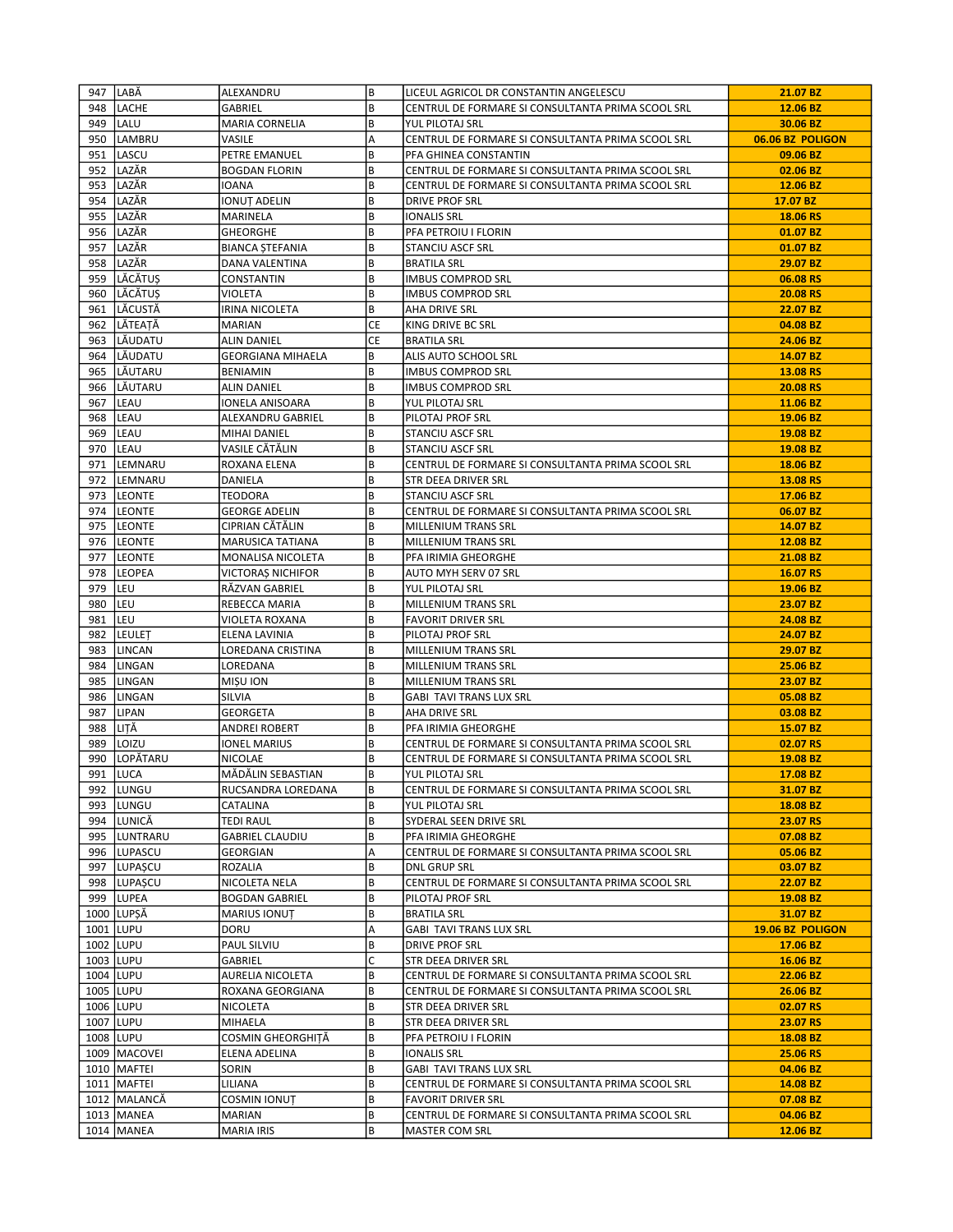| 1015   MANEA       | RAFAEL CONSTANTIN        | B         | <b>DNL GRUP SRL</b>                               | 24.06 BZ         |
|--------------------|--------------------------|-----------|---------------------------------------------------|------------------|
| 1016   MANEA       | <b>IONEL ROBERT</b>      | B         | PFA GROSARU NECULAI                               | 23.06 BZ         |
| 1017   MANEA       | MIHAELA                  | B         | YUL PILOTAJ SRL                                   | 24.06 BZ         |
| 1018   MANEA       | <b>GINEL ADRIAN</b>      | Α         | <b>BRATILA SRL</b>                                | 26.06 BZ POLIGON |
| 1019 MANEA         | <b>GHEORGHE CRISTIAN</b> | C         | MILLENIUM TRANS SRL                               | 15.07 BZ         |
| 1020   MANEA       | LUMINIȚA NICOLETA        | B         | CENTRUL DE FORMARE SI CONSULTANTA PRIMA SCOOL SRL | 07.08 BZ         |
| 1021 MANEA         | DANIELA VASILICA         | B         | AHA DRIVE SRL                                     | 21.08 BZ         |
| 1022 MANGALEA      | CORINA RAMONA            | B         | <b>UFO TRANS SRL</b>                              | 12.06 BZ         |
| 1023   MANOILESCU  | ALEXANDRU GEORGIAN       | B         | CENTRUL DE FORMARE SI CONSULTANTA PRIMA SCOOL SRL | 29.06 BZ         |
| 1024   MANOLACHE   | <b>NARCIS</b>            | C         | CPP RED CAR SRL                                   | 23.06 BZ         |
| 1025   MANOLACHE   | <b>CIPRIAN</b>           | СE        | CENTRUL DE FORMARE SI CONSULTANTA PRIMA SCOOL SRL | 29.06 BZ         |
| 1026   MANOLACHE   | ANDREI VALENTIN          | B         | PFA IRIMIA GHEORGHE                               | 22.07 BZ         |
| 1027   MANOLACHE   | <b>ALEXE</b>             | B         | <b>STANCIU ASCF SRL</b>                           | 03.08 BZ         |
| 1028   MANOLE      | DRAGOȘ DANIEL            | B         | <b>MASTER COM SRL</b>                             | 12.06 BZ         |
| 1029   MANOLE      | LAURA                    | B         | CENTRUL DE FORMARE SI CONSULTANTA PRIMA SCOOL SRL | 23.06 BZ         |
| 1030 MANOLE        | COSTEL                   | B         | <b>IONALIS SRL</b>                                | 13.08 RS         |
| 1031   MANOLE      | <b>EDUARD FLORIN</b>     | B         | <b>BRATILA SRL</b>                                | 14.08 BZ         |
| 1032   MANOLE      | IONUT ROBERT             | B         | KING DRIVE BC SRL                                 | 24.08 BZ         |
| 1033   MANTA       | MIHAELA ALINA            | B         | CENTRUL DE FORMARE SI CONSULTANTA PRIMA SCOOL SRL | 26.06 BZ         |
| 1034   MARCOSAN    | NICOLAE GABRIEL          | B         | <b>IONALIS SRL</b>                                | 13.08 RS         |
| 1035   MARCOSANU   | ELENA                    | B         | CENTRUL DE FORMARE SI CONSULTANTA PRIMA SCOOL SRL | 18.08 BZ         |
| 1036 MARCU         | DANA ADRIANA             | B         | YUL PILOTAJ SRL                                   | 09.06 BZ         |
| 1037   MARCU       | ILIE ADRIAN              | BE        | CENTRUL DE FORMARE SI CONSULTANTA PRIMA SCOOL SRL | 09.06 BZ         |
| 1038   MARCU       | MIHAELA VIORELA          | В         | <b>MILLENIUM TRANS SRL</b>                        | 24.07 BZ         |
| 1039 MARCU         | ADRIANA DIANA            | B         | CENTRUL DE FORMARE SI CONSULTANTA PRIMA SCOOL SRL | 04.08 BZ         |
| 1040   MARCU       | MIHAIL KENEDI            | B         | <b>IMBUS COMPROD SRL</b>                          | 13.08 RS         |
| 1041   MARES       | ROBERT ALEXANDRU         | CE        | <b>BRATILA SRL</b>                                | 18.08 BZ         |
| 1042   MARIA       | <b>IULIAN</b>            | <b>CE</b> | CPP RED CAR SRL                                   | 15.07 BZ         |
| 1043   MARICA      | MIRCEA LEON              | B         | MILLENIUM TRANS SRL                               | 12.06 BZ         |
| 1044   MARIN       | MILICĂ LUCIAN            | В         | <b>IMBUS COMPROD SRL</b>                          | 04.06 RS         |
| 1045   MARIN       | FLORIN CĂTĂLIN           | СE        | CENTRUL DE FORMARE SI CONSULTANTA PRIMA SCOOL SRL | 09.06 BZ         |
| 1046   MARIN       | RALUCA ELENA             | B         | CENTRUL DE FORMARE SI CONSULTANTA PRIMA SCOOL SRL | 11.06 BZ         |
| 1047   MARIN       | TATIANA GEORGETA         | В         | AHA DRIVE SRL                                     | 16.06 BZ         |
| 1048   MARIN       | STEFÅNUTA                | B         | <b>COMBI DRIVER SRL</b>                           | 17.06 BZ         |
| 1049   MARIN       | LENUTA                   | B         | CENTRUL DE FORMARE SI CONSULTANTA PRIMA SCOOL SRL | 17.06 BZ         |
| 1050   MARIN       | ION                      | B         | <b>STANCIU ASCF SRL</b>                           | 24.06 BZ         |
| 1051   MARIN       | COSMIN                   | C         | CENTRUL DE FORMARE SI CONSULTANTA PRIMA SCOOL SRL | 23.06 BZ         |
| 1052   MARIN       | <b>GORE DANIEL</b>       | B         | PFA IRIMIA GHEORGHE                               | 01.07 BZ         |
| 1053   MARIN       | MARIUS COSMIN            | А         | GABI TAVI TRANS LUX SRL                           | 17.07 BZ POLIGON |
| 1054   MARIN       | <b>VIOREL</b>            | B         | CENTRUL DE FORMARE SI CONSULTANTA PRIMA SCOOL SRL | 07.08 BZ         |
| 1055 MARIN         | NICOLAE EMIL             | B         | CENTRUL DE FORMARE SI CONSULTANTA PRIMA SCOOL SRL | 19.08 BZ         |
| 1056   MARIN       | <b>CRISTINA</b>          | B         | UFO TRANS SRL                                     | 19.08 BZ         |
| 1057 MARINA        | DORINA NICOLETA          | B         | AMAT UTIL TRANSPORT SRL                           | 14.08 BZ         |
| 1058   MARINESCU   | MARIA                    | B         | PFA PETROIU I FLORIN                              | 09.06 BZ         |
| 1059 MARINESCU     | ANDA DEIANEIRA           | B         | PFA ROMAN GHE DANIEL                              | 24.08 BZ         |
| 1060   MARȚOLEA    | OFELIA GABRIELA          | B         | PILOTAJ PROF SRL                                  | 19.06 BZ         |
| 1061   MATACHE     | <b>REMUS IONUT</b>       | B         | PFA ROMAN GHE DANIEL                              | 17.06 BZ         |
| 1062   MATACHE     | NICOLAE                  | B         | CENTRUL DE FORMARE SI CONSULTANTA PRIMA SCOOL SRL | 06.07 BZ         |
| 1063   MATACHE     | CLAUDIU SPIRIDON         | B         | PFA ROMAN GHE DANIEL                              | 19.08 BZ         |
| 1064   MATACHE     | IONUT CĂTĂLIN            | B         | STR DEEA DRIVER SRL                               | 20.08 RS         |
| 1065   MATEESCU    | ALIN                     | B         | <b>STANCIU ASCF SRL</b>                           | 26.06 BZ         |
| 1066 MATEI         | MIHAELA                  | B         | CENTRUL DE FORMARE SI CONSULTANTA PRIMA SCOOL SRL | 11.06 BZ         |
| 1067   MATEI       | MĂDĂLIN                  | B         | AHA DRIVE SRL                                     | 16.06 BZ         |
| 1068   MATEI       | IOANA                    | B         | MILLENIUM TRANS SRL                               | 17.06 BZ         |
| 1069   MATEI       | ALINA MARIA              | B         | CENTRUL DE FORMARE SI CONSULTANTA PRIMA SCOOL SRL | 26.06 BZ         |
| 1070   MATEI       | ALEXANDRU DANIEL         | B         | LICEUL AGRICOL DR CONSTANTIN ANGELESCU            | 14.07 BZ         |
| 1071   MATEI       | VALERIU DĂNUT            | B         | <b>MILLENIUM TRANS SRL</b>                        | 24.07 BZ         |
| 1072   MATEI       | <b>GABRIEL OCTAVIAN</b>  | B         | <b>DRIVE PROF SRL</b>                             | 04.08 BZ         |
| 1073   MATEI       | LENUȚA                   | B         | CENTRUL DE FORMARE SI CONSULTANTA PRIMA SCOOL SRL | 03.08 BZ         |
| 1074   MATEI       | CRISTINA EMILIA          | B         | <b>BRATILA SRL</b>                                | 05.08 BZ         |
| 1075   MATEI       | <b>IULIAN SORIN</b>      | B         | KING DRIVE BC SRL                                 | 14.08 BZ         |
| 1076   MATEI BOTEA | SABINA MARILENA          | B         | STR DEEA DRIVER SRL                               | 25.06 RS         |
| 1077   MATEIU      | <b>FLORINA</b>           | B         | PFA DINU SERAFIM MIHAELA                          | 04.08 BZ         |
| 1078   MATRAGOCI   | LIVIU                    | B         | STANCIU ASCF SRL                                  | 17.06 BZ         |
| 1079   MAXEN       | VIOREL                   | B         | CENTRUL DE FORMARE SI CONSULTANTA PRIMA SCOOL SRL | 07.08 BZ         |
| 1080   MAXIM       | <b>FLORENTINA</b>        | B         | STANCIU ASCF SRL                                  | 23.06 BZ         |
| 1081   MAZÎLU      | ANGELO COSMIN            | Tr        | CENTRUL DE FORMARE SI CONSULTANTA PRIMA SCOOL SRL | 10.06 BZ         |
| 1082   MĂCINIC     | MARIAN                   | C         | <b>BRATILA SRL</b>                                | 22.06 BZ         |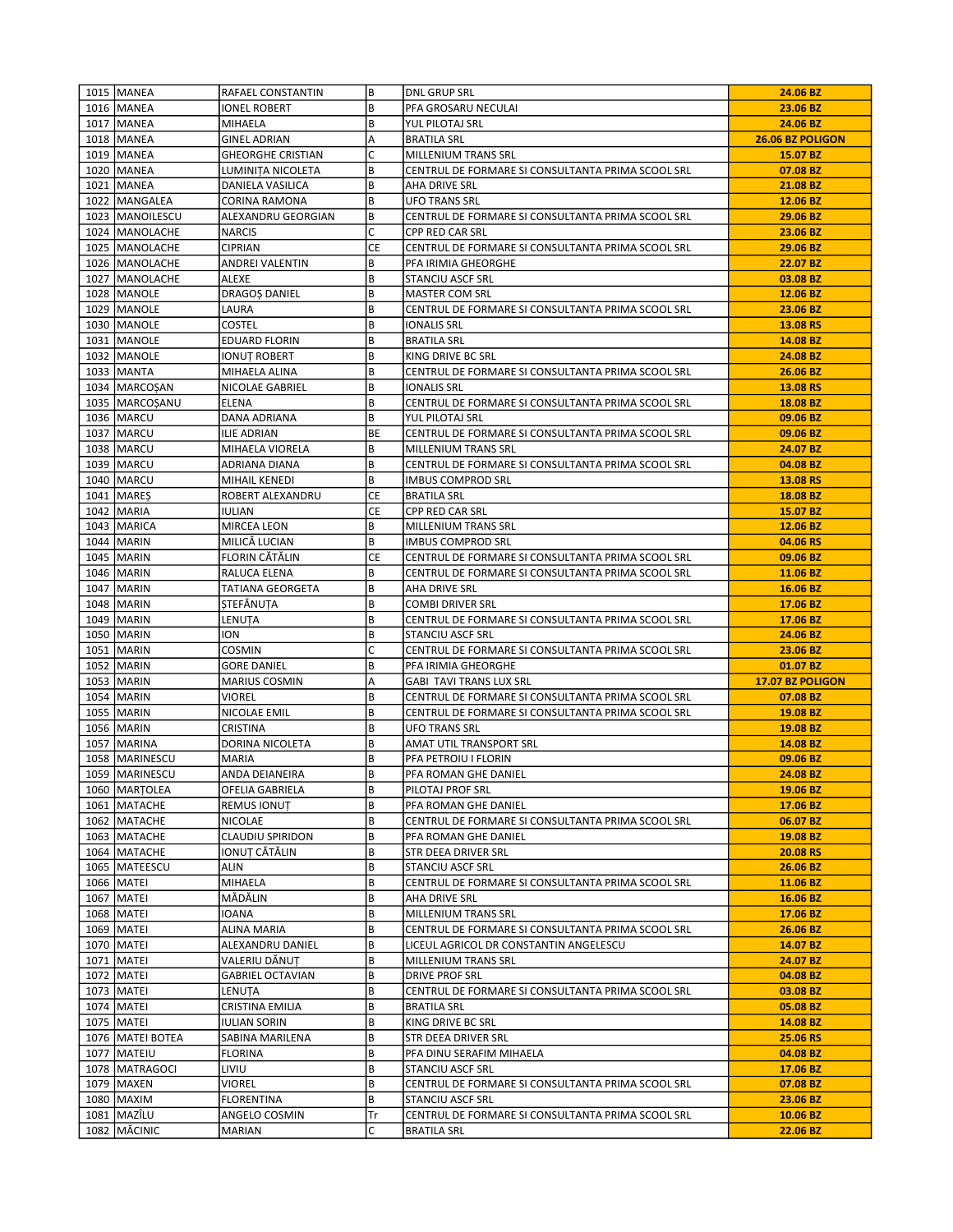|          | 1083 MĂLÂIA         | <b>BOGDAN CRISTIAN</b>  | A         | <b>GABI TAVI TRANS LUX SRL</b>                    | 07.08 BZ POLIGON |
|----------|---------------------|-------------------------|-----------|---------------------------------------------------|------------------|
|          | 1084 MĂNĂILĂ        | CECILIA RAMONA          | B         | <b>DRIVE PROF SRL</b>                             | 09.06 BZ         |
|          | 1085   MĂNICU       | IONELIA                 | B         | PFA BURLACU GHEORGHE                              | 24.08 BZ         |
|          | 1086 MĂNTĂRAU       | IONELA MARIANA          | B         | PILOTAJ PROF SRL                                  | 10.06 BZ         |
|          | 1087 MĂNTĂRĂU       | ALEXANDRU NICOLAE       | B         | <b>STANCIU ASCF SRL</b>                           | 09.06 BZ         |
|          | 1088 MĂNTĂRĂU       | <b>FLORIN SEBASTIAN</b> | B         | PFA PETROIU I FLORIN                              | 11.08 BZ         |
|          | 1089 MĂRĂCINE       | ROXANA ANDREEA          | B         | CENTRUL DE FORMARE SI CONSULTANTA PRIMA SCOOL SRL | 24.07 BZ         |
|          | 1090   MĂRĂCINEANU  | <b>MARIAN</b>           | B         | <b>UFO TRANS SRL</b>                              | 21.08 BZ         |
|          | 1091   MĂRGĂRITESCU | <b>MARIUS NICOLAE</b>   | CE        | KING DRIVE BC SRL                                 | 29.06 BZ         |
|          | 1092   MÅRGEAN      | VICTORAȘ BOBI           | B         | SYDERAL SEEN DRIVE SRL                            | 20.08 RS         |
|          | 1093 MÄRGINEANU     | COSTEL                  | B         | SYDERAL SEEN DRIVE SRL                            | 02.07 RS         |
|          | 1094   MECEA        | ANDREI CIPRIAN          | B         | <b>FAVORIT DRIVER SRL</b>                         | 24.06 BZ         |
|          | 1095   MECEA        | ANDREI                  | B         | MILLENIUM TRANS SRL                               | 17.06 BZ         |
|          | 1096   MECEA        | <b>FLORENTINA</b>       | B         | <b>FAVORIT DRIVER SRL</b>                         | 11.08 BZ         |
|          | 1097   MERIŞAN      | <b>GAROFITA ELENA</b>   | B         | PFA IRIMIA GHEORGHE                               | 17.06 BZ         |
|          | 1098   MERIŞAN      | GINA                    | B         | AMAT UTIL TRANSPORT SRL                           | 22.07 BZ         |
|          | 1099   MESCA        | LAURENȚIU VALENTIN      | CE        | CENTRUL DE FORMARE SI CONSULTANTA PRIMA SCOOL SRL | 30.06 BZ         |
|          | 1100   MESCA        | AMELIA CONSTANȚA        | B         | PILOTAJ PROF SRL                                  | 12.08 BZ         |
|          | 1101   MICHIDUTĂ    | GEORGIANA               | B         | AMAT UTIL TRANSPORT SRL                           | 07.07 BZ         |
|          | 1102 MICLERU        | ELENA ADRIANA           | CE        | MILLENIUM TRANS SRL                               | 22.06 BZ         |
|          | 1103   MICU         | VALENTIN                | <b>B1</b> | CCC ADMIS A D SRL                                 | 12.06 BZ         |
|          | 1104 MICU           | IOANA                   | B         | STR DEEA DRIVER SRL                               | 16.07 RS         |
|          | 1105 MIHAI          | <b>MARIAN</b>           | C         | CENTRUL DE FORMARE SI CONSULTANTA PRIMA SCOOL SRL | 03.06 BZ         |
|          | 1106 MIHAI          | ANDREEA DANIELA         | B         | PFA IRIMIA GHEORGHE                               | 08.07 BZ         |
|          | 1107 MIHAI          | <b>ADRIANA</b>          | B         | <b>UFO TRANS SRL</b>                              | 14.07 BZ         |
|          | 1108 MIHAI          | MARIA GINA              | B         | YUL PILOTAJ SRL                                   | 14.07 BZ         |
|          | 1109   MIHAI        | ANGEL BOGDAN            | B         | DRIVE PROF SRL                                    | 23.07 RS ?????   |
|          | 1110 MIHAI          | VIORINA MARIANA         | B         | <b>FAVORIT DRIVER SRL</b>                         | 21.07 BZ         |
|          | 1111 MIHAI          | <b>FLORI ANGELA</b>     | B         | MILLENIUM TRANS SRL                               | 22.07 BZ         |
|          | 1112 MIHAI          | RAMONA MIRELA           | B         | <b>IMBUS COMPROD SRL</b>                          | 06.08 RS         |
|          | 1113 MIHAI          | MĂDĂLINA                | B         | <b>UFO TRANS SRL</b>                              | 12.08 BZ         |
|          | 1114 MIHAI          | ANDREEA                 | B         | AMAT UTIL TRANSPORT SRL                           | 18.08 BZ         |
|          | 1115   MIHAI        | RĂZVAN ANDREI           | B         | STR DEEA DRIVER SRL                               | 20.08 RS         |
|          | 1116   MIHALACHE    | PETRUS MIREL            | B         | STR DEEA DRIVER SRL                               | 16.07 RS         |
|          | 1117 MIHALACHE      | DANIEL CRISTIAN         | B         | <b>STANCIU ASCF SRL</b>                           | 21.07 BZ         |
|          | 1118 MIHALCEA       | MIRELA                  | B         | PFA ROMAN GHE DANIEL                              | 16.06 BZ         |
|          | 1119 MIHALCEA       | ELENA VIORICA           | B         | <b>BRATILA SRL</b>                                | 05.08 BZ         |
|          | 1120 MIHALCEA       | DĂNUT                   | B         | <b>REDOBANDIRE</b>                                | 21.08 BZ         |
|          | 1121   MILITARU     | CONSTANTIN VALENTIN     | В         | PFA GROSARU NECULAI                               | 10.06 BZ         |
|          | 1122 MILITARU       | DANIEL                  | D         | CENTRUL DE FORMARE SI CONSULTANTA PRIMA SCOOL SRL | 20.07 BZ         |
|          | 1123 MILITARU       | <b>MARIANA</b>          | B         | <b>IONALIS SRL</b>                                | 30.07 RS         |
|          | 1124   MILITARU     | ELENA ALEXANDRA         | В         | PFA ROMAN GHE DANIEL                              | 31.07 BZ         |
|          | 1125 MILITARU       | RĂZVAN CONSTANTIN       | B         | MILLENIUM TRANS SRL                               | 19.08 BZ         |
|          | 1126 MILITARU       | <b>MARIUS PAUL</b>      | B         | PUBLIC CREATION SRL                               | 24.08 BZ         |
|          | 1127 MINCU          | GABRIELA                | B         | <b>MILLENIUM TRANS SRL</b>                        | 03.07 BZ         |
|          | 1128 MINEA          | MARIA MAGDALENA         | B         | PILOTAJ PROF SRL                                  | 16.07 BZ         |
|          | 1129 MINEA          | CRISTINA RALUCA         | B         | <b>FAVORIT DRIVER SRL</b>                         | 21.07 BZ         |
|          | 1130   MINTOI       | ION                     | B         | CENTRUL DE FORMARE SI CONSULTANTA PRIMA SCOOL SRL | 29.06 BZ         |
|          | 1131   MINTOIU      | VIOREL MIHAI            | B         | KING DRIVE BC SRL                                 | 19.08 BZ         |
|          | 1132 MIOC           | CARMEN VERONICA         | B         | CENTRUL DE FORMARE SI CONSULTANTA PRIMA SCOOL SRL | 03.08 BZ         |
|          | 1133 MIRCEA         | MIHAI ALEXANDRU         | B         | PFA IRIMIA GHEORGHE                               | 08.07 BZ         |
|          | 1134 MIRCEA         | ANDREEA RAMONA          | B         | CENTRUL DE FORMARE SI CONSULTANTA PRIMA SCOOL SRL | 27.07 BZ         |
|          | 1135   MIRCIOIU     | GABRIEL RĂZVAN          | B         | PFA IRIMIA GHEORGHE                               | 19.08 BZ         |
|          | 1136   MIREA        | NICOLETA FLORENTINA     | B         | MILLENIUM TRANS SRL                               | 10.08 BZ         |
|          | 1137   MIREA        | ELENA CRINA             | B         | PILOTAJ PROF SRL                                  | 17.08 BZ         |
|          | 1138   MIREA        | MARIA ECATERINA         | B         | CENTRUL DE FORMARE SI CONSULTANTA PRIMA SCOOL SRL | 21.08 BZ         |
|          | 1139 MIRICĂ         | ADRIAN NICOLAE          | C         | CENTRUL DE FORMARE SI CONSULTANTA PRIMA SCOOL SRL | 15.07 BZ         |
|          | 1140 MIRITESCU      | ANDREI                  | <b>CE</b> | KING DRIVE BC SRL                                 | 20.07 BZ         |
|          | 1141   MIROIU       | NICOLETA                | B         | AMAT UTIL TRANSPORT SRL                           | 24.06 BZ         |
|          | 1142   MIRON        | GINA                    | B         | <b>IMBUS COMPROD SRL</b>                          | 11.06 RS         |
|          | 1143 MISĂILĂ        | ILEANA                  | B         | STANCIU ASCF SRL                                  | 01.07 BZ         |
|          | 1144   MITELUT      | <b>STEFAN LUCIAN</b>    | B         | YUL PILOTAJ SRL                                   | 10.08 BZ         |
|          | 1145   MITELUT      | ADINA                   | B         | PILOTAJ PROF SRL                                  | 14.08 BZ         |
|          | 1146   MITOIU       | CARMEN                  | B         | CENTRUL DE FORMARE SI CONSULTANTA PRIMA SCOOL SRL | 16.06 BZ         |
|          | 1147 MITU           | <b>STEFANIA</b>         | B         | CENTRUL DE FORMARE SI CONSULTANTA PRIMA SCOOL SRL | 04.06 BZ         |
|          | 1148 MITU           | VASILE STELICĂ          | B         | MILLENIUM TRANS SRL                               | 15.07 BZ         |
| 1149 MIU |                     | MARIA MAGDALENA         | B         | <b>BRATILA SRL</b>                                | 15.06 BZ         |
|          | 1150 MÎNDRICEL      | MARIA                   | B         | PILOTAJ PROF SRL                                  | 29.07 BZ         |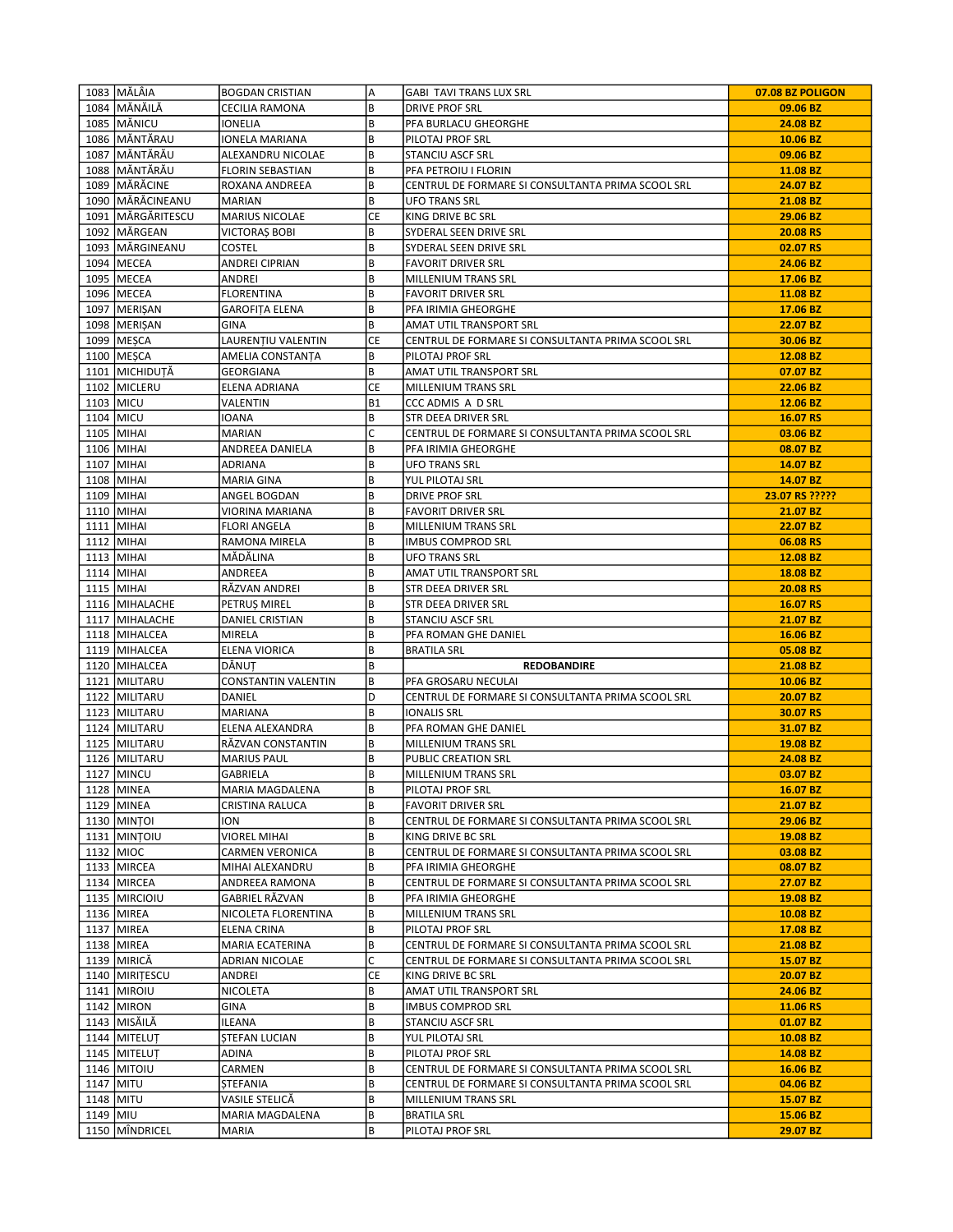| 1151 MÎRZAC       | <b>ILIUTA PETRUTA</b>     | B  | AUTO MYH SERV 07 SRL                              | 02.07 RS         |
|-------------------|---------------------------|----|---------------------------------------------------|------------------|
| 1152 MÎRZEA       | <b>DANIEL GABRIEL</b>     | B  | <b>PUBLIC CREATION SRL</b>                        | 12.08 BZ         |
| 1153 MÎTĂ         | ANCUTA REBECA             | B  | PFA DINU SERAFIM MIHAELA                          | 05.08 BZ         |
| 1154 MLĂJICEANU   | ALEXANDRU MARIUS          | CE | CENTRUL DE FORMARE SI CONSULTANTA PRIMA SCOOL SRL | 16.06 BZ         |
| 1155 MOCA         | MIHAI MĂDĂLIN             | B  | MILLENIUM TRANS SRL                               | 24.07 BZ         |
| 1156 MOCANU       | VICTORITA DANIELA         | C  | CENTRUL DE FORMARE SI CONSULTANTA PRIMA SCOOL SRL | 10.06 BZ         |
| 1157 MOCANU       | NICOLAE AURAS             | B  | CENTRUL DE FORMARE SI CONSULTANTA PRIMA SCOOL SRL | 19.06 BZ         |
| 1158   MOCANU     | CRISTINA NICOLETA         | B  | <b>FAVORIT DRIVER SRL</b>                         | 22.06 BZ         |
| 1159   MOCANU     | CONSTANTIN                | CE | PILOTAJ PROF SRL                                  | 23.06 BZ         |
| 1160   MOCANU     | AURELIA DIANA             | B  | STR DEEA DRIVER SRL                               | 16.07 RS         |
| 1161   MOCANU     | DRAGOS GEORGE             | C  | <b>BRATILA SRL</b>                                | 20.07 BZ         |
| 1162 MOCANU       | TIBERIU MĂDĂLIN           | C  | CENTRUL DE FORMARE SI CONSULTANTA PRIMA SCOOL SRL | 03.08 BZ         |
| 1163 MOCANU       | <b>GEORGIAN ADRIAN</b>    | B  | KING DRIVE BC SRL                                 | 07.08 BZ         |
| 1164   MOCANU     | <b>NICOLAIE</b>           | Tr | <b>REDOBANDIRE</b>                                | 18.08 BZ         |
| 1165   MOCANU     | DANIEL                    | СE | STR DEEA DRIVER SRL                               | 17.08 BZ         |
| 1166 MOCĂNIȚĂ     | LAURENȚIU MIHAI           | B  | <b>DRIVE PROF SRL</b>                             | 17.06 BZ         |
| 1167   MODORAN    | RODICA LILIANA            | B  | DNL GRUP SRL                                      | 15.07 BZ         |
| 1168   MODORAN    | <b>GEORGIAN CRISTINEL</b> | C  | <b>BRATILA SRL</b>                                | 03.08 BZ         |
| 1169   MODREANU   | <b>MIOARA</b>             | B  | <b>IMBUS COMPROD SRL</b>                          | 13.08 RS         |
| 1170   MODRUJ     | <b>IULIAN</b>             | B  | STANCIU ASCF SRL                                  | 17.06 BZ         |
| 1171   MOINESCU   | ANDREEA ALINA             | B  | <b>IONALIS SRL</b>                                | 25.06 RS         |
| 1172 MOISE        | MIREA                     | B  | CENTRUL DE FORMARE SI CONSULTANTA PRIMA SCOOL SRL | 10.06 BZ         |
| 1173   MOISE      | MIHAELA LAURA             | B  | KING DRIVE BC SRL                                 | 16.06 BZ         |
| 1174 MOISE        | BEBI                      | C  | PILOTAJ PROF SRL                                  | 10.06 BZ         |
| 1175   MOISE      | IOANA CRISTINA            | B  | PFA PASCU VALENTIN                                | 05.06 BZ         |
| 1176   MOISE      | MĂDĂLINA GABRIELA         | B  | CENTRUL DE FORMARE SI CONSULTANTA PRIMA SCOOL SRL | 19.06 BZ         |
| 1177 MOISE        | CRISTINA MARIANA          | B  | CENTRUL DE FORMARE SI CONSULTANTA PRIMA SCOOL SRL | 26.06 BZ         |
| 1178   MOISE      | ANDREI                    | B  | <b>GABI TAVI TRANS LUX SRL</b>                    | 06.07 BZ         |
| 1179 MOISE        | BEBI                      | D  | PILOTAJ PROF SRL                                  | 29.06 BZ         |
| 1180   MOISE      | MARIANA                   | C  | <b>BRATILA SRL</b>                                | 29.06 BZ         |
| 1181   MOISE      | TIBERIU MARIO             | B  | MILLENIUM TRANS SRL                               | 20.07 BZ         |
| 1182   MOISE      | PETRUTA                   | B  | <b>IMBUS COMPROD SRL</b>                          | 30.07 RS         |
| 1183   MOISE      | MARIAN                    | B  | <b>FAVORIT DRIVER SRL</b>                         | 24.07 BZ         |
| 1184   MOISE      | ALEXANDRU MARIAN          | A1 | GABI TAVI TRANS LUX SRL                           | 17.07 BZ POLIGON |
| 1185   MOISE      | VALENTIN                  | B  | CENTRUL DE FORMARE SI CONSULTANTA PRIMA SCOOL SRL | 31.07 BZ         |
| 1186   MOISE      | <b>FLORINEL</b>           | B  | CENTRUL DE FORMARE SI CONSULTANTA PRIMA SCOOL SRL | 20.08 RS         |
| 1187   MOISE      | ION                       | B  | PILOTAJ PROF SRL                                  | 21.08 BZ         |
| 1188   MOLDOVEANU | <b>ANCA VIORICA</b>       | B  | STR DEEA DRIVER SRL                               | 18.06 RS         |
| 1189   MOLDOVEANU | EUGEN                     | B  | CENTRUL DE FORMARE SI CONSULTANTA PRIMA SCOOL SRL | 07.07 BZ         |
| 1190   MOLDOVEANU | GIGI                      | CE | PILOTAJ PROF SRL                                  | 21.07 BZ         |
| 1191   MOLDOVEANU | CĂTĂLIN DUMITRU           | B  | STR DEEA DRIVER SRL                               | 06.08 RS         |
| 1192 MONDEA       | SORIN GABRIEL             | В  | ALEXFLO 2005 SRL                                  | 17.06 BZ         |
| 1193   MONEA      | ALEXANDRA VIOLETA         | B  | SYDERAL SEEN DRIVE SRL                            | 06.08 RS         |
| 1194   MORARU     | ANDREI DANIEL             | B  | PFA IRIMIA GHEORGHE                               | 09.06 BZ         |
| 1195   MORARU     | <b>GHEORGHE</b>           | СE | <b>GABI TAVI TRANS LUX SRL</b>                    | 23.06 BZ         |
| 1196   MORARU     | ANDREEA GEORGIANA         | B  | CENTRUL DE FORMARE SI CONSULTANTA PRIMA SCOOL SRL | 11.08 BZ         |
| 1197   MORĂRESCU  | IONUȚ LUCIAN              | C  | CPP RED CAR SRL                                   | 03.08 BZ         |
| 1198   MOROGAN    | ION COSMIN                | B  | PILOTAJ PROF SRL                                  | 24.07 BZ         |
| 1199 MOROIANU     | <b>FLORINEL</b>           | B  | ALEXFLO 2005 SRL                                  | 09.09 BZ         |
| 1200   MORTECIU   | NICOLAE ADRIAN            | B  | <b>BRATILA SRL</b>                                | 23.07 BZ         |
| 1201 MOSOIU       | GEORGIANA                 | B  | <b>UFO TRANS SRL</b>                              | 05.06 BZ         |
| 1202 MOTOC        | MARIA VALENTINA           | B  | STANCIU ASCF SRL                                  | 26.06 BZ         |
| 1203   MOVILĂ     | IACOB                     | B  | AUTO MYH SERV 07 SRL                              | 16.07 RS         |
| 1204 MUCICĂ       | VIORICA                   | B  | <b>IMBUS COMPROD SRL</b>                          | 05.06 RS         |
| 1205 MUNTEANU     | GEORGIANA                 | B  | STR DEEA DRIVER SRL                               | 02.07 RS         |
| 1206 MUNTEANU     | RĂZVAN                    | Α  | CENTRUL DE FORMARE SI CONSULTANTA PRIMA SCOOL SRL | 19.06 BZ POLIGON |
| 1207   MUNTEANU   | IONELA ANISIA             | B  | PFA GHINEA CONSTANTIN                             | 20.07 BZ         |
| 1208 MUNTEANU     | NICOLAE SILVIU            | B  | PFA NEGOITA NECULAI                               | 22.07 BZ         |
| 1209   MURGOCI    | ALEXANDRA MARIANA         | B  | PUBLIC CREATION SRL                               | 17.07 BZ         |
| 1210   MURGOCIU   | RALUCA ȘTEFANIA           | B  | PFA NEGOITA NECULAI                               | 08.07 BZ         |
| 1211 MUSCALAGIU   | ELENA ROXANA              | B  | AMAT UTIL TRANSPORT SRL                           | 23.07 BZ         |
| 1212   MUSCALAGIU | CRISTINEL                 | B  | <b>FAVORIT DRIVER SRL</b>                         | 17.08 BZ         |
| 1213 MUSTĂȚEA     | ANDREI ROLAND             | B  | SC AUTOVEHICUL PROFESIONAL TEHNOLOGIC SRL         | 07.08 BZ         |
| 1214 MUŞAT        | VIRGINICA IONELIA         | B  | AUTO MYH SERV 07 SRL                              | 18.06 RS         |
| 1215   MUŞAT      | MIRELA CRISTINA           | B  | AMAT UTIL TRANSPORT SRL                           | 25.06 BZ         |
| 1216 MUŞAT        | ROBERT MARIAN             | B  | PFA GHINEA CONSTANTIN                             | 26.06 BZ         |
| 1217 MUŞAT        | IONUȚ                     | В  | DRIVE PROF SRL                                    | 09.06 BZ         |
| 1218 MUŞAT        | MIRELA                    | B  | CENTRUL DE FORMARE SI CONSULTANTA PRIMA SCOOL SRL | 04.08 BZ         |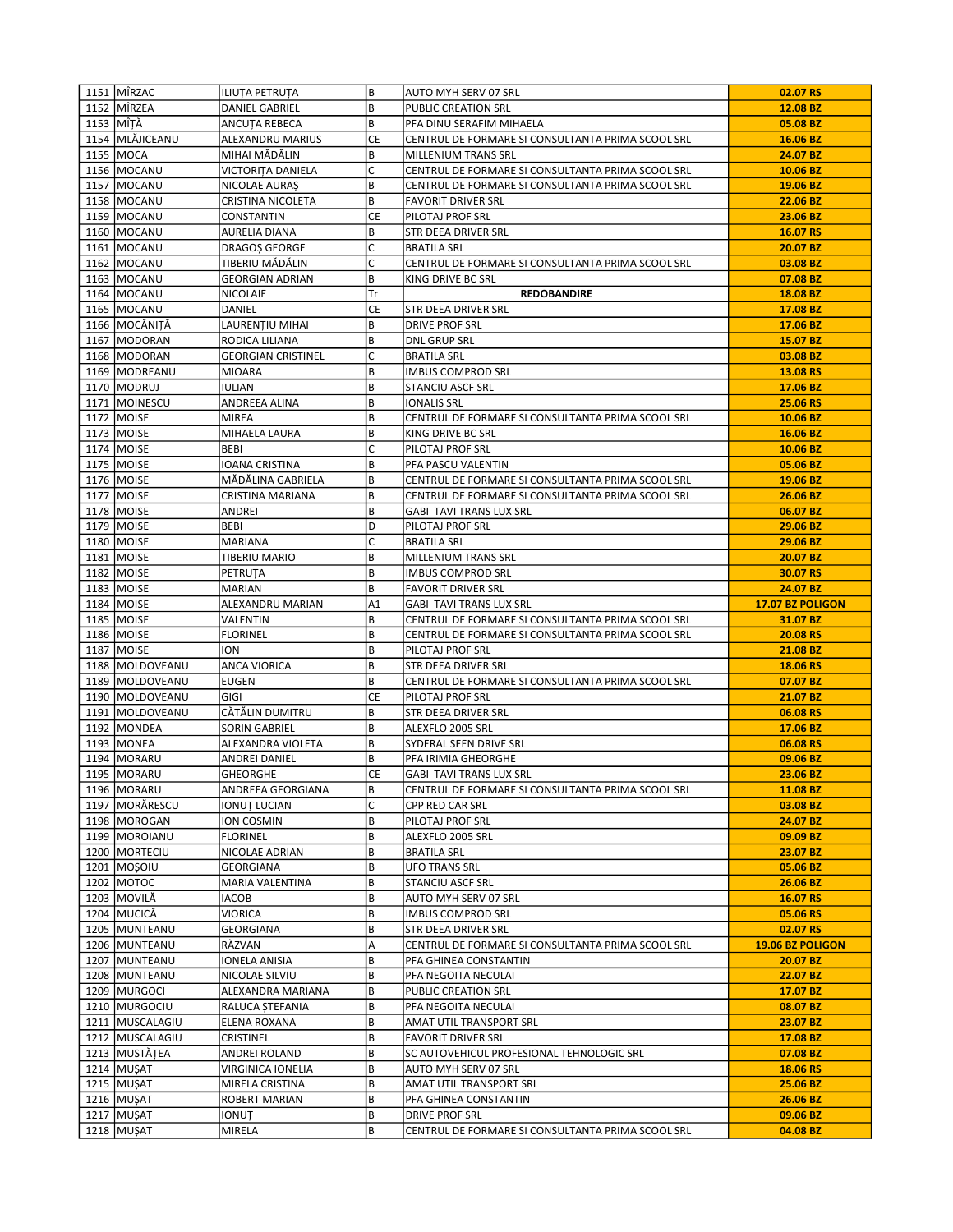|            | 1219 MUŞAT       | ION ALIN                  | B         | <b>UFO TRANS SRL</b>                              | 12.08 BZ         |
|------------|------------------|---------------------------|-----------|---------------------------------------------------|------------------|
|            | 1220 MUŞOIU      | ELENA MINODORA            | B         | PFA PETROIU I FLORIN                              | 01.07 BZ         |
|            | 1221 MUŞU        | <b>MARIUS</b>             | B         | STR DEEA DRIVER SRL                               | 18.06 RS         |
|            | 1222 MUTI        | <b>ELVIS FLORIAN</b>      | B         | UFO TRANS SRL                                     | 19.06 BZ         |
| 1223 NAE   |                  | CĂTĂLIN                   | B         | YUL PILOTAJ SRL                                   | 15.06 BZ         |
| 1224   NAE |                  | STEFAN DANIEL             | C         | KING DRIVE BC SRL                                 | 20.07 BZ         |
| 1225 INAE  |                  | SORIN CONSTANTIN          | B         | CENTRUL DE FORMARE SI CONSULTANTA PRIMA SCOOL SRL | 21.07 BZ         |
| 1226 NAIE  |                  | ANASTASIA ELENA           | B         | PILOTAJ PROF SRL                                  | 17.08 BZ         |
| 1227 NAN   |                  | <b>GHEORGHE</b>           | СE        | CENTRUL DE FORMARE SI CONSULTANTA PRIMA SCOOL SRL | 23.06 BZ         |
| 1228 NAN   |                  | MIHAELA                   | B         | DNL GRUP SRL                                      | 03.07 BZ         |
|            | 1229 NANCU       | SILVIU ADRIAN             | B         | CENTRUL DE FORMARE SI CONSULTANTA PRIMA SCOOL SRL | 17.06 BZ         |
|            | 1230   NANCU     | VALENTIN                  | B         | CENTRUL DE FORMARE SI CONSULTANTA PRIMA SCOOL SRL | 17.06 BZ         |
|            | 1231 NÄSTASE     | <b>DOREL</b>              | D         | KING DRIVE BC SRL                                 | 22.06 BZ         |
|            | 1232 NÄSTASE     | TEODORA                   | B         | DRIVE PROF SRL                                    | 16.07 BZ         |
|            | 1233 NĂSTĂSOIU   | <b>CLAUDIU AURELIAN</b>   | B         | CENTRUL DE FORMARE SI CONSULTANTA PRIMA SCOOL SRL | 30.07 RS         |
|            | 1234 NEACSU      | <b>COSTEL</b>             | B         | STR DEEA DRIVER SRL                               | 18.06 RS         |
|            | 1235   NEACȘU    | NICOLETA                  | B         | CENTRUL DE FORMARE SI CONSULTANTA PRIMA SCOOL SRL | 14.08 BZ         |
|            | 1236   NEAGOE    | ANA MARIA                 | B         | STANCIU ASCF SRL                                  | 17.06 BZ         |
|            | 1237   NEAGOE    | ALEXANDRA MARIA           | B         | <b>BRATILA SRL</b>                                | 24.06 BZ         |
|            | 1238   NEAGOE    | CARMEN VALENTINA          | B         | MILLENIUM TRANS SRL                               | 14.08 BZ         |
|            | 1239   NEAGU     | <b>ELENA DANIELA</b>      | B         | PFA PASCU VALENTIN                                | 16.06 BZ         |
|            | 1240   NEAGU     | DANIEL GEORGIAN           | B         | <b>UFO TRANS SRL</b>                              | 17.06 BZ         |
|            | 1241   NEAGU     | NECULAI CĂTĂLIN           | C         | CPP RED CAR SRL                                   | 15.06 BZ         |
|            | 1242   NEAGU     | SORINA                    | B         | STR DEEA DRIVER SRL                               | 25.06 RS         |
|            | 1243   NEAGU     | <b>MARIA VIORICA</b>      | B         | CENTRUL DE FORMARE SI CONSULTANTA PRIMA SCOOL SRL | 23.06 BZ         |
|            | 1244   NEAGU     | PETRU                     | B         | CENTRUL DE FORMARE SI CONSULTANTA PRIMA SCOOL SRL | 23.06 BZ         |
|            | 1245   NEAGU     | CORINA ADELINA            | B         | <b>DRIVE PROF SRL</b>                             | 24.06 BZ         |
|            | 1246 NEAGU       | <b>FLORENTINA MIHAELA</b> | B         | PFA PANAIT GHE SORINDAN                           | 01.07 BZ         |
|            | 1247 NEAGU       | LIVIU CĂTĂLIN             | СE        | CENTRUL DE FORMARE SI CONSULTANTA PRIMA SCOOL SRL | 23.06 BZ         |
|            | 1248   NEAGU     | ALEXANDRU ȘTEFĂNUT        | B         | ALEXFLO 2005 SRL                                  | 03.07 BZ         |
|            | 1249   NEAGU     | SIMONA                    | B         | DNL GRUP SRL                                      | 22.07 BZ         |
|            | 1250   NEAGU     | COSTEL                    | D         | MILLENIUM TRANS SRL                               | 14.07 BZ         |
|            | 1251   NEAGU     | VICTOR                    | B         | CENTRUL DE FORMARE SI CONSULTANTA PRIMA SCOOL SRL | 22.07 BZ         |
|            | 1252 NEAGU       | ELENA DANIELA             | B         | <b>IMBUS COMPROD SRL</b>                          | 30.07 RS         |
|            | 1253   NEAGU     | <b>MARIAN AUREL</b>       | C         | CPP RED CAR SRL                                   | 04.08 BZ         |
|            | 1254   NECULA    | CLARA MIRELA              | B         | SYDERAL SEEN DRIVE SRL                            | 11.06 RS         |
|            | 1255   NECULA    | CĂTĂLIN VLĂDUT            | B         | ALEXFLO 2005 SRL                                  | 24.06 BZ         |
|            | 1256   NECULA    | IONUȚ ANDREI              | B         | CENTRUL DE FORMARE SI CONSULTANTA PRIMA SCOOL SRL | 24.06 BZ         |
|            | 1257   NECULA    | MARIAN                    | СE        | KING DRIVE BC SRL                                 | 23.06 BZ         |
|            | 1258   NECULA    | <b>MARIUS AURELIAN</b>    | B         | CENTRUL DE FORMARE SI CONSULTANTA PRIMA SCOOL SRL | 24.07 BZ         |
|            | 1259   NECULA    | MIHAELA MARILENA          | С         | CPP RED CAR SRL                                   | 14.07 BZ         |
|            | 1260   NECULA    | ANDREEA                   | B         | CENTRUL DE FORMARE SI CONSULTANTA PRIMA SCOOL SRL | 31.07 BZ         |
|            | 1261   NECULA    | MIHAELA MĂDĂLINA          | B         | <b>STANCIU ASCF SRL</b>                           | 19.08 BZ         |
|            | 1262   NECULAI   | <b>GEORGIANA DANIELA</b>  | B         | AHA DRIVE SRL                                     | 06.07 BZ         |
|            | 1263   NECULAI   | CAMELIA NICOLETA          | B         | <b>IMBUS COMPROD SRL</b>                          | 06.08 RS         |
|            | 1264   NEDELCU   | CĂTĂLIN DANIEL            | В         | <b>FAVORIT DRIVER SRL</b>                         | 26.06 BZ         |
|            | 1265   NEDELCU   | <b>MIOARA</b>             | B         | CENTRUL DE FORMARE SI CONSULTANTA PRIMA SCOOL SRL | 09.07 BZ         |
|            | 1266   NEDELCU   | <b>COSMIN GABRIEL</b>     | В         | BRATILA SRL                                       | 03.08 BZ         |
|            | 1267   NEDELCU   | DIANA MARIA               | B         | AUTO MYH SERV 07 SRL                              | 06.08 RS         |
|            | 1268   NEDELCU   | DANIELA ADELINA           | B         | AHA DRIVE SRL                                     | 07.08 BZ         |
|            | 1269   NEDELCU   | ELENA                     | B         | CENTRUL DE FORMARE SI CONSULTANTA PRIMA SCOOL SRL | 10.08 BZ         |
|            | 1270 NEDELEA     | LENUȚA                    | B         | MILLENIUM TRANS SRL                               | 14.08 BZ         |
|            | 1271 NEGOESCU    | GABRIEL                   | СE        | MILLENIUM TRANS SRL                               | 17.08 BZ         |
|            | 1272 NEGOITĂ     | SIMONA ANDREIA            | B         | MILLENIUM TRANS SRL                               | 09.06 BZ         |
|            | 1273   NEGOITĂ   | CRISTINEL IONUT           | <b>CE</b> | CENTRUL DE FORMARE SI CONSULTANTA PRIMA SCOOL SRL | 15.07 BZ         |
|            | 1274 NEGOITĂ     | <b>VALENTIN ANDREI</b>    | В         | CENTRUL DE FORMARE SI CONSULTANTA PRIMA SCOOL SRL | 31.07 BZ         |
|            | 1275   NEGOITĂ   | <b>DORINEL</b>            | B         | MASTER COM SRL                                    | 04.08 BZ         |
|            | 1276 NEGOITĂ     | ALEXANDRU                 | A2        | GABI TAVI TRANS LUX SRL                           | 31.07 BZ POLIGON |
|            | 1277   NEGOITĂ   | ANDREI DANIEL             | В         | PUBLIC CREATION SRL                               | 17.08 BZ         |
|            | 1278   NEGRARU   | <b>MARIUS MIHAI</b>       | C         | CENTRUL DE FORMARE SI CONSULTANTA PRIMA SCOOL SRL | 05.10 BZ         |
|            | 1279   NEGREI    | <b>NECULAI</b>            | B         | PFA PETROIU I FLORIN                              | 12.06 BZ         |
|            | 1280   NEGRU     | MIHAELA                   | B         | MILLENIUM TRANS SRL                               | 26.06 BZ         |
|            | 1281   NEGRU     | LAURENȚIU                 | В         | CENTRUL DE FORMARE SI CONSULTANTA PRIMA SCOOL SRL | 26.06 BZ         |
|            | 1282   NEGRU     | <b>REMUS</b>              | СE        | <b>BRATILA SRL</b>                                | 29.06 BZ         |
|            | 1283   NEGRU     | <b>NICUȘOR</b>            | В         | CENTRUL DE FORMARE SI CONSULTANTA PRIMA SCOOL SRL | 31.07 BZ         |
|            | 1284   NEGULESCU | CRISTIANA ELENA           | B         | <b>GABI TAVI TRANS LUX SRL</b>                    | 01.07 BZ         |
|            | 1285   NEHOIANU  | ANDREEA                   | В         | PILOTAJ PROF SRL                                  | 17.07 BZ         |
|            | 1286   NEHOIANU  | ALIN LIVIU                | D         | <b>BRATILA SRL</b>                                | 17.08 BZ         |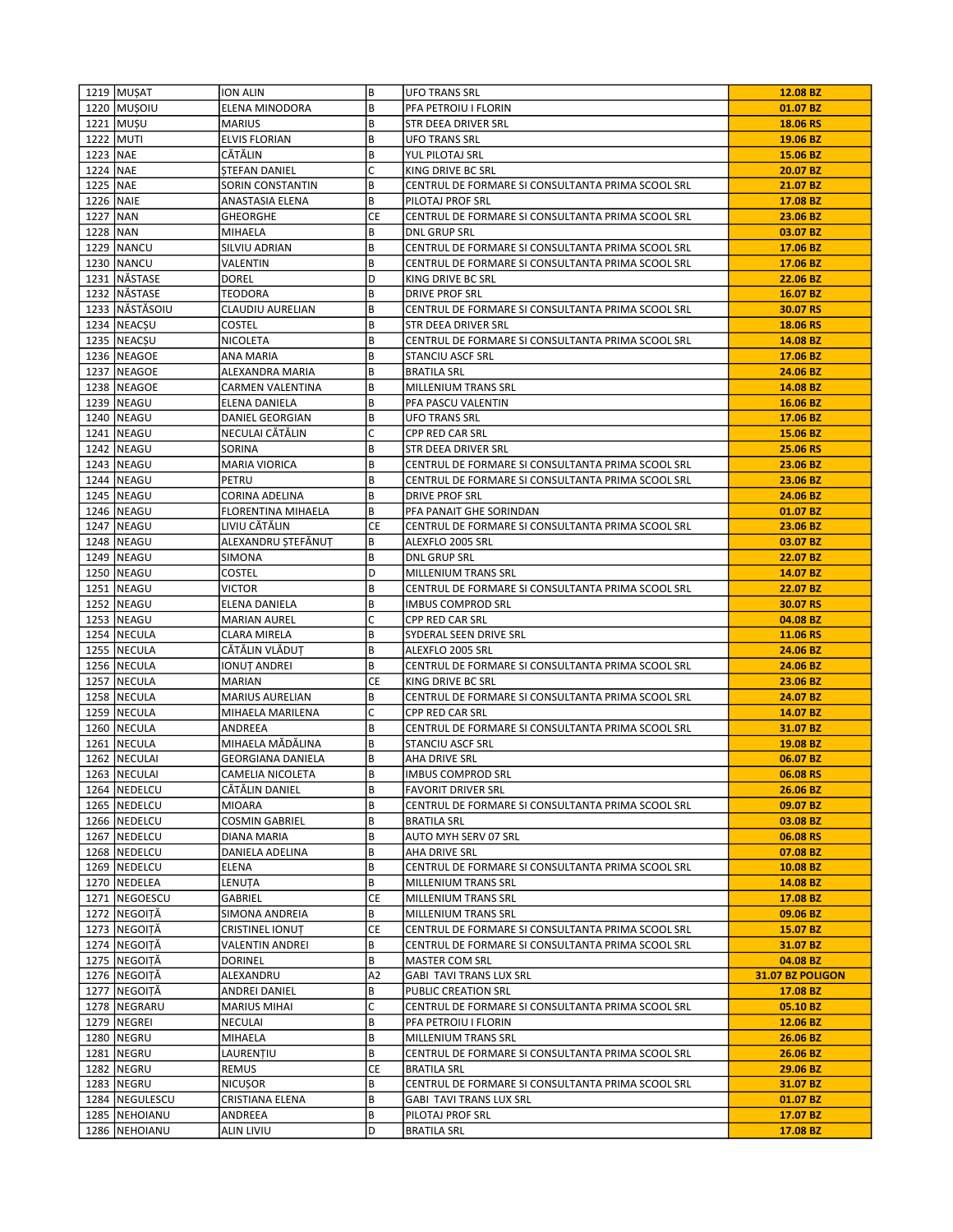|             | 1287   NENU       | MARIANA                | B         | CENTRUL DE FORMARE SI CONSULTANTA PRIMA SCOOL SRL | 07.08 BZ |
|-------------|-------------------|------------------------|-----------|---------------------------------------------------|----------|
|             | 1288   NESU       | ANDREEA CARMEN         | B         | MILLENIUM TRANS SRL                               | 25.06 BZ |
|             | 1289   NESU       | ANDREEA GEORGIANA      | B         | CENTRUL DE FORMARE SI CONSULTANTA PRIMA SCOOL SRL | 29.06 BZ |
| 1290 NICA   |                   | LUCIAN                 | В         | CPP RED CAR SRL                                   | 19.06 BZ |
| 1291   NICA |                   | ROBERT IONUT           | B         | CENTRUL DE FORMARE SI CONSULTANTA PRIMA SCOOL SRL | 26.06 BZ |
| 1292 NICA   |                   | <b>FLORICA</b>         | B         | <b>IMBUS COMPROD SRL</b>                          | 02.07 RS |
| 1293 NICA   |                   | <b>PETRE</b>           | C         | MILLENIUM TRANS SRL                               | 27.07 BZ |
| 1294 NICA   |                   | MARCEL                 | C         | CPP RED CAR SRL                                   | 28.07 BZ |
| 1295 NICA   |                   | CLAUDIA FLORENTINA     | CE        | STR DEEA DRIVER SRL                               | 18.08 BZ |
|             | 1296   NICHITARU  | <b>GHEORGHE</b>        | CE        | <b>BRATILA SRL</b>                                | 16.06 BZ |
|             | 1297   NICOLAE    | MĂDĂLINA               | B         | PFA DINU SERAFIM MIHAELA                          | 22.06 BZ |
|             | 1298 NICOLAE      | ALEXANDRU VASILE       | B         | LICEUL TEHNIC BUZAU                               | 24.06 BZ |
|             | 1299 INICOLAE     | VIORICA                | B         | PILOTAJ PROF SRL                                  | 17.06 BZ |
|             | 1300 NICOLAE      | <b>MARIANA</b>         | B         | CENTRUL DE FORMARE SI CONSULTANTA PRIMA SCOOL SRL | 29.06 BZ |
|             | 1301   NICOLAE    | ELENA NARCISA          | B         | CENTRUL DE FORMARE SI CONSULTANTA PRIMA SCOOL SRL | 07.07 BZ |
|             | 1302   NICOLAE    | ALIN ROMICA            | C         | MILLENIUM TRANS SRL                               | 30.06 BZ |
|             | 1303 NICOLAE      | <b>MARIUS CRISTI</b>   | <b>CE</b> | ALEXFLO 2005 SRL                                  | 07.07 BZ |
|             | 1304 NICOLAE      | RĂZVAN                 | B         | <b>IONALIS SRL</b>                                | 06.08 RS |
|             | 1305 NICULAE      | <b>ARTHUR</b>          | B         | CENTRUL DE FORMARE SI CONSULTANTA PRIMA SCOOL SRL | 17.07 BZ |
|             | 1306   NICULAI    | <b>ELENA</b>           | B         | <b>STANCIU ASCF SRL</b>                           | 24.08 BZ |
|             | 1307   NICULESCU  | ROXANA MIHAELA         | B         | <b>DNL GRUP SRL</b>                               | 14.07 BZ |
|             | 1308   NISTOR     | CĂTĂLINA               | B         | KING DRIVE BC SRL                                 | 17.06 BZ |
|             | 1309 NISTOR       | MĂDĂLIN                | C         | <b>DRIVE PROF SRL</b>                             | 07.07 BZ |
|             | 1310   NISTOR     | <b>ALINA</b>           | B         | <b>GABI TAVI TRANS LUX SRL</b>                    | 05.08 BZ |
|             | 1311   NISCOVEANU | LEONARD IULIAN         | B         | AMAT UTIL TRANSPORT SRL                           | 30.06 BZ |
| 1312 NITĂ   |                   | ANDREEA STEFANIA       | B         | CENTRUL DE FORMARE SI CONSULTANTA PRIMA SCOOL SRL | 11.06 BZ |
| 1313   NITA |                   | GEORGETA               | B         | PFA IRIMIA GHEORGHE                               | 09.06 BZ |
| 1314 INITĂ  |                   | <b>BEBE</b>            | B         | LICEUL TEHNOLOGIC AGRICOL SMEENI                  | 11.06 BZ |
| 1315 NITĂ   |                   | MUGUREL CRISTIAN       | CE        | STR DEEA DRIVER SRL                               | 03.06 BZ |
|             |                   |                        | B         |                                                   |          |
| 1316   NITA |                   | IOAN ADRIAN            | B         | CENTRUL DE FORMARE SI CONSULTANTA PRIMA SCOOL SRL | 26.06 BZ |
| 1317 NITĂ   |                   | DAIANA IULIANA         |           | CENTRUL DE FORMARE SI CONSULTANTA PRIMA SCOOL SRL | 02.07 RS |
| 1318 NITĂ   |                   | MIRUNA ELENA           | B         | PFA GHINEA CONSTANTIN                             | 10.07 BZ |
| 1319 NITĂ   |                   | CRISTINA               | B<br>B    | CENTRUL DE FORMARE SI CONSULTANTA PRIMA SCOOL SRL | 29.07 BZ |
| 1320   NITĂ |                   | FLORENTINA MIHAELA     |           | PFA CIOCAN M NICOLAE                              | 21.08 BZ |
| 1321 NITĂ   | 1322 NUCEANU      | ARISTIDE ARITEL        | B         | MASTER COM SRL                                    | 19.08 BZ |
|             |                   | AUREL RĂZVAN           | B<br>B    | STR DEEA DRIVER SRL                               | 20.08 RS |
|             | 1323 NUTU         | GEORGIAN VALENTIN      |           | <b>STANCIU ASCF SRL</b>                           | 19.06 BZ |
|             | 1324   OANCEA     | <b>FRANCISCO MARIO</b> | B         | PFA GROSARU NECULAI                               | 15.06 BZ |
|             | 1325 OANCEA       | CRISTIAN CONSTANTIN    | <b>CE</b> | CENTRUL DE FORMARE SI CONSULTANTA PRIMA SCOOL SRL | 03.06 BZ |
|             | 1326 OANCEA       | ANDREEA MIHAELA        | B         | PUBLIC CREATION SRL                               | 10.07 BZ |
|             | 1327   OANCEA     | <b>ALINA</b>           | B         | <b>DNL GRUP SRL</b>                               | 05.08 BZ |
|             | 1328 OLARU        | ELENA MĂDĂLINA         | B         | CENTRUL DE FORMARE SI CONSULTANTA PRIMA SCOOL SRL | 10.06 BZ |
|             | 1329 OLARU        | JANINA DIANA           | B         | MILLENIUM TRANS SRL                               | 15.06 BZ |
|             | 1330 OLARU        | MIHAELA                | B         | CENTRUL DE FORMARE SI CONSULTANTA PRIMA SCOOL SRL | 24.07 BZ |
|             | 1331 OLTEANU      | <b>NECULAI</b>         | B         | <b>GABI TAVI TRANS LUX SRL</b>                    | 19.06 BZ |
|             | 1332 OLTEANU      | CRISTINA               | B         | <b>IONALIS SRL</b>                                | 16.07 RS |
|             | 1333 OLTEANU      | FLORINA                | B         | <b>IONALIS SRL</b>                                | 30.07 RS |
|             | 1334 OLTEANU      | LUMINITA CORNELIA      | B         | STR DEEA DRIVER SRL                               | 20.08 RS |
|             | 1335 ONEA         | MIHAI                  | C         | CENTRUL DE FORMARE SI CONSULTANTA PRIMA SCOOL SRL | 29.06 BZ |
|             | 1336 ONEA         | LUCIAN                 | CE        | MILLENIUM TRANS SRL                               | 27.07 BZ |
|             | 1337 ONICA        | ALEXANDRA MIRABELA     | B         | CENTRUL DE FORMARE SI CONSULTANTA PRIMA SCOOL SRL | 05.08 BZ |
|             | 1338 ONIGA        | IOANA ALEXANDRA        | B         | CENTRUL DE FORMARE SI CONSULTANTA PRIMA SCOOL SRL | 07.08 BZ |
|             | 1339 ONUT         | EVELYN                 | B         | <b>UFO TRANS SRL</b>                              | 22.06 BZ |
|             | 1340 OPREA        | IONUT ALEXANDRU        | B         | STR DEEA DRIVER SRL                               | 11.06 RS |
|             | 1341 OPREA        | DIANA CĂTĂLINA         | C         | CENTRUL DE FORMARE SI CONSULTANTA PRIMA SCOOL SRL | 15.06 BZ |
|             | 1342 OPREA        | DIANA GABRIELA         | B         | <b>BRATILA SRL</b>                                | 03.07 BZ |
|             | 1343 OPREA        | VALENTIN               | B         | CENTRUL DE FORMARE SI CONSULTANTA PRIMA SCOOL SRL | 09.07 BZ |
|             | 1344 OPREA        | NICOLETA PETRUTA       | B         | PUBLIC CREATION SRL                               | 21.07 BZ |
|             | 1345 OPREA        | MĂDĂLINA CĂTĂLINA      | B         | <b>GABI TAVI TRANS LUX SRL</b>                    | 23.07 BZ |
|             | 1346 OPREA        | ALEXANDRU IULIAN       | CE        | MILLENIUM TRANS SRL                               | 14.07 BZ |
|             | 1347 OPREA        | VALENTINA              | B         | <b>IMBUS COMPROD SRL</b>                          | 30.07 RS |
|             | 1348 OPREA        | VALENTIN               | B         | CENTRUL DE FORMARE SI CONSULTANTA PRIMA SCOOL SRL | 06.08 RS |
|             | 1349 OPREA        | VASILE                 | B<br>B    | CENTRUL DE FORMARE SI CONSULTANTA PRIMA SCOOL SRL | 31.07 BZ |
|             | 1350 OPREA        | CORINA                 |           | CENTRUL DE FORMARE SI CONSULTANTA PRIMA SCOOL SRL | 12.08 BZ |
|             | 1351 OPREA        | GEORGE ADRIAN          | B         | PFA GHINEA CONSTANTIN                             | 14.08 BZ |
|             | 1352 OPRESCU      | ADRIANA MEDINA         | B         | PILOTAJ PROF SRL                                  | 04.08 BZ |
|             | 1353 OPROIU       | LUMINITA               | B         | KING DRIVE BC SRL                                 | 10.06 BZ |
|             | 1354 ORBU         | MARIA                  | B         | STANCIU ASCF SRL                                  | 24.06 BZ |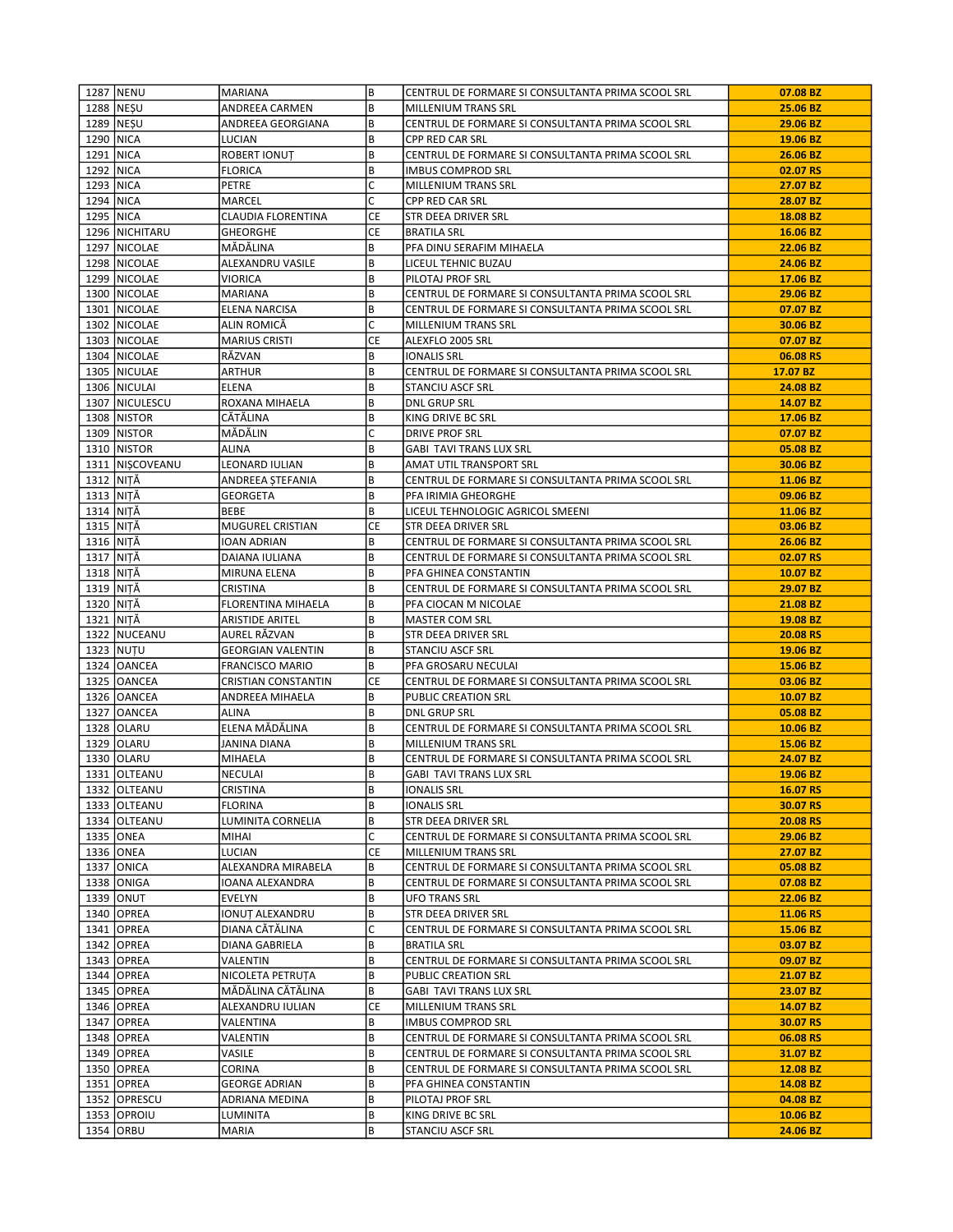|             | 1355 IOROBOCU                    | VALENTINA IULIANA                  | B         | STR DEEA DRIVER SRL                               | 02.07 RS             |
|-------------|----------------------------------|------------------------------------|-----------|---------------------------------------------------|----------------------|
|             | 1356 OROVEANU                    | <b>DRAGOS IONEL</b>                | B         | <b>IONALIS SRL</b>                                | 25.06 RS             |
|             | 1357 ORZARU                      | CĂTĂLIN GEORGE                     | СE        | PILOTAJ PROF SRL                                  | 04.08 BZ             |
|             | 1358   PACHE                     | <b>SIMONA</b>                      | B         | AHA DRIVE SRL                                     | 02.06 BZ             |
|             | 1359   PALALOGA                  | ALEXANDRA MARIANA                  | B         | CENTRUL DE FORMARE SI CONSULTANTA PRIMA SCOOL SRL | 29.07 BZ             |
|             | 1360 PANAETE                     | <b>MARIA</b>                       | B         | PFA ROMAN GHE DANIEL                              | 22.06 BZ             |
|             | 1361   PANAIETACHE               | <b>DAN PETRU</b>                   | B         | PILOTAJ PROF SRL                                  | 15.07 BZ             |
|             | 1362 PANAIT                      | VIOREL AUREL                       | B         | CENTRUL DE FORMARE SI CONSULTANTA PRIMA SCOOL SRL | 11.06 BZ             |
|             | 1363 PANAIT                      | IULIANA                            | B         | MILLENIUM TRANS SRL                               | 17.06 BZ             |
|             | 1364 PANAIT                      | MARIAN CLAUDIU                     | CE        | CENTRUL DE FORMARE SI CONSULTANTA PRIMA SCOOL SRL | 15.06 BZ             |
|             | 1365   PANAIT                    | NICOLAIE                           | СE        | CENTRUL DE FORMARE SI CONSULTANTA PRIMA SCOOL SRL | 15.06 BZ             |
|             | 1366 PANAIT                      | CRISTIAN ALEXANDRU                 | B         | LICEUL TEHNIC BUZAU                               | 04.06 BZ             |
|             | 1367 PANAIT                      | LIVIA ANDREEA                      | B         | YUL PILOTAJ SRL                                   | 03.07 BZ             |
|             | 1368   PANAIT                    | ANA MĂDĂLINA                       | B         | CENTRUL DE FORMARE SI CONSULTANTA PRIMA SCOOL SRL | 21.07 BZ             |
|             | 1369   PANAIT                    | ADRIANA                            | B         | CENTRUL DE FORMARE SI CONSULTANTA PRIMA SCOOL SRL | 22.07 BZ             |
|             | 1370   PANAIT                    | ADELINA TEODORA                    | B         | <b>IONALIS SRL</b>                                | 30.07 RS             |
|             | 1371   PANAIT                    | FLORENTINA ANA                     | B         | YUL PILOTAJ SRL                                   | 05.08 BZ             |
|             | 1372 PANAIT                      | DENISA VIVIANA                     | В         | <b>IONALIS SRL</b>                                | 27.08 RS             |
|             | 1373   PANAITE                   | ALEXANDRU GEORGIAN                 | СE        | CENTRUL DE FORMARE SI CONSULTANTA PRIMA SCOOL SRL | 10.06 BZ             |
|             | 1374   PANĂ                      | <b>MARIANA</b>                     | B         | <b>ENACHE AUTO SERV SRL</b>                       | 05.06 BZ             |
|             | 1375   PANĂ                      | DANIELA                            | B         | CENTRUL DE FORMARE SI CONSULTANTA PRIMA SCOOL SRL | 17.06 BZ             |
|             | 1376   PANĂ                      | LIVIU ADRIAN                       | B         | <b>IONALIS SRL</b>                                | 25.06 RS             |
|             | 1377 PANĂ                        | IONUȚ RĂZVAN                       | B         | CENTRUL DE FORMARE SI CONSULTANTA PRIMA SCOOL SRL | 26.06 BZ             |
|             | 1378   PANTAZI                   | SÄNZIANA                           | B         | CENTRUL DE FORMARE SI CONSULTANTA PRIMA SCOOL SRL | 15.07 BZ             |
|             | 1379   PANTURU                   | SEBASTIAN ȘTEFĂNEL                 | <b>CE</b> | KING DRIVE BC SRL                                 | 21.07 BZ             |
|             | 1380 PAPUC                       | VALENTINA NICOLETA                 | B         | <b>STANCIU ASCF SRL</b>                           | 05.08 BZ             |
|             | 1381   PARASCHIV                 | ANDREEA                            | B         | UFO TRANS SRL                                     | 24.06 BZ             |
|             | 1382   PARASCHIV                 | IONUȚ MĂDĂLIN                      | B         | <b>BRATILA SRL</b>                                | 16.07 BZ             |
|             | 1383   PARASCHIV                 | <b>MONICA</b>                      | B         | <b>IONALIS SRL</b>                                | 30.07 RS             |
|             | 1384   PARASCHIV                 | IOANA MIHAELA                      | B         | SYDERAL SEEN DRIVE SRL                            | 27.08 RS             |
|             | 1385 PASAT                       | ANCA IONELA                        | B         | AMAT UTIL TRANSPORT SRL                           | 19.06 BZ             |
|             | 1386   PASĂRE                    | DRAGOȘ IONUȚ                       | B         | MILLENIUM TRANS SRL                               | 12.06 BZ             |
|             | 1387   PASCU                     | ANA MARIA                          | B         | CENTRUL DE FORMARE SI CONSULTANTA PRIMA SCOOL SRL | 12.06 BZ             |
|             | 1388   PASCU                     | STEFAN ALEXANDRU                   | B         | YUL PILOTAJ SRL                                   | 15.06 BZ             |
|             |                                  |                                    |           |                                                   |                      |
|             | 1389   PASCU                     | DIANA                              | B         | STR DEEA DRIVER SRL                               | 18.06 RS             |
|             | 1390 PASCU                       | ANDREI RĂZVAN                      | C         | CENTRUL DE FORMARE SI CONSULTANTA PRIMA SCOOL SRL | 28.07 BZ             |
|             | 1391   PASCU                     | <b>AURELIA</b>                     | B         | CENTRUL DE FORMARE SI CONSULTANTA PRIMA SCOOL SRL | 11.08 BZ             |
|             | 1392   PASCU                     | MARIA                              | B         | AMAT UTIL TRANSPORT SRL                           | 14.08 BZ             |
|             | 1393   PASTRAMĀ                  | DANIEL GABRIEL                     | B         | PUBLIC CREATION SRL                               | 27.07 BZ             |
| 1394   PASA |                                  | DENISA MARINA                      | B         | STANCIU ASCF SRL                                  | 17.07 BZ             |
|             | 1395   PAVEL                     | ELENA IRINA                        | B         | PFA NEGOITA NECULAI                               | 02.06 BZ             |
|             | 1396   PAVEL                     | RAMONA VIORICA                     | B         | PFA DINU SERAFIM MIHAELA                          | 17.06 BZ             |
|             | 1397   PAVEL                     | <b>DELIA ELENA</b>                 | B         | AUTO MYH SERV 07 SRL                              | 02.07 RS             |
|             | 1398   PAVEL                     | ANDREEA NICOLETA                   | B         | MILLENIUM TRANS SRL                               | 03.08 BZ             |
|             | 1399   PAVEL                     | GEORGE                             | B         | <b>STANCIU ASCF SRL</b>                           | 12.08 BZ             |
|             | 1400 PAVELESCU                   | <b>IONUT</b>                       | B         | <b>UFO TRANS SRL</b>                              | 18.06 BZ             |
|             | 1401   PĂDINEANU                 | <b>GEORGE ADRIAN</b>               | C         | STR DEEA DRIVER SRL                               | 29.06 BZ             |
|             | 1402 PĂDURARU                    | <b>ELENA ANDREEA</b>               | B         | <b>FAVORIT DRIVER SRL</b>                         | 08.07 BZ             |
|             | 1403 PÄDURARU                    | <b>FLORIN</b>                      | B         | CENTRUL DE FORMARE SI CONSULTANTA PRIMA SCOOL SRL | 19.08 BZ             |
|             | 1404   PĂDURE                    | CORINA ELENA                       | B         | PFA MOCANU GABI CONSTANTIN                        | 12.08 BZ             |
|             | 1405 PĂIȘAN                      | CĂTĂLIN IONUT                      | B         | YUL PILOTAJ SRL                                   | 17.07 BZ             |
|             | 1406   PĂLICI                    | ANDREEA RALUCA                     | B         | MILLENIUM TRANS SRL                               | 25.06 BZ             |
|             | 1407   PĂPĂLICI                  | ANDREEA                            | B         | PFA DINU SERAFIM MIHAELA                          | 02.06 BZ             |
|             | 1408   PĂTRAȘCU                  | CERASELA                           | B         | CENTRUL DE FORMARE SI CONSULTANTA PRIMA SCOOL SRL | 09.06 BZ             |
|             | 1409   PĂTRAȘCU                  | MARINELA RALUCA                    | B         | <b>IONALIS SRL</b>                                | 16.07 RS             |
|             | 1410   PĂTRAȘCU                  | ELENA LUMINIȚA                     | B         | MILLENIUM TRANS SRL                               | 12.08 BZ             |
|             | 1411 PÅUN                        | ANA MARIA                          | B         | CENTRUL DE FORMARE SI CONSULTANTA PRIMA SCOOL SRL | 09.07 BZ             |
|             | 1412 PĂUN                        | CAROLINA                           | B         | <b>DRIVE PROF SRL</b>                             | 15.07 BZ             |
|             | 1413   PĂUN                      | CRISTINA LAVINIA                   | B         | YUL PILOTAJ SRL                                   | 22.07 BZ             |
|             | 1414 PĂVĂLOIU                    | <b>EMILIA</b>                      | B         | CPP RED CAR SRL                                   | 22.07 BZ             |
|             | 1415   PÂRCEA                    | COSEL                              | B         | AMAT UTIL TRANSPORT SRL                           | 21.08 BZ             |
|             | 1416 PÂRVU                       | MILICA                             | B         | CENTRUL DE FORMARE SI CONSULTANTA PRIMA SCOOL SRL | 11.08 BZ             |
|             | 1417   PEAGU                     | CRISTINA CHIRA                     | B         | AHA DRIVE SRL                                     | 02.06 BZ             |
|             | 1418   PELMUŞ                    | GHEORGHE                           | B         | PILOTAJ PROF SRL                                  | 14.08 BZ             |
|             | 1419   PENCIU                    | CĂTĂLIN DANIEL                     | B         | MILLENIUM TRANS SRL                               | 24.06 BZ             |
|             | 1420   PERERVA                   | ION                                | B         | AMAT UTIL TRANSPORT SRL                           | 23.07 BZ             |
|             | 1421   PERSINARU<br>1422 PERȘOIU | ELENA CĂTĂLINA<br>CAMELIA LUMINIȚA | B<br>B    | <b>BRATILA SRL</b><br><b>BRATILA SRL</b>          | 14.08 BZ<br>24.07 BZ |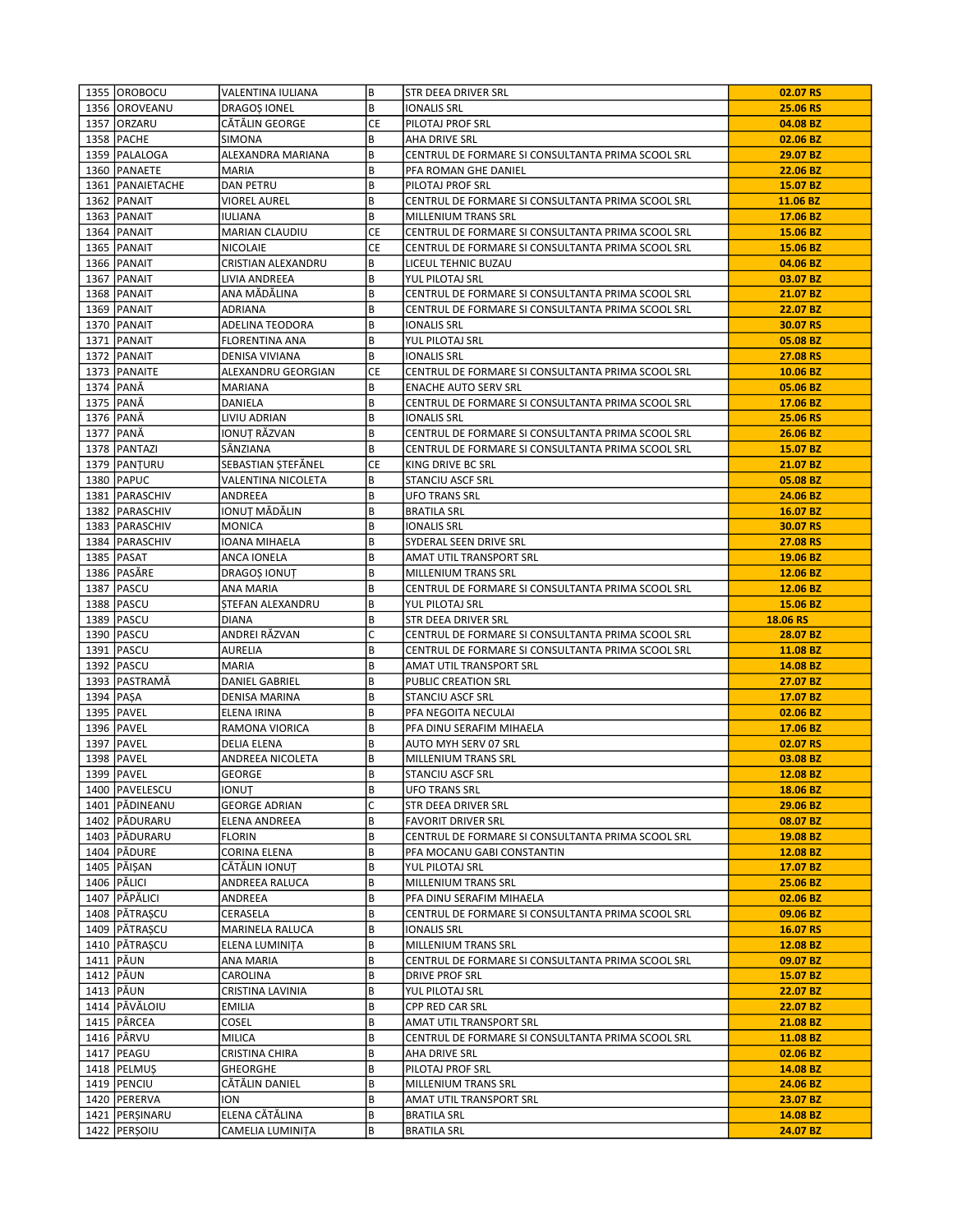|             | 1423   PERTEA                 | <b>BOGDAN IOAN</b>                    | D         | CENTRUL DE FORMARE SI CONSULTANTA PRIMA SCOOL SRL | 30.06 BZ             |
|-------------|-------------------------------|---------------------------------------|-----------|---------------------------------------------------|----------------------|
|             | 1424   PERTEA                 | IONUT                                 | B         | MASTER COM SRL                                    | 12.08 BZ             |
|             | 1425   PETCU                  | ELENA ALINA                           | B         | PFA GHINEA CONSTANTIN                             | 02.06 BZ             |
|             | 1426 PETCU                    | VALERICĂ                              | B         | AHA DRIVE SRL                                     | 04.08 BZ             |
|             | 1427   PETRACHE               | ALEXANDRA IULIANA                     | B         | CENTRUL DE FORMARE SI CONSULTANTA PRIMA SCOOL SRL | 23.06 BZ             |
|             | 1428 PETRE                    | <b>DUMITRU</b>                        | B         | <b>UFO TRANS SRL</b>                              | 17.06 BZ             |
|             | 1429 PETRE                    | IONUT                                 | C         | <b>CPP RED CAR SRL</b>                            | 10.06 BZ             |
|             | 1430 PETRE                    | <b>ELENA BERTA</b>                    | B         | CENTRUL DE FORMARE SI CONSULTANTA PRIMA SCOOL SRL | 12.06 BZ             |
|             | 1431   PETRE                  | <b>GEORGIAN ZORINEL</b>               | Α         | <b>GABI TAVI TRANS LUX SRL</b>                    | 19.06 BZ POLIGON     |
|             | 1432 PETRE                    | ALESANDRU                             | C         | <b>BRATILA SRL</b>                                | 15.06 BZ             |
|             | 1433   PETRE                  | <b>GEORGIAN MIHAI</b>                 | CE        | <b>BRATILA SRL</b>                                | 29.06 BZ             |
|             | 1434   PETRE                  | MARIUS                                | <b>CE</b> | MILLENIUM TRANS SRL                               | 06.07 BZ             |
|             | 1435 PETRE                    | ALEXANDRU IULIAN                      | B         | CENTRUL DE FORMARE SI CONSULTANTA PRIMA SCOOL SRL | 31.07 BZ             |
|             | 1436 PETRE                    | MIRELA                                | B         | YUL PILOTAJ SRL                                   | 12.08 BZ             |
|             | 1437   PETRE                  | VASILE                                | B         | MILLENIUM TRANS SRL                               | 14.08 BZ             |
|             | 1438 PETRE                    | MIRELA ALINA                          | B         | MILLENIUM TRANS SRL                               | 21.08 BZ             |
|             | 1439   PETREA                 | IULIANA                               | B         | STR DEEA DRIVER SRL                               | 11.06 RS             |
|             | 1440   PETREA                 | ALEXANDRA CRISTINA                    | B         | STR DEEA DRIVER SRL                               | 02.07 RS             |
|             | 1441   PETREA                 | <b>VALENTIN ADRIAN</b>                | B         | <b>IONALIS SRL</b>                                | 30.07 RS             |
|             | 1442 PETRESCU                 | <b>MARIANA</b>                        | B         | CENTRUL DE FORMARE SI CONSULTANTA PRIMA SCOOL SRL | 14.08 BZ             |
|             | 1443   PETRIŞOR               | DĂNUȚ                                 | B         | DNL GRUP SRL                                      | 09.06 BZ             |
|             | 1444   PETRIŞOR               | CAMELUȚA                              | B         | CENTRUL DE FORMARE SI CONSULTANTA PRIMA SCOOL SRL | 10.08 BZ             |
|             | 1445 PETROIU                  | NICOLAE LAURENTIU                     | CE        | PILOTAJ PROF SRL                                  | 15.06 BZ             |
|             | 1446 PETROIU                  | DRAGOS BOGDAN                         | C         | CENTRUL DE FORMARE SI CONSULTANTA PRIMA SCOOL SRL | 28.07 BZ             |
|             | 1447   PETROȘANU              | ELENA FLORENTINA                      | B         | <b>FAVORIT DRIVER SRL</b>                         | 15.07 BZ             |
|             | 1448   PETROȘEL               | IOANA ANDREEA                         | B         | KING DRIVE BC SRL                                 | 24.07 BZ             |
|             | 1449   PETROȘEL               | <b>GHEORGHE</b>                       | B         | MILLENIUM TRANS SRL                               | 05.08 BZ             |
|             | 1450   PINORA                 | <b>NARCIS PETER</b>                   | B         | <b>IONALIS SRL</b>                                | 30.07 RS             |
|             | 1451 PIPAS                    | IONUȚ CĂTĂLIN                         | C         | <b>BRATILA SRL</b>                                | 20.07 BZ             |
|             | 1452 PISĂU                    | FLORENTIN ADRIAN                      | B         | STANCIU ASCF SRL                                  | 15.06 BZ             |
| 1453 PITIC  |                               | IONEL COSMIN                          | B         | PFA NEGOITA NECULAI                               | 15.07 BZ             |
|             | 1454 PÎRCĂLABU                | ANDREI ALEXANDRU                      | B         | CENTRUL DE FORMARE SI CONSULTANTA PRIMA SCOOL SRL | 09.07 BZ             |
|             | 1455 PÎRJOL                   | GEORGICĂ CĂTĂLIN                      | B         | PFA CIOCAN M NICOLAE                              | 14.07 BZ             |
|             | 1456 PÎRLECIU                 | GABRIELA                              | B         | YUL PILOTAJ SRL                                   | 23.06 BZ             |
|             | 1457 PÎRVAN                   | PETRICA                               | B         | IMBUS COMPROD SRL                                 | 11.06 RS             |
|             | 1458 PÎRVU                    | LAURENȚIU COSMIN                      | B         | MILLENIUM TRANS SRL                               | 22.07 BZ             |
|             | 1459 PÎRVU                    | OCTAVIAN DANIEL                       | B         | AHA DRIVE SRL                                     | 22.07 BZ             |
|             | 1460   PÎRVU                  | FRANCESCA ALESSIA                     | B         | STR DEEA DRIVER SRL                               | 23.07 RS             |
|             | 1461 PÎSLARU                  | CRISTI VALENTIN                       | B         | STR DEEA DRIVER SRL                               | 13.08 RS             |
|             | 1462 PLATON                   | IONUȚ CĂTĂLIN                         | C         | <b>DRIVE PROF SRL</b>                             | 29.06 BZ             |
|             | 1463   PLĂCINTĂ               | <b>STEFANIA</b>                       | B         | AMAT UTIL TRANSPORT SRL                           | 04.06 BZ             |
|             | 1464   PLĂEAȘU                | ALEXANDRU DANIEL                      | B         | PFA IRIMIA GHEORGHE                               | 15.07 BZ             |
|             | 1465   PLĂPANĂ                | <b>GABRIEL DANIEL</b>                 | B         | STANCIU ASCF SRL                                  | 11.06 BZ             |
|             | 1466   PLĂPANĂ                | ION MĂDĂLIN                           | B         | MILLENIUM TRANS SRL                               | 19.06 BZ             |
|             | 1467   PLESA                  | ANA                                   | B         | PFA IRIMIA GHEORGHE                               | 19.06 BZ             |
|             | 1468   PLESCAN                | <b>GEANINA GABRIELA</b>               | B         | CENTRUL DE FORMARE SI CONSULTANTA PRIMA SCOOL SRL | 27.07 BZ             |
|             | 1469   PLEȘU                  | MARIAN                                | B         | GABI TAVI TRANS LUX SRL                           | 17.07 BZ             |
|             | 1470 PODARU                   | ION                                   | B         | PILOTAJ PROF SRL                                  | 25.09 BZ             |
|             | 1471   PODOREANU              | ANA MARIA                             | B         | PFA IRIMIA GHEORGHE                               | 23.07 BZ             |
| 1472 POP    |                               | ELEONORA ALEXANDRA                    | B         | PFA CIOCAN M NICOLAE                              | 22.06 BZ             |
|             | 1473   POPA                   | IONEL                                 | B         | STR DEEA DRIVER SRL                               | 12.06 BZ             |
|             | 1474   POPA                   | ANDREEA ALEXANDRA                     | B         | DRIVE PROF SRL                                    | 16.06 BZ             |
|             | 1475   POPA                   | VIORICA GABRIELA                      | D         | CENTRUL DE FORMARE SI CONSULTANTA PRIMA SCOOL SRL | 22.06 BZ             |
|             | 1476 POPA                     | STEFAN MARIAN                         | B         | LICEUL TEHNOLOGIC AGRICOL SMEENI                  | 26.06 BZ             |
|             | 1477 POPA                     | <b>EMANUEL CONSTANTIN</b>             | B         | <b>BRATILA SRL</b>                                | 01.07 BZ             |
|             | 1478   POPA                   | CĂTĂLIN MARCEL                        | СE        | MILLENIUM TRANS SRL                               | 30.06 BZ             |
| 1479   POPA |                               | ANA                                   | B         | MILLENIUM TRANS SRL                               | 08.07 BZ             |
|             | 1480   POPA                   | LAURENTIU STEFAN                      | B         | AMAT UTIL TRANSPORT SRL                           | 16.07 BZ             |
|             | 1481   POPA                   | COSTIN                                | C<br>C    | CENTRUL DE FORMARE SI CONSULTANTA PRIMA SCOOL SRL | 28.07 BZ             |
| 1482 POPA   | 1483 POPA                     | IONUȚ RĂZVAN<br>FLORENTINA MIHAELA    | B         | CENTRUL DE FORMARE SI CONSULTANTA PRIMA SCOOL SRL | 28.07 BZ<br>07.08 BZ |
|             |                               |                                       | B         | DRIVING SCHOOL ELERON SRL                         |                      |
|             | 1484   POPA<br>1485   POPESCU | ANDREEA BIANCA<br><b>OVIDIU MIHAI</b> | C         | STR DEEA DRIVER SRL<br>KING DRIVE BC SRL          | 13.08 RS<br>15.06 BZ |
|             | 1486   POPESCU                | <b>FLORIN DANIEL</b>                  | B         | CENTRUL DE FORMARE SI CONSULTANTA PRIMA SCOOL SRL | 22.06 BZ             |
|             | 1487   POPESCU                | MIRCEA GABRIEL                        | B         | YUL PILOTAJ SRL                                   | 19.06 BZ             |
|             | 1488   POPESCU                | DIANA NICOLETA                        | B         | AMAT UTIL TRANSPORT SRL                           | 30.06 BZ             |
|             | 1489   POPESCU                | ELENA LOREDANA                        | B         | PFA IRIMIA GHEORGHE                               | 15.07 BZ             |
|             | 1490   POPESCU                | CLAUDIA ALEXANDRA                     | B         | KING DRIVE BC SRL                                 | 15.07 BZ             |
|             |                               |                                       |           |                                                   |                      |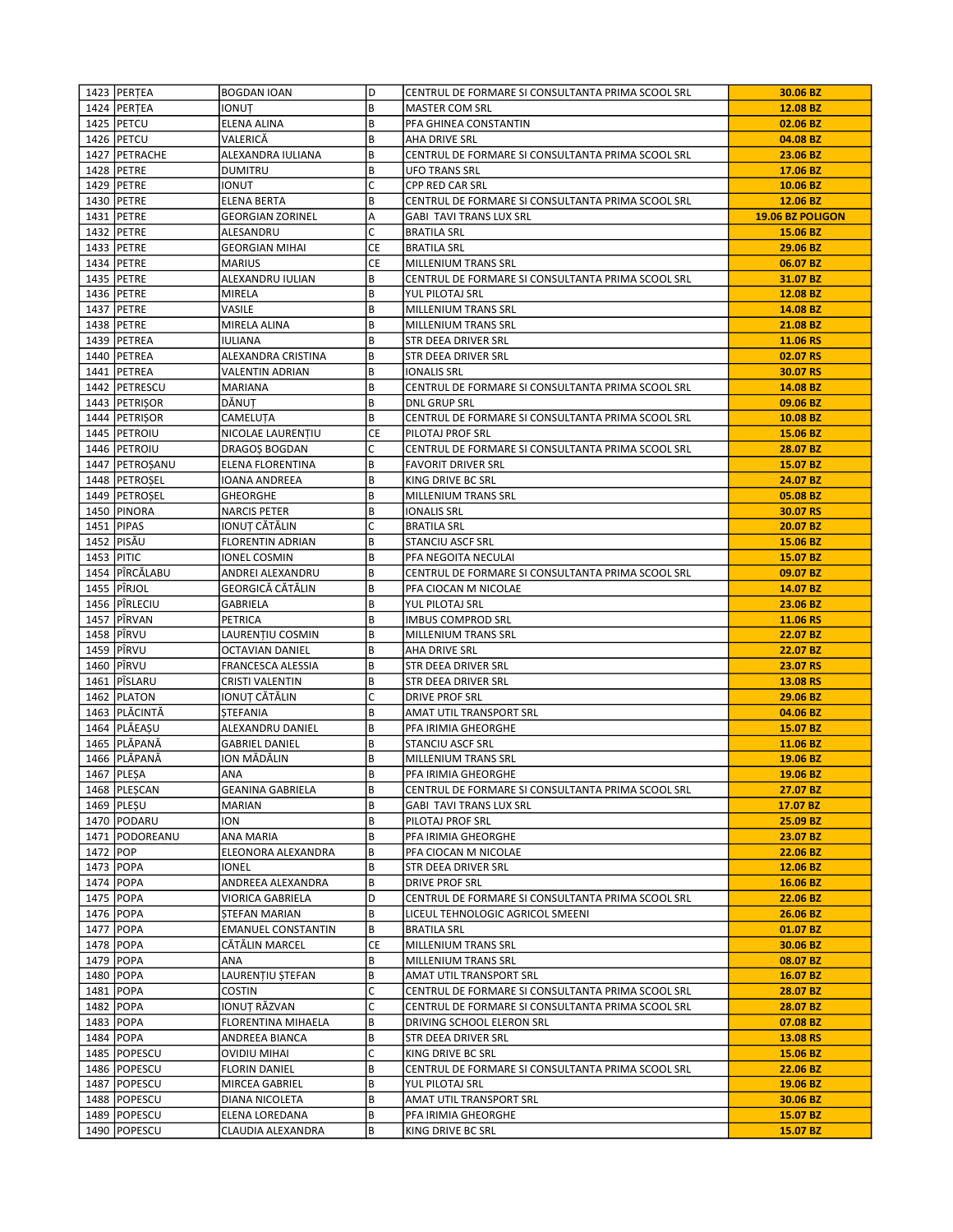|           | 1491   POPESCU       | ELENA ALINA             | B  | CENTRUL DE FORMARE SI CONSULTANTA PRIMA SCOOL SRL | 29.07 BZ |
|-----------|----------------------|-------------------------|----|---------------------------------------------------|----------|
|           | 1492   POPESCU       | IULIANA                 | B  | PFA CIOCAN M NICOLAE                              | 10.08 BZ |
|           | 1493   POPICA        | PETRUTA PAULA           | B  | PFA IRIMIA GHEORGHE                               | 29.07 BZ |
|           | 1494 POPICA          | IONUȚ ANDREI            | B  | <b>MILLENIUM TRANS SRL</b>                        | 30.07 BZ |
|           | 1495 POPOVICIU       | ELENA ALEXANDRA         | B  | PFA ROMAN GHE DANIEL                              | 07.07 BZ |
|           | 1496   PORCEANU      | <b>FLORIN</b>           | B  | PFA PETROIU I FLORIN                              | 29.07 BZ |
|           | 1497   PORUMBOIU     | VALENTINA               | B  | CENTRUL DE FORMARE SI CONSULTANTA PRIMA SCOOL SRL | 12.06 BZ |
|           | 1498   POSEA CÎRSTEA | MIHAI                   | B  | PILOTAJ PROF SRL                                  | 05.08 BZ |
|           | 1499   POSOBESCU     | LUCICA                  | B  | STR DEEA DRIVER SRL                               | 25.06 RS |
|           | 1500 POSTELNICU      | CONSTANTIN MARIUS       | B  | AMAT UTIL TRANSPORT SRL                           | 14.07 BZ |
|           | 1501   POSTOLACHE    | ALEXANDRU COSMIN        | C  | SCOALA DE SUBOFITERI DE POMPIERI PAVEL ZAGANESCU  | 01.07 BZ |
|           | 1502   POSTOLACHE    | MARCEL                  | B  | <b>STANCIU ASCF SRL</b>                           | 01.07 BZ |
|           | 1503 POSTOLEA        | <b>DOBRITA CRISTINA</b> | B  | AUTO MYH SERV 07 SRL                              | 16.07 RS |
|           | 1504 POTECĂ          | ANA MARIA ROXANA        | B  | CENTRUL DE FORMARE SI CONSULTANTA PRIMA SCOOL SRL | 05.08 BZ |
|           | 1505   POTERAȘU      | ION                     | B  | MILLENIUM TRANS SRL                               | 18.06 BZ |
|           | 1506   POTERAȘU      | <b>VIOREL BEBI</b>      | B  | PILOTAJ PROF SRL                                  | 19.06 BZ |
|           | 1507 POTÎRNICHE      | <b>FLORENTINA</b>       | B  | <b>FAVORIT DRIVER SRL</b>                         | 11.06 BZ |
|           | 1508 POTÎRNICHE      | GABRIELA                | B  | CENTRUL DE FORMARE SI CONSULTANTA PRIMA SCOOL SRL | 05.08 BZ |
|           | 1509 POZZI           | NICOLETA CINELUȘA       | B  | PUBLIC CREATION SRL                               | 19.08 BZ |
|           | 1510   PREDA         | IULIA MĂDĂLINA          | B  | <b>MASTER COM SRL</b>                             | 12.06 BZ |
|           | 1511   PREDA         | ADRIAN                  | B  | <b>IONALIS SRL</b>                                | 25.06 RS |
|           | 1512 PREDA           | GHEORGHE                | B  | CENTRUL DE FORMARE SI CONSULTANTA PRIMA SCOOL SRL | 04.08 BZ |
|           | 1513   PREDA         | ALINA ELENA             | B  | YUL PILOTAJ SRL                                   | 07.08 BZ |
|           | 1514   PREDA         |                         | B  |                                                   | 11.08 BZ |
|           |                      | GIULIA ADRIANA          | B  | MASTER COM SRL                                    | 24.06 BZ |
|           | 1515   PREDOIU       | MIHAELA ELIZA           |    | STANCIU ASCF SRL                                  |          |
|           | 1516 PRUNDEA         | IONELA VALENTINA        | B  | PILOTAJ PROF SRL                                  | 21.07 BZ |
|           | 1517   PRUTEANU      | MIRELA                  | B  | AMAT UTIL TRANSPORT SRL                           | 19.06 BZ |
|           | 1518   PRUTIANU      | ANTONIA RAMONA          | B  | STR DEEA DRIVER SRL                               | 01.07 BZ |
|           | 1519 PUCHEANU        | ANA MARIA               | B  | STR DEEA DRIVER SRL                               | 06.08 RS |
| 1520 PUIU |                      | ANDRA MIHAELA           | B  | PFA GROSARU NECULAI                               | 10.07 BZ |
| 1521 PUIU |                      | <b>STEFAN ADRIAN</b>    | B  | AUTO MYH SERV 07 SRL                              | 06.08 RS |
|           | 1522 PURICE          | ROBERT STEFĂNITĂ        | B  | CENTRUL DE FORMARE SI CONSULTANTA PRIMA SCOOL SRL | 17.06 BZ |
|           | 1523 PUSCĂ           | MARIANA                 | B  | CPP RED CAR SRL                                   | 11.06 BZ |
|           | 1524   PUȘCOI        | MARIANA                 | B  | STR DEEA DRIVER SRL                               | 06.08 RS |
|           | 1525 PUTINICĂ        | RICUȚA                  | B  | <b>BRATILA SRL</b>                                | 16.06 BZ |
|           | 1526 RADU            | <b>STEFANIA</b>         | B  | STR DEEA DRIVER SRL                               | 18.06 RS |
|           | 1527 RADU            | MĂDĂLINA CRISTINA       | C  | CPP RED CAR SRL                                   | 10.06 BZ |
|           | 1528 RADU            | STELUȚA VIORICA         | B  | CENTRUL DE FORMARE SI CONSULTANTA PRIMA SCOOL SRL | 22.06 BZ |
|           | 1529 RADU            | VLAD FLORENTIN          | B  | <b>STANCIU ASCF SRL</b>                           | 23.06 BZ |
|           | 1530 RADU            | IONUȚ MARIAN            | B  | KING DRIVE BC SRL                                 | 03.07 BZ |
|           | 1531 RADU            | ANDREI STEFAN           | B  | YUL PILOTAJ SRL                                   | 08.07 BZ |
|           | 1532 RADU            | LAURENȚIU GEORGIAN      | B  | PUBLIC CREATION SRL                               | 10.07 BZ |
|           | 1533 RADU            | <b>MARIANA</b>          | B  | STR DEEA DRIVER SRL                               | 16.07 RS |
|           | 1534 RADU            | ALEXANDRU PAUL          | B  | CENTRUL DE FORMARE SI CONSULTANTA PRIMA SCOOL SRL | 15.07 BZ |
|           | 1535 RADU            | ANDREEA MIHAELA         | B  | PFA PETROIU I FLORIN                              | 17.07 BZ |
|           | 1536 RADU            | MIHAI GABRIEL           | B  | PUBLIC CREATION SRL                               | 17.07 BZ |
|           | 1537 RADU            | SORIN CONSTANTIN        | B  | UFO TRANS SRL                                     | 21.07 BZ |
|           | 1538 RADU            | CONSTANTIN DANIEL       | C  | MILLENIUM TRANS SRL                               | 06.07 BZ |
|           | 1539 RADU            | IULIAN GEORGEL          | B  | AUTO MYH SERV 07 SRL                              | 30.07 RS |
|           | 1540 RADU            | <b>ELENA</b>            | B  | ALIS AUTO SCHOOL SRL                              | 05.08 BZ |
|           | 1541 RADU            | CONSTANTIN MĂDĂLIN      | C  | KING DRIVE BC SRL                                 | 03.08 BZ |
|           | 1542 RADU            | LILIANA MARIANA         | B  | CENTRUL DE FORMARE SI CONSULTANTA PRIMA SCOOL SRL | 05.08 BZ |
|           | 1543 RADU            | IULICA                  | B  | KING DRIVE BC SRL                                 | 07.08 BZ |
|           | 1544 RADU            | LAVINIA CRISTIANA       | B  | <b>IONALIS SRL</b>                                | 13.08 RS |
|           | 1545 RADU            | CRISTINA                | B  | CENTRUL DE FORMARE SI CONSULTANTA PRIMA SCOOL SRL | 19.08 BZ |
|           | 1546 RADU            | VALENTINA IOANA         | B  | ALIS AUTO SCHOOL SRL                              | 21.08 BZ |
|           | 1547 RAICIU          | NICOLETA                | B  | PUBLIC CREATION SRL                               | 17.06 BZ |
|           | 1548   RANETE        | DRAGOȘ CĂTĂLIN          | B  | PFA ROMAN GHE DANIEL                              | 16.06 BZ |
|           | 1549 RĂCARU          | <b>COSTEL CRISTINEL</b> | Tr | CENTRUL DE FORMARE SI CONSULTANTA PRIMA SCOOL SRL | 04.08 BZ |
|           | 1550 RĂCĂTEJ         | MIHAELA                 | B  | PFA PETROIU I FLORIN                              | 12.08 BZ |
|           | 1551 RADUCA          | ELENA ALEXANDRA         | B  | MILLENIUM TRANS SRL                               | 24.07 BZ |
|           | 1552 RĂDUCA          | RĂZVAN CONSTANTIN       | B  | PILOTAJ PROF SRL                                  | 22.07 BZ |
|           | 1553 RADUCAN         | <b>DOINA</b>            | B  | <b>IMBUS COMPROD SRL</b>                          | 25.06 RS |
|           | 1554 RADUCU          | VIOREL VALENTIN         | B  | STR DEEA DRIVER SRL                               | 02.07 RS |
|           | 1555 RĂDUCU BURLACU  | SILVIA MARINELA         | B  | STR DEEA DRIVER SRL                               | 23.07 RS |
|           | 1556 RĂDULEA         | MARIA GABRIELA          | B  | MILLENIUM TRANS SRL                               | 31.07 BZ |
|           | 1557 RADULESCU       | LELIA MARIA             | B  | <b>IONALIS SRL</b>                                | 18.06 RS |
|           | 1558 RADULESCU       | MARIUS ADRIAN           | C  | CENTRUL DE FORMARE SI CONSULTANTA PRIMA SCOOL SRL | 28.07 BZ |
|           |                      |                         |    |                                                   |          |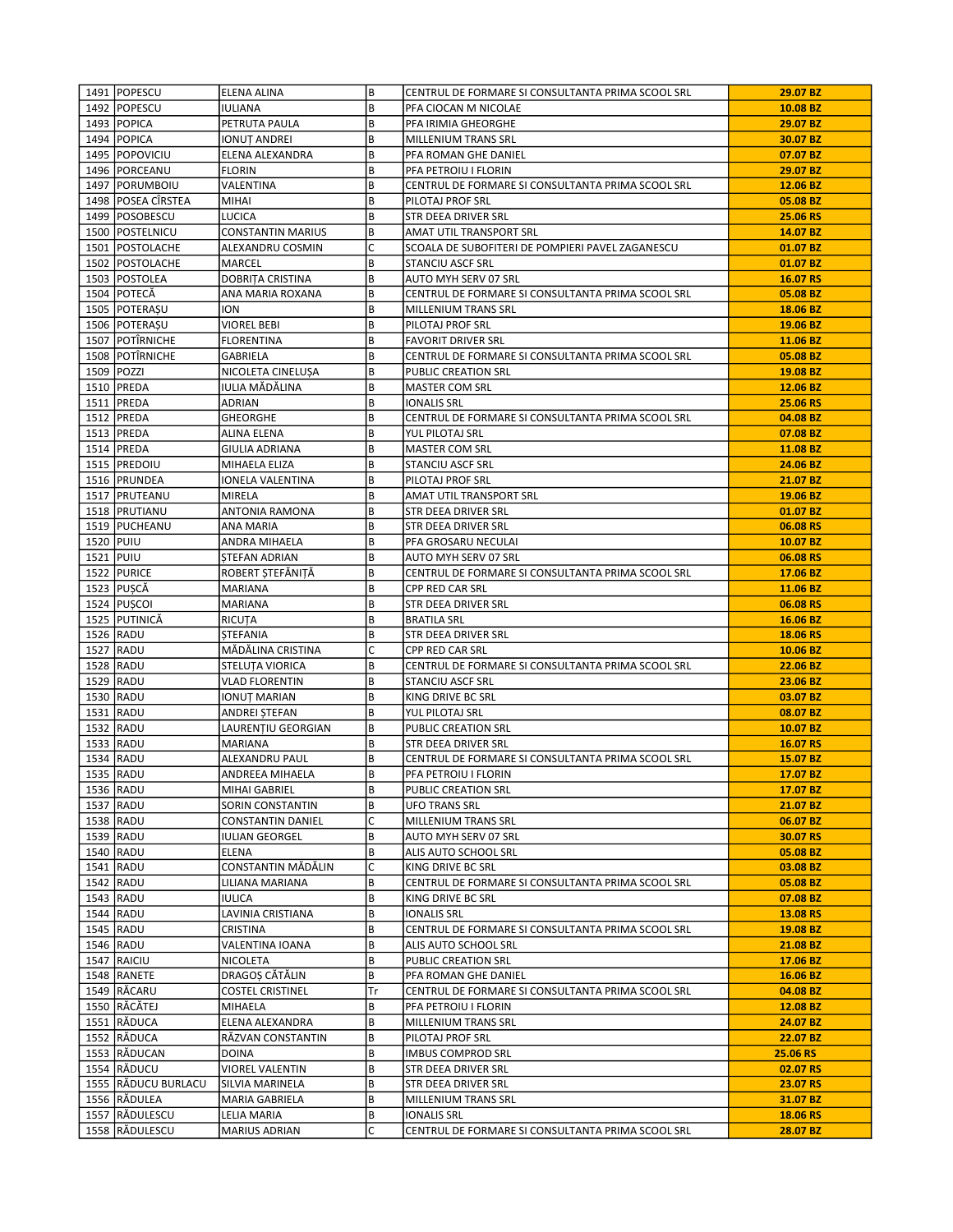|           | 1559 RĂDUȚĂ     | CONSTANTIN                | B  | PFA PETROIU I FLORIN                              | 22.07 BZ         |
|-----------|-----------------|---------------------------|----|---------------------------------------------------|------------------|
|           | 1560 RĂGHINĂ    | <b>GEORGETA GEORGIANA</b> | B  | <b>IONALIS SRL</b>                                | 25.06 RS         |
|           | 1561 RAILEANU   | SABRINA MARIA             | B  | <b>MILLENIUM TRANS SRL</b>                        | 19.06 BZ         |
|           | 1562 RĂILEANU   | ADRIANA                   | B  | <b>IONALIS SRL</b>                                | 13.08 RS         |
|           | 1563 RAILEANU   | DANIELA                   | B  | <b>IMBUS COMPROD SRL</b>                          | 20.08 RS         |
|           | 1564 RĂPIȚEANU  | <b>FLORINEL DANIEL</b>    | C  | <b>CPP RED CAR SRL</b>                            |                  |
|           | 1565 RĂPIȚEANU  | GEORGE                    | CE | CENTRUL DE FORMARE SI CONSULTANTA PRIMA SCOOL SRL | 23.06 BZ         |
|           | 1566 RĂPIȚEANU  | IONUȚ VALENTIN            | B  | AMAT UTIL TRANSPORT SRL                           | 12.08 BZ         |
|           | 1567 RĂTEANU    | <b>GETA</b>               | B  | <b>IONALIS SRL</b>                                | 18.06 RS         |
|           | 1568 REVEICA    | IONUT MĂDĂLIN             | B  | PFA PETROIU I FLORIN                              | 24.07 BZ         |
|           | 1569 RICIU      | <b>DANIELA</b>            | B  | ALEXFLO 2005 SRL                                  | 19.08 BZ         |
|           | 1570 RIGIBOIU   | <b>GEORGIANA</b>          | B  | DICU IMPEX SRL                                    | 09.06 BZ         |
|           | 1571 RILEA      | CATI IONELA               | B  | PFA IRIMIA GHEORGHE                               | 18.06 BZ         |
|           | 1572 RIZEA      | ALEXANDRA BIANCA          | B  | STR DEEA DRIVER SRL                               | 02.07 RS         |
|           | 1573 RIZEA      | MĂDĂLINA MARIA            | B  | AHA DRIVE SRL                                     | 03.06 BZ         |
|           | 1574 ROBE       | TATIANA DIANA             | B  | STR DEEA DRIVER SRL                               | 25.06 RS         |
|           | 1575 ROMAN      | IOANA                     | B  | STR DEEA DRIVER SRL                               | 18.06 RS         |
|           | 1576 ROMAN      | MĂDĂLINA RALUCA           | B  | DRIVE PROF SRL                                    | 17.06 BZ         |
|           | 1577 ROMAN      | MIRELA GEORGIANA          | B  | CENTRUL DE FORMARE SI CONSULTANTA PRIMA SCOOL SRL | 23.06 BZ         |
|           | 1578 ROMAN      | BIANCA MARIA              | B  | PILOTAJ PROF SRL                                  | 25.06 BZ         |
|           | 1579 ROMAN      |                           | B  |                                                   | 24.07 BZ         |
|           |                 | ANTONIA                   |    | YUL PILOTAJ SRL<br>PFA PASCU VALENTIN             |                  |
|           | 1580 ROMAN      | DANIEL                    | Α  |                                                   | 17.07 BZ POLIGON |
|           | 1581 ROMAN      | VALERIA                   | B  | STR DEEA DRIVER SRL                               | 13.08 RS         |
|           | 1582 ROMANINI   | <b>FLORIN</b>             | B  | PFA POPA A GABRIEL                                | 17.06 BZ         |
|           | 1583 ROSCA      | ELENA MĂDĂLINA            | B  | SYDERAL SEEN DRIVE SRL                            | 25.06 RS         |
|           | 1584 ROȘCOIU    | DAN CONSTANTIN            | C  | MILLENIUM TRANS SRL                               | 10.06 BZ         |
|           | 1585 ROŞIORU    | IRINEL                    | B  | <b>IONALIS SRL</b>                                | 06.08 RS         |
|           | 1586 ROSU       | GEORGIAN MARIAN           | A1 | GABI TAVI TRANS LUX SRL                           | 26.06 BZ POLIGON |
|           | 1587 ROSU       | <b>FLORENTIN</b>          | C  | CENTRUL DE FORMARE SI CONSULTANTA PRIMA SCOOL SRL | 30.06 BZ         |
|           | 1588 ROTARU     | DANIELA                   | B  | IONALIS SRL                                       | 11.06 RS         |
|           | 1589 ROTARU     | SAMUEL GABRIEL            | B  | <b>IONALIS SRL</b>                                | 18.06 RS         |
|           | 1590   ROTARU   | <b>BENIAMIN</b>           | C  | CENTRUL DE FORMARE SI CONSULTANTA PRIMA SCOOL SRL | 14.07 BZ         |
|           | 1591   ROTARU   | CRISTHYANA ELENA          | B  | PUBLIC CREATION SRL                               | 19.08 BZ         |
|           | 1592 RUDARU     | CRISTIAN OCTAVIAN         | B  | SYDERAL SEEN DRIVE SRL                            | 23.07 RS         |
|           | 1593 RUSAN      | VIOLETA                   | B  | <b>IMBUS COMPROD SRL</b>                          | 27.08 RS         |
|           | 1594 RUSEN      | ADRIAN VALENTIN           | B  | PFA IRIMIA GHEORGHE                               | 16.06 BZ         |
|           | 1595 RUSEN      | <b>MARIAN</b>             | B  | PILOTAJ PROF SRL                                  | 10.08 BZ         |
|           | 1596 RUSU       | EUGENIA                   | B  | <b>IONALIS SRL</b>                                | 04.06 RS         |
|           | 1597 RUSU       | OANA IULIANA              | B  | IONALIS SRL                                       | 18.06 RS         |
|           | 1598 RUSU       | MĂDĂLINA DANIELA          | B  | STR DEEA DRIVER SRL                               | 18.06 RS         |
|           | 1599 RUSU       | NATALIA ELENA             | B  | <b>BRATILA SRL</b>                                | 14.07 BZ         |
|           | 1600 RUSU       | ALINA                     | B  | <b>DNL GRUP SRL</b>                               | 07.08 BZ         |
|           | 1601 RUSU       | <b>IONUT CLAUDIU</b>      | B  | KING DRIVE BC SRL                                 | 17.07 BZ         |
|           | 1602 RUZICI     | STELUTA GEORGIANA         | B  | YUL PILOTAJ SRL                                   | 24.07 BZ         |
|           | 1603 SAMOILĂ    | MARINELA                  | B  | CENTRUL DE FORMARE SI CONSULTANTA PRIMA SCOOL SRL | 17.06 BZ         |
|           | 1604 SAMOILĂ    | IONELA                    | B  | PILOTAJ PROF SRL                                  | 17.06 BZ         |
|           | 1605 SAMOILĂ    | DIANA ELENA               | B  | <b>MASTER COM SRL</b>                             | 24.07 BZ         |
|           | 1606 SAMOILĂ    | LUMINIȚA                  | B  | STR DEEA DRIVER SRL                               | 13.08 RS         |
|           | 1607 SANDOLACHE | RĂZVAN IONUȚ              | D  | CENTRUL DE FORMARE SI CONSULTANTA PRIMA SCOOL SRL | 30.06 BZ         |
|           | 1608 SANDU      | GEORGIAN                  | BE | PUBLIC CREATION SRL                               | 10.07 BZ         |
|           | 1609 SANDU      | GENEL                     | В  | YUL PILOTAJ SRL                                   | 22.07 BZ         |
|           | 1610 SANDU      | MARIANA                   | B  | STR DEEA DRIVER SRL                               | 20.08 RS         |
|           | 1611 SARE ALBĂ  | DANIELA MARIANA           | B  | AMAT UTIL TRANSPORT SRL                           | 17.07 BZ         |
|           | 1612 SAVA       | LUIZA MIHAELA             | B  | PILOTAJ PROF SRL                                  | 15.06 BZ         |
|           | $1613$ SAVA     | ALEXANDRA CRISTINA        | B  | SYDERAL SEEN DRIVE SRL                            | 02.07 RS         |
| 1614 SAVA |                 | ELENA                     | B  | ALEXFLO 2005 SRL                                  | 17.07 BZ         |
|           | 1615 SAVA       | GHEORGHITĂ CĂTĂLIN        | D  | CENTRUL DE FORMARE SI CONSULTANTA PRIMA SCOOL SRL | 14.07 BZ         |
|           | 1616 SAVA       | LIVIU IONUT               | B  | AHA DRIVE SRL                                     | 29.07 BZ         |
|           | 1617 SAVA       | EDUARD                    | B  | YUL PILOTAJ SRL                                   | 05.08 BZ         |
|           | 1618 SĂCUIU     | IONUȚ CRISTIAN            | B  | DRIVE PROF SRL                                    | 07.08 BZ         |
|           | 1619 SÂMPETRU   | LAURENȚIU                 | B  | SC SOSO AUTO ERP SRL                              | 02.07 RS         |
|           |                 |                           | B  |                                                   |                  |
|           | 1620 SBARCEA    | COSMINA GABRIELA          |    | PILOTAJ PROF SRL                                  | 16.07 BZ         |
|           | 1621 SBARCEA    | TRAIAN                    | B  | PILOTAJ PROF SRL                                  | 12.08 BZ         |
|           | 1622 SBURLAN    | IOANA                     | B  | MILLENIUM TRANS SRL                               | 04.08 BZ         |
|           | 1623 SCARLAT    | ANDREEA EMILIA            | B  | AMAT UTIL TRANSPORT SRL                           | 24.06 BZ         |
|           | 1624 SCARLAT    | ELENA LAVINIA             | B  | CENTRUL DE FORMARE SI CONSULTANTA PRIMA SCOOL SRL | 03.07 BZ         |
|           | 1625 SCÎNTEI    | ADRIAN MARIAN             | B  | YUL PILOTAJ SRL                                   | 26.06 BZ         |
|           | 1626 SCOARȚĂ    | ANDREI AURAȘ              | B  | PFA PETROIU I FLORIN                              | 18.08 BZ         |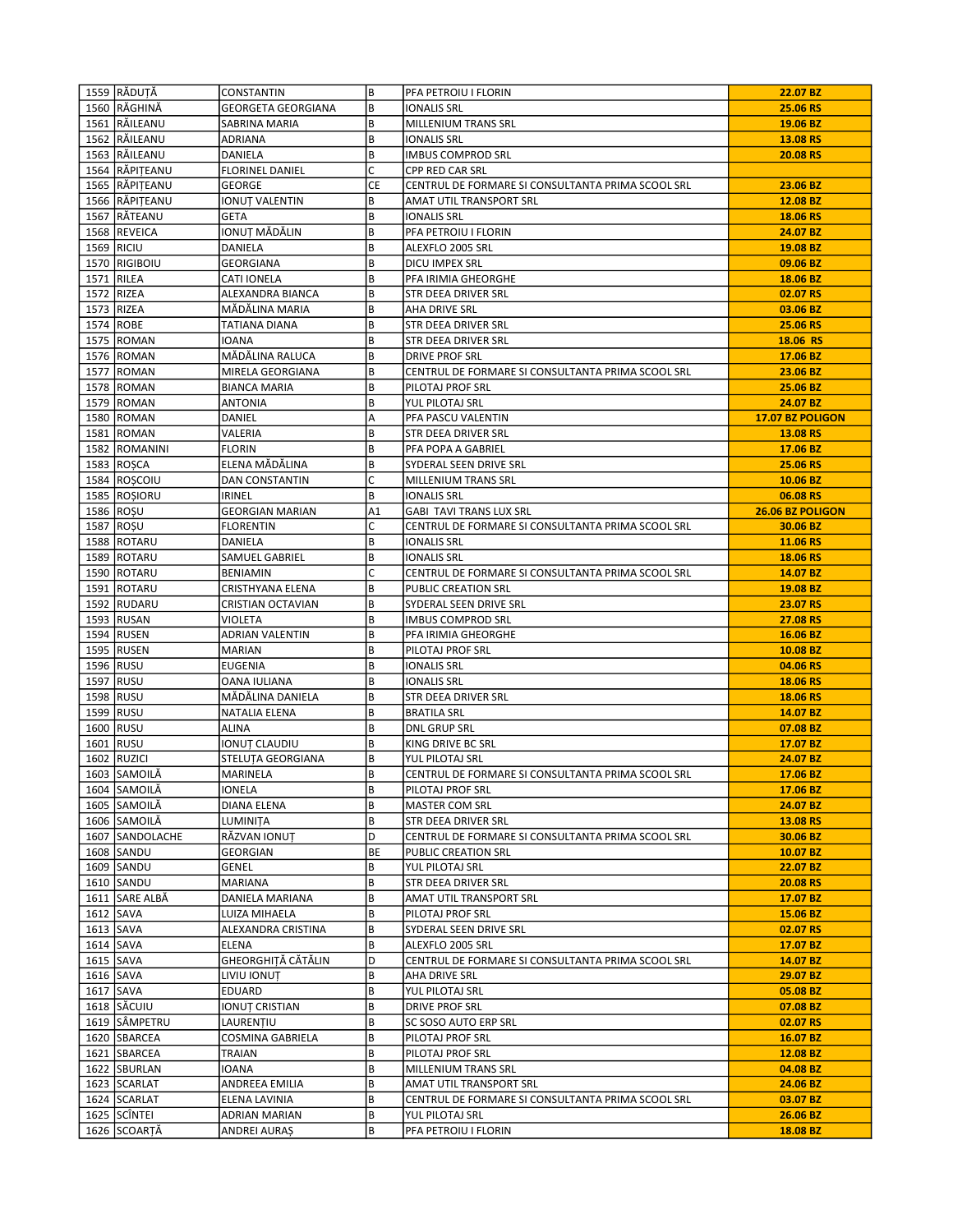| 1627 SEICAS                  | NICOLETA ALINA                             | B         | <b>STANCIU ASCF SRL</b>                                                         | 18.08 BZ                     |
|------------------------------|--------------------------------------------|-----------|---------------------------------------------------------------------------------|------------------------------|
| 1628 SERAFIM                 | <b>LUCICA</b>                              | B         | <b>DRIVE PROF SRL</b>                                                           | 18.08 BZ                     |
| 1629 SFINTES                 | <b>FLORIN</b>                              | B         | CENTRUL DE FORMARE SI CONSULTANTA PRIMA SCOOL SRL                               | 04.08 BZ                     |
| 1630 SIBOIU                  | CĂTĂLIN CONSTANTIN                         | B         | ALEXFLO 2005 SRL                                                                | 17.06 BZ                     |
| 1631 SICA                    | <b>DORI MARIAN</b>                         | B         | PUBLIC CREATION SRL                                                             | 24.08 BZ                     |
| 1632 SIEA                    | <b>ALIN VALENTIN</b>                       | B         | PUBLIC CREATION SRL                                                             | 19.06 BZ                     |
| 1633 SIMA                    | SILVIU                                     | B         | AUTO MYH SERV 07 SRL                                                            | 30.07 RS                     |
| 1634 SIMION                  | <b>RODICA</b>                              | B         | YUL PILOTAJ SRL                                                                 | 15.06 BZ                     |
| 1635 SIMION                  | ROBERT ALEXANDRU                           | C         | MILLENIUM TRANS SRL                                                             | 15.06 BZ                     |
| 1636 SIMION                  | PETRE                                      | B         | CENTRUL DE FORMARE SI CONSULTANTA PRIMA SCOOL SRL                               | 18.06 BZ                     |
| 1637 SIMION                  | LORENA TEODORA                             | B         | <b>BRATILA SRL</b>                                                              | 19.06 BZ                     |
| 1638 SIMION                  | ANDREEA MĂLINA                             | B         | DRIVE PROF SRL                                                                  | 03.07 BZ                     |
| 1639 SIMION                  | <b>COSTEL</b>                              | B         | CENTRUL DE FORMARE SI CONSULTANTA PRIMA SCOOL SRL                               | 22.07 BZ                     |
| 1640 SIMION                  | VALERIA                                    | B         | <b>UFO TRANS SRL</b>                                                            | 19.08 BZ                     |
| 1641 SINTION                 | ALIN GABRIEL                               | B         | DRIVE PROF SRL                                                                  | 12.08 BZ                     |
| 1642 SITARU                  | DAN                                        | B         | MILLENIUM TRANS SRL                                                             | 11.06 BZ                     |
| 1643 SITARU                  | FLORIN BOGDÄNEL                            | B         | STR DEEA DRIVER SRL                                                             | 18.06 RS                     |
| 1644 SITARU                  | ANGELA MARIA                               | B         | PFA IRIMIA GHEORGHE                                                             | 26.06 BZ                     |
| 1645 SITARU                  | ALIN CONSTANTIN                            | CE        | PILOTAJ PROF SRL                                                                | 06.07 BZ                     |
| 1646 SÎMPETRU                | IONEL DANIEL                               | B         | MILLENIUM TRANS SRL                                                             | 23.07 BZ                     |
| 1647 SÎMPETRU                | EDUARD                                     | B         | CENTRUL DE FORMARE SI CONSULTANTA PRIMA SCOOL SRL                               | 17.08 BZ                     |
| 1648 SLABU                   | IONEL                                      | B         | SYDERAL SEEN DRIVE SRL                                                          | 23.07 RS                     |
| 1649   SMARANDACHE           | NICOLAE ANDREI                             | B         | CENTRUL DE FORMARE SI CONSULTANTA PRIMA SCOOL SRL                               | 17.07 BZ                     |
| 1650 SMEU                    | LAURENȚIU                                  | С         | MILLENIUM TRANS SRL                                                             | 06.07 BZ                     |
| 1651 SMEU                    | <b>IULIA RALUCA</b>                        | B         | KING DRIVE BC SRL                                                               | 22.07 BZ                     |
| 1652 SMEU                    | MĂDĂLIN NICOLAE                            | B         | KING DRIVE BC SRL                                                               | 29.07 BZ                     |
| 1653 SNAE                    | IULIANA                                    | B         | PFA NEGOITA NECULAI                                                             | 25.06 BZ                     |
| 1654 SOARE                   | CĂTĂLINA ELENA                             | B         | <b>IONALIS SRL</b>                                                              | 16.07 RS                     |
| 1655 SOARE                   | MARIUS ALEXANDRU                           | B         | <b>DRIVE PROF SRL</b>                                                           | 16.07 BZ                     |
| 1656 SOARE                   | FLORENTINA IULIANA                         | В         | CENTRUL DE FORMARE SI CONSULTANTA PRIMA SCOOL SRL                               | 18.08 BZ                     |
| 1657 SOCOL                   |                                            | B         | YUL PILOTAJ SRL                                                                 | 15.06 BZ                     |
| 1658 SOCOLEANU               | <b>GEORGETA CORNELIA</b><br>SIMONA ANDREEA | B         | <b>STANCIU ASCF SRL</b>                                                         | 24.06 BZ                     |
| 1659 SORA                    |                                            | В         |                                                                                 | 24.07 BZ                     |
| 1660 SORA                    | IULIAN<br><b>FLORIN LUCIAN</b>             | <b>CE</b> | PFA GHITA ADRIAN<br>CENTRUL DE FORMARE SI CONSULTANTA PRIMA SCOOL SRL           | 04.08 BZ                     |
| 1661 SPĂTARU                 | STEFAN FĂNELUȘ                             | B         | <b>IONALIS SRL</b>                                                              | 16.07 RS                     |
|                              |                                            | B         |                                                                                 |                              |
| 1662 SPÄTARU                 | <b>ROBERT</b>                              | B         | CENTRUL DE FORMARE SI CONSULTANTA PRIMA SCOOL SRL                               | 03.08 BZ                     |
| 1663 SPÄTARU<br>1664 SPIREA  | CONSTANTIN<br>ELENA ALEXANDRA              | B         | PFA GROSARU NECULAI<br>SC ENERGIA MOTO SRL                                      | 10.08 BZ<br>30.07 BZ         |
| 1665 SPIRESCU                | ALEXANDRA GABRIELA                         | B         |                                                                                 | 02.06 BZ                     |
| 1666 SPÎNU                   | EUGENIA MARIA                              | B         | PFA IRIMIA GHEORGHE<br>PFA PETROIU I FLORIN                                     | 24.07 BZ                     |
| 1667 SPOIALĂ                 | <b>STEFAN IONEL</b>                        | Α         | <b>GABI TAVI TRANS LUX SRL</b>                                                  | 19.06 BZ POLIGON             |
| 1668 SPRÎNCENATU             |                                            | B         | CENTRUL DE FORMARE SI CONSULTANTA PRIMA SCOOL SRL                               |                              |
| 1669 STAICU                  | MIHAIL<br><b>MARIA</b>                     | B         | CENTRUL DE FORMARE SI CONSULTANTA PRIMA SCOOL SRL                               | 04.08 BZ<br>16.06 BZ         |
| 1670 STAICU                  | <b>OANA ANDREEA</b>                        | C         | <b>DRIVE PROF SRL</b>                                                           | 28.07 BZ                     |
| 1671 STAICU                  | STEFAN                                     | B         | PILOTAJ PROF SRL                                                                | 14.08 BZ                     |
| 1672 STAN                    | IONELA MIHAELA                             | B         |                                                                                 | 11.06 BZ                     |
|                              | IONUT MĂDĂLIN                              | CE        | AMAT UTIL TRANSPORT SRL                                                         |                              |
| 1673 STAN<br>1674 STAN       | FLORIN                                     | B         | MILLENIUM TRANS SRL<br>GABI TAVI TRANS LUX SRL                                  | 10.06 BZ<br>07.07 BZ         |
| 1675 STAN                    | <b>EMILIAN LUCIAN</b>                      | C         | MILLENIUM TRANS SRL                                                             | 15.07 BZ                     |
| 1676 STAN                    | <b>GEORGE</b>                              | CE        | CENTRUL DE FORMARE SI CONSULTANTA PRIMA SCOOL SRL                               | 20.07 BZ                     |
| 1677 STAN                    |                                            | B         | PFA PANAIT GHE SORINDAN                                                         | 30.07 BZ                     |
| 1678 STAN                    | GEORGIANA<br>AUREL                         | B         | CENTRUL DE FORMARE SI CONSULTANTA PRIMA SCOOL SRL                               | 04.06 BZ                     |
| 1679 STAN                    | <b>STEFAN IONUT</b>                        | CE        |                                                                                 | 03.08 BZ                     |
| 1680 STAN                    | GEORGIANA                                  | B         | MILLENIUM TRANS SRL<br>CENTRUL DE FORMARE SI CONSULTANTA PRIMA SCOOL SRL        | 16.06 BZ                     |
| 1681 STANA                   | FLORENTINA                                 | B         | YUL PILOTAJ SRL                                                                 | 12.08 BZ                     |
|                              |                                            |           |                                                                                 |                              |
| 1682 STANCIU<br>1683 STANCIU | MARIUS VALENTIN<br>DANIEL ALEXANDRU        | B<br>B    | CENTRUL DE FORMARE SI CONSULTANTA PRIMA SCOOL SRL<br><b>PUBLIC CREATION SRL</b> | 12.06 BZ<br>19.06 BZ         |
|                              |                                            |           | PILOTAJ PROF SRL                                                                |                              |
| 1684 STANCIU<br>1685 STANCIU | TRAIAN<br><b>STEFAN SEBASTIAN</b>          | B<br>B    |                                                                                 | 01.07 BZ<br>03.07 BZ         |
| 1686 STANCIU                 | VALERIU                                    | C         | DNL GRUP SRL<br>SC TEO CONSULT AUTO 2003 SRL                                    | 29.06 BZ                     |
| 1687 STANCIU                 | VIOREL                                     | B         | PFA POPA A GABRIEL                                                              | 24.07 BZ                     |
|                              |                                            | CE        |                                                                                 | <b>PC SUSPENDAT</b>          |
| 1688 STANCIU<br>1689 STANCIU | IONUȚ<br>LUMINITA OANA                     | B         | CPP RED CAR SRL<br>MILLENIUM TRANS SRL                                          | 04.08 BZ                     |
| 1690 STANCIU                 | <b>ALEX DANIEL</b>                         | B         | SC ADI MOTO TEAM SRL                                                            | 12.08 BZ                     |
| 1691 STANCIU                 |                                            | B         |                                                                                 | 14.08 BZ                     |
| 1692 STANCU                  | CRISTINA<br>ALEXANDRU SEBASTIAN            | B         | MILLENIUM TRANS SRL<br>UNITATEA MILITARA 01512 SIBIU                            | 09.06 BZ                     |
|                              |                                            |           |                                                                                 |                              |
|                              |                                            |           |                                                                                 |                              |
| 1693 STANCU<br>1694 STANCU   | MIHĂITĂ<br>GEORGIANA MĂDĂLINA              | А<br>B    | GABI TAVI TRANS LUX SRL<br>YUL PILOTAJ SRL                                      | 19.06 BZ POLIGON<br>14.07 BZ |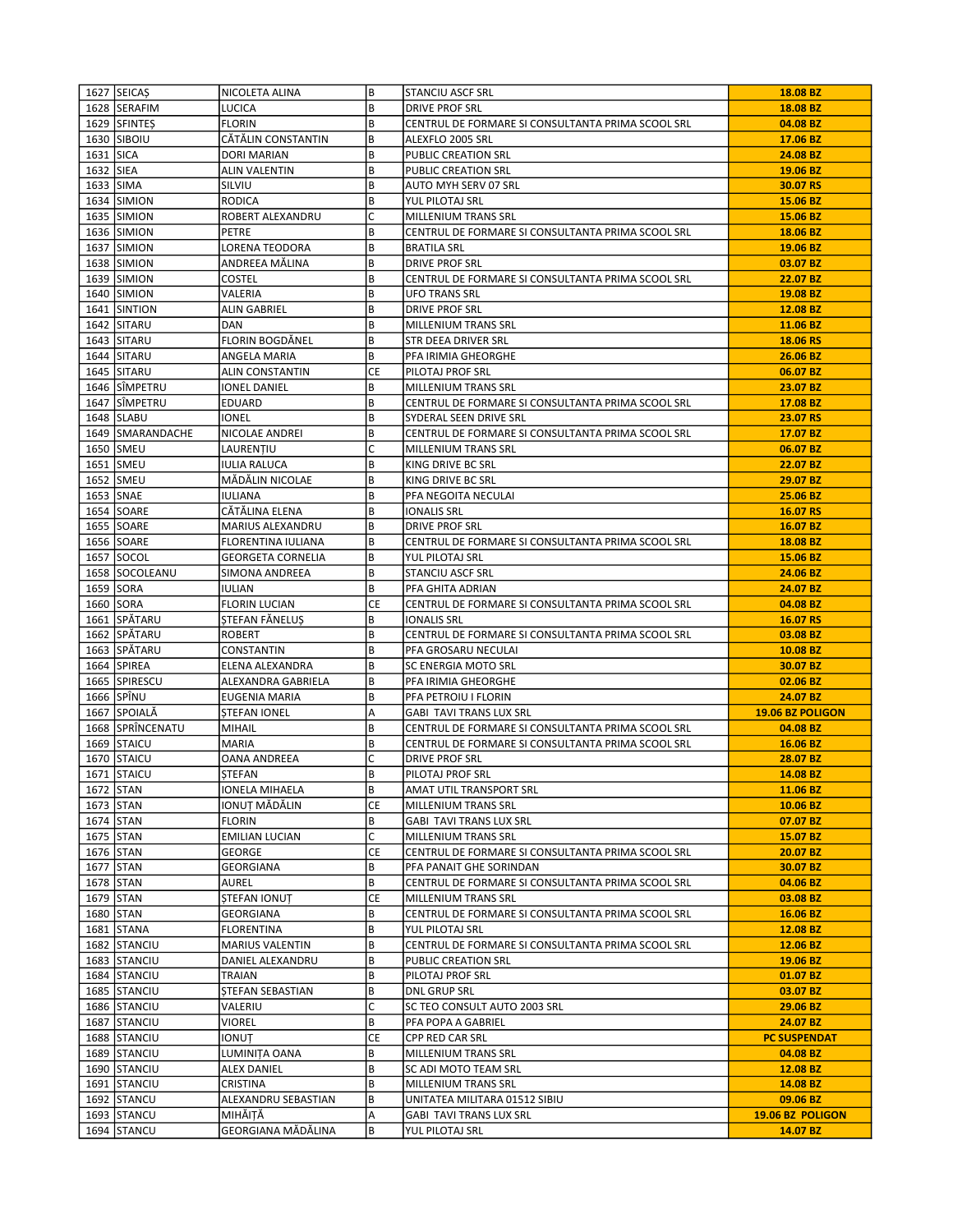| 1695 STANCU       | DANIEL ION                   | D         | <b>BRATILA SRL</b>                                | 29.06 BZ |
|-------------------|------------------------------|-----------|---------------------------------------------------|----------|
| 1696 STANCU       | MARINELA                     | B         | <b>IONALIS SRL</b>                                | 27.08 RS |
| 1697 STATE        | GABRIELA                     | B         | <b>MILLENIUM TRANS SRL</b>                        | 19.08 BZ |
| 1698 STAVRI       | VALENTIN CLAUDIU             | B         | PILOTAJ PROF SRL                                  | 22.07 BZ |
| 1699 STĂNCIULESCU | RĂZVAN MARIAN                | B         | MILLENIUM TRANS SRL                               | 17.08 BZ |
| 1700 STĂNESCU     | <b>IVAN COSTEL</b>           | B         | CENTRUL DE FORMARE SI CONSULTANTA PRIMA SCOOL SRL | 02.07 RS |
| 1701 STĂNESCU     | RALUCA ELENA                 | B         | PFA IRIMIA GHEORGHE                               | 11.08 BZ |
| 1702 STĂNESCU     | SILVIAN MIHAI                | B         | AUTO MYH SERV 07 SRL                              | 20.08 RS |
| 1703 STĂNICĂ      | ANDREEA BIANCA               | B         | CENTRUL DE FORMARE SI CONSULTANTA PRIMA SCOOL SRL | 16.06 BZ |
| 1704 STĂNILĂ      | ANDREEA CRISTINA             | B         | IMBUS COMPROD SRL                                 | 11.06 RS |
| 1705 STĂNILĂ      | SILVIA NICOLETA              | B         | STR DEEA DRIVER SRL                               | 13.08 RS |
| 1706 STEJAR       | <b>FLORIN</b>                | B         | AUTO MYH SERV 07 SRL                              | 20.08 RS |
| 1707 STEMATE      | <b>MIRELA</b>                | B         | PFA DINU SERAFIM MIHAELA                          | 27.07 BZ |
| 1708 STERE        | <b>MARIA</b>                 | B         | AMAT UTIL TRANSPORT SRL                           | 10.08 BZ |
| 1709 STEREA       | DANIEL                       | B         | <b>UFO TRANS SRL</b>                              | 21.08 BZ |
| 1710 STERIAN      |                              | B         |                                                   | 01.07 BZ |
|                   | DRAGOȘ COSMIN                | B         | LICEUL AGRICOL DR CONSTANTIN ANGELESCU            |          |
| 1711 STÎNGACIU    | CAMELIA                      |           | STR DEEA DRIVER SRL                               | 16.07 RS |
| 1712 STÎNGĂ       | CRISTINA ANDREEA             | B         | YUL PILOTAJ SRL                                   | 09.06 BZ |
| 1713 STOEAN       | ANCA ELENA                   | B         | <b>DNL GRUP SRL</b>                               | 22.06 BZ |
| 1714 STOIAN       | IONUT                        | B         | STR DEEA DRIVER SRL                               | 18.06 RS |
| 1715 STOIAN       | ALEXANDRU                    | <b>CE</b> | PILOTAJ PROF SRL                                  | 10.06 BZ |
| 1716 STOIAN       | ROXANA ANDREEA               | B         | MILLENIUM TRANS SRL                               | 19.06 BZ |
| 1717 STOIAN       | <b>DORINA</b>                | B         | CENTRUL DE FORMARE SI CONSULTANTA PRIMA SCOOL SRL | 22.07 BZ |
| 1718 STOIAN       | <b>NICOLAE</b>               | B         | CENTRUL DE FORMARE SI CONSULTANTA PRIMA SCOOL SRL | 24.07 BZ |
| 1719 STOIAN       | ALINA DIANA                  | B         | MILLENIUM TRANS SRL                               | 12.08 BZ |
| 1720 STOIANOVICI  | ORLANDO DANIEL               | B         | CENTRUL DE FORMARE SI CONSULTANTA PRIMA SCOOL SRL | 15.07 BZ |
| 1721 STOICA       | IULIANA GEORGIANA            | B         | CENTRUL DE FORMARE SI CONSULTANTA PRIMA SCOOL SRL | 04.06 BZ |
| 1722 STOICA       | <b>STEFANIA ELENA</b>        | B         | PILOTAJ PROF SRL                                  | 17.06 BZ |
| 1723 STOICA       | VALENTINA ELENA              | B         | <b>DNL GRUP SRL</b>                               | 19.06 BZ |
| 1724 STOICA       | ADRIAN VASILE                | B         | AMAT UTIL TRANSPORT SRL                           | 19.06 BZ |
| 1725 STOICA       | <b>STEFAN DANIEL</b>         | B         | CENTRUL DE FORMARE SI CONSULTANTA PRIMA SCOOL SRL | 04.06 BZ |
| 1726 STOICA       | MARIA NICOLETA               | B         | <b>BRATILA SRL</b>                                | 03.07 BZ |
| 1727 STOICA       | MIHAI                        | B         | CENTRUL DE FORMARE SI CONSULTANTA PRIMA SCOOL SRL | 03.07 BZ |
| 1728 STOICA       | <b>CRISTIAN GIORGIAN</b>     | B         | MILLENIUM TRANS SRL                               | 20.07 BZ |
| 1729 STOICA       | IONUȚ NICOLAE                | B         | AMAT UTIL TRANSPORT SRL                           | 27.07 BZ |
| 1730 STOICA       | ALINA NICOLETA               | B         | SYDERAL SEEN DRIVE SRL                            | 06.08 RS |
| 1731 STOICA       | <b>FLORENTINA DANIELA</b>    | B         | PFA DINU SERAFIM MIHAELA                          | 03.08 BZ |
| 1732 STOICA       | CĂTĂLIN NICOLAE              | B         | AHA DRIVE SRL                                     | 05.08 BZ |
| 1733 STOICA       | ADRIAN                       | B         | PUBLIC CREATION SRL                               | 10.08 BZ |
| 1734 STOICA       | IULIANA DANIELA              | B         | <b>MILLENIUM TRANS SRL</b>                        | 14.08 BZ |
| 1735 STOICA       | <b>COSMIN ADRIAN</b>         | B         | STR DEEA DRIVER SRL                               | 20.08 RS |
| 1736 STOICAN      | DRAGOȘ MIHAI                 | B         | CENTRUL DE FORMARE SI CONSULTANTA PRIMA SCOOL SRL | 18.06 BZ |
| 1737 STOICAN      | <b>ROBERT GABRIEL</b>        | B         | CENTRUL DE FORMARE SI CONSULTANTA PRIMA SCOOL SRL | 22.07 BZ |
| 1738 STOICESCU    | CRISTINA                     | B         | CENTRUL DE FORMARE SI CONSULTANTA PRIMA SCOOL SRL | 05.06 BZ |
| 1739 STOICHITĂ    | MĂDĂLINA                     | B         | PFA ROMAN GHE DANIEL                              | 14.07 BZ |
|                   |                              |           |                                                   |          |
| 1740 STRATONE     | <b>FLORIN CRISTIAN</b>       | B<br>B    | CENTRUL DE FORMARE SI CONSULTANTA PRIMA SCOOL SRL | 15.07 BZ |
| 1741 STRATONE     | <b>GHEORGHE</b>              |           | AMAT UTIL TRANSPORT SRL                           | 05.08 BZ |
| 1742 STREJARU     | ANDREEA CARMEN               | B         | PUBLIC CREATION SRL                               | 17.07 BZ |
| 1743 STREZEA      | MARIA                        | B         | AMAT UTIL TRANSPORT SRL                           | 11.06 BZ |
| 1744 STROE        | <b>GABI DANIEL</b>           | B         | CENTRUL DE FORMARE SI CONSULTANTA PRIMA SCOOL SRL | 02.06 BZ |
| 1745 STROE        | OCTAVIAN MIHAI               | B         | YUL PILOTAJ SRL                                   | 26.06 BZ |
| 1746 STROE        | AURELIA                      | B         | STANCIU ASCF SRL                                  | 26.06 BZ |
| 1747 STROE        | IULIANA                      | B         | PFA ROMAN GHE DANIEL                              | 30.06 BZ |
| 1748 STROE        | ADRIAN LIVIU                 | C         | CENTRUL DE FORMARE SI CONSULTANTA PRIMA SCOOL SRL | 29.06 BZ |
| 1749 STROE        | <b>FLORINEL IONUT</b>        | B         | YUL PILOTAJ SRL                                   | 23.07 BZ |
| 1750 STROE        | ALINA MARIA                  | B         | DRIVE PROF SRL                                    | 24.07 BZ |
| 1751 STROE        | ANISOARA                     | B         | AHA DRIVE SRL                                     | 29.07 BZ |
| 1752 STROE        | SORIN                        | СE        | CENTRUL DE FORMARE SI CONSULTANTA PRIMA SCOOL SRL | 04.08 BZ |
| 1753 STROE        | <b>TUDOR VASILE</b>          | B         | CENTRUL DE FORMARE SI CONSULTANTA PRIMA SCOOL SRL | 04.06 BZ |
| 1754 STRUTU       | ALEXANDRU FLORIN             | C         | CENTRUL DE FORMARE SI CONSULTANTA PRIMA SCOOL SRL | 03.06 BZ |
| 1755 STRUTU       | DIANA ELENA                  | B         | STR DEEA DRIVER SRL                               | 18.06 RS |
| 1756 SUCIU        | <b>GHEORGHE NICOLAE ALIN</b> | B         | CENTRUL DE FORMARE SI CONSULTANTA PRIMA SCOOL SRL | 02.06 BZ |
| 1757 SUDITU       | VICTORIA                     | B         | CENTRUL DE FORMARE SI CONSULTANTA PRIMA SCOOL SRL | 30.06 BZ |
| 1758 SUDITU       | IULIAN                       | B         | AMAT UTIL TRANSPORT SRL                           | 17.07 BZ |
| 1759 SUDITU       | GEORGIANA ALEXANDRA          | B         | YUL PILOTAJ SRL                                   | 05.08 BZ |
| 1760 SURDU        | SULTANA                      | B         | STR DEEA DRIVER SRL                               | 25.06 RS |
| $1761$ SZTAN      | ANDREEA SORINA               | B         | PILOTAJ PROF SRL                                  | 17.07 BZ |
| 1762 SENCHIU      | ION                          | B         | LICEUL TEHNIC BUZAU                               | 24.06 BZ |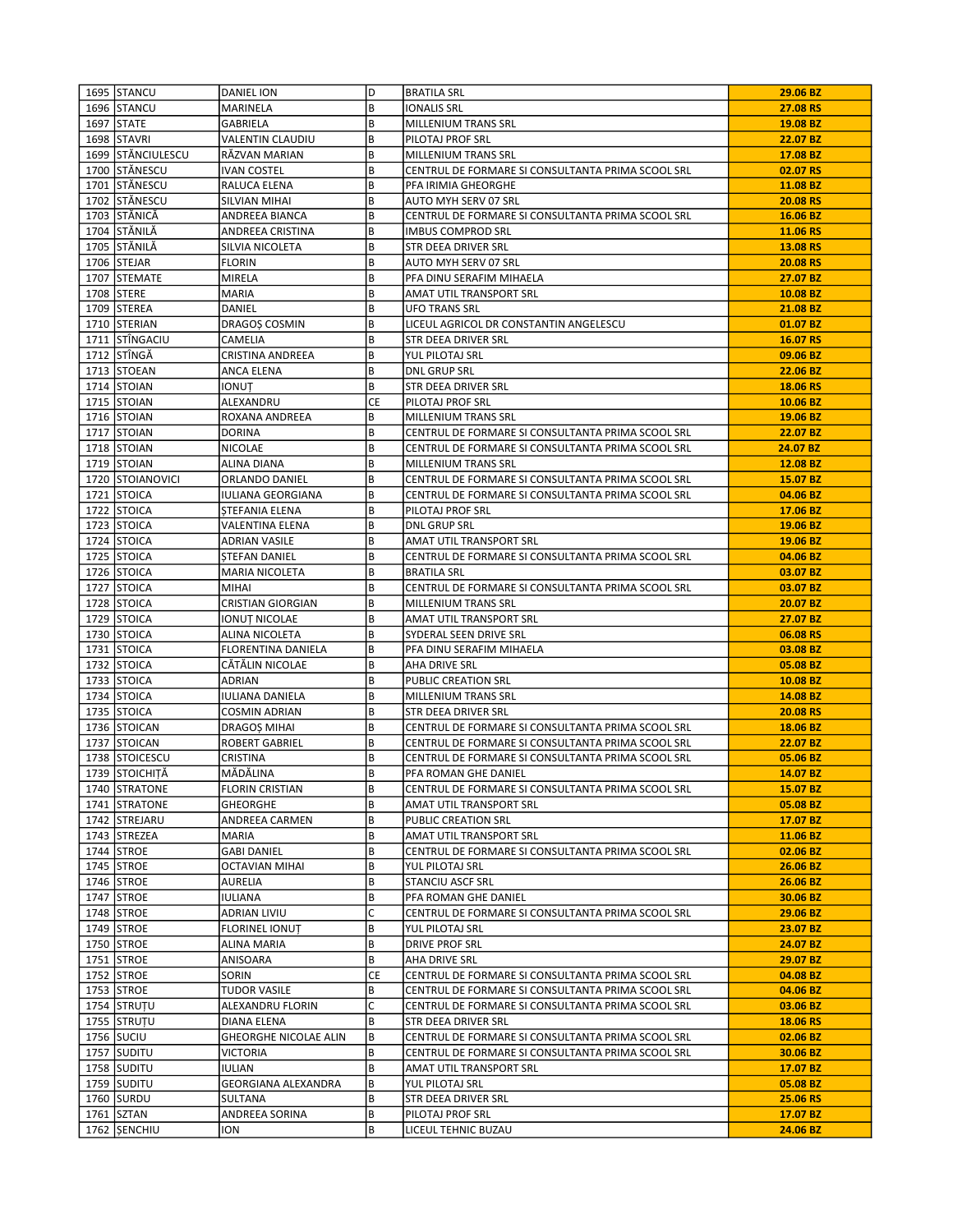| 1763   SERB |                 | <b>FLORENTINA ROXANA</b> | B              | PFA DINU SERAFIM MIHAELA                                                     | 07.08 BZ |
|-------------|-----------------|--------------------------|----------------|------------------------------------------------------------------------------|----------|
|             | 1764 SERBAN     | IONUȚ IULIAN             | C              | CENTRUL DE FORMARE SI CONSULTANTA PRIMA SCOOL SRL                            | 09.06 BZ |
|             | 1765 SERBAN     | ANA MARIA                | B              | PILOTAJ PROF SRL                                                             | 02.06 BZ |
|             | 1766 SERBAN     | TEODORA LUISA            | B              | <b>IONALIS SRL</b>                                                           | 18.06 RS |
|             | 1767 SERBAN     | CĂTĂLIN                  | C              | <b>BRATILA SRL</b>                                                           | 15.06 BZ |
|             | 1768 SERBAN     | <b>VERONICA NUTICA</b>   | B              | CENTRUL DE FORMARE SI CONSULTANTA PRIMA SCOOL SRL                            | 22.06 BZ |
|             | 1769 SERBAN     | <b>ADINA DANIELA</b>     | B              | <b>DRIVE PROF SRL</b>                                                        | 25.06 BZ |
|             | 1770 SERBAN     | ALEXANDRU                | B              | <b>STANCIU ASCF SRL</b>                                                      | 06.07 BZ |
|             | 1771   SERBAN   | GEORGIANA                | B              | <b>IONALIS SRL</b>                                                           | 16.07 RS |
|             | 1772 SERBAN     | <b>CONSTANTIN VIOREL</b> | <b>CE</b>      | PILOTAJ PROF SRL                                                             | 27.07 BZ |
|             | 1773 SERBAN     | FLORINA LOREDANA         | B              | MILLENIUM TRANS SRL                                                          | 04.08 BZ |
|             | 1774   SERBAN   | MĂDĂLINA STEFANIA        | B              | CENTRUL DE FORMARE SI CONSULTANTA PRIMA SCOOL SRL                            | 13.08 RS |
|             | 1775 SERBAN     | DAN                      | B              | CENTRUL DE FORMARE SI CONSULTANTA PRIMA SCOOL SRL                            | 14.08 BZ |
|             | 1776 SERBAN     | RAUL DANIEL              | B              | <b>IMBUS COMPROD SRL</b>                                                     | 20.08 RS |
|             | 1777   SERBAN   | <b>FLORIN ANDREI</b>     | B              | PFA IRIMIA GHEORGHE                                                          | 19.08 BZ |
|             | 1778 SERBĂNOIU  | <b>COSTEL</b>            | CE             | CENTRUL DE FORMARE SI CONSULTANTA PRIMA SCOOL SRL                            | 03.06 BZ |
|             | 1779 SERBOIU    | MARIUS CĂTĂLIN           | B              | STR DEEA DRIVER SRL                                                          | 20.08 RS |
|             | 1780 SOAITĂ     | ALEXANDRU                | B              | <b>IONALIS SRL</b>                                                           | 06.08 RS |
|             | 1781 SOIMARU    | EDUARD IONUT             | B              | AHA DRIVE SRL                                                                | 04.08 BZ |
|             | 1782 SOLCĂ      | ELENA ALEXANDRA          | B              | CENTRUL DE FORMARE SI CONSULTANTA PRIMA SCOOL SRL                            | 24.06 BZ |
|             | 1783 SOLDAN     | <b>GABRIEL ADRIAN</b>    | B              | PFA GROSARU NECULAI                                                          | 23.06 BZ |
|             | 1784 SOMOIAG    | MIHAI DANIEL             | B              | PFA GHINEA CONSTANTIN                                                        | 10.07 BZ |
|             | 1785 SOMOIAG    | <b>BIANCA GEORGIANA</b>  | B              | MILLENIUM TRANS SRL                                                          | 05.08 BZ |
|             | 1786 SONTICA    | NELA                     | B              | <b>IMBUS COMPROD SRL</b>                                                     | 02.07 RS |
|             | 1787 STEFAN     | SILVIU                   | B              | YUL PILOTAJ SRL                                                              | 11.06 BZ |
|             | 1788 STEFAN     | IULIA MIRELA             | B              | <b>UFO TRANS SRL</b>                                                         | 05.06 BZ |
|             | 1789 STEFAN     | VASILE                   | B              | CENTRUL DE FORMARE SI CONSULTANTA PRIMA SCOOL SRL                            | 02.06 BZ |
|             | 1790 STEFAN     | DANIELA RODICA           | B              | STANCIU ASCF SRL                                                             | 02.06 BZ |
|             | 1791 STEFAN     | VLĂDUT ALEXANDRU         | B              | MILLENIUM TRANS SRL                                                          | 08.07 BZ |
|             | 1792 STEFAN     | VIOREL                   | B              | MILLENIUM TRANS SRL                                                          | 14.07 BZ |
|             | 1793 STEFAN     | <b>MIOARA</b>            | B              | AUTO MYH SERV 07 SRL                                                         | 30.07 RS |
|             | 1794 STEFAN     | DANIELA LUMINIȚA         | B              | <b>DRIVE PROF SRL</b>                                                        | 03.08 BZ |
|             | 1795 STEFAN     | GEORGIANA CRISTINA       | B              | <b>IMBUS COMPROD SRL</b>                                                     | 13.08 RS |
|             | 1796 STEFAN     | VLĂDUȚ ALEXANDRU         | C              | <b>GABI TAVI TRANS LUX SRL</b>                                               | 17.08 BZ |
|             | 1797 STEFU      | ILEANA LUMINITA          | B              | PFA PETROIU I FLORIN                                                         | 10.06 BZ |
|             | 1798 STEOLEA    | FLORENTINA ALINA         | B              | <b>IONALIS SRL</b>                                                           | 16.07 RS |
|             | 1799 SUBREDU    | GABRIEL                  | CE             | SANDRA MITREA MG TRANS SRL                                                   | 20.07 BZ |
| 1800 SUSU   |                 | ALEXANDRU ALIN           | СE             | CPP RED CAR SRL                                                              | 16.06 BZ |
|             | 1801 TABACU     | CONSTANTIN NICOLAE       | B              | <b>STANCIU ASCF SRL</b>                                                      | 26.06 BZ |
|             | 1802 TAIFAS     | IONUȚ AUREL              | B              | CPP RED CAR SRL                                                              | 19.06 BZ |
|             | 1803 TARÃU      | MARIA BIANCA             | B              | PUBLIC CREATION SRL                                                          | 10.06 BZ |
|             | 1804 TARCAN     | NATALIA VIOLETA          | B              | PFA PANAIT GHE SORINDAN                                                      | 03.07 BZ |
|             | 1805   TARCOCI  | ALINA ELENA              | B              | AHA DRIVE SRL                                                                | 03.06 BZ |
|             | 1806   TARCOCI  | GEORGIANA TEODORA        | B              | YUL PILOTAJ SRL                                                              | 03.07 BZ |
|             | 1807 TATOMIR    | <b>GHEORGHE</b>          | B              | CENTRUL DE FORMARE SI CONSULTANTA PRIMA SCOOL SRL                            | 12.06 BZ |
|             | 1808   TATOMIR  | <b>COSTIN IONUT</b>      | B              | LICEUL AGRICOL DR CONSTANTIN ANGELESCU                                       | 17.06 BZ |
| 1809   TATU |                 | COSTINA                  | B              | <b>IONALIS SRL</b>                                                           | 18.06 RS |
|             | 1810 TATU       | MARIA                    | B              | PILOTAJ PROF SRL                                                             | 23.07 BZ |
|             | 1811 TATU       | CORINA GEORGIANA         | B              | <b>IONALIS SRL</b>                                                           | 06.08 RS |
|             | 1812 TĂBĂCARU   | <b>STEFANIA</b>          | B              | YUL PILOTAJ SRL                                                              | 05.08 BZ |
|             | 1813   TĂBÎRCĂ  | IULIAN                   | CE             | <b>GABI TAVI TRANS LUX SRL</b>                                               | 21.07 BZ |
|             | 1814   TĂLMACIU | RAUL GABRIEL             | B              | GABI TAVI TRANS LUX SRL                                                      | 01.07 BZ |
|             | 1815 TĂNASE     | ELENA CORINA             | B<br>Tr        | AMAT UTIL TRANSPORT SRL<br>CENTRUL DE FORMARE SI CONSULTANTA PRIMA SCOOL SRL | 04.06 BZ |
|             | 1816 TĂNASE     | ADRIAN                   |                |                                                                              | 15.06 BZ |
|             | 1817   TĂNASE   | VASILE MĂDĂLIN           | СE             | MILLENIUM TRANS SRL                                                          | 16.06 BZ |
|             | 1818   TĂNASE   | LAURENȚIU MARIAN         | B<br><b>CE</b> | CENTRUL DE FORMARE SI CONSULTANTA PRIMA SCOOL SRL                            | 17.07 BZ |
|             | 1819 TĂNASE     | IONUT                    |                | <b>BRATILA SRL</b>                                                           | 06.07 BZ |
|             | 1820 TĂNASE     | MIHAELA FLORENTINA       | B              | MILLENIUM TRANS SRL                                                          | 21.08 BZ |
|             | 1821 TĂTARU     | <b>BIANCA GABRIELA</b>   | B              | CENTRUL DE FORMARE SI CONSULTANTA PRIMA SCOOL SRL                            | 21.08 BZ |
|             | 1822 TÂLVĂR     | MARILENA                 | B              | <b>IONALIS SRL</b>                                                           | 18.06 RS |
|             | 1823 TÂRÂLĂ     | DENISSA CRISTINA         | B              | STR DEEA DRIVER SRL                                                          | 20.08 RS |
|             | 1824  TELEGEANU | ELVIS                    | B<br>B         | CENTRUL DE FORMARE SI CONSULTANTA PRIMA SCOOL SRL                            | 24.07 BZ |
|             | 1825   TEOHARI  | PATRICIA MARIA           |                | CENTRUL DE FORMARE SI CONSULTANTA PRIMA SCOOL SRL                            | 22.06 BZ |
|             | 1826   TEREACĂ  | MIRELA GEANINA           | B              | CENTRUL DE FORMARE SI CONSULTANTA PRIMA SCOOL SRL                            | 06.08 RS |
| 1827   TICU |                 | <b>MIHAIL</b>            | B<br>B         | SC DRIVE IMPEX SRL                                                           | 05.08 BZ |
|             | 1828 TIMIŞ      | ION                      |                | STANCIU ASCF SRL                                                             | 24.06 BZ |
|             | 1829 TIRIZICĂ   | ANDREEA MĂDĂLINA         | В              | GABI TAVI TRANS LUX SRL                                                      | 24.07 BZ |
|             | 1830 TITOR      | TICUȘOR ALIN             | C              | GABI TAVI TRANS LUX SRL                                                      | 10.06 BZ |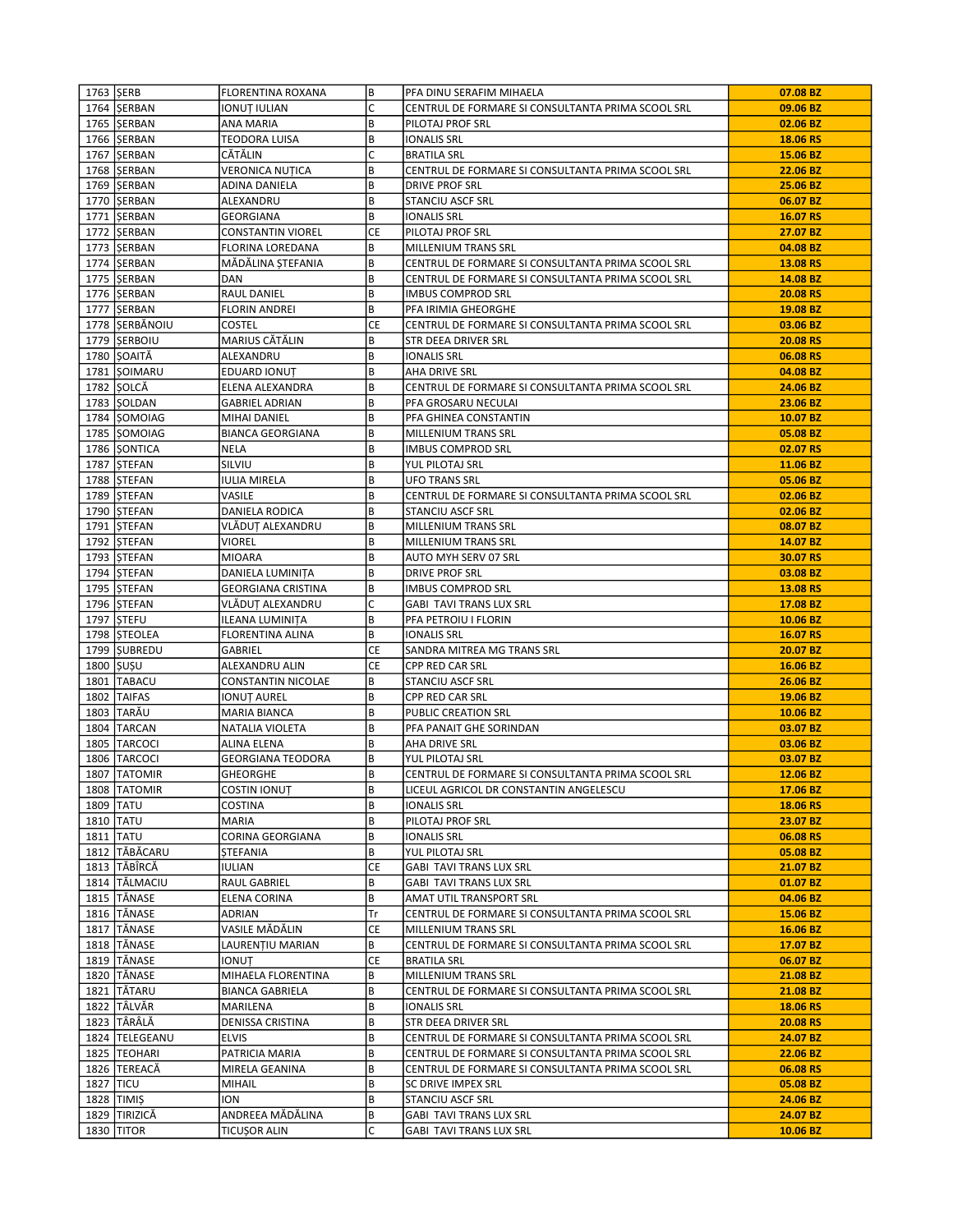|             | 1831   TOADER      | MIHAI ALBERT            | B         | <b>DNL GRUP SRL</b>                               | 02.06 BZ         |
|-------------|--------------------|-------------------------|-----------|---------------------------------------------------|------------------|
|             | 1832   TOADER      | CONSTANTIN ALEXANDRU    | B         | CENTRUL DE FORMARE SI CONSULTANTA PRIMA SCOOL SRL | 29.06 BZ         |
|             | 1833   TOADER      | <b>GEORGETA MARIANA</b> | B         | <b>DRIVE PROF SRL</b>                             | 07.07 BZ         |
|             | 1834   TOADER      | <b>MIOARA</b>           | B         | <b>IMBUS COMPROD SRL</b>                          | 30.07 RS         |
|             | 1835   TOADER      | ELENA CRISTINA          | B         | PUBLIC CREATION SRL                               | 24.07 BZ         |
|             | 1836   TOADER      | DENISA ELENA            | B         | STR DEEA DRIVER SRL                               | 06.08 RS         |
|             | 1837   TOADER      | MIHAELA                 | B         | CENTRUL DE FORMARE SI CONSULTANTA PRIMA SCOOL SRL | 18.08 BZ         |
|             | 1838   TODOR       | ADRIAN VIRGIL           | B         | MILLENIUM TRANS SRL                               | 20.07 BZ         |
|             | 1839   TOMA        | CRISTINA                | B         | CENTRUL DE FORMARE SI CONSULTANTA PRIMA SCOOL SRL | 02.06 BZ         |
|             | 1840   TOMA        | ALINA NICOLETA          | В         | STR DEEA DRIVER SRL                               | 02.07 RS         |
|             | 1841   TOMA        | ELENA NICOLETA          | B         | CENTRUL DE FORMARE SI CONSULTANTA PRIMA SCOOL SRL | 14.07 BZ         |
|             | 1842   TOMA        | ALEXANDRU MIHĂIȚĂ       | B         | PFA PETROIU I FLORIN                              | 15.07 BZ         |
|             | 1843   TOMA        | CĂTĂLIN LIVIU           | C         | <b>BRATILA SRL</b>                                | 20.07 BZ         |
|             | 1844   TOMA        | <b>IOANA</b>            | B         | <b>STANCIU ASCF SRL</b>                           | 21.08 BZ         |
|             | 1845 TOMESCU       | <b>EMANUEL DANIEL</b>   | A2        | <b>GABI TAVI TRANS LUX SRL</b>                    | 26.06 BZ POLIGON |
|             | 1846   TOPOR       | ROBERT ȘTEFAN           | B         | CENTRUL DE FORMARE SI CONSULTANTA PRIMA SCOOL SRL | 01.07 BZ         |
|             | 1847 TRANDAFIR     | <b>GABI LOREDANA</b>    | B         | <b>STANCIU ASCF SRL</b>                           | 06.07 BZ         |
|             | 1848 TRANDAFIRESCU | MĂDĂLINA MIHAELA        | B         | <b>UFO TRANS SRL</b>                              | 05.06 BZ         |
|             | 1849 TRIFAN        | MIHAELA                 | B         | AMAT UTIL TRANSPORT SRL                           | 30.06 BZ         |
|             | 1850 TRIFAN        | <b>GEORGE DORIN</b>     | B         | CENTRUL DE FORMARE SI CONSULTANTA PRIMA SCOOL SRL | 05.08 BZ         |
|             | 1851 TRIFU         | DENISA IULIANA          | B         | <b>GABI TAVI TRANS LUX SRL</b>                    | 24.07 BZ         |
|             | 1852 TRINCĂ        | <b>IULIAN DANIEL</b>    | СE        | CENTRUL DE FORMARE SI CONSULTANTA PRIMA SCOOL SRL | 14.07 BZ         |
|             | 1853 TRONARU       | IULIA                   | B         | <b>STANCIU ASCF SRL</b>                           | 06.07 BZ         |
|             | 1854 TRONARU       | GABRIEL MĂDĂLIN         | B         | CENTRUL DE FORMARE SI CONSULTANTA PRIMA SCOOL SRL | 22.07 BZ         |
|             | 1855 TUDOR         | <b>GABRIELA DANIELA</b> | B         | CENTRUL DE FORMARE SI CONSULTANTA PRIMA SCOOL SRL | 03.06 BZ         |
|             | 1856 TUDOR         | <b>MARIUS CRISTIAN</b>  | CE        | MILLENIUM TRANS SRL                               | 15.06 BZ         |
|             | 1857 TUDOR         | ANA MARIA               | B         | CENTRUL DE FORMARE SI CONSULTANTA PRIMA SCOOL SRL | 19.06 BZ         |
|             | 1858 TUDOR         | <b>MARIUS</b>           | B         | PFA CIOCAN M NICOLAE                              | 24.06 BZ         |
|             | 1859 TUDOR         | CRISTIAN                | СE        | CENTRUL DE FORMARE SI CONSULTANTA PRIMA SCOOL SRL | 23.06 BZ         |
|             | 1860 TUDOR         | NARCIS CONSTANTIN       | B         | PFA GROSARU NECULAI                               | 15.07 BZ         |
|             | 1861 TUDOR         | <b>IONEL STEFAN</b>     | D         | <b>BRATILA SRL</b>                                | 15.07 BZ         |
|             | 1862 TUDOR         | GEORGETA LAVINIA        | B         | AMAT UTIL TRANSPORT SRL                           | 23.07 BZ         |
|             | 1863 TUDOR         | <b>BOGDAN MIHAI</b>     | B         | MILLENIUM TRANS SRL                               | 31.07 BZ         |
|             | 1864   TUDORACHE   | OCTAVIAN CRISTIAN       | B         | KING DRIVE BC SRL                                 | 02.06 BZ         |
|             | 1865 TUDORACHE     | DORIAN LUCIAN           | C         | ALEXFLO 2005 SRL                                  | 15.06 BZ         |
|             | 1866   TUDORACHE   | <b>REMUS GABRIEL</b>    | B         | DRIVE PROF SRL                                    | 22.07 BZ         |
|             | 1867   TUDORACHE   | GEORGIANA ADELINA       | B         | CENTRUL DE FORMARE SI CONSULTANTA PRIMA SCOOL SRL | 22.07 BZ         |
|             | 1868   TUDORACHE   | <b>BIANCA</b>           | B         | MILLENIUM TRANS SRL                               | 10.08 BZ         |
|             | 1869 TUDORAN       | GEORGINEL               | <b>CE</b> | <b>DRIVE PROF SRL</b>                             | 23.06 BZ         |
|             | 1870 TUDOSE        | <b>ION</b>              | B         | CENTRUL DE FORMARE SI CONSULTANTA PRIMA SCOOL SRL | 11.06 BZ         |
|             | 1871 TUDOSE        | <b>FLORIN</b>           | Α         | <b>BRATILA SRL</b>                                | 05.06 BZ POLIGON |
|             | 1872 TUDOSE        | ANDREEA MĂDĂLINA        | В         | PFA PASCU VALENTIN                                | 31.07 BZ         |
|             | 1873 TUDOSE        | <b>ION</b>              | B         | AHA DRIVE SRL                                     | 07.08 BZ         |
|             | <b>1874 TULIN</b>  | ANDRA RALUCA            | B         | AHA DRIVE SRL                                     | 02.06 BZ         |
|             | 1875 TUNARU ALBU   | <b>ELENA RAMONA</b>     | B         | <b>IONALIS SRL</b>                                | 25.06 RS         |
|             | 1876   TURCITU     | <b>NATANIEL MANUEL</b>  | B         | STR DEEA DRIVER SRL                               | 06.08 RS         |
|             | 1877 TURCU         | ionuț                   | C         | CENTRUL DE FORMARE SI CONSULTANTA PRIMA SCOOL SRL | 21.08 BZ         |
|             | 1878 TURTOI        | IONEL                   | Tr        | CENTRUL DE FORMARE SI CONSULTANTA PRIMA SCOOL SRL | 17.08 BZ         |
|             | 1879 TURTURICĂ     | DANIELA JENICA          | B         | CENTRUL DE FORMARE SI CONSULTANTA PRIMA SCOOL SRL | 26.06 BZ         |
|             | 1880 TURTURICĂ     | ALEXANDRA DANIELA       | B         | STR DEEA DRIVER SRL                               | 06.08 RS         |
|             | 1881 TUTUNEA       | IONELA MIRABELA         | В         | <b>STANCIU ASCF SRL</b>                           | 05.08 BZ         |
|             | 1882 TACĂ          | <b>IRINEL IONUT</b>     | C         | <b>BRATILA SRL</b>                                | 20.07 BZ         |
|             | 1883 ITĂRÎNCĂ      | <b>IULIAN ANDREI</b>    | C         | MILLENIUM TRANS SRL                               | 23.06 BZ         |
|             | 1884 TĂRUS         | ADRIANA ELENA           | В         | AMAT UTIL TRANSPORT SRL                           | 11.06 BZ         |
|             | 1885 TĂRUȘ         | GETA                    | B         | <b>IONALIS SRL</b>                                | 16.07 RS         |
|             | 1886 TÂRLOIU       | PETRICĂ                 | CE        | <b>GABI TAVI TRANS LUX SRL</b>                    | 07.07 BZ         |
|             | 1887 TICLEANU      | MĂDĂLIN DANIEL          | B         | <b>BRATILA SRL</b>                                | 03.08 BZ         |
|             | 1888 TICLEANU      | VETA                    | B         | STR DEEA DRIVER SRL                               | 13.08 RS         |
| 1889   TICU |                    | IONELA VALENTINA        | B         | YUL PILOTAJ SRL                                   | 30.06 BZ         |
|             | 1890 TIGĂNILĂ      | SIMONA                  | B         | AHA DRIVE SRL                                     | 19.08 BZ         |
|             | 1891 TÎNTĂREANU    | ALEXANDRA MIHAELA       | B         | MILLENIUM TRANS SRL                               | 17.06 BZ         |
|             | 1892 TÎNȚU         | MARIAN                  | B         | <b>IONALIS SRL</b>                                | 16.07 RS         |
|             | 1893 TÎRDEA        | ADELIN                  | B         | CENTRUL DE FORMARE SI CONSULTANTA PRIMA SCOOL SRL | 17.06 BZ         |
|             | 1894 TÎRLOIU       | <b>DUMITRU VIOREL</b>   | B         | AUTO MYH SERV 07 SRL                              | 30.07 RS         |
| 1895 TÎRU   |                    | CĂTĂLINA LILIANA        | B         | PFA CIOCAN M NICOLAE                              | 11.06 BZ         |
|             | 1896   TOPAN       | ELENA VIOLETA           | B         | MILLENIUM TRANS SRL                               | 19.06 BZ         |
|             | 1897 TUCĂ          | ANCUȚA                  | B         | KING DRIVE BC SRL                                 | 24.06 BZ         |
|             | 1898 TUGUI         | VALENTIN GABRIEL        | B         | CENTRUL DE FORMARE SI CONSULTANTA PRIMA SCOOL SRL | 26.06 BZ         |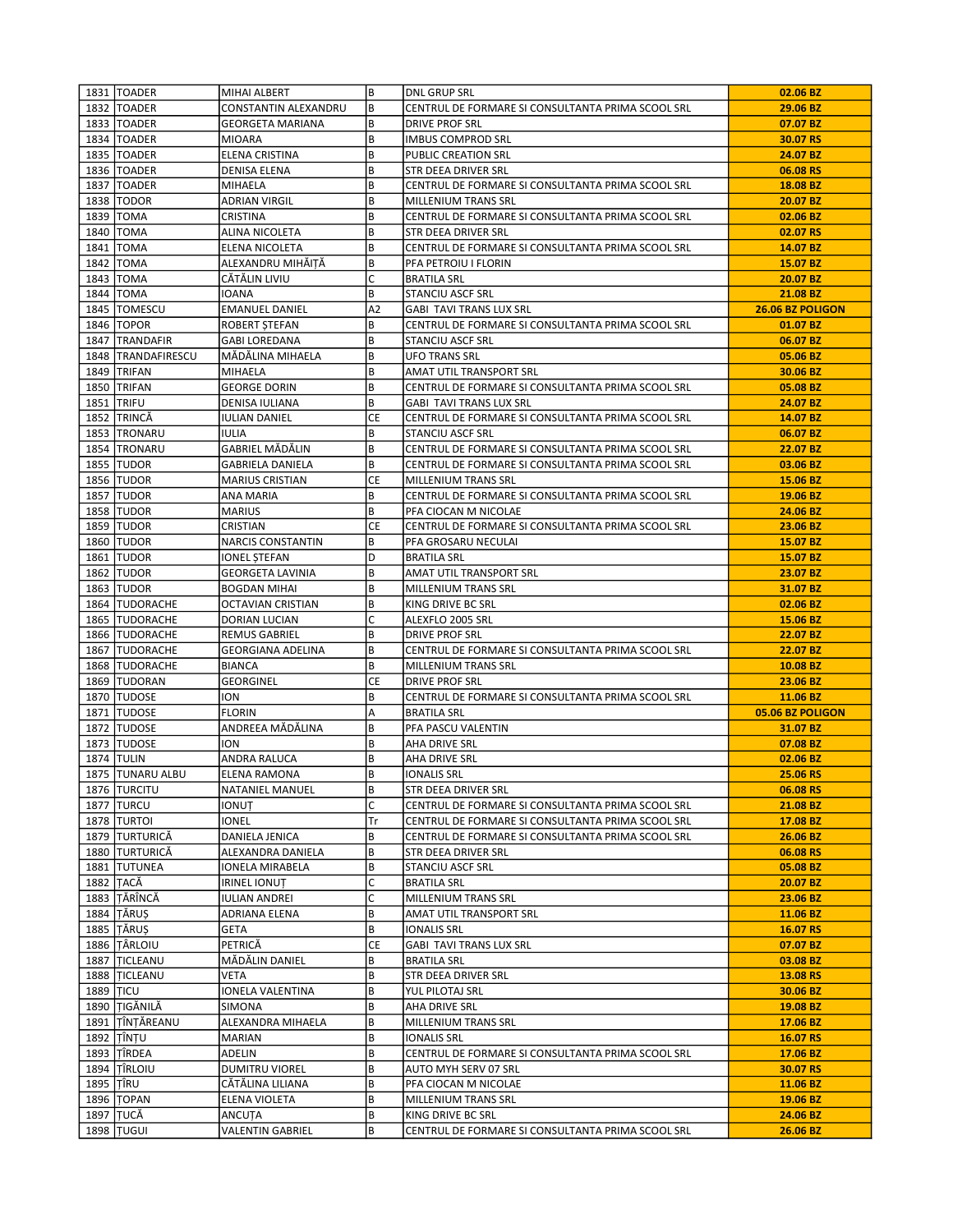|             | 1899 TURLOI      | ROBERT GEORGIAN          | B         | <b>IONALIS SRL</b>                                | 16.07 RS            |
|-------------|------------------|--------------------------|-----------|---------------------------------------------------|---------------------|
|             | 1900 TUTU        | IULIAN                   | B         | SYDERAL SEEN DRIVE SRL                            | 27.08 RS            |
|             | 1901   UDREA     | CERASELA ELENA           | B         | CENTRUL DE FORMARE SI CONSULTANTA PRIMA SCOOL SRL | 04.08 BZ            |
|             | 1902 UDREA       | NICOLETA                 | В         | AMAT UTIL TRANSPORT SRL                           | 21.08 BZ            |
|             | 1903   UNGUREANU | <b>BIANCA MARIA</b>      | B         | PFA ANDREI VASILE                                 | 02.06 BZ            |
|             | 1904 UNGUREANU   | MARIANA DANIELA          | B         | CPP RED CAR SRL                                   | 12.06 BZ            |
|             | 1905   UNGUREANU |                          | D         | MILLENIUM TRANS SRL                               | 22.06 BZ            |
|             |                  | IONUȚ MIHAI              | C         |                                                   |                     |
|             | 1906   UNGUREANU | MARIAN                   |           | MILLENIUM TRANS SRL                               | 22.06 BZ            |
|             | 1907 UNGUREANU   | LUMINIȚA                 | B         | CENTRUL DE FORMARE SI CONSULTANTA PRIMA SCOOL SRL | 22.07 BZ            |
|             | 1908   UNGUREANU | <b>OVIDIU</b>            | CE        | CENTRUL DE FORMARE SI CONSULTANTA PRIMA SCOOL SRL | 07.07 BZ            |
|             | 1909   UNGUREANU | CLAUDITĂ                 | B         | PFA IRIMIA GHEORGHE                               | 24.07 BZ            |
|             | 1910   UNGUREANU | <b>IULIANA</b>           | B         | <b>IONALIS SRL</b>                                | 06.08 RS            |
|             | 1911   UNGUREANU | FLORENTINA AURELIA       | B         | PFA CIOCAN M NICOLAE                              | 11.08 BZ            |
|             | 1912   UNGUREANU | <b>DENISA ELENA</b>      | B         | PFA ANDREI VASILE                                 | 14.08 BZ            |
|             | 1913 UNGUREANU   | <b>TEODORA</b>           | B         | AHA DRIVE SRL                                     | 24.08 BZ            |
|             | 1914 URDUZAN     | ANDREI EMIL              | B         | CENTRUL DE FORMARE SI CONSULTANTA PRIMA SCOOL SRL | 24.06 BZ            |
|             | 1915 URECHE      | ANDREEA VIOLETA          | B         | <b>IONALIS SRL</b>                                | 16.07 RS            |
|             | 1916   URLOI     | FÅNEL FLORENTIN          | B         | <b>IMBUS COMPROD SRL</b>                          | 16.07 RS            |
|             | 1917 URSACHE     | CODRUT ȘTEFAN            | B         | CENTRUL DE FORMARE SI CONSULTANTA PRIMA SCOOL SRL | 14.08 BZ            |
|             | 1918 URSEA       | CĂTĂLIN                  | B         | YUL PILOTAJ SRL                                   | 21.08 BZ            |
|             | 1919   URSU      | RĂZVAN                   | C         | CENTRUL DE FORMARE SI CONSULTANTA PRIMA SCOOL SRL | 15.06 BZ            |
|             |                  |                          |           |                                                   |                     |
| 1920 UTA    |                  | MARIOARA                 | B         | MILLENIUM TRANS SRL                               | 19.06 BZ            |
|             | 1921   VASILACHE | ALEXANDRU                | Tr        | CENTRUL DE FORMARE SI CONSULTANTA PRIMA SCOOL SRL | 09.06 BZ            |
|             | 1922   VASILACHE | VASILICA                 | C         | STR DEEA DRIVER SRL                               | 14.06 BZ            |
|             | 1923 VASILACHE   | VIORICA                  | B         | <b>STANCIU ASCF SRL</b>                           | 04.06 BZ            |
|             | 1924   VASILE    | GEORGE                   | B         | AMAT UTIL TRANSPORT SRL                           | 11.06 BZ            |
|             | 1925   VASILE    | ANDREI ADRIAN            | B         | SYDERAL SEEN DRIVE SRL                            | 25.06 RS            |
|             | 1926 VASILE      | <b>DORINA</b>            | B         | <b>UFO TRANS SRL</b>                              | 23.06 BZ            |
|             | 1927   VASILE    | <b>AURELIAN FLORIN</b>   | B         | CENTRUL DE FORMARE SI CONSULTANTA PRIMA SCOOL SRL | 24.06 BZ            |
|             | 1928   VASILE    | ANA MAGDALENA            | B         | <b>STANCIU ASCF SRL</b>                           | 25.06 BZ            |
|             | 1929 VASILE      | DRAGOȘ ȘTEFAN            | B         | MILLENIUM TRANS SRL                               | 25.06 BZ            |
|             | 1930   VASILE    | MARIANA MARCELA          | B         | DRIVING SCHOOL ELERON SRL                         | 26.06 BZ            |
|             | 1931   VASILE    | <b>FLORIN</b>            | B         | DALCOM AUTO ASE SRL                               | 01.07 BZ            |
|             | 1932   VASILE    | EUGEN PETRIŞOR           | B         | STR DEEA DRIVER SRL                               | 16.07 RS            |
|             | 1933   VASILE    | MIHAI VICTORAȘ           | B         | CENTRUL DE FORMARE SI CONSULTANTA PRIMA SCOOL SRL | 22.07 BZ            |
|             | 1934   VASILE    | ESTERA                   | B         | SYDERAL SEEN DRIVE SRL                            | 06.08 RS            |
|             |                  |                          | B         |                                                   |                     |
|             | 1935   VASILE    | VALENTINA                |           | <b>IONALIS SRL</b>                                | 06.08 RS            |
|             | 1936   VASILE    | NICOLETA MARIANA         | B         | STANCIU ASCF SRL                                  | 10.08 BZ            |
|             | 1937   VASILE    | MIHAI ADRIAN             | B         | <b>BRATILA SRL</b>                                | 12.08 BZ            |
|             | 1938 VASILE      | ELENA GRȚIELA            | B         | <b>STANCIU ASCF SRL</b>                           | 14.08 BZ            |
|             | 1939   VASILE    | NARCIZA                  | B         | <b>DNL GRUP SRL</b>                               | 17.08 BZ            |
|             | 1940   VASILE    | IONUȚ SORIN              | B         | <b>IMBUS COMPROD SRL</b>                          | 20.08 RS            |
|             | 1941   VASILE    | MAGDALENA                | B         | ALEXFLO 2005 SRL                                  | 18.08 BZ            |
|             | 1942 VASILE      | LILIANA                  | B         | STANCIU ASCF SRL                                  | 24.08 BZ            |
|             | 1943 VASILICĂ    | <b>NICOLAE</b>           | <b>CE</b> | CENTRUL DE FORMARE SI CONSULTANTA PRIMA SCOOL SRL | 03.06 BZ            |
|             | 1944 VĂDĂNOIU    | <b>CRISTINA</b>          | B         | DRIVING SCHOOL ELERON SRL                         | 03.08 BZ            |
|             | 1945 VĂDUVA      | ZENAIDA MARIA            | B         | MILLENIUM TRANS SRL                               | 31.07 BZ            |
|             | 1946 VĂDUVA      | ION CĂTĂLIN              | B         | CENTRUL DE FORMARE SI CONSULTANTA PRIMA SCOOL SRL | 07.08 BZ            |
|             | 1947 VĂDUVA      | <b>BOGDAN</b>            | D         | MILLENIUM TRANS SRL                               | <b>PC SUSPENDAT</b> |
|             | 1948 VĂDUVA      | CORNELIA                 | B         | CENTRUL DE FORMARE SI CONSULTANTA PRIMA SCOOL SRL | 14.08 BZ            |
| 1949 VĂSII  |                  |                          | Tr        |                                                   |                     |
|             |                  | MARINEL                  |           | CENTRUL DE FORMARE SI CONSULTANTA PRIMA SCOOL SRL | 16.06 BZ            |
| 1950 VÄSII  |                  | OANA ALEXANDRA           | B         | PFA PETROIU I FLORIN                              | 24.06 BZ            |
|             | 1951   VÂLCOCI   | <b>GINEL ADRIAN</b>      | B         | PFA PASCU VALENTIN                                | 08.07 BZ            |
|             | 1952   VELICU    | AUREL                    | B         | CENTRUL DE FORMARE SI CONSULTANTA PRIMA SCOOL SRL | 12.06 BZ            |
|             | 1953   VELICU    | MIHAI                    | B         | CENTRUL DE FORMARE SI CONSULTANTA PRIMA SCOOL SRL | 22.07 BZ            |
|             | 1954 VERCHE      | <b>BIANCA FLORENTINA</b> | B         | GABI TAVI TRANS LUX SRL                           | 12.06 BZ            |
|             | 1955 VEREAGĂ     | NICU ADRIAN              | B         | PFA ROMAN GHE DANIEL                              | 19.08 BZ            |
|             | 1956   VIOREANU  | <b>MARIUS</b>            | B         | AHA DRIVE SRL                                     | 03.06 BZ            |
|             | 1957   VIOREANU  | GEORGIANA ANAMARIA       | B         | CENTRUL DE FORMARE SI CONSULTANTA PRIMA SCOOL SRL | 24.07 BZ            |
| 1958 VIŞA   |                  | EDUARD GEORGIAN          | B         | AHA DRIVE SRL                                     | 14.08 BZ            |
|             | 1959   VIŞAN     | LORENA                   | B         | <b>IMBUS COMPROD SRL</b>                          | 25.06 RS            |
|             | 1960   VIŞAN     | MARIANA                  | B         | <b>DNL GRUP SRL</b>                               | 24.07 BZ            |
|             | 1961   VIȘTEANU  | SEBASTIAN MIHĂIȚĂ        | B         | CENTRUL DE FORMARE SI CONSULTANTA PRIMA SCOOL SRL | 19.08 BZ            |
|             | 1962   VIZIREANU | NICOLETA                 | B         | MILLENIUM TRANS SRL                               | 18.08 BZ            |
|             |                  |                          | B         |                                                   |                     |
|             | 1963   VÎLCU     | VALENTIN ADRIAN          |           | PFA PETROIU I FLORIN                              | 11.08 BZ            |
|             | 1964 VÎRTEJ      | GEORGIANA MIHAELA        | B         | PFA NEGOITA NECULAI                               | 06.07 BZ            |
| 1965   VLAD |                  | ELENA ALINA              | B         | CENTRUL DE FORMARE SI CONSULTANTA PRIMA SCOOL SRL | 19.06 BZ            |
|             | 1966   VLAD      | NICOLAE                  | B         | MILLENIUM TRANS SRL                               | 25.06 BZ            |